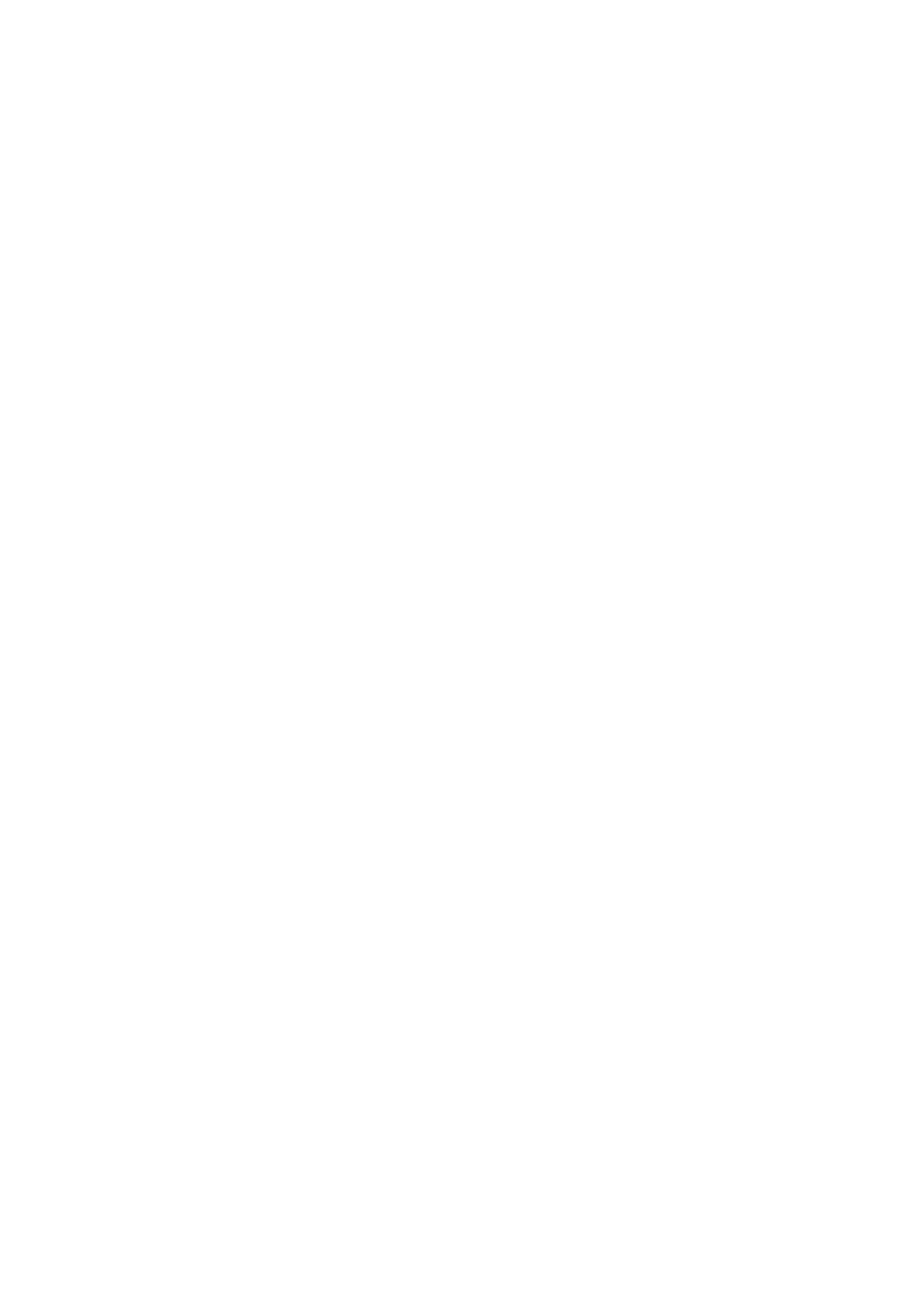

**General Safety Operating Manual** Pneumatic Fastener Driving Tools



Read the General Safety Operating Manual carefully before using your new tool.

Congratulations on buying an ITW Paslode, Haubold or Duo-Fast quality product! Your ITW Paslode, Haubold or Duo-Fast Tool will operate to your satisfaction for a long time if handled correctly and if all safety instructions are observed. **Use ITW Paslode, Haubold or Duo-Fast specified fasteners and spare parts only.** 

> Approved eye protection must be worn at all times by tool operators, and is recommended for persons working in the area where tools are being used.

Always wear hearing protection when operating tools, or when working in the vicinity of tools being used.

## **Safety Rules for Pneumatic Tools**

Observe the safety instructions manual carefully!

Failure to follow all safety instructions may result in severe injury to yourself or somebody else. Also, follow the maintenance instructions. Use Paslode, Haubold or Duo-Fast specified fasteners and spare parts only. Paslode, Haubold or Duo-Fast shall, in no event, be liable for the nonobservation of these instructions.



Never connect a tool to a bottled gas supply. Use only filtered, regulated, lubricated, compressed air.



Use the tool only for intended application. **Never engage in horseplay with the tool.**

The tool is not a toy so do not use it like one. Never point the tool at yourself or any other person, even if you think it is not loaded.



Keep portable fastener tools away from children and unauthorized persons



tool away from your head and body to prevent injury by a kick back of the tool caused, for instance, by an air supply problem or hard spots in the work piece.



For intricate fastening and accurate tool placement, i.e. when tool positioning requires the use of ladders, scaffolding, etc., when working close to edges, when closing cases and boxes, when fitting transportation actuating systems, it is required to use the sequential activating trigger method.



Keep your hand clear of nose piece when operating



the tool housing by punching or engraving. Be aware that the tool housing is a pressure vessel.



Do not weaken or damage

No tool modifications are permitted

When loading the tool, do not operate trigger or safety yoke/work contacting element. When using a tool for the first time, fill magazine after connecting it to air line system.









Haubold specified

Carry the tool only by grasping the handle firmly without touching the trigger. Do not carry the tool by the hose or trigger

All tools should be fitted with quick release connectors, male plug must be fitted to the tool body.

compressed air supply before servicing, adjusting the tool, or clearing a jam.

The Paslode/Haubold/Duofast fasteners, as described in the data sheet are guaranteed for use in the Paslode/Haubold/Duo-Fast tools according EN792- 13/7.2.1.a.

Fastener driving tools and fasteners **must** be regarded as a combined safety system.

For use only with timber to timber fixing or materials of similar or lesser density.

tools.

Use only brands that

Always disconnect from release pressure when supply is disconnected.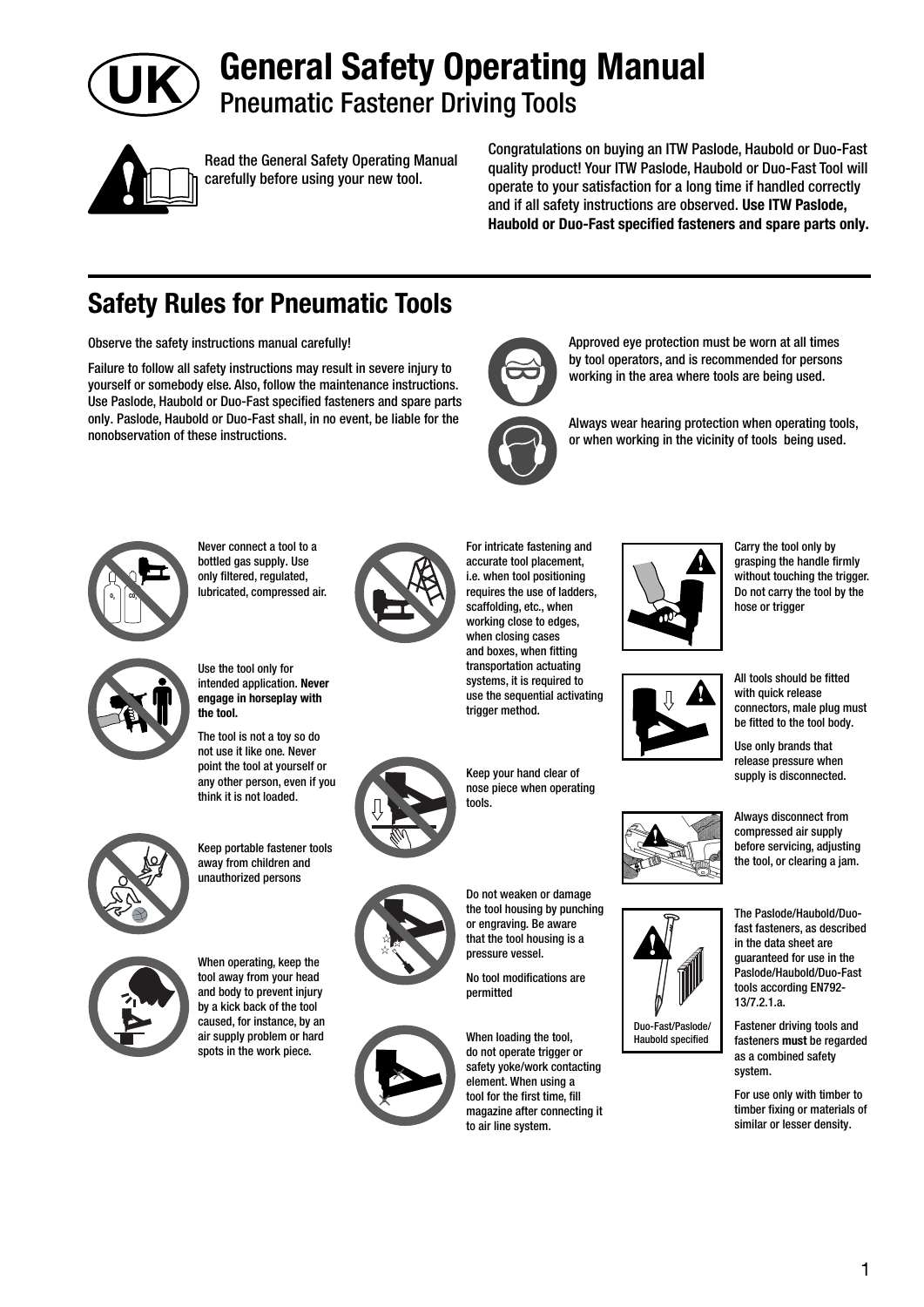## **Installation**



Compressor size, air distribution lines, air system maintenance, sufficient air supply and additional capacity will influence performance and fastening speed. Consult your ITW Paslode, Haubold or Duo-Fast Representative.



The maximum air pressure, as specified for pneumatic ITW Paslode, Haubold or Duo-Fast fastener tools, must not be exceeded.



Use the minimum pressure required to achieve acceptable fix. The use of excessive pressure increases wear and sound levels. Only connect tools to lines where pressure is regulated and appropriate pressure relief valves are installed. Each take off point on the main line should be fitted with a filter – regulator – lubricator. Filters should be of the "auto drain" type or alternatively be manually drained on a daily basis. For compressed air lines without lubrication, an "in-line" lubricator should be fitted to the tool or manually lubricated directly into the tool air inlet.



The diameter of the air distribution line must be sufficient. The air pressure drop when driving fasteners should not exceed 0.5 bar. The hose should be as short as possible, as a long hose could cause obstructions and a drop in air pressure. The minimum diameter required for the hose is 10 mm (3/8"), 13 mm (½") for larger tools. For futher details about air consumption and other technical data, please see attached data sheet.



Periodically, check tension of all nuts and bolts on example the contract of the contract of the change of the change of the change of the change of the change of the change of the change of the change of the change of the the tool.

Maintenance should only be carried out by competent persons.



Keep the tool clean and properly lubricated. If the tool is not equipped with a lubricator, inject daily some drops of special ITW Paslode, Haubold or Duo-Fast oil through the air connector (into the air intake opening).

## **Definition of parts**

The pneumatic driving tool consists of 14 main parts.



- **Work Contacting** Element
- 2 Bumper
- 3 Cylinder
- 4 Driver
- **Housing**
- 6 Piston 7 Main Valve
- 8 Sleeve Seal
- 9 Handle
- 10 Connecting nipple
- 11 Trigger
- 12 Magazine
- 13 Mouth (nose piece)
- 14 Cap

# **Tool functioning**



1. Trigger

2. Work Contacting Element 3. Magazine



Pneumatic driving tools (apart from smaller, low powered tools without Work Contacting Element) are actuated by pulling the trigger (1), and depressing the safety yoke/work contacting element (2) when placing it on the work piece.

Releasing the trigger or lifting the tool from the work surface will allow piston return to start subsequent cycles. All nails, brads, and staples are fed automatically with the magazine.

### **Actuating system**

The Work Contacting Element (2) prevents fasteners from being discharged freely.

### **Note:**

Check operation of Work Contacting Element (2) daily, do not change or manipulate. When malfunctioning, have tool repaired by qualified service personnel only. The adjustable Work Contacting Element also allows for adjusting the driving depth of fasteners.

**Different Actuation System**



Adjustment of driven depth. Some tools are equipped with an adjustable safety yoke/work contacting element to regulate the driving depth. Disconnect tool from air supply prior to any adjustment. Only adjust within the specified limits. See Operating Manual.



Tools marked with an equilateral triangle pointed downwards may be used with Work Contacting Element.

### Watch your work place!

Fasteners may fire though the work piece and slide sideways through the work piece thus endangering people. Only operate when holding the tool on the work piece.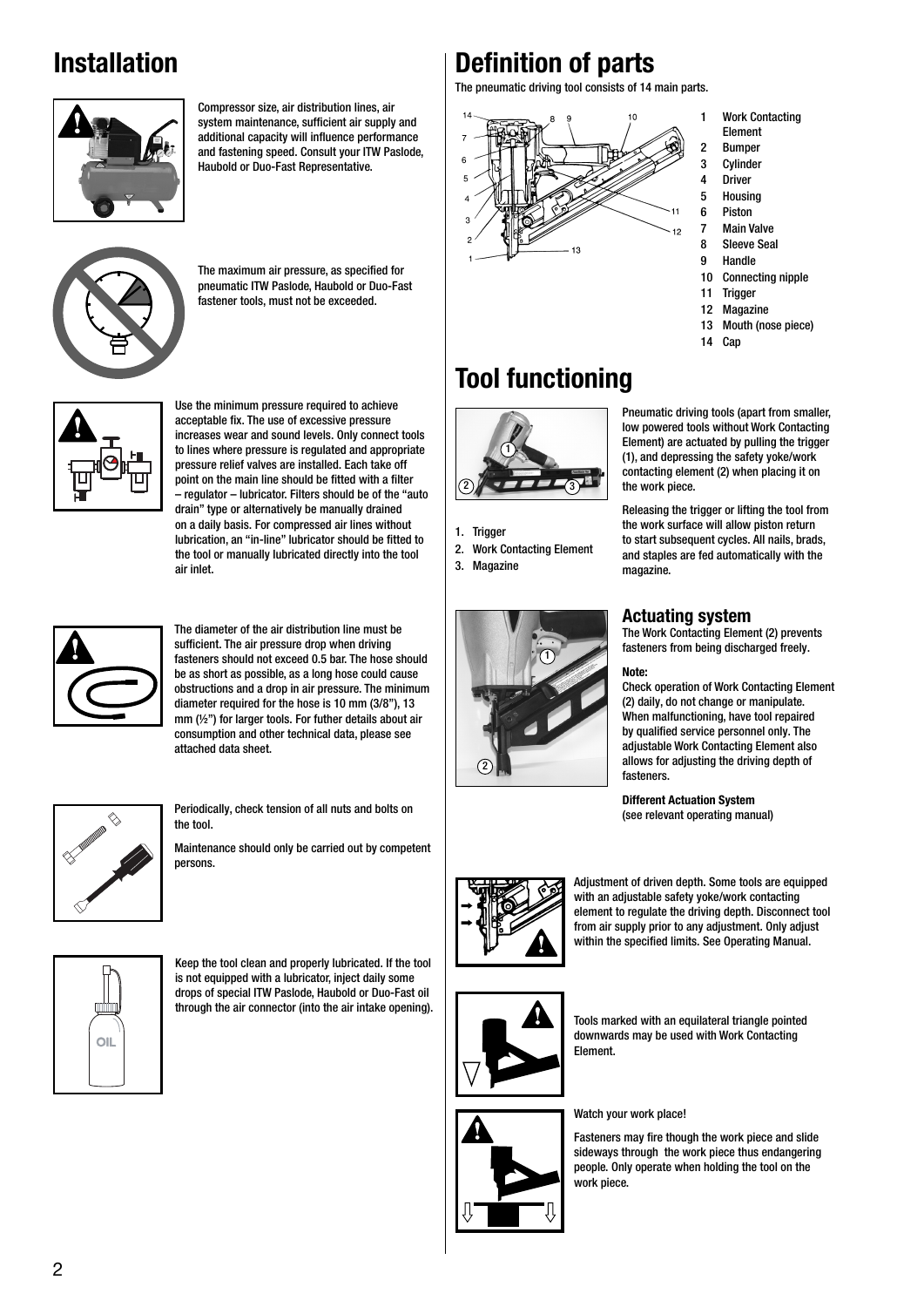# **Troubleshooting**

| <b>Problem</b>                                                                      | <b>Corrective Action</b>                                                                                                                                                                                                                                                                                                 |
|-------------------------------------------------------------------------------------|--------------------------------------------------------------------------------------------------------------------------------------------------------------------------------------------------------------------------------------------------------------------------------------------------------------------------|
| Fasteners not driven completely into wood                                           | Increase air pressure (do not exceed maximum pressure as specified)<br><b>Adjust Work Contacting Element.</b>                                                                                                                                                                                                            |
| Fasteners driven too far below surface.                                             | Reduce air pressure. Adjust Work Contacting Element.                                                                                                                                                                                                                                                                     |
| At higher driving speed, last fasteners in the magazine are not driven<br>properly. | To increase air flow to tool, use larger air lines. Example: Change from<br>$3/8$ " (10 mm) to $1/2$ " (13 mm)                                                                                                                                                                                                           |
| Fasteners jam in nose piece of tool.                                                | Disconnect air supply. Clear the jam with the quick clear system or<br>with a punch.                                                                                                                                                                                                                                     |
| Tool operates, but no nail is driven.                                               | Have fasteners been inserted properly into magazine? Fastener strip<br>should slide freely. Adjust magazine where applicable for proper<br>fastener length. Clean magazine. Check if correct fasteners are used.<br>Use ITW Paslode, Haubold or Duo-Fast fasteners only as specified on<br>the corresponding data sheet. |
| Air leaks at cap, at silencer cap or nose piece.                                    | Tighten screws at cap and nose piece.                                                                                                                                                                                                                                                                                    |

In case you cannot solve the problems send your tool to your ITW Paslode, Haubold or Duo-Fast Service Centre for service. **Never work with a damaged tool**. Repairs may be carried out by Paslode, Haubold or Duo-Fast distributors or other trained persons only who have a thorough knowledge of pneumatic driving tools and who are able to judge the safety condition of the tool.

### **Daily Maintenance**

- 1. Before operating check for correct air pressure. (see max. specified air pressure)
- 2. Check before operating if correct fasteners are being used. (Use ITW Paslode, Haubold or Duo-Fast fasteners only as specified on data sheet.)

3. Check that all bolts on tool are tight.

- 4. Ensure that the work contacting element/safety yoke moves freely.
- 5. Check for position of magazine including tightening of knobs, where appropriate.
- 6. Keep magazine and feeder mechanism clean.
- 7. Drain water separator daily.
- 8. Clean air line filter and keep lubricator filled.
- 9. Disconnect tool from air supply and empty magazine when job is completed.
- 10. In case of any trouble, stop operating at once.

**Following these steps ensures your safety, improves tool functioning and reliability.**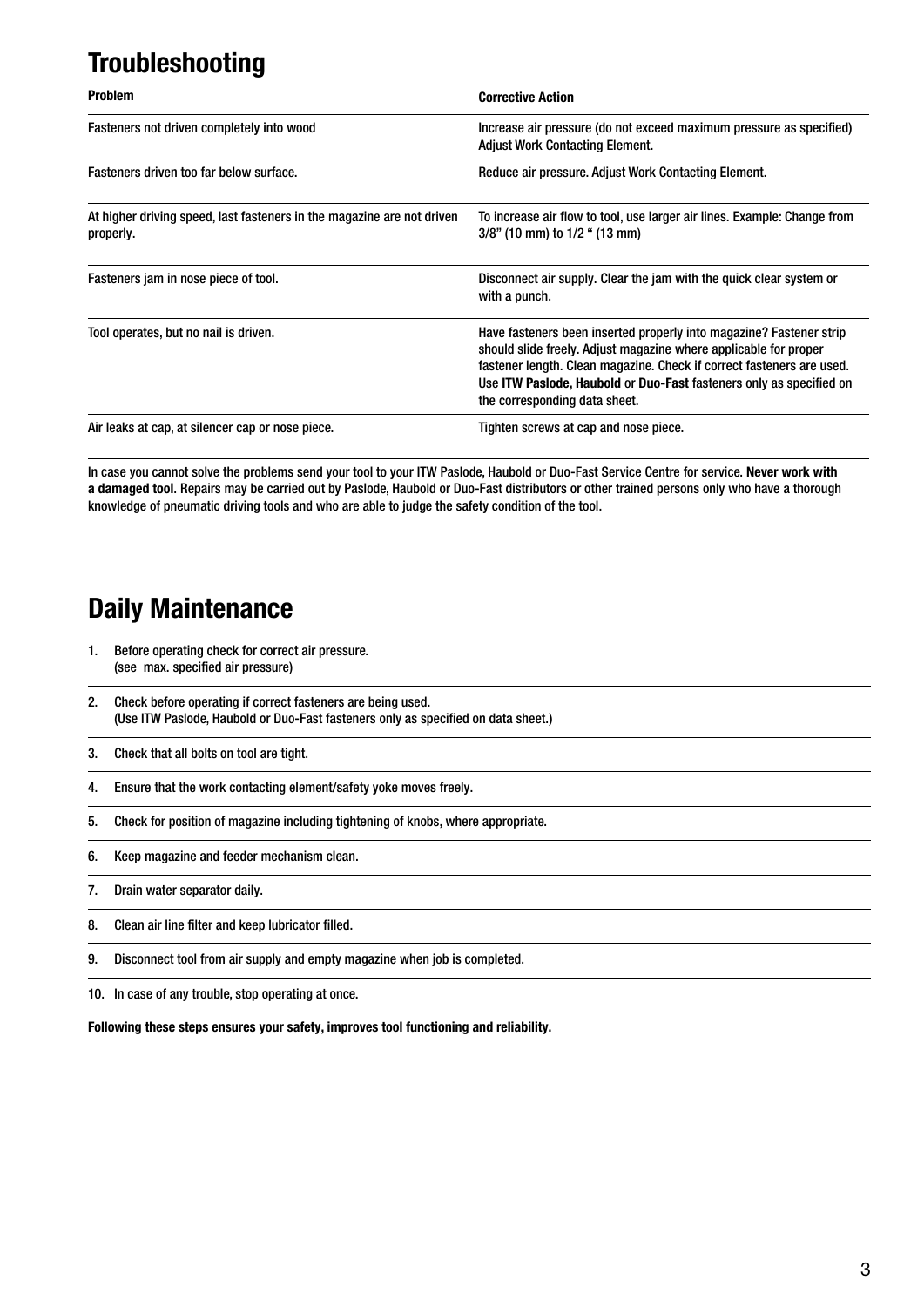

SPIT PASLODE CONSTR. UK & IRELAND Fleming Way **Crawley** West Sussex RH 10 9DP Tel: 44. 1293 523 372

4 SU PDF INDUSTRY UK & IRELAND c/o Paslode Duo-Fast Industry Kingsway, Fforestfach Swansea, SA5 4DL Tel: 44 1792 563 540

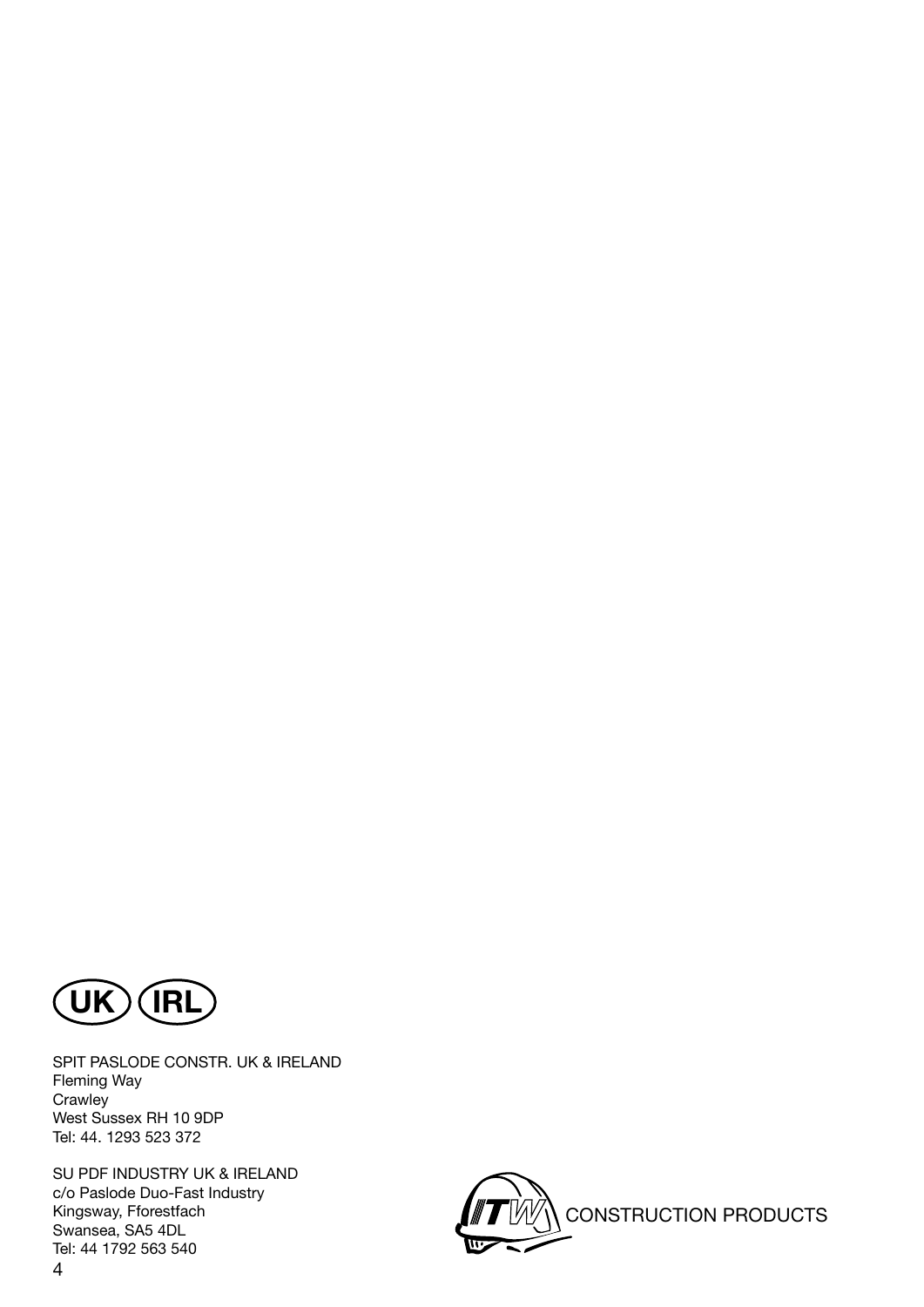

# **Sicherheitsanleitung Druckluftnagler**

Bitte machen Sie sich mit dieser Anleitung gründlich vertraut, bevor Sie den Druckluftnagler in Betrieb nehmen.

Wir beglückwünschen Sie zum Kauf eines Qualitätsprodukts von ITW Paslode, Haubold oder Duo-Fast. Ihr ITW Paslode-, Haubold- oder Duo-Fast-Druckluftnagler wird Ihnen lange zu Ihrer Zufriedenheit dienen, wenn die Hinweise zur richtigen Handhabung und die nachstehenden Sicherheitsanweisungen befolgt werden. **Verwenden Sie nur von ITW Paslode, Haubold oder Duo-Fast empfohlene Nägel und Ersatzteile für diesen Druckluftnagler.**

empfohlen, eine Schutzbrille zu tragen.

Bei Einsatz des Geräts grundsätzlich eine Schutzbrille tragen. Es wird auch Personen, die in der Nähe arbeiten,

Bei Einsatz des Geräts oder bei Arbeiten in der Nähe eines Geräts im Einsatz stets Gehörschutz tragen.

# **Sicherheitsvorschriften für druckluftgetriebene Nägel/Klammern**

Sorgfältig sämtliche Sicherheitsvorschriften beachten. Andernfalls können Sie sich oder andere verletzen. Alle Start- und Wartungsvorschriften befolgen. Nur von ITW Paslode, Haubold oder Duo-Fast spezifizierte Nägel/Klammern oder Stifte verwenden. Bei Verwendung anderer Typen von Nägeln/Klammern oder Stiften sind ITW Paslode, Haubold bzw. Duo-fast nicht schadenersatzpflichtig.

Daten betreffend von ITW Paslode, Haubold oder Duo-Fast spezifizierte Nägel/Klammern oder Stifte, Lärmpegel und Vibrationsniveau finden Sie im Datenblatt von ITW Paslode, Haubold bzw. Duo-Fast für das jeweilige Werkzeug.



Das Gerät niemals an Druckluftflaschen anschließen. Nur gefilterte druckgeregelte Luft verwenden



Das Gerät nur bestimmungsgemäß anwenden. Niemals mit dem Druckluftnagler spielen und ihn niemals gegen die eigene oder andere Personen richten, auch wenn das Magazin leer ist.



Bei schwierigen Arbeiten, bei denen eine Leiter oder ein Gerüst erforderlich ist und bei denen dicht an der Kante des Arbeitsstücks zum Schließen von Kisten und anderer Verpackung gearbeitet wird, ist es verboten, Druckluftnagler anzuwenden, die bei Durchdrücken der Sicherung aktiviert werden.



Warnung: Bei Gebrauch des Geräts die Hände niemals dicht an die Mündung halten.



Gerät nicht zu beschädigen. Das Gehäuse ist ein Druckbehälter.

Es ist verboten, das Gerät zu verändern.

Abzug und Sicherung dürfen beim Befüllen des Magazins nicht aktiviert sein..

Bei der Erstinbetriebnahme Druckluft von dem Befüllen des Magazins anschließen.









Alle Druckluftnagler sind mit Schnellkupplung zu versehen. Das Einsteckteil ist am Gerät zu montieren.

Das Gerät muss bei Unterbrechung der Druckluftzufuhr drucklos werden.

Die Druckluftzufuhr vor Einstellung bzw. Reparatur des Geräts stets unterbrechen.

Die Eignung der im Datenblatt beschriebenen Paslode-, Hauboldbzw. Duo-fast-Nägel bzw. -klammern für die Anwendung in den Paslode-/Haubold-/Duofast-Druckluftnaglern gemäß EN 792-13/7.2.1.a wird garantiert.

Druckluftnagler und Nägel/Klammern sind unbedingt als ein zusammenhängendes Sicherheitssystem zu betrachten.

Das Gerät darf nur zum Zusammenfügen von Holz oder Materialien mit entsprechender Härte benutzt werden.



Das Gerät für Kinder und Unbefugte unzugänglich aufbewahren.



Halten Sie daß Eintreibgerät beim Arbeiten so, daß Kopf und Körper bei einem Rückstoß beispielsweise infolge eine Störung der Energieversorgung oder harten Stellen im Werkstück nicht verletzt werden können.



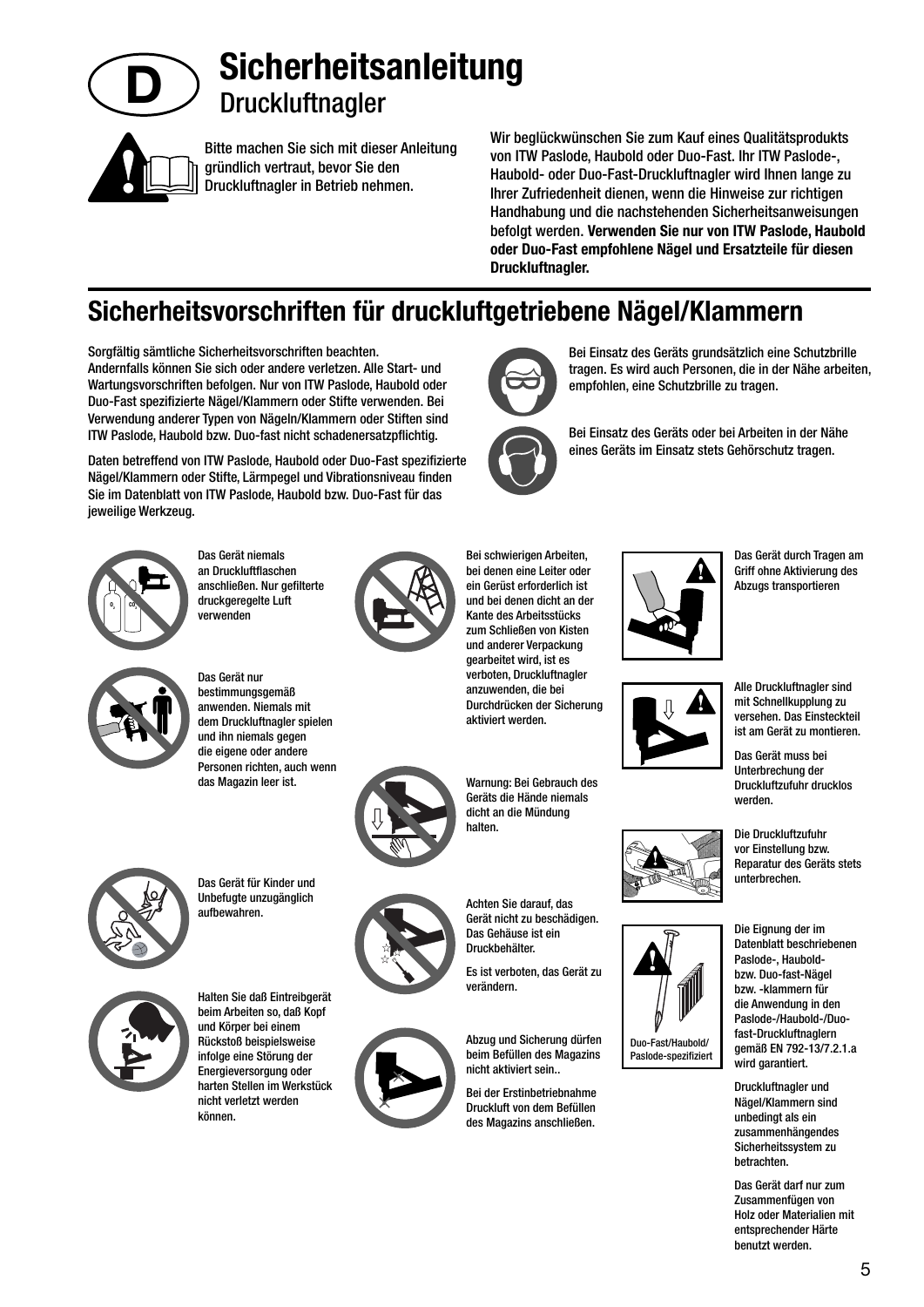## **Installation**



Kompressor, Druckluftleitungen, Schläuche u.a.m. sind Faktoren mit großem Einfluss auf Funktion und Geschwindigkeit des Geräts. Im Zweifelsfall wenden Sie sich bitte an einen ITW Paslode, Haubold oder Duo-Fast-Händler.



Den auf dem Druckluftnagler angegebenen Maximaldruck niemals überschreiten.



Nur den für die jeweilige Aufgabe notwendigen Luftdruck anstehen lassen, um unnötigen Lärm, Abnutzung des Geräts und Kosten für Luft zu vermeiden. Das Gerät nur an eine Druckluftversorgung mit regelbarem Luftdruck, Filter, Wasserabscheider und automatischer Schmierung anschließen. Ist kein automatisches Schmiergerät angeschlossen, so empfiehlt es sich, bei jedem Arbeitswechsel 2-3 Mal mit ein paar Tropfen Öl zu schmieren.



Der Luftanschluss muss ausreichend groß sein. Der Luftdruck darf bei Einsatz des Geräts nicht um mehr als 0,5 bar fallen. Der Luftschlauch muss möglichst kurz sein, der Mindestschlauchdurchmesser beträgt 10 mm, 13 mm bei großen Geräten. Der Luftdurchsatz ist im technischen Datenblatt für das jeweilige Gerät angegeben.



Von Zeit zu Zeit sicherstellen, dass alle Bolzen, Schrauben und Muttern korrekt festgezogen sind.

Druckluftnagler dürfen nur von Fachleuten repariert werden.



Das Gerät sauber und ordnungsgemäß geschmiert halten. Falls die Druckluft nicht automatisch geölt wird, ein paar Tropfen ITW Paslode-, Haubold oder Duo-Fast-Öl in den Luftanschluss geben.

# **Beschreibung des Druckluftnaglers**

Das Gerät besteht aus den folgenden 14 Hauptbauteilen:



- 1. Sicherung
- 2. Stoßdämpfer
- 3. ZylinderL
- 4. Schlagbolzen
- 5. Gehäuse
- 6. Stempel
- 7. Membranventil 8. Stempeldichtung
- 9. Griff
- 10. uftanschluss
- 11. Abzug
- 12. Magazin
- 13. Spitze
- 14. Deckel

## **Funktion des Druckluftnaglers**



1. Abzug 2. Sicherung

3. Magazin



Druckluftnagler (abgesehen von kleinen Klammer- und Stiftgeräten ohne Sicherung) werden durch Drücken der Sicherung(2) gegen die Unterlage und anschließende Betätigung(1) des Abzugs ausgelöst.

Wenn der Abzug deaktiviert bzw. die Sicherung von der Unterlage gehoben wird, geht der Schlagbolzen in seine Ausgangsposition zurück. Das Gerät ist jetzt für einen neuen Zyklus bereit.

### **Auslösesystem**

Die Sicherung verhindert, dass frei fliegende Nägel oder Klammern das Gerät verlassen können.

#### **Sicherheitsvorschrift:**

Die Sicherung (2) täglich auf ordnungsgemäße Funktion überprüfen. Es ist verboten und mit Lebensgefahr verbunden, die Sicherung zu verändern oder irgendwie zu manipulieren. Bei Störungen ist das Gerät umgehend reparieren zu lassen.

Eine einstellbare Sicherung dient der Einstellung der Eindringtiefe ins Holz.

**Verschiedene Sicherungstypen:** Siehe Bedienungsanleitung des Geräts.

#### **Einstellen der Eindringtiefe**

Bestimmte ITW Paslode-, Haubold- bzw. Duo-Fast-Druckluftnagler haben eine einstellbare Sicherung. Die Druckluftzufuhr beim Einstellen stets unterbrechen. Bedienungsanleitung des jeweiligen Druckluftnaglers beachten.



Mit einem Dreieck gekennzeichnete Druckluftnagler dürfen nur mit Sicherung benutzt werden.



Arbeitsplatzverhältnisse berücksichtigen. Das Gerät kann durch dünnwandige Objekte hindurchschießen oder die Nägel können beim Arbeiten zu dicht an der Kante abrutschen und dadurch andere Personen verletzen. Das Gerät nur am Objekt einsetzen.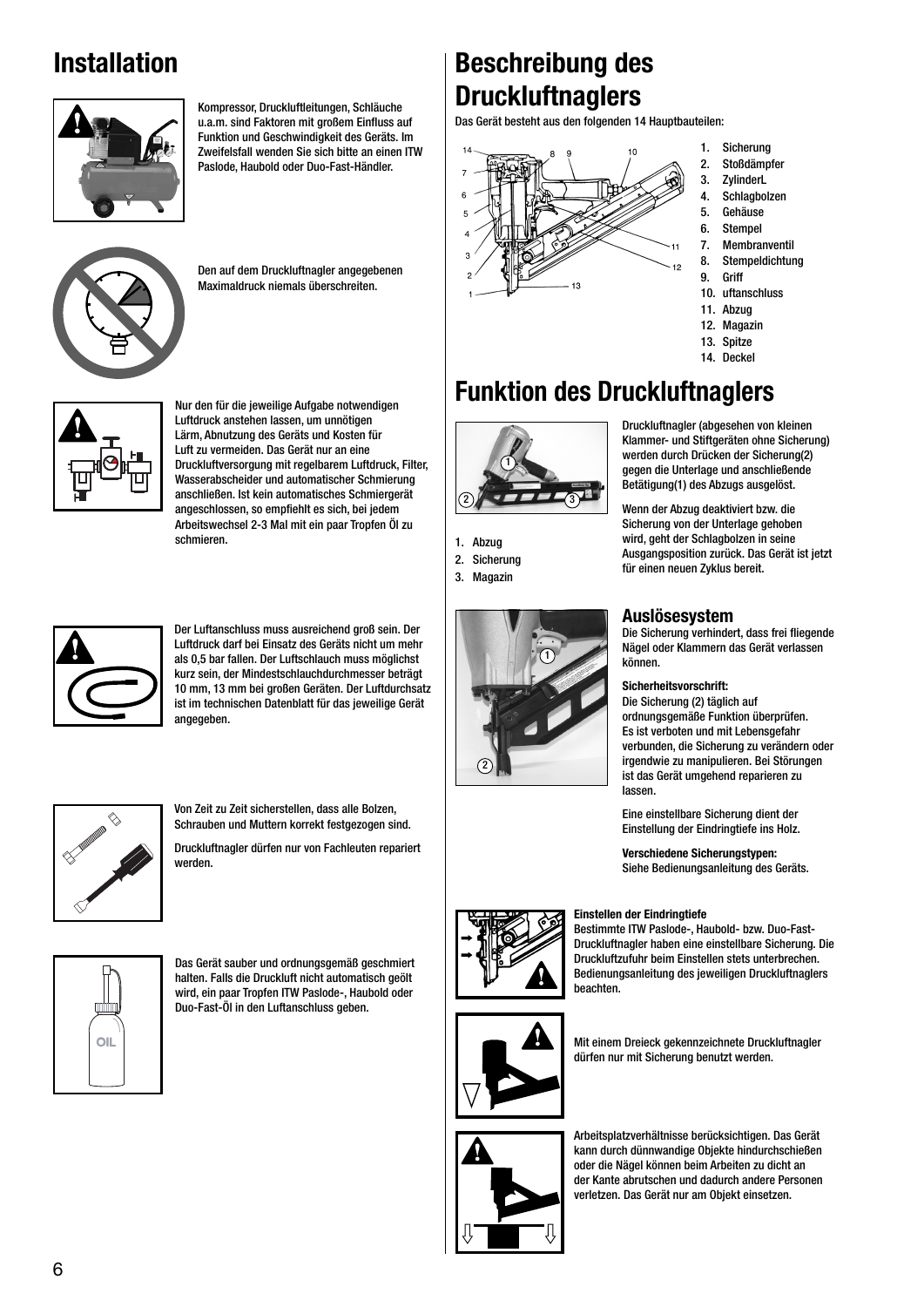## **Fehlersuche**

| <b>Problem</b>                                                                  | Lösung                                                                                                                                                                                                                                                                                           |
|---------------------------------------------------------------------------------|--------------------------------------------------------------------------------------------------------------------------------------------------------------------------------------------------------------------------------------------------------------------------------------------------|
| Die Nägel dringen nicht tief genug ins Holz ein.                                | Sicherung nach oben versetzen. Luftdruck erhöhen, max. Luftdruck<br>jedoch nicht überschreiten.                                                                                                                                                                                                  |
| Die Nägel dringen zu tief ins Holz ein                                          | Luftdruck reduzieren. Sicherung nach unten versetzen                                                                                                                                                                                                                                             |
| Die Nägel werden bei hoher Schussgeschwindigkeit nicht richtig<br>eingeschlagen | Luftdruck erhöhen (max. Luftdruck nicht überschreiten). Größeren<br>Luftschlauch einsetzen. Evtl. kürzeren Luftschlauch einsetzen.                                                                                                                                                               |
| Festgeklemmter Nagel an der Spitze des Geräts                                   | Druckluftzufuhr unterbrechen. "Klemmer« durch Öffnen der Spitze<br>entfernen (falls das Gerät ein "Kipp«-Magazin hat), andernfalls den<br>Schlagbolzen mit einem Dorn zurückschlagen.                                                                                                            |
| Das Gerät arbeitet, es werden jedoch keine Nägel verschossen.                   | Prüfen, ob der Nagelstab richtig im Magazin sitzt. Der Nagel-/<br>Klammerstab muss sich im Magazin frei bewegen können. Ggf. das<br>Magazin reinigen. Prüfen, ob der Luftdruck ausreicht. Nur für das<br>Werkzeug vorgesehene ITW Paslode-, Haubold- oder Duo-Fast-Nägel/<br>Klammern verwenden. |
| Luft entweicht an der Spitze oder am Deckel.                                    | Schrauben in Spitze und Deckel festziehen.                                                                                                                                                                                                                                                       |

Ist eine Lösung des Problems nicht möglich, so ist der Druckluftnagler an einen ITW Paslode-, Haubold- bzw. Duo-Fast-Händler einzuschicken. Niemals einen defekten Druckluftnagler benutzen. Reparaturen dürfen nur von Fachleuten ausgeführt werden, die von ITW Paslode, Haubold bzw. Duo-Fast zugelassen sind und eine besondere Schulung an Druckluftnaglern erhalten haben, so dass sie den Sicherheitsstandard beurteilen können.

### **Daily Maintenance**

- 1. Vor Arbeitsbeginn sicherstellen, dass der korrekte Luftdruck ansteht.
- 2. Vor Arbeitsbeginn sicherstellen, dass die korrekten Nägel/Klammern verwendet werden.
- 3. Sicherstellen, dass alle Schrauben und Bolzen ordnungsgemäß festgezogen sind.
- 4. Sicherstellen, dass sich die Sicherung ungehindert vor und zurück bewegt
- 5. Sicherstellen, dass das Magazin ordnungsgemäß befestigt ist.
- 6. Magazin und Lademechanismus sauber halten.
- 7. Den Wasserabscheider täglich leeren
- 8. Luftfilter regelmäßig reinigen und den Ölbehälter gefüllt halten.
- 9. Bei Arbeitsende Druckluftzufuhr unterbrechen und das Magazin leeren.
- 10. Bei Störungen am Druckluftnagler ist die Druckluftzufuhr umgehend zu unterbrechen.

Achtung: Alle diese Maßnahmen sind im Hinblick auf Sicherheit, Funktion und Lebensdauer des Geräts unerlässlich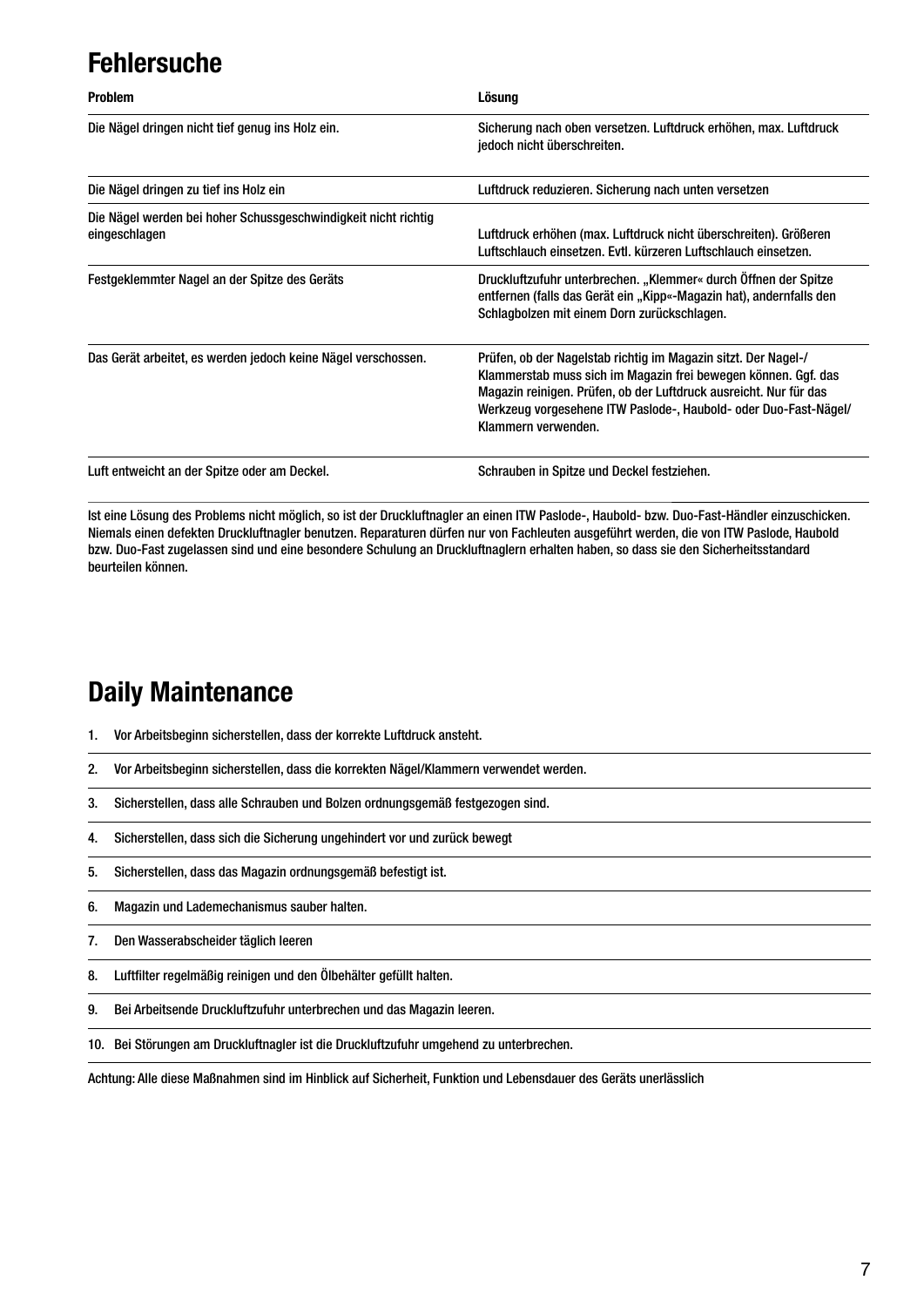

8 ITW Befestigungssysteme GmbH Mesendorfgrund 17 8042 Graz Tel. +43316401204

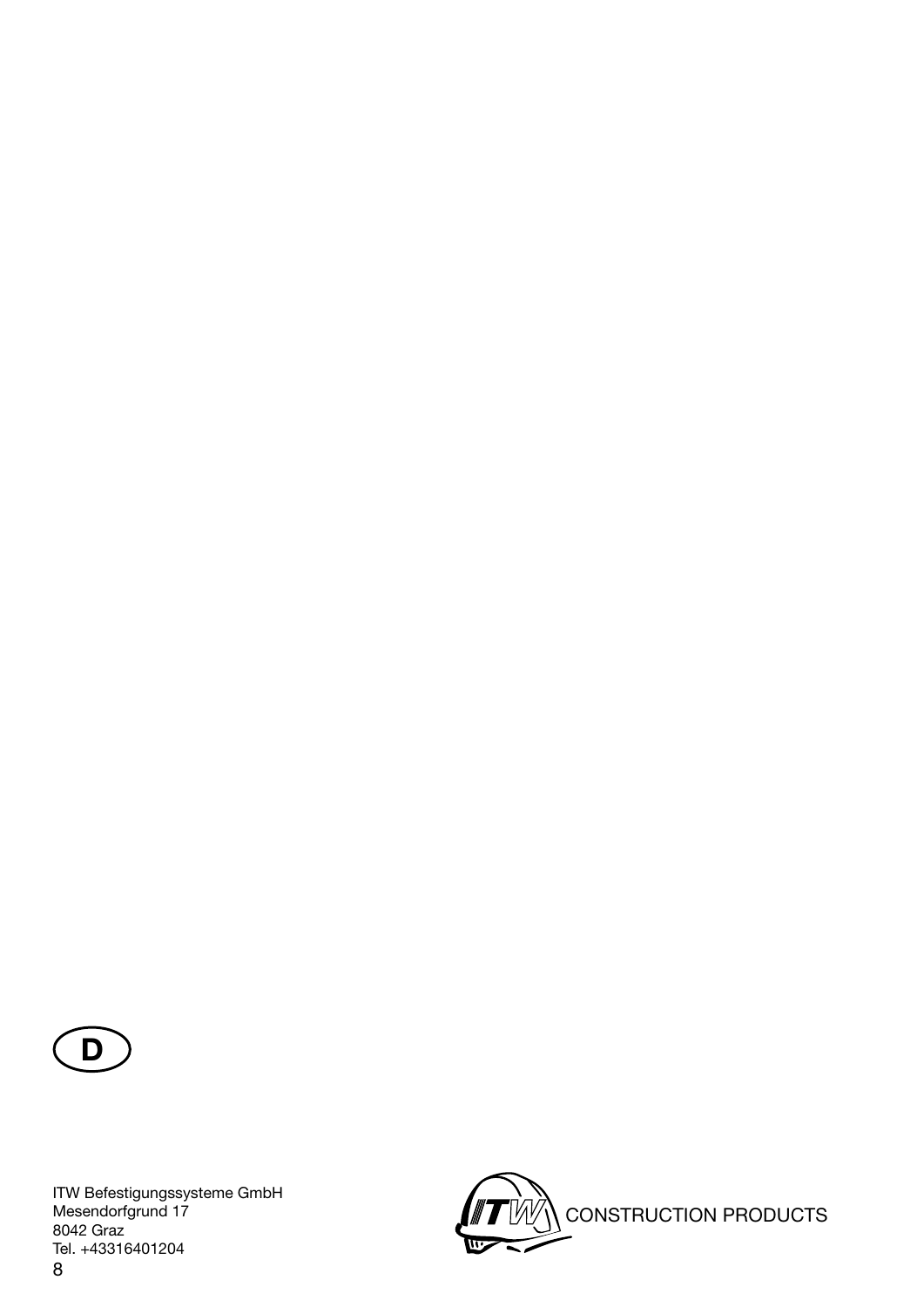

# **Manuel d'utilisation et consignes de sécurité**

### Cloueurs-agrafeuses pneumatiques



Lisez attentivement le manuel d'utilisation et les consignes de sécurité avant d'utiliser votre nouvel appareil.

Félicitations ! En achetant un produit ITW Paslode, Haubold ou Duo-Fast, vous avez fait le choix de la qualité. Votre outil ITW Paslode, Haubold ou Duo-Fast vous donnera toute satisfaction pendant très longtemps si vous l'utilisez correctement, en respectant toutes les consignes de sécurité. N'utilisez que des fixations et pièces de rechange spécifiquement recommandées par ITW Paslode, Haubold ou Duo-Fast.

> Le port se lunettes de protection adaptées est obligatoire pour les utilisateurs de l'appareil, et recommandé pour les personnes travaillant sans le

zone d'utilisation de l'appareil.

### **Consignes de sécurité applicables aux appareils pneumatiques**

Respecter scrupuleusement les consignes de sécurité de ce manuel.

Le non-respect de ces consignes de sécurité peut entraîner des accidents graves pour vous-même ou des tiers. Respecter également les instructions de maintenance. Utiliser exclusivement des fixations et pièces de rechange spécifiquement recommandées pour les appareils Paslode, Haubold ou Duo-Fast. La responsabilité de Paslode, Haubold ou Duo-Fast ne pourra en aucun cas être engagée en cas de nonrespect des présentes instructions et consignes.



Ne pas brancher l'appareil à une alimentation de gaz en bouteille. Utiliser uniquement de l'air comprimé filtré, régulé et lubrifié.



N'utiliser l'appareil que pour les applications prévues par le fabricant. Ne jamais s'amuser avec l'appareil.

Cet appareil n'est pas un jouet et ne doit donc pas être utilisé en tant que tel. Ne jamais le diriger vers soi-même ou une autre personne, même si l'on pense qu'il n'est pas chargé.



Ne pas laisser les cloueursagrafeuses portables à la portée des enfants ou des personnes non habilitées.



Pendant l'utilisation, l'opérateur doit tenir l'appareil à distance de sa tête et de son corps afin d'éviter tout accident provoqué par le recul de l'appareil et dû, par exemple, à un problème d'alimentation en air ou à des zones dures à l'intérieur de la pièce à assembler.



fins d'un positionnement correct de l'appareil, par exemple lorsque le positionnement de l'appareil requiert l'utilisation d'une échelle, d'un échafaudage, etc., lors de travaux près de bords, lors de la fermeture de caisses, lors de la manutention sur installations de transport, il est nécessaire de recourir au mode de déclenchement séquentiel de la gâchette.

Tenir les mains éloignées du nez de l'appareil lors de l'utilisation.

Ne pas altérer ou endommager le corps de l'appareil en le perçant. Il convient de rappeler que le corps de l'appareil est un réservoir sous pression.

Aucune modification de l'appareil n'est autorisée.

Lors du chargement de l'appareil, ne pas actionner la gâchette ou le palpeur de sécurité. Lors de la première utilisation de l'appareil, remplir le magasin après l'avoir branché sur le circuit d'air comprimé.



d'assemblage ou de fixation complexes et aux





Transporter l'appareil en le saisissant fermement par la poignée, sans toucher à la gâchette. Ne jamais transporter l'appareil en le tenant par le flexible ou par la gâchette.

Tous les appareils doivent être équipés de raccords rapides, la partie mâle devant être fixée sur le corps de l'appareil.

Utiliser exclusivement des dispositifs qui relâchent la pression lorsque l'alimentation est débranchée.

Débrancher l'outil de son alimentation en air comprimé avant toute opération de maintenance, de réglage ou de déblocage.

Les fixations Paslode/ Haubold/Duo-fast décrites dans la fiche technique sont garanties pour une utilisation dans les appareils Paslode/Haubold/ Duo-fast conformément à la norme EN792-13/7.2.1.a.

Les cloueurs-agrafeuses et les fixations doivent impérativement être considérés comme un seul et même système de sécurité combiné.

A utiliser exclusivement pour l'assemblage boisbois ou l'assemblage de matériaux de densité comparable ou inférieure.



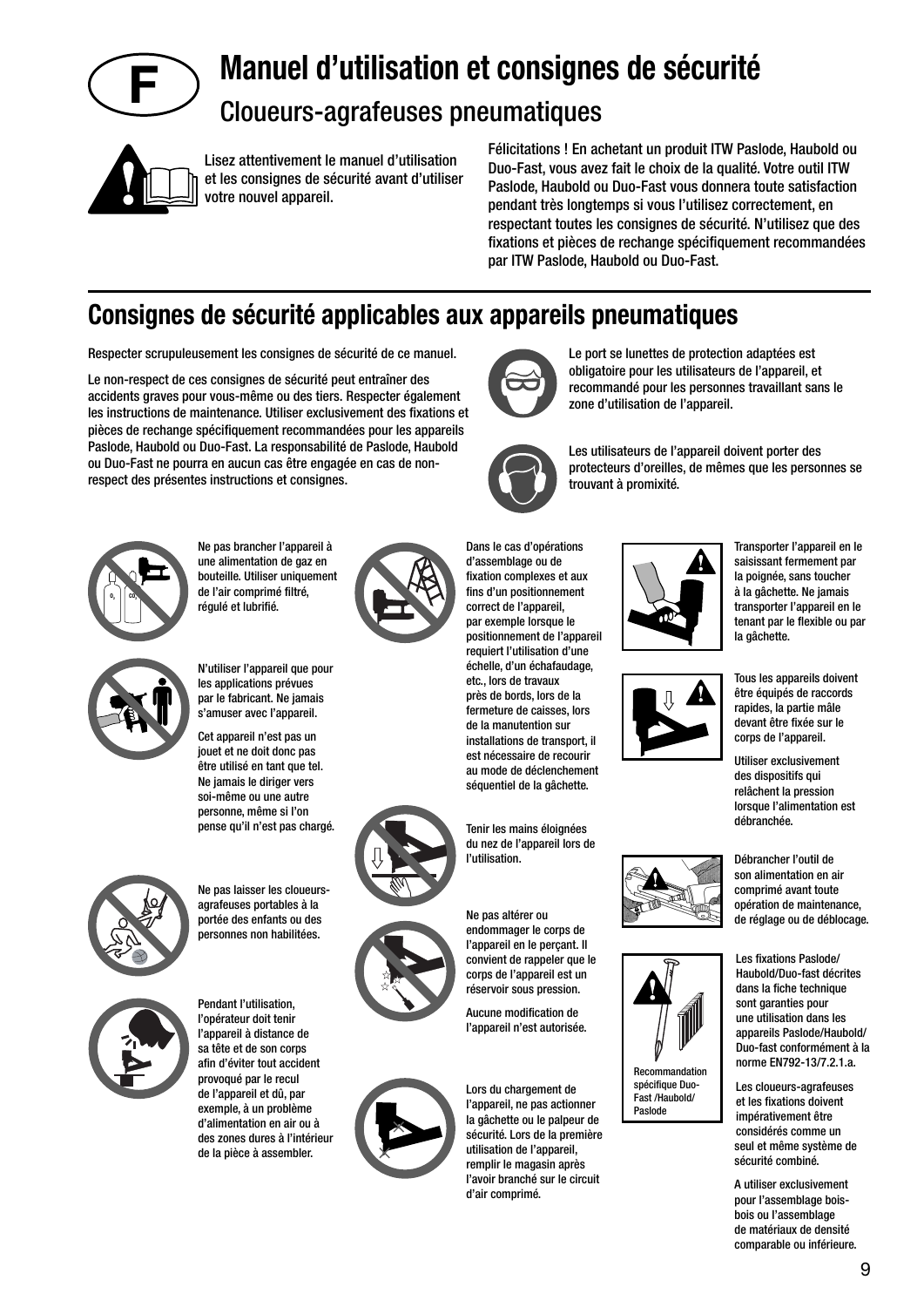## **Installation**



La puissance du compresseur, les canalisations de distribution d'air, la maintenance du circuit d'air, la suffisance de l'alimentation en air et la capacité supplémentaire sont autant de facteurs influants sur la performance et la rapidité de l'appareil. Consultez votre représentant ITW Paslode, Haubold ou Duo-Fast.



La pression maximale de l'air comprimé spécifiée pour les appareils pneumatiques ITW Paslode, Haubold ou Duo-Fast ne doit pas être dépassée.



Utiliser la pression minimale requise pour obtenir une fixation satisfaisante. Le recours à une pression trop élevée accroît l'usure et élève le niveau sonore. Ne raccorder l'appareil qu'à des canalisations où l'air comprimé est régulé et qui comportent des valves de surpression. Chaque point de sortie de la canalisation principale doit être équipé d'un filtre - régulateur - lubrificateur. Les filtres doivent être du type »autovidange« ou pouvoir être vidangés manuellement quotidiennement. Pour les canalisations d'air comprimé sans lubrification, il convient de prévoir un graisseur »intégré« dans l'appareil ou de procéder manuellement à la lubrification directement dans la prise d'air de l'appareil.



Le diamètre de la canalisation de distribution d'air doit être suffisant. La baisse de pression de l'air lors de la frappe des fixations ne doit pas dépasser 0,5 bar. Le flexible doit être aussi court que possible car la longueur peut favoriser des obstructions et une chute de la pression de l'air. Le diamètre minimum requis pour le flexible est de 10 mm (3/8«), 13 mm (1/2«) pour les gros appareils. Pour tout complément d'information sur la consommation d'air et sur d'autres détails d'ordre technique, se reporter à la fiche technique jointe.



Vérifier régulièrement que les boulons et écrous sont de la concerné) (voir manuel d'utilisation concerné) bien serrés.

Les opérations de maintenance doivent exclusivement être effectuées par des techniciens qualifiés.



Maintenir l'appareil en bon état de propreté et bien lubrifié. Si l'appareil n'est pas équipé d'un graisseur, injecter chaque jour quelques gouttes d'huile spécifique Paslode, Haubold ou Duo-Fast par l'orifice d'alimentation en air.

### **Désignation des pièces**

Le cloueur-agrafeuse pneumatique se compose de 14 pièces principales:



- 1. palpeur de sécurité
- 2. Amortisseur
- 3. Chemise/Cylindre 4. Lame/Couteau
- 5. Corps
- 6. Piston
- 7. Clapet
- 8. Siège de chemise
- 9. Poignée
- 10. Raccord
- 11. Gâchette
- 12. Magasin
- 13. Nez (embout)
- 14. Capot

# **Fonctionnement de l'appareil**



1. Gâchette

- 2. Palpeur de sécurité
- 3. Magasin



Pour commander les cloueurs-agrafeuses pneumatiques (à l'exception des petits appareils de faible puissance ne comportant pas de palpeur de sécurité), appuyer sur la gâchette (1) et enfoncer le palpeur de sécurité (2) en l'appuyant sur la pièce à fixer

En relâchant la gâchette ou en dégageant l'appareil de la pièce à fixer, on commande le retour du piston dans sa position initiale, l'appareil étant ainsi prêt pour un nouveau cycle. L'alimentation en clous, pointes et agrafes se fait automatiquement à partir du magasin.

### **Système de déclenchement**

Le palpeur de sécurité (2) interdit tout déclenchement intempestif.

### **Nota**

Vérifier le bon fonctionnement du palpeur de sécurité (2) quotidiennement, ne pas le modifier ni l'altérer. En cas de mauvais fonctionnement, faire réparer l'appareil par un technicien spécialisé uniquement.

Réglable, le palpeur de sécurité permet également de régler la profondeur d'enfoncement des fixations.

**Systèmes de déclenchement différents**



Réglage de la profondeur d'enfoncement des fixations. Certains appareils sont équipés d'un palpeur de sécurité réglable permettant de modifier la profondeur d'enfoncement des fixations. Débrancher l'appareil de l'alimentation en air avant de procéder à tout réglage. Ne modifier les réglages que dans les limites spécifiées. Se reporter au manuel d'utilisation.



Les appareils marqués d'un triangle pointé vers le bas peuvent être utilisés avec un palpeur de sécurité.

Attention aux conditions de travail et aux risques encourus.

Les fixations peuvent traverser la pièce à assembler ou partir en biais, mettant ainsi en danger les personnes se trouvant à proximité. L'appareil ne doit être déclenché que lorsqu'il est fermement maintenu sur la pièce à assembler.



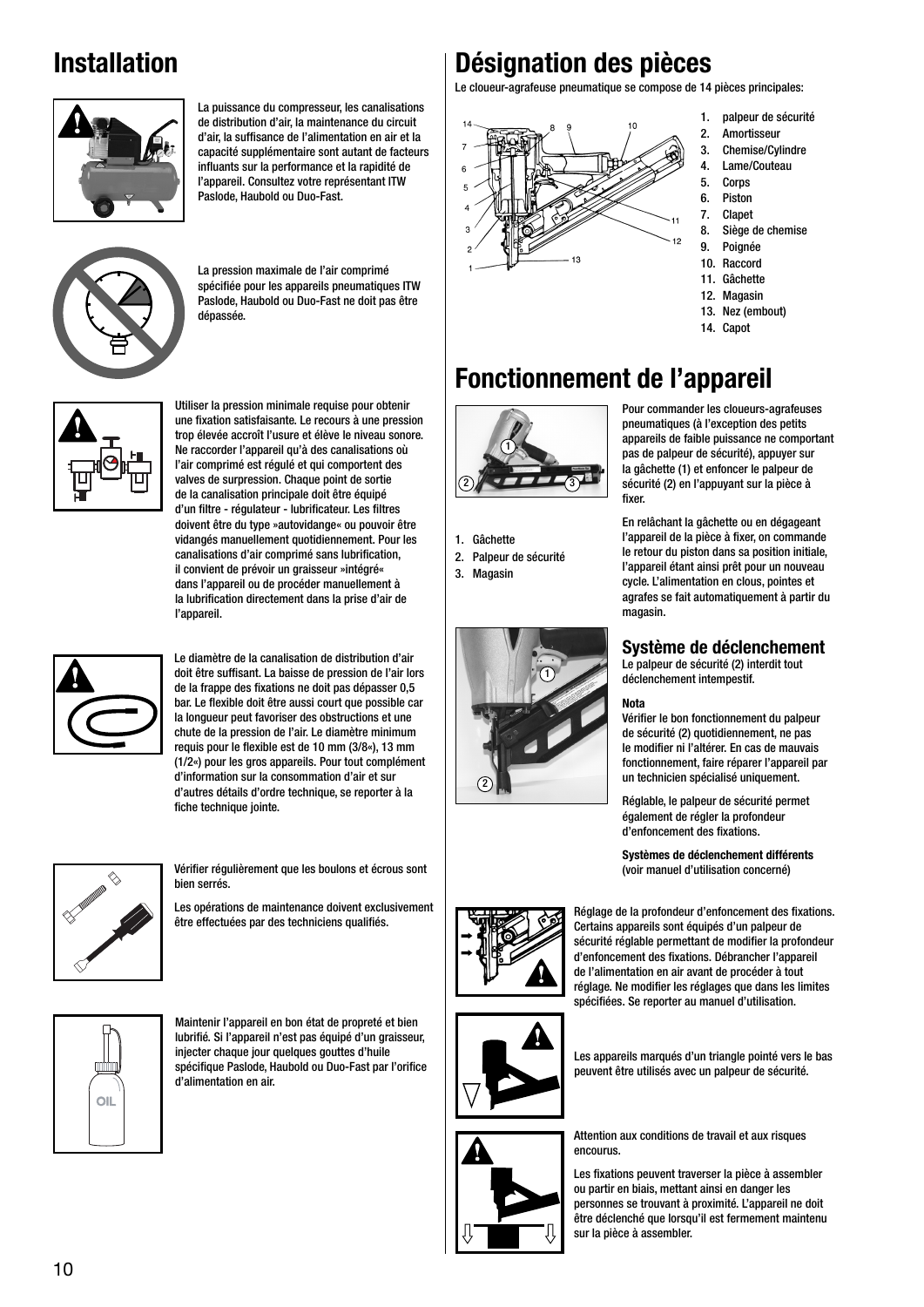### **Recherche des pannes**

| <b>Problème</b>                                                                                          | Mesure à prendre                                                                                                                                                                                                                                                                                                                                                                                  |
|----------------------------------------------------------------------------------------------------------|---------------------------------------------------------------------------------------------------------------------------------------------------------------------------------------------------------------------------------------------------------------------------------------------------------------------------------------------------------------------------------------------------|
| Les fixations ne sont pas complètement enfoncées dans le bois.                                           | Augmenter la pression d'air (ne pas dépasser la valeur maximale spécifiée).<br>Régler le palpeur de sécurité.                                                                                                                                                                                                                                                                                     |
| Les fixations sont enfoncées trop profondément.                                                          | Réduire la pression d'air. Régler le palpeur de sécurité.                                                                                                                                                                                                                                                                                                                                         |
| Lorsque la cadence est rapide, les dernières fixations du magasin ne sont pas<br>enfoncées correctement. | Pour augmenter le débit d'air vers l'appareil, utiliser des canalisations d'air plus<br>grosses. Par exemple, passer de $3/8$ « (10 mm) à $\frac{1}{2}$ « (13 mm).                                                                                                                                                                                                                                |
| Les fixations se bloquent dans le nez de l'appareil.                                                     | Déconnecter l'alimentation en air. Dégager la fixation en actionnant le système<br>rapide de désenrayage ou à l'aide d'une tige.                                                                                                                                                                                                                                                                  |
| L'appareil fonctionne, mais les clous ne sortent pas.                                                    | Les fixations ont-elles été correctement positionnées dans le magasin ? Les<br>bandes de fixations doivent coulisser librement. Régler éventuellement le<br>magasin en fonction de la taille des fixations. Nettoyer le magasin. Vérifier que<br>les fixations utilisées conviennent. Utiliser exclusivement des fixations ITW<br>Paslode, Haubold ou Duo-Fast spécifiées sur la fiche technique. |
| Fuites d'air sur le capot, le silencieux ou le nez de l'appareil.                                        | Resserrer les vis du capot et du nez de l'appareil.                                                                                                                                                                                                                                                                                                                                               |

Si le problème persiste, envoyez votre appareil à votre service après-vente ITW Palsode, Haubold ou Duo-Fast. Ne travaillez jamais avec un appareil défectueux. Les réparations peuvent être effectuées exclusivement par les distributeurs Paslode, Haubold ou Duo-Fast ou autres personnels qualifiés qui possèdent une connaissance parfaite des cloueurs-agrafeuses pneumatiques et qui sont à même d'apprécier l'état de l'appareil du point de vue de la sécurité.

### **Maintenance quotidienne**

- 1. Vérifier la pression d'air avant toute utilisation.
- 2. Vérifier que les fixations utilisées conviennent, avant toute utilisation (utiliser exclusivement les fixations ITW Paslode, Haubold ou Duo-Fast spécifiées sur la fiche technique).
- 3. Vérifier que tous les boulons de l'appareil sont bien serrés.
- 4. S'assurer que le palpeur de sécurité coulisse librement.
- 5. Vérifier la position du magasin, y compris éventuellement le bon serrage des boulons.
- 6. Veiller à la propreté du magasin et du dispositif d'alimentation.
- 7. Vider le séparateur d'eau quotidiennement.
- 8. Nettoyer le filtre de la canalisation d'air et remplir le lubrificateur si besoin.
- 9. Débrancher l'appareil de l'alimentation en air et vider le magasin une fois le travail terminé.
- 10. En cas de problème, arrêter immédiatement l'utilisation de l'appareil.

En respectant ces consignes, vous assurez votre sécurité et vous améliorez le fonctionnement et la fiabilité de l'appareil.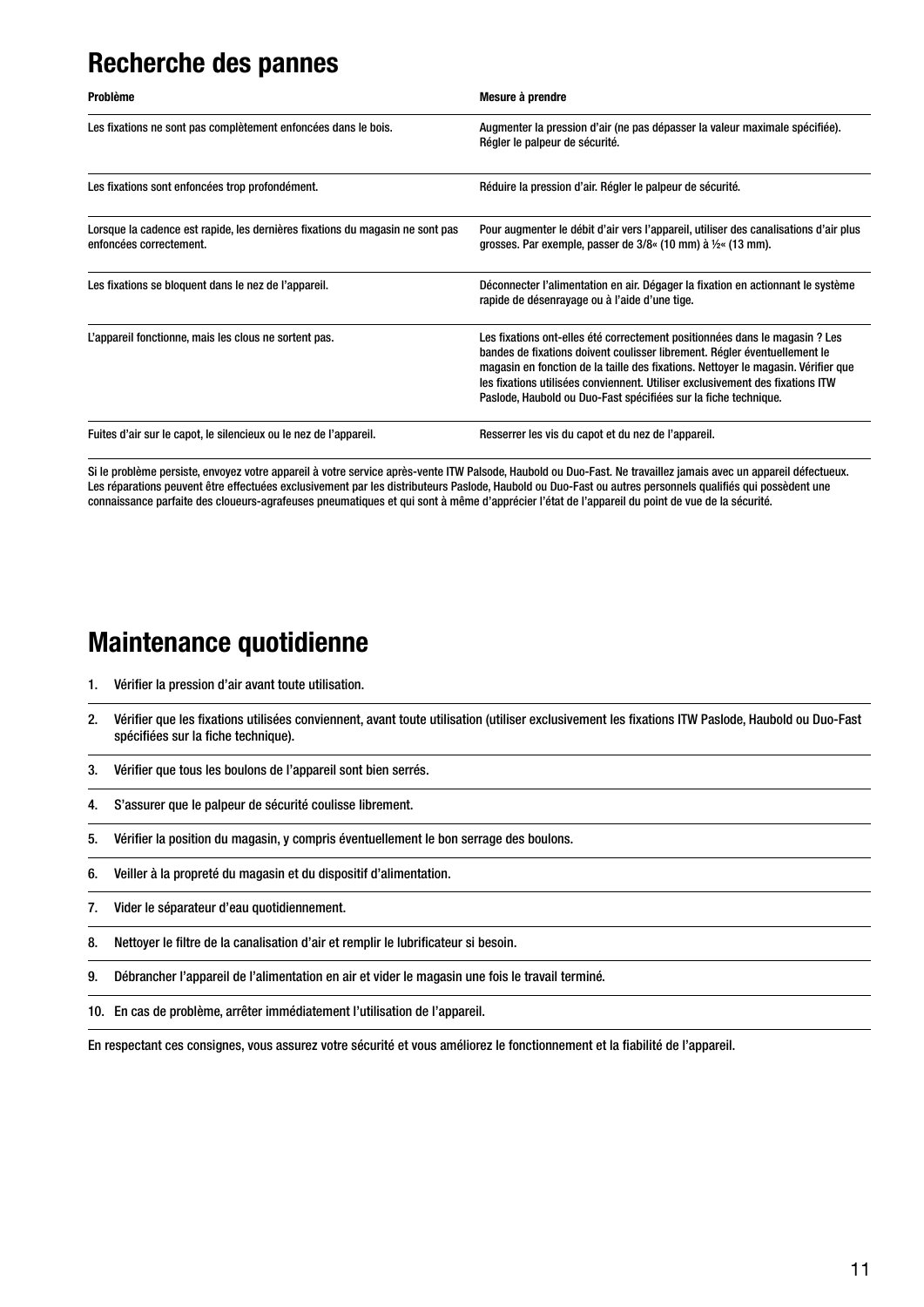

SPIT PASLODE CONSTR. FRANCE & EXPORT 150 route de Lyon BP 104 26501 Bourg-Lès-Valence Tél : 33. 4 75 82 20 20

PASLODE DUO-FAST INDUSTRY FRANCE ZA de l'Orme rond 1 rue de l'Ormeteau 77170 SERVON

12 SPIT PASLODE CONSTR. BELGIUM Rue Bolllinckxstraat 205 1070 Brussels Tel: 32. 2 332 39 00

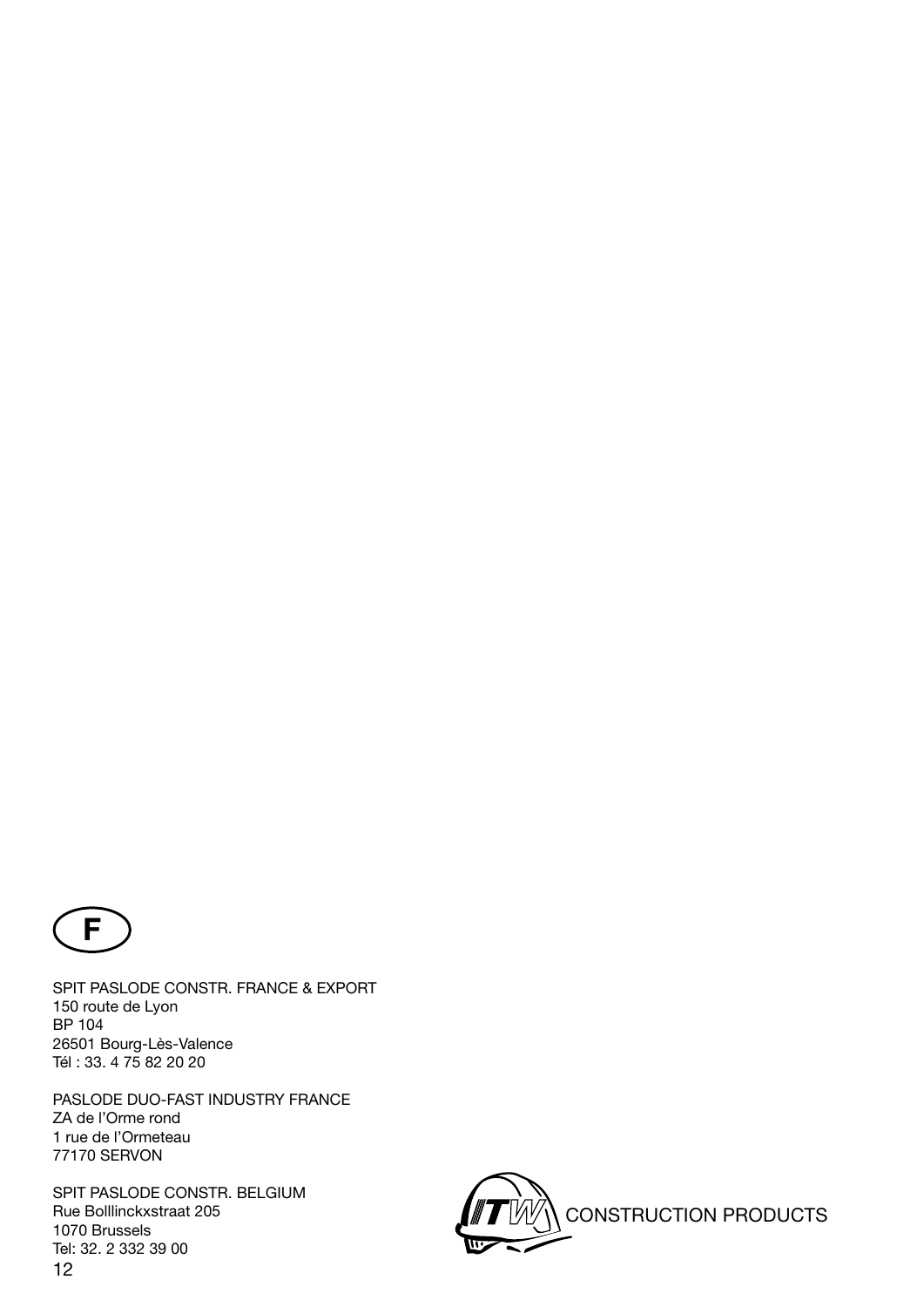

# **Manual de instrucciones generales de seguridad** Herramientas neumáticas para clavar sujetadores



Lea detenidamente el manual de instrucciones generales de seguridad antes de usar su nueva herramienta.

Le felicitamos por haber adquirido un producto de calidad ITW Paslode, Haubold o Duo-Fast. Su herramienta ITW Paslode, Haubold o Duo-Fast funcionará a su entera satisfacción durante mucho tiempo si la maneja correctamente y observa todas las instrucciones de seguridad. Utilice exclusivamente sujetadores y piezas de recambio específicos de ITW Paslode, Haubold o Duo-Fast.

### **Normas de seguridad para herramientas neumáticas**

Cumpla escrupulosamente lo estipulado en el manual de instrucciones de seguridad.

El incumplimiento de cualquier instrucción de seguridad puede provocar graves lesiones al operador o a terceras personas. También se deberán observar las instrucciones de mantenimiento. Utilice exclusivamente sujetadores y piezas de repuesto específicos ITW Paslode, Haubold o Duo-Fast. Bajo ninguna circunstancia se podrá responsabilizar a Paslode, Haubold o Duo-Fast de las consecuencias provocadas por la inobservancia de las instrucciones mencionadas.



No conecte nunca la herramienta a una bombona de gas. Utilice únicamente aire comprimido, filtrado, regulado y lubricado.



Utilice la herramienta únicamente para lo que ha sido concebida. No juegue nunca con la herramienta.

La herramienta no es un juguete, por lo que no deberá utilizarse como tal. No apunte nunca con la herramienta, ni a sí mismo ni a cualquier otra persona, incluso aunque piense que no está cargada.



Mantenga las clavadoras portátiles fuera del alcance de los niños o de personas no autorizadas.





en la herramienta.

el gatillo ni el elemento de



Los operadores de la herramienta deberán portar en todo momento protecciones oculares homologadas. Esto es también recomendable para todas las personas que trabajen en el área en que se estén utilizando estas herramientas.



Cuando deba trabajar en

Cuando se opere con las herramientas o se trabaje en las inmediaciones de los lugares en los que estén siendo utilizadas, se deberán llevar protectores auditivos.



Transporte siempre la herramienta asiéndola firmemente por la empuñadura y sin tocar el gatillo. No la lleve cogida por el tubo flexible ni por el gatillo.

Todas las herramientas deberán estar dotadas de conectores de liberación rápida; la conexión macho estará unida al cuerpo de la herramienta.

> Utilice únicamente modelos que liberen la presión al desconectar la alimentación.

Desconecte siempre la herramienta del suministro de aire comprimido, antes de llevar a cabo operaciones de mantenimiento o ajuste, o de despejar un atasco.





Como se indica en la hoja de datos técnicos, los sujetadores Paslode, Haubold o Duo-Fast están garantizados para el uso en pistolas Paslode, Haubold o Duo-Fast, con arreglo a la

Las clavadoras y los sujetadores deberán considerarse como un sistema de seguridad combinado.

Para uso exclusivo de fijación entre maderos o materiales de densidad igual o inferior



Cuando trabaje con la herramienta, manténgala alejada de su cabeza y de su cuerpo para evitar lesiones por golpes de retroceso, provocados, por ejemplo, por problemas en el suministro de aire o puntos duros en la superficie de trabajo.



puntos de difícil acceso que requieran una posición precisa de la herramienta, por ejemplo, cuando se requiera el uso de escaleras, andamios, etc., cuando se trabaje cerca de los bordes de la superficie de trabajo, en trabajos de cierre de cajones y contenedores o al fijar sistemas de accionamiento de transporte, será preciso utilizar el método de activación secuencial del gatillo.

Mantenga sus manos alejadas de la punta cuando esté trabajando con la máquina.

No debilite ni estropee la carcasa de la herramienta realizando perforaciones o grabados. Tenga en cuenta que la carcasa es un envase

No está permitido llevar a cabo ninguna modificación

Cuando cargue la herramienta, no accione contacto. Al utilizar una herramienta por primera vez, llene el cargador después de haberla conectado al sistema de suministro de aire.

13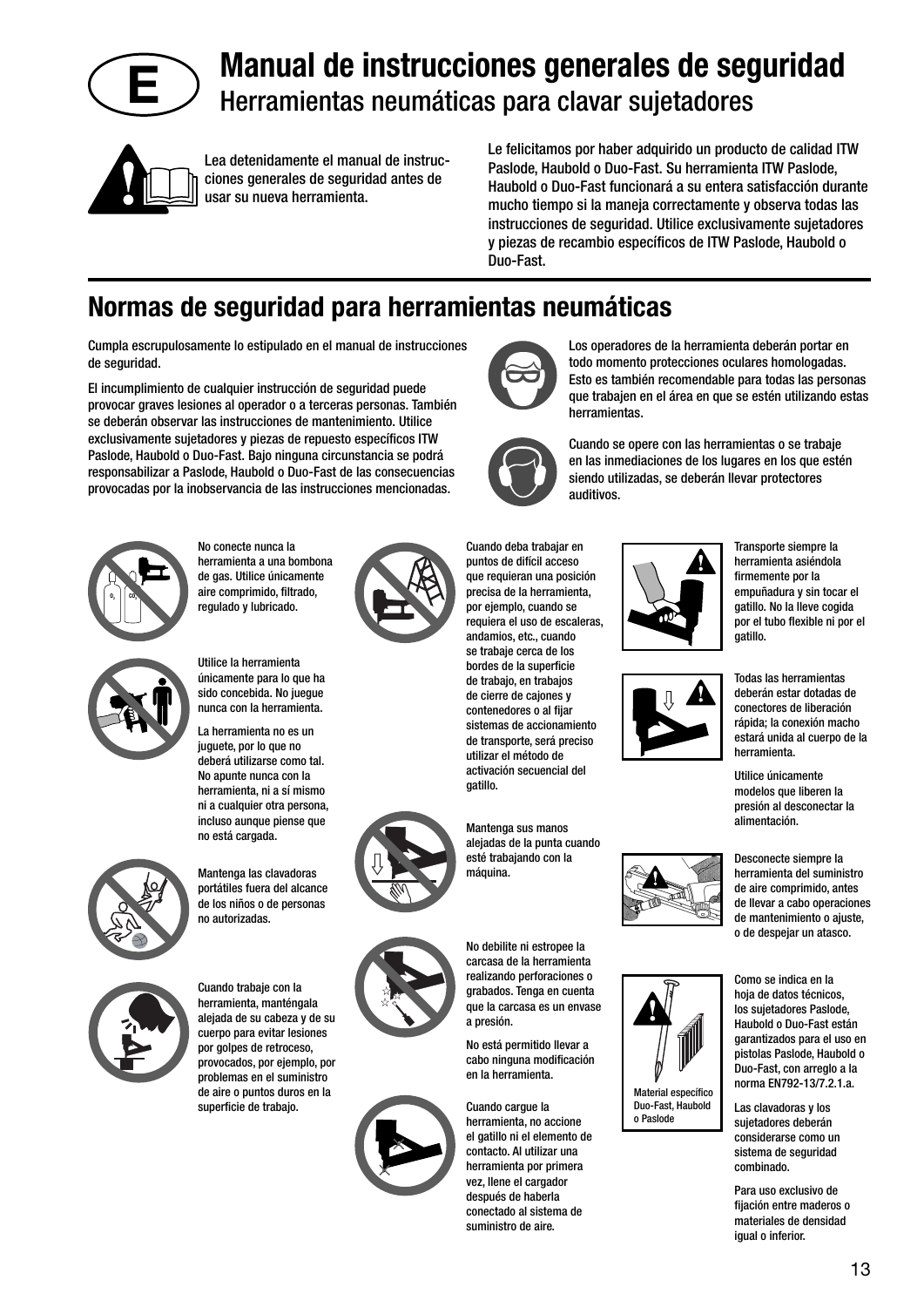## **Instalación**



El tamaño del compresor, las líneas de distribución de aire, el mantenimiento del sistema de aire, un suministro de aire suficiente v una capacidad adicional, influirán en el rendimiento y en la velocidad de clavado. Consulte con su representante ITW Paslode, Haubold o Duo-Fast.



No se deberá sobrepasar la presión de aire máxima especificada para las clavadoras neumáticas ITW Paslode, Haubold o Duo-Fast.



Utilice la presión mínima recomendada para obtener una fijación aceptable. El empleo de presiones excesivas aumenta los niveles de desgaste y de ruido. Conecte las herramientas a las líneas de suministro únicamente si la presión está regulada y las líneas tienen instaladas válvulas de alivio de presión adecuadas. Todas las tomas de la línea principal deberán estar dotadas de filtro, regulador y .<br>Jubricador. Los filtros deberán ser del tipo de drenaje automático o, en su defecto, deberán drenarse manualmente todos los días. En las líneas de aire comprimido sin lubricación, se deberá instalar en la herramienta un lubricador »en línea« o bien deberá aplicarse lubricante directamente en la entrada de aire de la misma.



El diámetro de la línea de distribución de aire deberá ser suficiente. La caída de presión al disparar los sujetadores no deberá superar 0,5 bar. El tubo flexible deberá ser lo más corto posible, pues los tubos largos podrían provocar obstrucciones y descensos de la presión de aire. El diámetro mínimo del tubo fl exible será de 10 mm. (3/8«) y de 13 mm. (1/2«) para las herramientas de mayor tamaño. Si desea ampliar detalles acerca del consumo de aire u otros datos técnicos, consulte la hoja de especificaciones técnicas que se adjunta.



Compruebe periódicamente que todos los tornillos y tuercas de la herramienta estén firmemente **a**nretados



Mantenga la herramienta limpia y bien engrasada. Si no está dotada de lubricador, introduzca diariamente algunas gotas de aceite especial ITW Paslode, Haubold o Duo-Fast por el conector de aire (en la abertura de admisión de aire).

## **Definición de piezas**

La clavadora neumática consta de 14 piezas principales:



- 1. Elemento de contacto
- 2. Amortiguador 3. Cilindro
- 4. Dispositivo de
- accionamiento 5. Carcasa
- 6. Pistón
- 7. Válvula principal
- 8. Sello de la tubería
- 9. Empuñadura
- 10. Boquilla de conexión
- 11. Gatillo
- 12. Cargador
- 13. Boca (punta)
- 14. Tapa

### **Funcionamiento de la herramienta**



- 1. Gatillo
- 2. Elemento de contacto
- 3. Cargador



#### Las máquinas neumáticas funcionan apretando el gatillo (1) y presionando el seguro/elemento de contacto (2) contra la superficie de trabajo.

Al soltar el gatillo o separar la máquina de la superficie de trabajo, el pistón vuelve a iniciar otro ciclo. Los clavos, brads y grapas se alimentan de forma automática a través del cargador.

### **Sistema de accionamiento**

El elemento de contacto (2) impide el disparo accidental de sujetadores.

### **Nota**

Verifique diariamente que el elemento de contacto (2) funcione correctamente y que no haya sido manipulado. Si no funcionase correctamente, haga que la herramienta sea reparada exclusivamente por técnicos cualifi cados. Los elementos de contacto ajustables permiten también regular la profundidad de inserción de los sujetadores.

**Sistema de accionamiento diferente** (consultar el manual de funcionamiento correspondiente)



Ajuste de la profundidad de disparo. Algunas herramientas disponen de un elemento de contacto ajustable para regular la profundidad de disparo. Antes de llevar a cabo cualquier ajuste, desconecte la herramienta del suministro de aire. Al efectuar los ajustes, respete siempre los límites especificados. Consulte el manual de funcionamiento.



Las herramientas marcadas con un triángulo equilátero con el vértice hacia abajo, pueden utilizarse con el elemento de contacto.

### ¡Vigile su puesto de trabajo!

Los sujetadores podrían dispararse fuera de la superficie de trabajo y resbalar por un lateral de la misma, pudiendo constituir un riesgo para el personal. Haga funcionar la herramienta sólo cuado ésta se encuentre sobre la superficie de trabajo.

14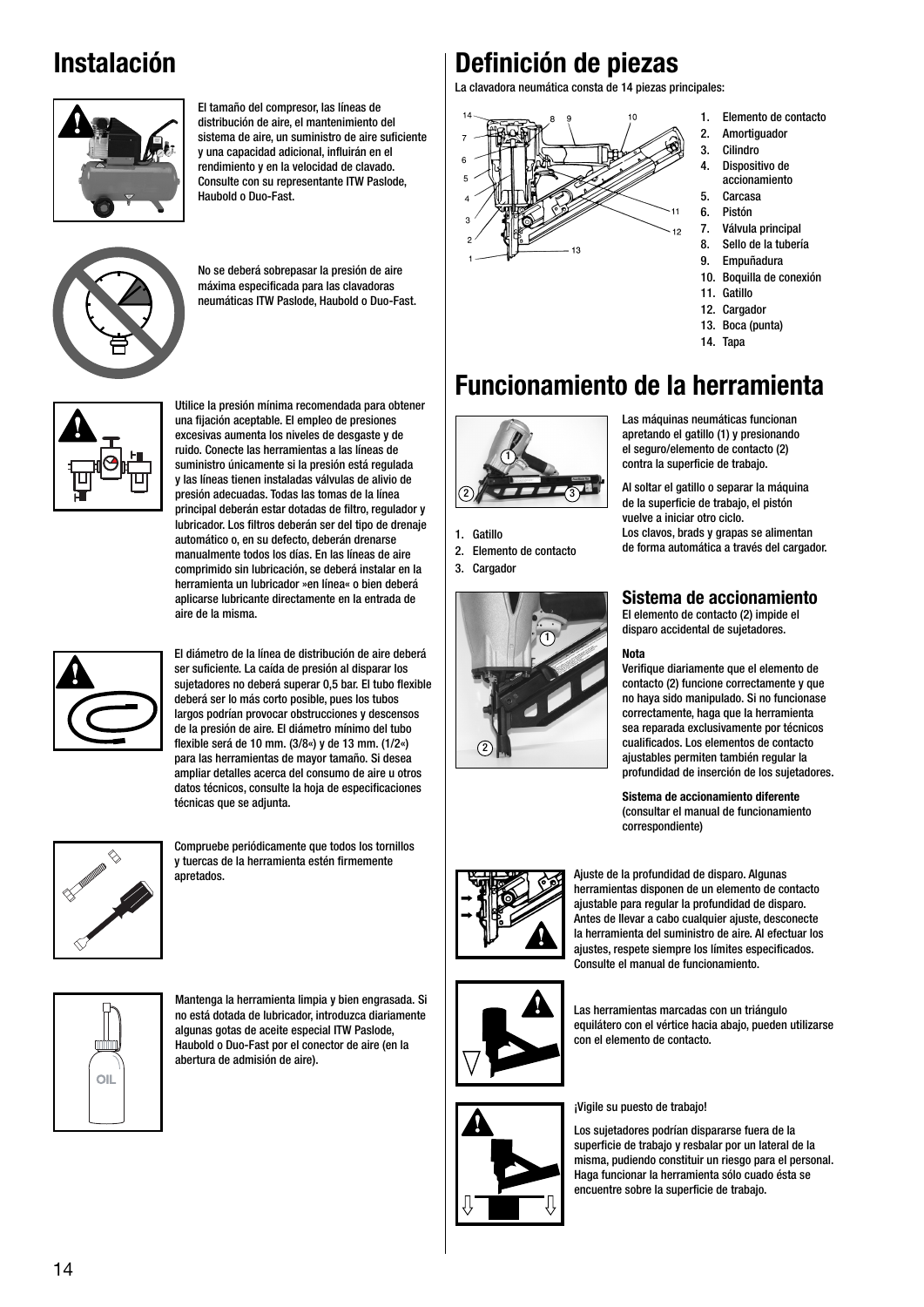### **Resolución de averías**

| Problema                                                                                                   | Acción correctiva                                                                                                                                                                                                                                                                                                                                                                                                                              |
|------------------------------------------------------------------------------------------------------------|------------------------------------------------------------------------------------------------------------------------------------------------------------------------------------------------------------------------------------------------------------------------------------------------------------------------------------------------------------------------------------------------------------------------------------------------|
| Los sujetadores no se introducen completamente en la madera.                                               | Aumentar la presión de aire (no sobrepasar la presión máxima<br>especificada). Ajustar el elemento de contacto.                                                                                                                                                                                                                                                                                                                                |
| Los sujetadores se introducen demasiado en la madera.                                                      | Reducir la presión de aire. Ajustar el elemento de contacto.                                                                                                                                                                                                                                                                                                                                                                                   |
| A velocidades de clavado elevadas, los últimos sujetadores del<br>cargador no se introducen correctamente. | Para aumentar el flujo de aire de la herramienta, utilizar líneas de aire<br>de mayor tamaño. Ejemplo: cambiar de 3/8« (10 mm) a 1/2« (13 mm).                                                                                                                                                                                                                                                                                                 |
| Atasco de sujetadores en la punta de la herramienta.                                                       | Desconectar el suministro de aire. Despejar el atasco con el sistema de<br>liberación rápida o con ayuda de un punzón.                                                                                                                                                                                                                                                                                                                         |
| La herramienta funciona, pero no se insertan los sujetadores                                               | ¿Se han introducido correctamente los sujetadores en el cargador?<br>La cinta de sujetadores deberá desplazarse libremente. Si es de<br>aplicación, ajustar el cargador a la longitud de sujetadores adecuada.<br>Limpiar el cargador. Comprobar que se están utilizando los sujetadores<br>correctos. Utilizar exclusivamente los sujetadores ITW Paslode, Haubold<br>o Duo-Fast, especificados en la hoja de datos técnicos correspondiente. |
| Fugas de aire a través de la tapa, de la tapa del silenciador o de la<br>punta.                            | Apretar los tornillos de la tapa y de la punta.                                                                                                                                                                                                                                                                                                                                                                                                |

En caso de no poder solucionar la avería, es necesario enviar la herramienta al centro ITW Paslode, Haubold o Duo-Fast, para su reparación. No trabaje nunca con una herramienta averiada. Las reparaciones sólo podrán ser efectuadas por distribuidores o personal cualificado de ITW Paslode, Haubold o Duo-Fast, con un conocimiento extenso de las clavadoras automáticas y capacitados para evaluar las condiciones de seguridad de la herramienta.

### **Mantenimiento diario**

- 1. Antes de poner la máquina en funcionamiento, comprobar que la presión de aire es correcta (ver presión de aire máxima especificada).
- 2. Antes del funcionamiento, comprobar que se estén utilizando los sujetadores correctos (utilizar exclusivamente sujetadores ITW Paslode, Haubold o Duo-Fast, según las especificaciones de la hoja de datos técnicos).
- 3. Comprobar que todos los tornillos de la herramienta estén bien apretados.
- 4. Comprobar que el elemento de contacto se desplaza libremente.
- 5. Comprobar la posición del cargador, verificando, si es de aplicación, que las ruedas estén bien apretadas.
- 6. Mantener limpios el cargador y el mecanismo de alimentación.
- 7. Drenar el separador de agua todos los días.
- 8. Limpiar el filtro de la línea de aire y mantener el lubricador lleno.
- 9. Una vez finalizado el trabajo, desconectar la herramienta del suministro de aire comprimido y vaciar el cargador.
- 10. En caso de problemas, interrumpir inmediatamente el funcionamiento.

La observancia de estas medidas garantiza su seguridad y mejora el funcionamiento y la fiabilidad de la herramienta.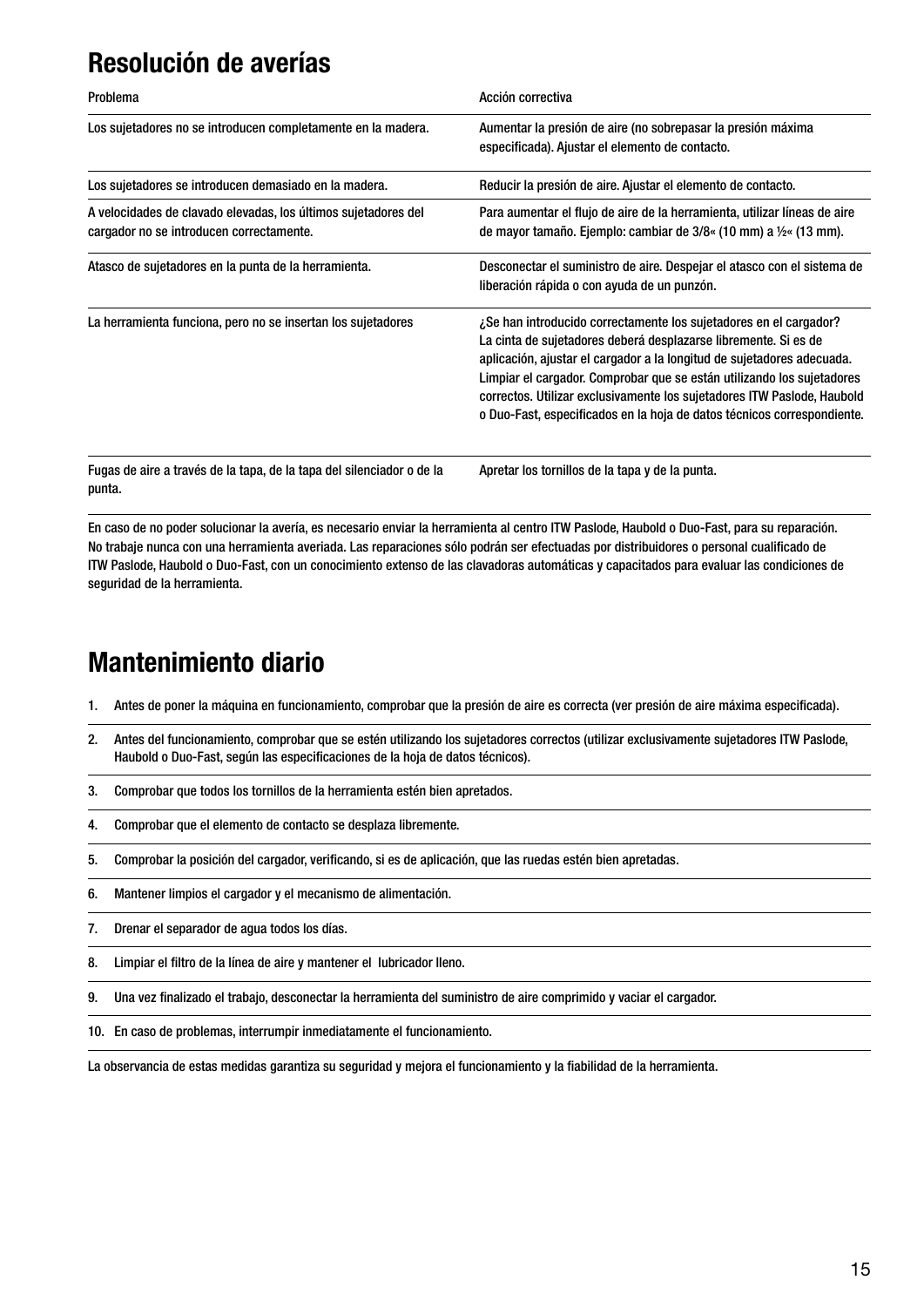

PASLODE DUO-FAST INDUSTRY DE ESPANA C/ Lopez Bravo 77 Poligono Industrial Villalonquejar, App. 187 09080 Burgos Tel: 34. 947 298 546

16 SPIT PASLODE CONSTR. SPAIN & PORTUGAL Calle Murcia, 36 - P.I. Les Salines 08830 Sant Boi de Llobregat Barcelona Tel: 34. 93 652 5952

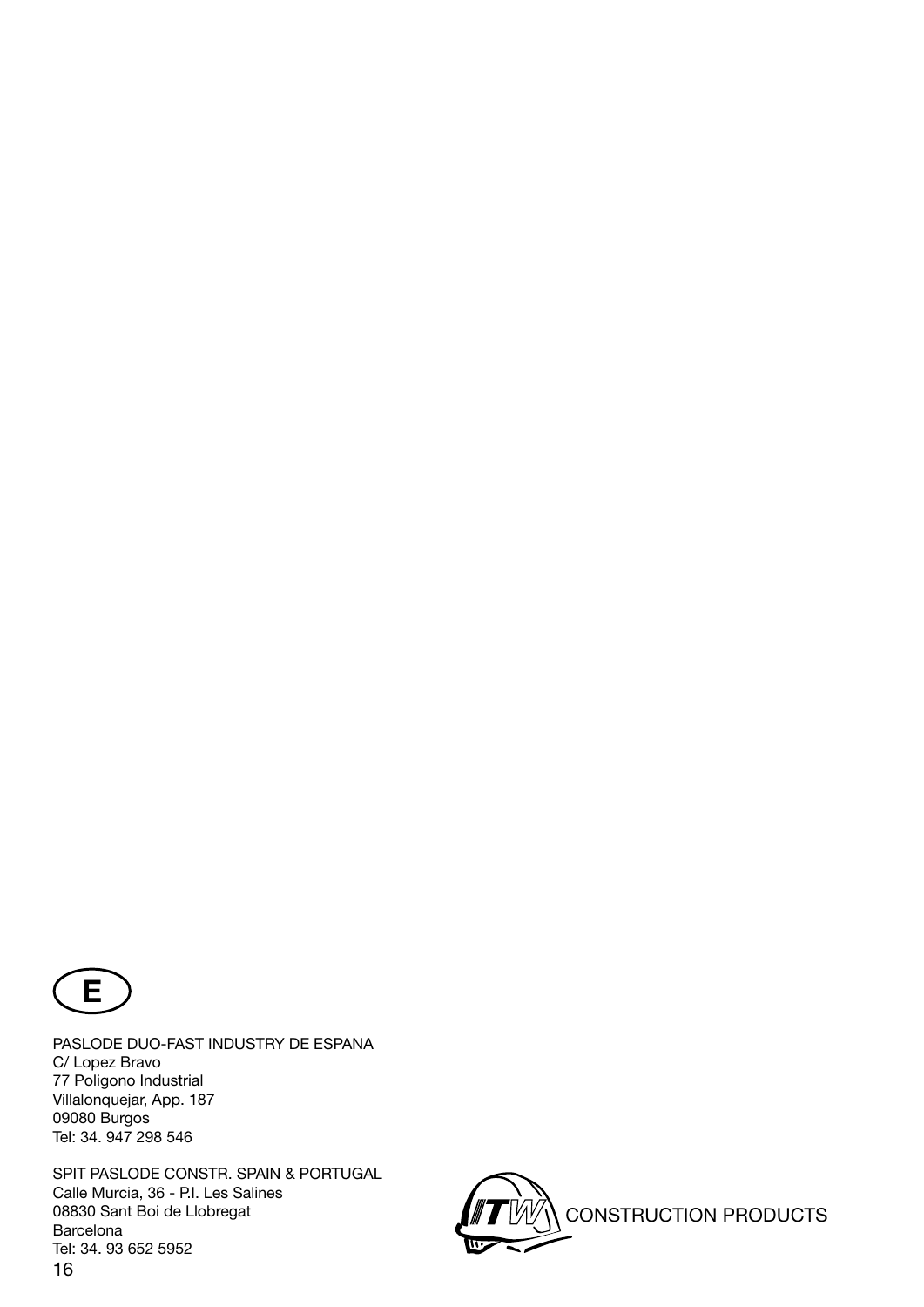

# **Gebruiksaanwijzing** pneumatische apparatuur



Lees de handleiding en veiligheidsinstructies aandachtig door voordat u uw nieuwe apparaat gaat gebruiken.

Gefeliciteerd met de aankoop van een kwaliteitsproduct van ITW Paslode, Haubold of Duo-Fast! Uw ITW Paslode, Haubold of Duo-Fast apparaat zal voor lange tijd naar alle tevredenheid functioneren mits er correct mee om wordt gegaan en alle veiligheidsinstructies worden gehanteerd. Gebruik alleen ITW Paslode, Haubold of Duo-Fast bevestigingsmiddelen en reserveonderdelen.

> Draag tijdens gebruik van het apparaat te allen tijde goedgekeurde oogbescherming. Dit wordt tevens aangeraden voor alle mensen die zich in de omgeving

Draag altijd gehoorbescherming bij het gebruik van apparaten of bij het verrichten van werkzaamheden nabij plaatsen waar het apparaat gebruikt wordt.

### **Veiligheidsinstructies voor pneumatisch gereedschap**

Bestudeer de veiligheidsinstructies nauwkeurig.

Het niet naleven van alle veiligheidsinstructies kan leiden tot ernstig letsel van uzelf of van anderen. Volg ook de onderhoudsvoorschriften op. Gebruik uitsluitend gespecificeerde Paslode, Haubold of Duo-Fast bevestigingsmiddelen en reserveonderdelen. Paslode, Haubold of Duo-Fast is onder geen beding aansprakelijk indien deze instructies niet worden nageleefd.



Sluit nooit een apparaat aan op een gasvoorraad in een fles. Gebruik alleen gefilterde, geregelde en gesmeerde perslucht.



Gebruik het apparaat alleen voor de daarvoor bestemde toepassing. Gebruik het nooit voor het uithalen van grappen.

Dit apparaat is geen speelgoed en gebruik het dus ook niet als zodanig. Richt het apparaat nooit op uzelf of op anderen, ook niet als u denkt dat het niet geladen is.



Houdt pneumatisch apparatuur uit de buurt van kinderen en onbevoegden.



Houd het apparaat bij gebruik uit de buurt van hoofd en lichaam om letsel door terugslag te voorkomen, bijv. veroorzaakt door een probleem met de luchttoevoer of harde stukken in het werkstuk



bevestigingen en een juiste plaatsing van het gereedschap (d.w.z. als het plaatsen van het apparaat het gebruik van ladders, steigers e.d. noodzakelijk is), bij werkzaamheden dicht bij randen, bij het sluiten van kratten en dozen, bij het bevestigen van transportaandrijvingssystemen is het vereist om apparaten die geactiveerd worden door constante druk van de neus op het werkstuk te gebruiken.

Voor ingewikkelde



Tast het huis van het

apparaat niet aan en beschadig dit niet door hierop te stansen of te graveren.

Denk eraan dat het huis van het apparaat een drukvat is.

Aanpassingen aan het apparaat zijn niet toegestaan.

Bedien bij het laden van het apparaat de trekker of de veiligheidspal niet. Als u het apparaat voor het eerst gebruikt moet u het magazijn vullen voor aansluiting op het luchtaanvoer systeem.

Houdt het apparaat alleen bij het handvat, maar nooit met de trekker ingedrukt. Richt de veiligheidspal niet op uzelf of op anderen.

van het werk bevinden.



Alle apparaten moeten voorzien zijn van snelkoppelingen; de mannetjesstekker moet aan het frame van het apparaat

Gebruik uitsluitend merken die de druk laten ontsnappen als de aanvoer wordt losgekoppeld.



Duo-Fast/Haubold/ Paslode gespecificeerd

De Paslode/Haubold/Duo-Fast bevestigingsmiddelen als beschreven in het gegevensblad zijn gegarandeerd voor gebruik in de Paslode/Haubold/Duo-Fast apparaten conform EN792-13/7.2.1.a.

Apparatuur en bevestigingsmiddelen moeten als een systeem worden beschouwd.

Uitsluitend voor gebruik met hout op hout bevestiging of materialen met een soortgelijke of geringere dichtheid.





worden bevestigd.

Koppel altijd de aan voer van perslucht los voordat

u onderhoud gaat plegen, het apparaat afstelt of een storing wegneemt.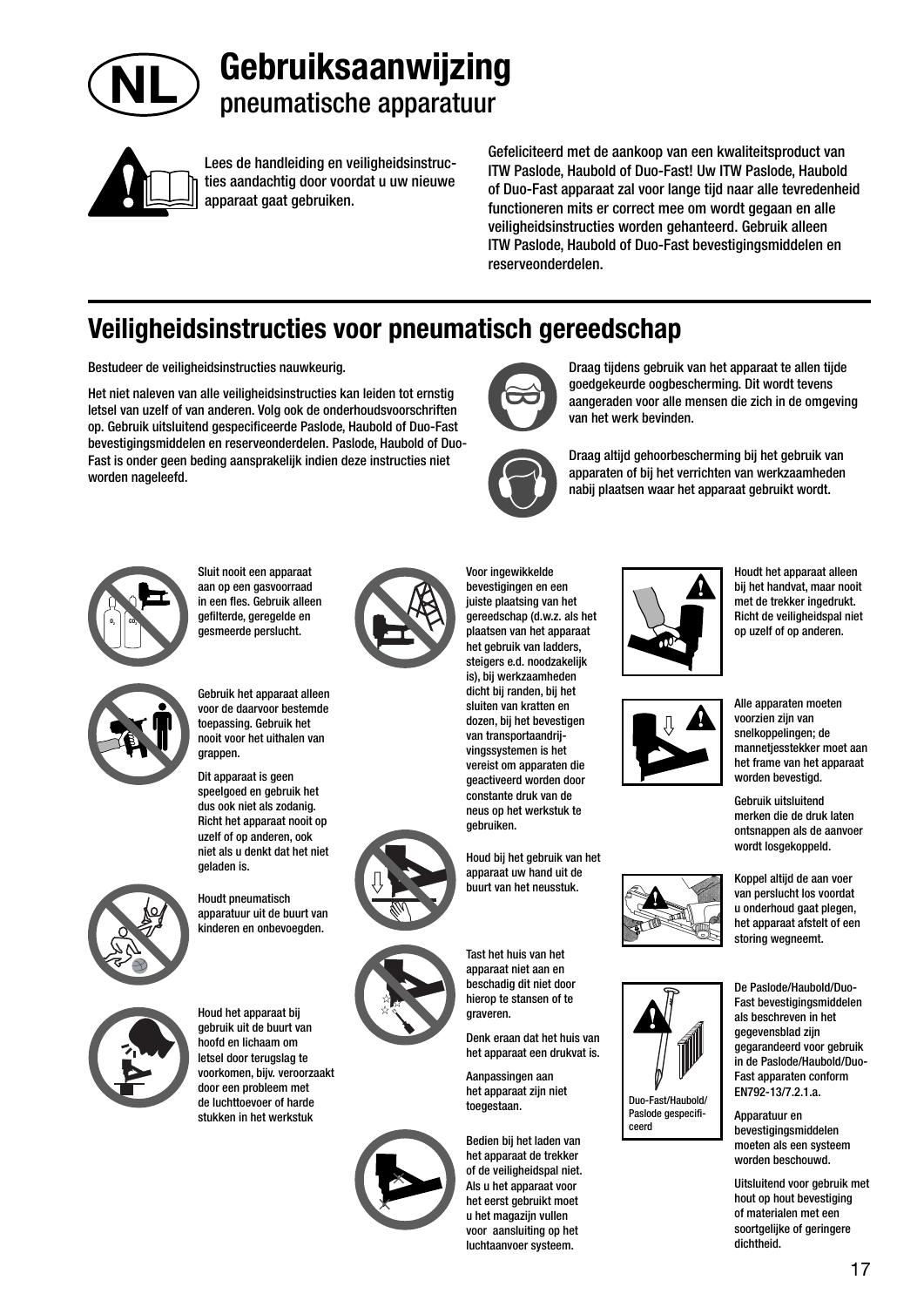## **Installation**



De grootte van de compressor, de luchtverdeelleidingen, het onderhoud van het luchtsysteem, een voldoende toevoer van lucht en de aanvullende capaciteit zijn van invloed op prestaties en bevestigingssnelheid. Vraag uw vertegenwoordiger van ITW Paslode, Haubold of Duo-Fast om advies.



De maximum luchtdruk zoals aangegeven voor pneumatische ITW Paslode, Haubold of Duo-Fast apparatuur mag niet overschreden worden.



Gebruik de druk die minimaal is vereist om een acceptabele bevestiging te realiseren. Door excessieve druk toe te passen nemen slijtage en geluidsniveaus toe. Sluit alleen apparaten aan op leidingen waar de druk is gereguleerd en de juiste ontlastkleppen geïnstalleerd zijn. Elk aftappunt op de hoofdleiding moet zijn voorzien van een filter - regelaar - smeerinrichting. Filters dienen van het type »autodrain« te zijn of moeten anders dagelijks handmatig worden afgetapt. Voor persluchtleidingen zonder smering moet er een »in-line« smeerinrichting op het apparaat bevestigd worden of er moet handmatig rechtstreeks in de luchtinlaat gesmeerd worden.



De diameter van de luchtverdeelleiding moet groot genoeg zijn. De daling van de luchtdruk bij het indrijven van bevestigingen mag niet groter zijn dan 0,5 bar. De slang moet zo kort mogelijk zijn, omdat een lange slang storingen en een daling van de luchtdruk zou kunnen veroorzaken. De minimale diameter van de slang bedraagt 10 mm (3/8«) en 13 mm (½«) voor grotere gereedschappen. Zie het meegeleverde gegevensblad voor meer informatie over luchtverbruik en overige technische gegevens.

Controleer periodiek of alle schroeven en moeren op het apparaat goed vastzitten.

Onderhoud mag uitsluitend worden uitgevoerd door deskundige personen.



Houdt het apparaat schoon en goed gesmeerd. Als het apparaat niet is uitgerust met een smeerinrichting, injecteer dan dagelijks via de luchtaansluiting (bij de opening van de luchtaanvoer) een paar druppels, voorgeschreven, olie.

### **Beschrijving van de onderdelen**

De pneumatische schiethamers bestaan uit 14 primaire onderdelen:



1. Veiligheidspal

- 2. Bumper 3. Cilinder
- 4. Slagpen
- 5. Huis
- 6. Zuiger
- 7. Hoofdventiel
- 8. Busvergrendeling
- 9. Handvat 10. Verbindingsnippel
- 11. Trekker
- 12. Magazijn
- 13. Mond (neusstuk)
- 14. Kap

# **Werking van het apparaat**



1. Trekker

2. Veiligheidspal



Pneumatisch apparatuur (met uitzondering van kleinere gereedschappen zonder veiligheidspal en met een gering vermogen) worden geactiveerd door de veiligheidspal (2) in te drukken door het apparaat op het werkstuk te plaatsen en de trekker (1) over te halen.

Met het loslaten van de trekker of het opnemen van het apparaat van het werkoppervlak kan de zuiger terugkeren om aan de volgende cycli te beginnen. Alle spijkers, brads en krammen worden automatisch in het magazijn getransporteerd.

### **Aandrijfsysteem**

De veiligheidspal (2) voorkomt dat bevestigingsmiddelen er vrij uit geschoten kunnen worden.

#### **Let op**

Controleer dagelijks de werking van de veiligheidspal (2). Breng hierin geen wijzigingen of aanpassingen aan. Laat bij slecht functioneren het apparaat uitsluitend repareren door gekwalificeerd onderhoudspersoneel. De instelbare veiligheidspal staat ook het afstellen van de indrijfdiepte van bevestigingen toe.

**Verschillend aandrijfsysteem** (zie de betreffende gebruiksaanwijzing)



Afstellen van de indrijfdiepte. Sommige apparaten zijn uitgerust met een verstelbare veiligheidspal waarmee de indrijfdiepte geregeld kan worden. Koppel het apparaat los van de luchttoevoer voordat u de afstellingen gaat wijzigen. Houd u bij het afstellen aan de gespecificeerde grenzen. Zie de gebruiksaanwijzing.



Apparaten waarop een gelijkzijdige driehoek met de punt naar beneden staat afgebeeld mogen alleen met de veiligheidspal worden gebruikt.

Houd uw werkomgeving in het oog!

Bevestigingsmiddelen kunnen door het werkstuk heen schieten en zijdelings door het werkstuk schieten en zo mensen in gevaar brengen. Het apparaat alleen activeren als u het op het werkstuk houdt.

3. Magazijn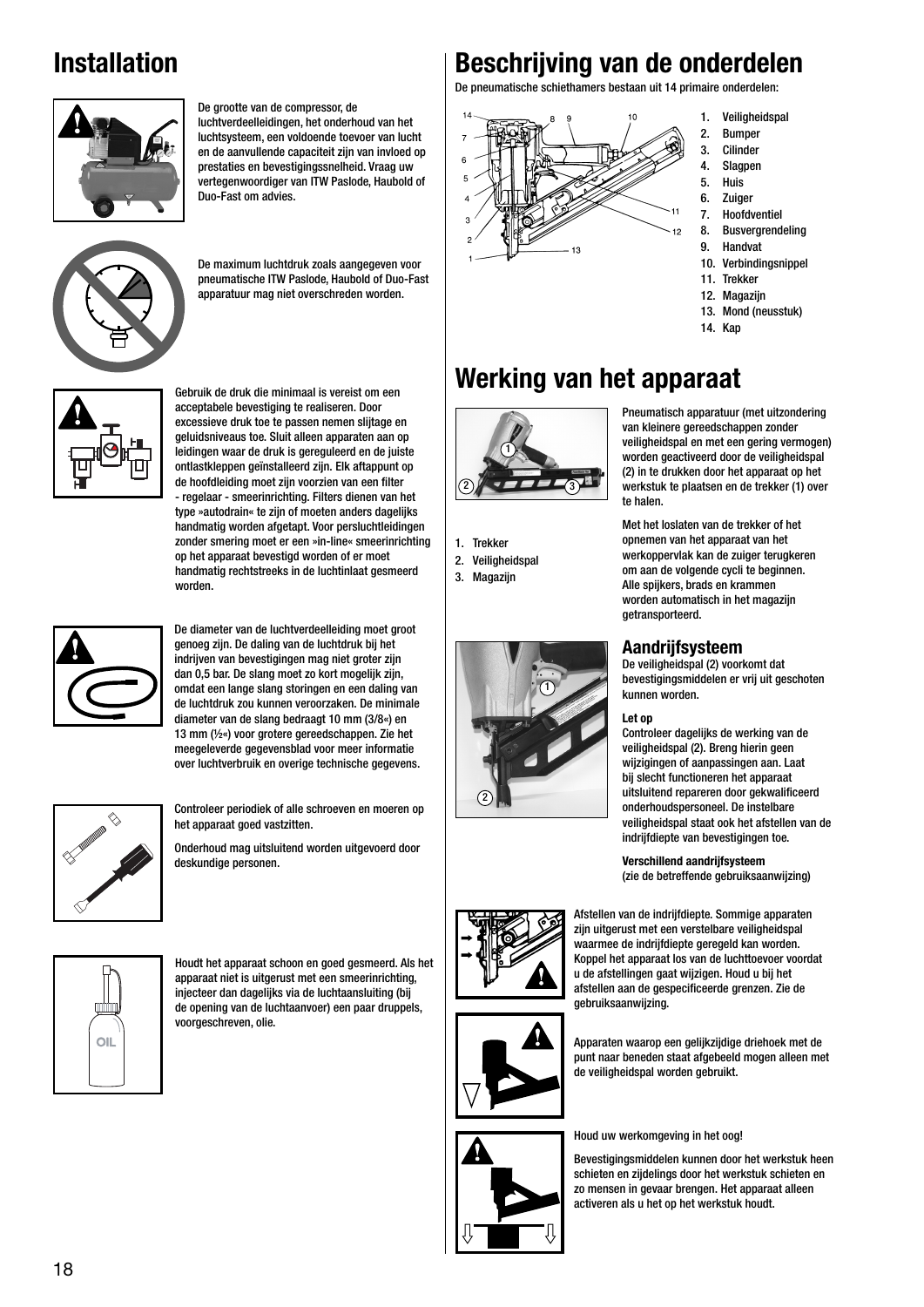## **Oplossen van storingen**

| <b>Probleem</b>                                                                             | <b>Corrigerende actie</b>                                                                                                                                                                                                                                                                                                                                                                                                     |
|---------------------------------------------------------------------------------------------|-------------------------------------------------------------------------------------------------------------------------------------------------------------------------------------------------------------------------------------------------------------------------------------------------------------------------------------------------------------------------------------------------------------------------------|
| Bevestigingen gaan niet helemaal het hout in                                                | Luchtdruk verhogen (niet de max. aangegeven druk overschrijden). Stel<br>de veiligheidspal in.                                                                                                                                                                                                                                                                                                                                |
| De bevestigingen worden te ver onder het oppervlak ingedreven.                              | Luchtdruk verlagen, veiligheidspal aanpassen.                                                                                                                                                                                                                                                                                                                                                                                 |
| Laatste bevestigingen in het magazijn gaan niet diep genoeg bij een<br>hogere werksnelheid. | Meer lucht toevoeren naar het apparaat. Gebruik grotere luchtslangen.<br>Voorbeeld: stap over van $3/8$ « (10 mm) naar $\frac{1}{2}$ « (13 mm).                                                                                                                                                                                                                                                                               |
| Bevestigingen blijven hangen in het neusstuk van het apparaat.                              | Luchttoevoer loskoppelen. Verwijder de storing met het snelle<br>montage/demontagesysteem of met een drevel.                                                                                                                                                                                                                                                                                                                  |
| Het apparaat werkt wel maar er komen geen bevestigingen uit.                                | Zitten de bevestigingen op de juiste manier in het magazijn? De<br>bevestigingsstrip moet vrij kunnen glijden. Stel het magazijn,<br>mits van toepassing, af op de juiste lengte van de bevestiging.<br>Reinig het magazijn. Controleer of de juiste bevestigingen gebruikt<br>worden. Gebruik uitsluitend ITW Paslode, Haubold of Duo-Fast<br>bevestigingsmiddelen zoals aangegeven op het corresponderende<br>gegevensblad. |
| Er lekt lucht bij de kap, de geluidsdempende kap of het neusstuk.                           | De schroeven van kap en neusstuk aandraaien.                                                                                                                                                                                                                                                                                                                                                                                  |

Als u de storing niet kunt oplossen, stuur dan uw apparaat voor onderhoud naar het ITW Paslode, Haubold of Duo-Fast Servicecentrum. Gebruik nooit een beschadigd apparaat. Reparaties mogen uitsluitend worden uitgevoerd door distributeurs van Paslode, Haubold of Duo-Fast of andere daartoe opgeleide personen met een grondige kennis van pneumatisch aangedreven apparaten, die in staat zijn de veiligheidssituatie van het apparaat te beoordelen.

### **Dagelijks onderhoud**

- 1. Voor gebruik de luchtdruk nakijken (zie de max. gespecificeerde luchtdruk).
- 2. Voor gebruik controleren of de juiste bevestigingsmiddelen worden gebruikt (gebruik uitsluitend ITW Paslode, Haubold of Duo-Fast bevestigingen al gespecificeerd op het gegevensblad).
- 3. Controleer of alle moeren op het apparaat goed zijn aangehaald.
- 4. Verzeker u ervan dat het veiligheidspal vrij beweegt.
- 5. Controleer de positie van het magazijn, inclusief het aandraaien van knoppen, mits van toepassing.
- 6. Houd magazijn en aanvoermechanisme schoon.
- 7. Tap de waterafscheider dagelijks af.
- 8. Maak het filter van de luchtslang schoon en houd de smeerinrichting gevuld.
- 9. Na gebruik het apparaat loskoppelen en het magazijn legen.
- 10. Stop bij problemen direct met de werkzaamheden.

Indien bovenstaande punten worden nageleefd bent u zeker van uw veiligheid en vergroot de werking en betrouwbaarheid van het apparaat.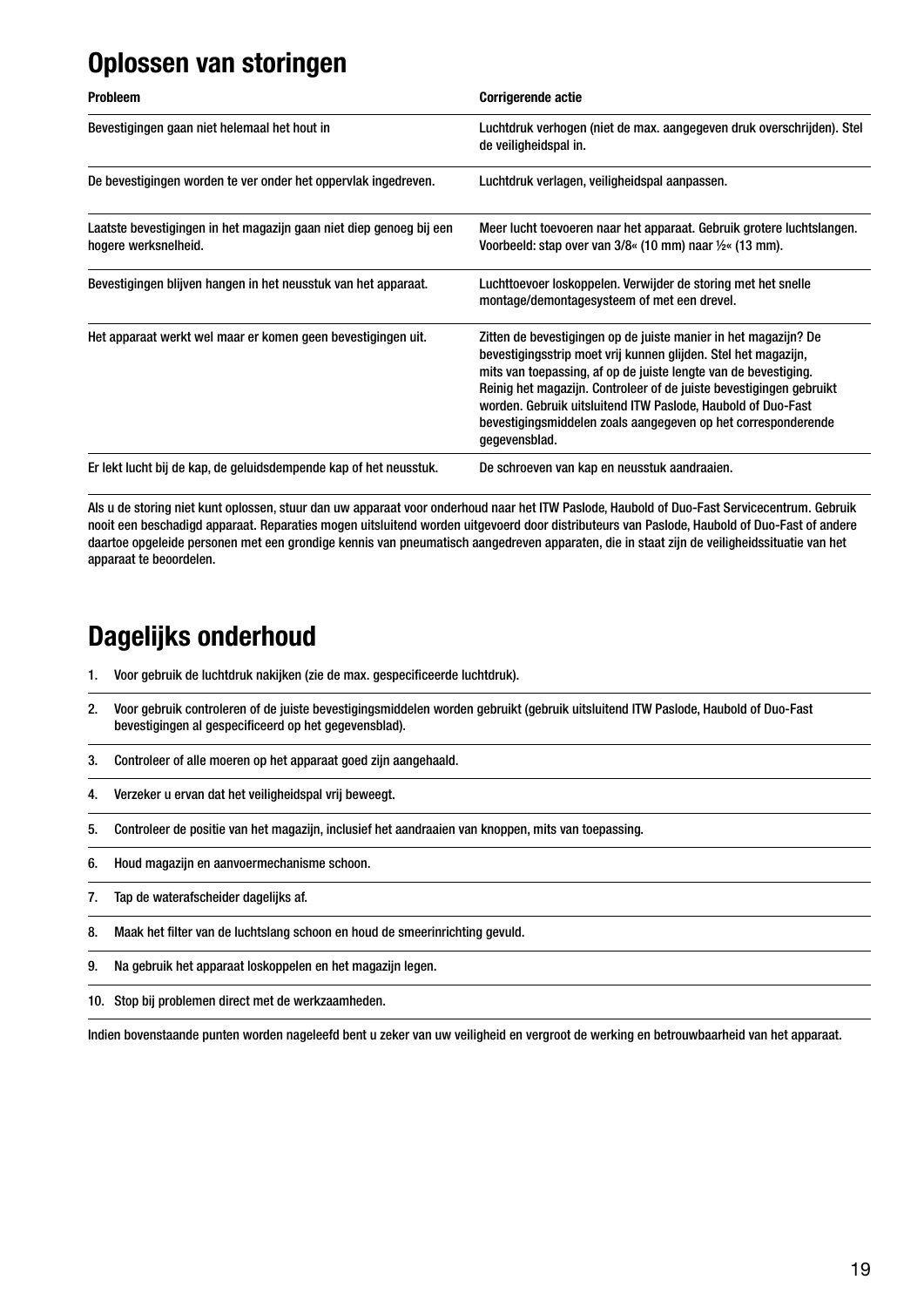

SPIT PASLODE CONSTR. BELGIUM Rue Bolllinckxstraat 205 1070 Brussels Tel: 32. 2 332 39 00

SPIT PASLODE CONSTR. HOLLAND Rendementsweg 1 3641 SK Mijdrecht Tel: 31 297 230 260

20 PASLODE DUO-FAST INDUSTRY BENELUX Van Heemskerckweg 1a 5928 LL VENLO Tel: 31. 77 399 96 00

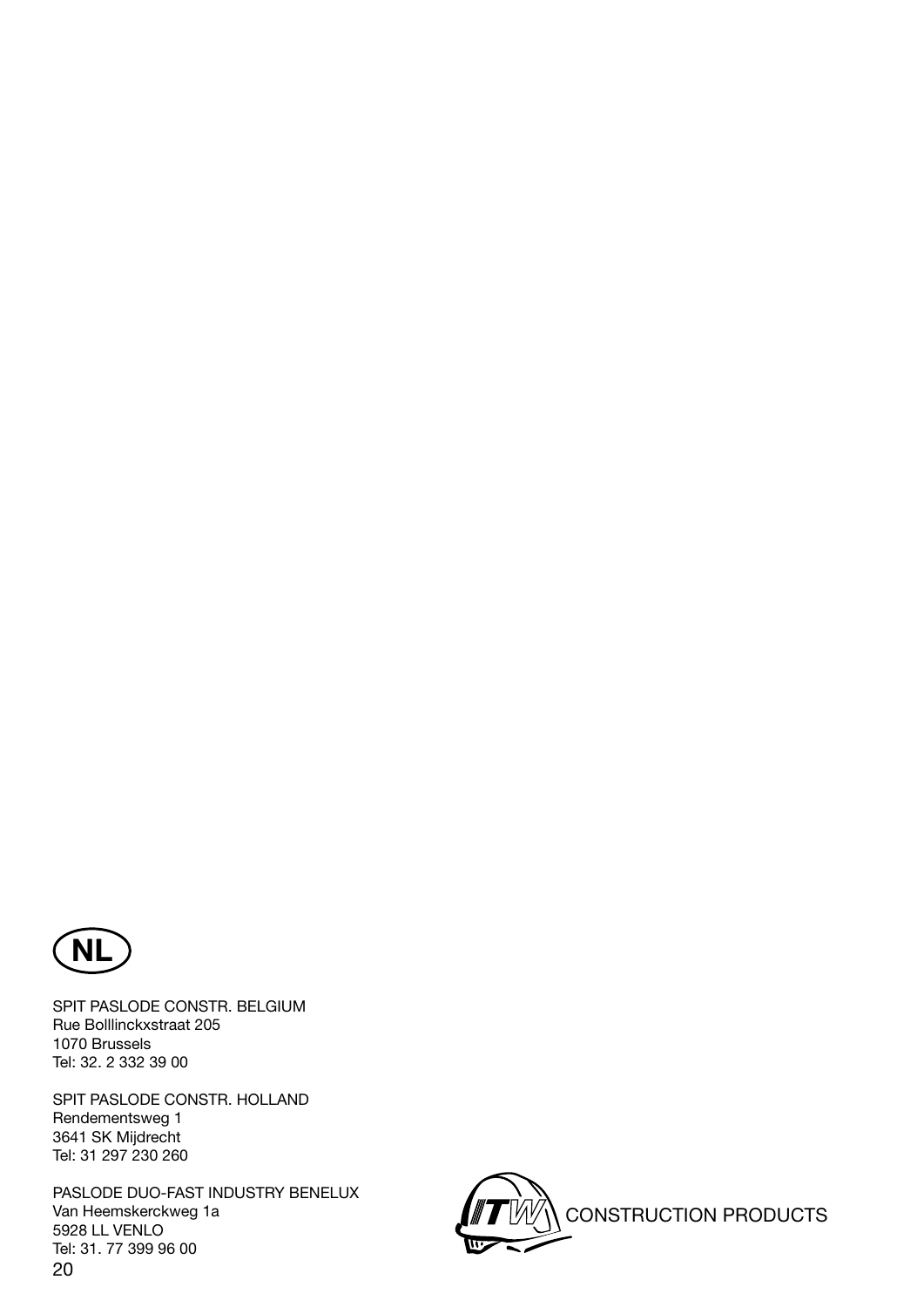

# **Sikkerhedsmanual** Trykluftdrevne sømpistoler



Læs denne manual omhyggeligt før sømpistolen tages i brug.

Tillykke med købet af et ITW Paslode, Haubold eller Duo-Fast kvalitetsprodukt. Din ITW Paslode, Haubold eller Duo-Fast sømpistol vil virke til din tilfredshed i lang tid, hvis den behandles rigtigt og hvis efterfølgende sikkerhedsinstruktioner følges. Benyt kun ITW Paslode, Haubold eller Duo-Fast anbefalede søm og reservedele til denne sømpistol.

at benytte sikkerhedsbriller.

Benyt altid sikkerhedsbriller ved brug af pistolen. Det anbefales ligeledes personer, der arbejder i nærheden,

Benyt altid høreværn ved brug af sømpistolen eller ved arbejde i nærheden af en sømpistol der benyttes.

### **Sikkerhedsbestemmelser for trykluftdrevne søm/klammepistoler**

Følg omhyggeligt alle sikkerhedsforskrifter. Ved ikke at følge alle sikkerhedsforskrifter kan De skade Dem selv eller andre. Følg alle start- og vedligeholdelsesforskrifter. Anvend kun ITW Paslode, Haubold eller Duo-Fast specificerede søm/klammer eller dykkere. Hvis der anvendes andre typer søm/klammer eller dykkere, er ITW Paslode, Haubold eller Duo-Fast ikke erstatningspligtig i henhold til produktansvarsloven.



Tilslut aldrig sømpistolen til trykluftflasker. Benyt kun filtreret trykreguleret luft.



Ved vanskeligt arbejde, hvor der event. kræves brug af stige eller stillads, og hvor der arbejdes tæt på kanten af arbejdsstykket til lukning af kasser og anden emballage og lignende, er det forbudt at anvende sømpistoler der aktivers, når sikringen trykkes i bund.







Anvend kun sømpistolen til hvad den er beregnet til. Leg aldrig med sømpistolen og ret aldrig sømpistolen mod egen eller andres person, selvom sømpistolens magasin er tomt



Hold sømpistolen udenfor børns og uvedkommendes rækkevidde



Advarsel: Hold aldrig hænderne tæt ved mundingen når sømpistolen anvendes.

Pas på ikke at beskadige sømpistolen. Huset er en trykbeholder.

Det er ikke tilladt at ændre sømpistolen.



være aktiveret når der fyldes søm i magasinet.

Første gang sømpistolen benyttes tilsluttes trykluften, før der fyldes søm i magasinet

Transporter sømpistolen ved at bære den i håndtaget uden at aktivere aftrækkeren.



Alle sømpistoler skal forsynes med lynkobling, handelen skal monteres på sømpistolen.

Sømpistolen skal blive trykløs, når trykluften frakobles.

Afbryd altid trykluften før justering eller reparation af

sømpistolen.



Paslode, Haubold eller Duo-Fast søm eller stifter som specifiseret i databladet garanterer for funktionen sammem med Paslode, Haubold eller Duo-Fast værktøj i hendhold til EN 792-13/7.2.1.a.

Søm og sømpistol er et samlet sikkerhedssystem.

Sømpistolen må kun benyttes til samling af træ eller materialer med tilsvarende hårdhed.



Hold sømpistolen således at hoved og krop ikke skades ved et eventuelt tilbageslag forårsaget af fejl i trykluftforsyningen eller et hårdt underlag.

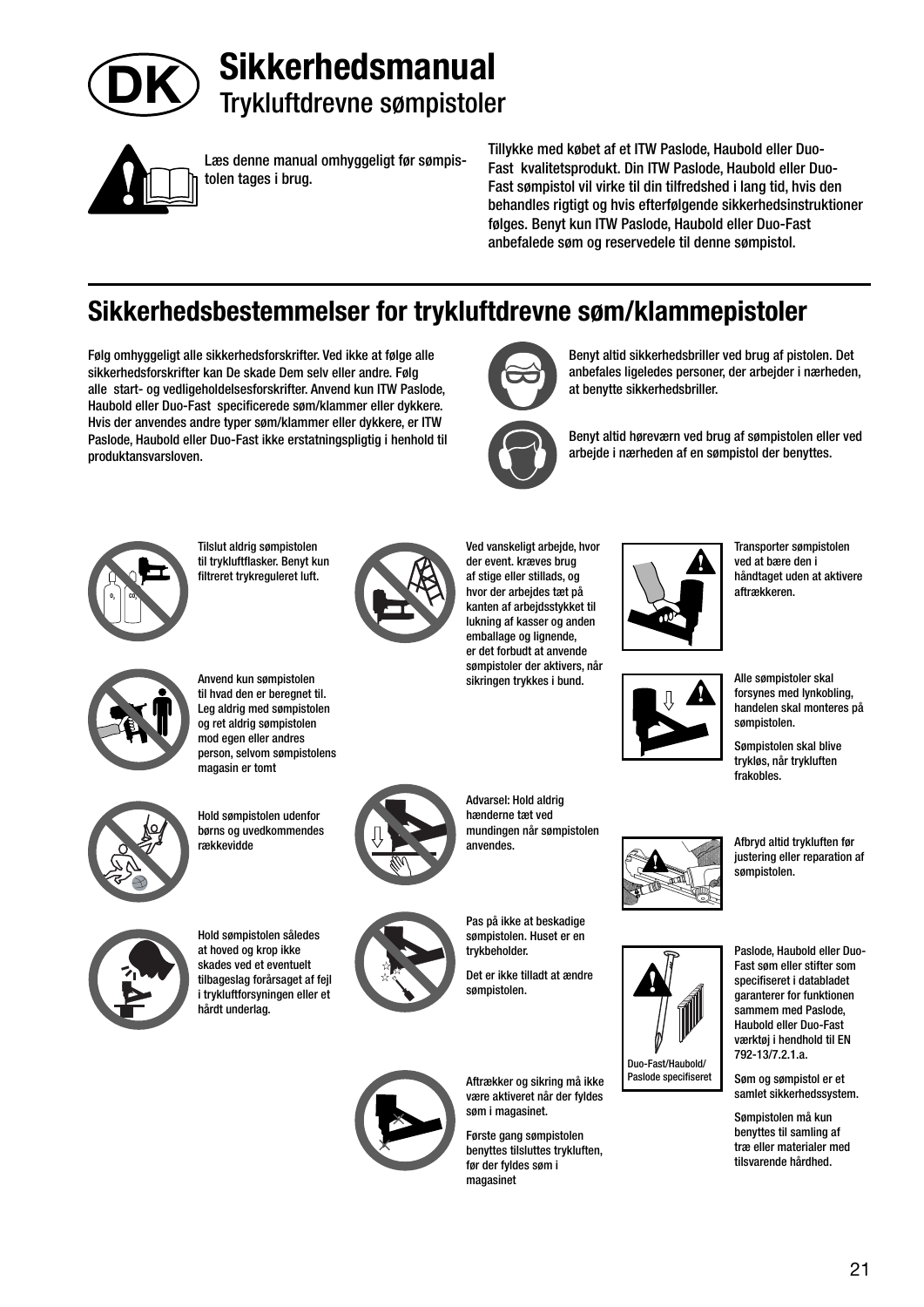## **Installation**



Kompressor, trykluftledninger og slanger mv. er faktorer, der har meget stor indflydelse på sømpistolens funktion og hastighed. Ved tvivl kontakt en ITW Paslode, Haubold Duo-Fast distributør.



Overskrid aldrig det på pistolen angivne max. Tryk



Benyt kun det nødvendige lufttryk til den foreliggende opgave for at undgå unødig støj, slid på sømpistolen og omkostninger til luft. Tilslut kun sømpistolen til trykluftforsyning, hvor lufttrykket kan reguleres, og som er forsynet med filter, vandudskiller og automatisk smøring. Er der ingen automatisk smøreapparat tilsluttet, anbefales det at smøre med et par dråber olie 2-3 gange for hvert arbejdsskift.



Lufttilslutningen skal være tilstrækkelig stor. Lufttrykket bør ikke falde mere end 0,5 bar når sømpistolen benyttes. Luftslangen bør være så kort som mulig, min. slanger diameter er 10 mm, 13 mm, for store sømpistoler. Luftforbruget er angivet i det tekniske datablad for hver enkelt pistol.



Prøv engang imellem om alle bolte, skruer og møtrikker er korrekt spændt.

Sømpistoler må kun repareres af sagkyndige personer.



Hold sømpistolen ren og korrekt smurt. Hvis trykluften ikke er forsynet med automatisk smøring kom da et par dråber ITW Paslode, Haubold eller Duo-Fast olie i lufttilslutningen.

## **Indentifi kation af sømpistoldele**

Trykluftpistolen består af følgende 14 hovedkomponenter:



- 1. Sikring
- 2. Støddæmper
- 3. Cylinder<br>4. Slagstift
- 4. Slagstift **Hus**
- 6. Stempel
- 7. Membranventil
- 8. Stempelpakning
- 9. Greb
- 10. Luftkobling
- 11. Aftrækker
- 12. Magasin 13. Næse
- 14. Låg/topstykke

## **Funktion af sømpistolen**



1. Aftrækker 2. Sikring 3. Magasin



Trykluft drevne sømpistoler udløses ( bortset fra små klamme- og stiftepistoler, der ikke har nogen sikring ) ved at presse sikringen mod emnet og derefter aktivere aftrækkeren.

Når aftrækkeren delaktiveres eller sikringen løftes fra emnet, går slagstiften tilbage til udgangsstilling. Pistolen er nu klar til ny cyklus.

### **Udløsersystem**

Sikringen hindre at fritflyvende søm eller klammer kan forlade sømpistolen.

### **Sikkerhedsregel**

Prøv dagligt om sikringen (2) fungerer tilfredsstillende. Det er forbudt og forbundet med livsfare, at ændre eller på nogen måde manipulere med sikringen. Ved fejl skal sømpistolen straks indleveres til reparation.

En stilbar sikring anvendes til at indstille idrivnings- dybden i træet.

**Forskellige sikringstyper**

Se brugsanvisningen for sømpistolen.



Indstilling af idrivningsdybden. Nogle ITW Paslode, Haubold eller Duo-Fast sømpistoler har indstillelig sikring. Afbryd altid for trykluften, medens dette gøres. Følg brugsanvisningen for den aktuelle sømpistol.



Sømpistoler mærket med en trekant, må kun anvendes med sikring.

Vær opmærksom på arbejdsplads forholdene. Sømpistolen kan skyde gennem tynde emner eller sømmene glide af, hvis der arbejdes for tæt ved kanten og derved skade andre personer. Anvend kun sømpistolen på emnet.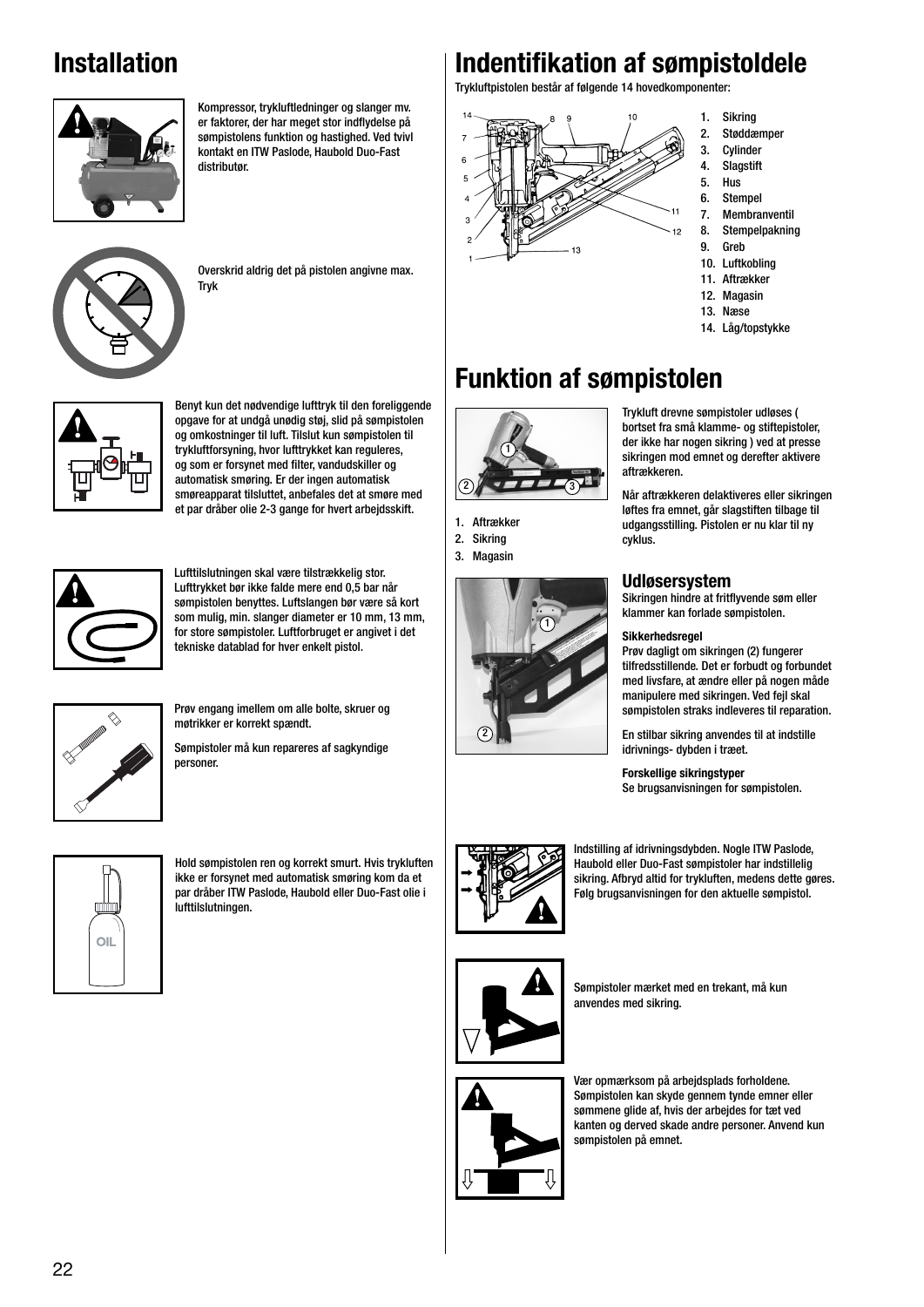# **Fejlfinding**

| <b>Problem</b>                                   | Løsning                                                                                                                                                                                                                                                                                    |
|--------------------------------------------------|--------------------------------------------------------------------------------------------------------------------------------------------------------------------------------------------------------------------------------------------------------------------------------------------|
| Sømmene skydes ikke langt nok ind i træet.       | Sikringen flyttes opad. Øg lufttrykket, max. lufttryk må ikke overskrides                                                                                                                                                                                                                  |
| Sømmene skydes for langt ind i træet.            | Reducer lufttrykket. Flyt sikringen nedad.                                                                                                                                                                                                                                                 |
| Sømmene slås ikke rigtig i ved høj skudhastighed | Øg lufttrykket (max. lufttryk må ikke overskrides). Anvend større<br>luftslange. Anvend event. kortere luftslange                                                                                                                                                                          |
| Fastklemt søm i sømpistolens næse                | Sømpistolen frakobles trykluften. Fjern klemmeren ved at åbne næsen<br>( hvis sømpistolen har »vip-op« magasin), elles slås slagstiften tilbage<br>med en dorn.                                                                                                                            |
| Sømpistolen arbejder, men der kommer ingen søm.  | Undersøg om sømstaven sidder rigtigt i magasinet. Søm/klamme<br>staven skal frit kunne bevæge sig i magasinet. Om nødvendigt rengør<br>magasinet. Undersøg om lufttrykket er tilstrækkeligt. Brug kun ITW<br>Paslode, Haubold eller Duo-Fast søm/klammer der er beregnet til<br>værktøjet. |
| Luft unslipper ved næse eller låg/topstykke.     | Stram skruer i næsen og låget/topstykket                                                                                                                                                                                                                                                   |

Hvis det ikke er muligt at løse problemet skal sømpistolen sendes til en ITW Paslode, Haubold eller Duo-Fast forhandler. Benyt aldrig en defekt sømpistol. Reparation må kun udføres af ITW Paslode. Haubold eller Duo-Fast godkendte fagfolk, der har en speciel uddannelse i trykluftdrevne sømpistoler og således er i stand til at vurdere den sikkerhedsmæssige standard.

### **Daglig vedligeholdelse**

- 1 Undersøg at det korrekte lufttryk anvendes inden arbejdet starter.
- 2. Undersøg inden arbejdet starter, at de korrekte søm/klammer anvendes
- 3. Efterse at alle skruer og bolte er korrekt fastspændt.
- 4. Efterse at sikringen bevæger sig let frem og tilbage.
- 5. Undersøg at magasinet er korrekt fastspændt
- 6. Hold magasin og landemekanisme rene.
- 7. Tøm vandudskilleren dagligt
- 8. Rengør jævnligt luftfilter og hold oliebeholderen fyldt
- 9. Afbryd trykluften og tøm magasinet ved arbejdets ophør.
- 10. Ved fejl i sømpistolen skal trykluften afbrydes omgående

OBS. Alle disse forholdsregler er nødvendige af hensyn til sikkerhed, funktion og levetid på sømpistolen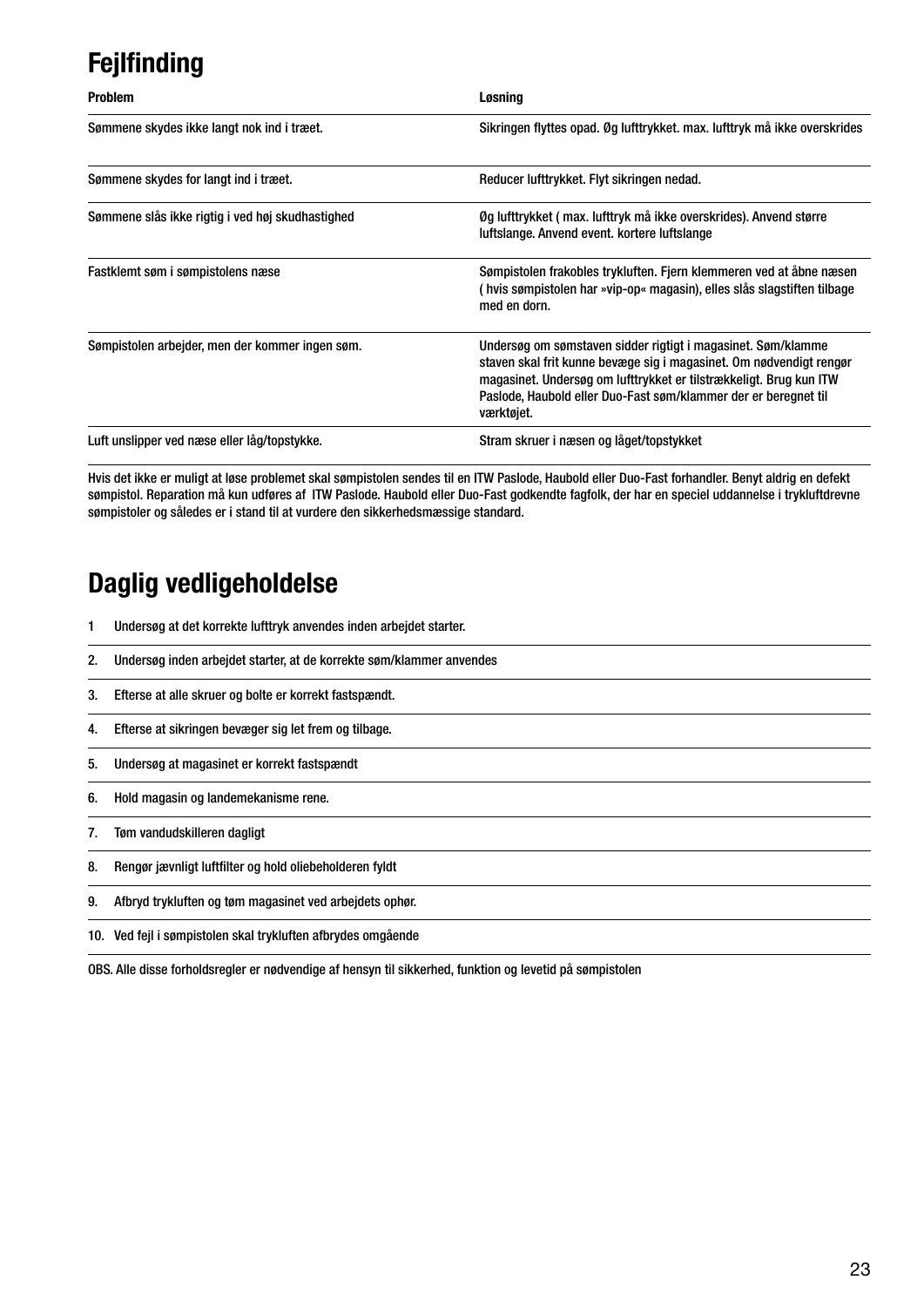

24 PASLODE AND DUO-FAST Unimerco a/s Postbox 104 7451 Sunds Tel: 45 97 141411

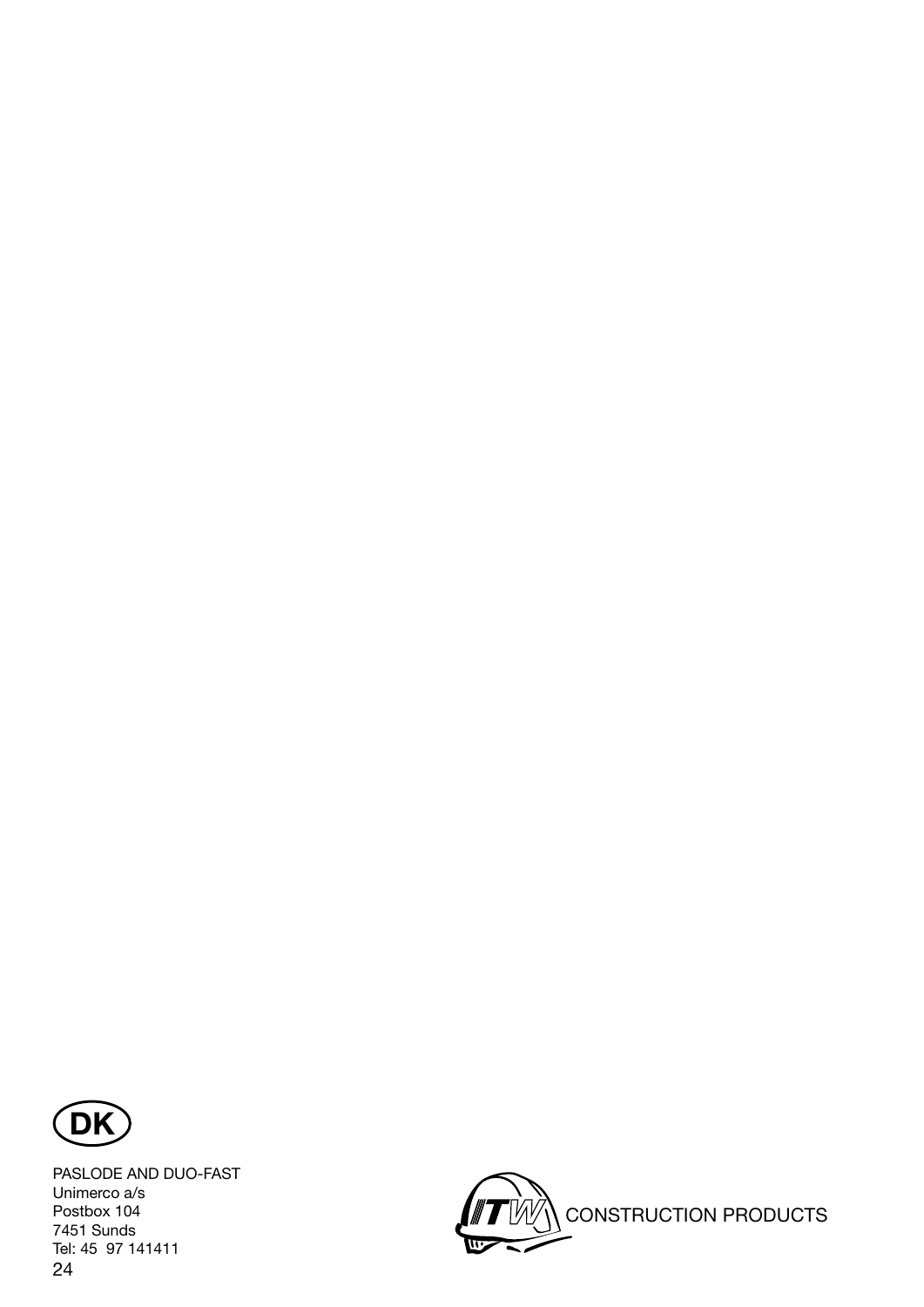

**Säkerhetshandbok** Tryckluftdrivna spikningsverktyg



Läs den här handboken noggrant innan spikningsverktygen tas i bruk.

Lycka till med din nya kvalitetsprodukt från ITW Paslode, Haubold eller Duo-Fast. Din ITW Paslode, Haubold eller Duo-Fast spikningsverktyg kommer att fungera tillfredsställande under lång tid, om den sköts rätt och om du följer dessa säkerhetsanvisningar. Använd endast spik och reservdelar som rekommenderas för ITW Paslode, Haubold eller Duo-Fast för denna spikningsverktyg.

## **Säkerhetsföreskrifter för tryckluftdrivna spik-/klammerverktyg**

Följ alla säkerhetsföreskrifter noggrant. Om du inte följer dem, löper du risk att skada dig själv eller andra. Följ alla anvisningar för start och underhåll. Använd endast angivna spik/klammer/dyckert för ITW Paslode/Haubold/Duo-Fast. Om annan spik/klammer/dyckert används, är ITW Paslode/Haubold/Duo-Fast inte ersättningspliktigt.



Använd alltid skyddsglasögon när du använder spikningsverktygen. Vi rekommenderar att även personer som arbetar eller vistas i närheten bär skyddsglasögon.



Använd alltid hörselskydd när du använder spikningsverktygen eller vistas i närheten av en spikningsverktyg i arbete.



Anslut aldrig spikningsverktygen till en tryckluftflaska. Använd alltid tryckluftförsörjning med reglerbart tryck.



Använd bara spikningsverktygen på avsett sätt. Lek aldrig med spikningsverktygen. Rikta aldrig spikningsverktygen mot dig själv eller andra, även om magasinet är tomt.



Låt inte barn eller utomstående komma åt spikningsverktygen.



Håll spikningsverktygen så att huvud eller kropp inte skadas vid eventuellt bakslag till följd av fel i tryckluftförsörjningen eller om underlaget är oväntat hårt.



Det är förbjudet att använda spikningsverktyg som utlöses när säkerhetsbygelen trycks i botten vid svåra arbeten, där man måste stå på stege eller ställning måste användas, eller om spikarna skall placeras nära arbetsstyckets kant (till exempel vid igenspikning av lådor eller annat emballage).



händerna i närheten av mynningen när spikningsverktygen används.

Var försiktig så att spikningsverktygen inte skadas. Huset är en tryckbehållare.

spikningsverktygen används, ansluts tryckluftförsörjningen innan magasinet fylls med spik.











**Transportera** spikningsverktygen genom att bära den i handtaget, utan att utlösa avtryckaren.

Alla spikningsverktyg skall förses med snabbkoppling, med handelen monterad på verktyget.

Spikningsverktygen skall bli trycklös när tryckluftförsörjningen kopplas bort.





Använd endast originalspik eller -klammer för ITW Paslode, Haubold eller Duo-

spikningsverktygen.

Fast, enligt specifikation i datablad för ITW Paslode, Haubold eller Duo-Fast. Spik och spikningsverktyg

utgör tillsammans ett säkerhetssystem.

Spikningsverktygen får endast användas för hopfogning av trä eller material med motsvarande hårdhet.

25

Varning! Håll aldrig





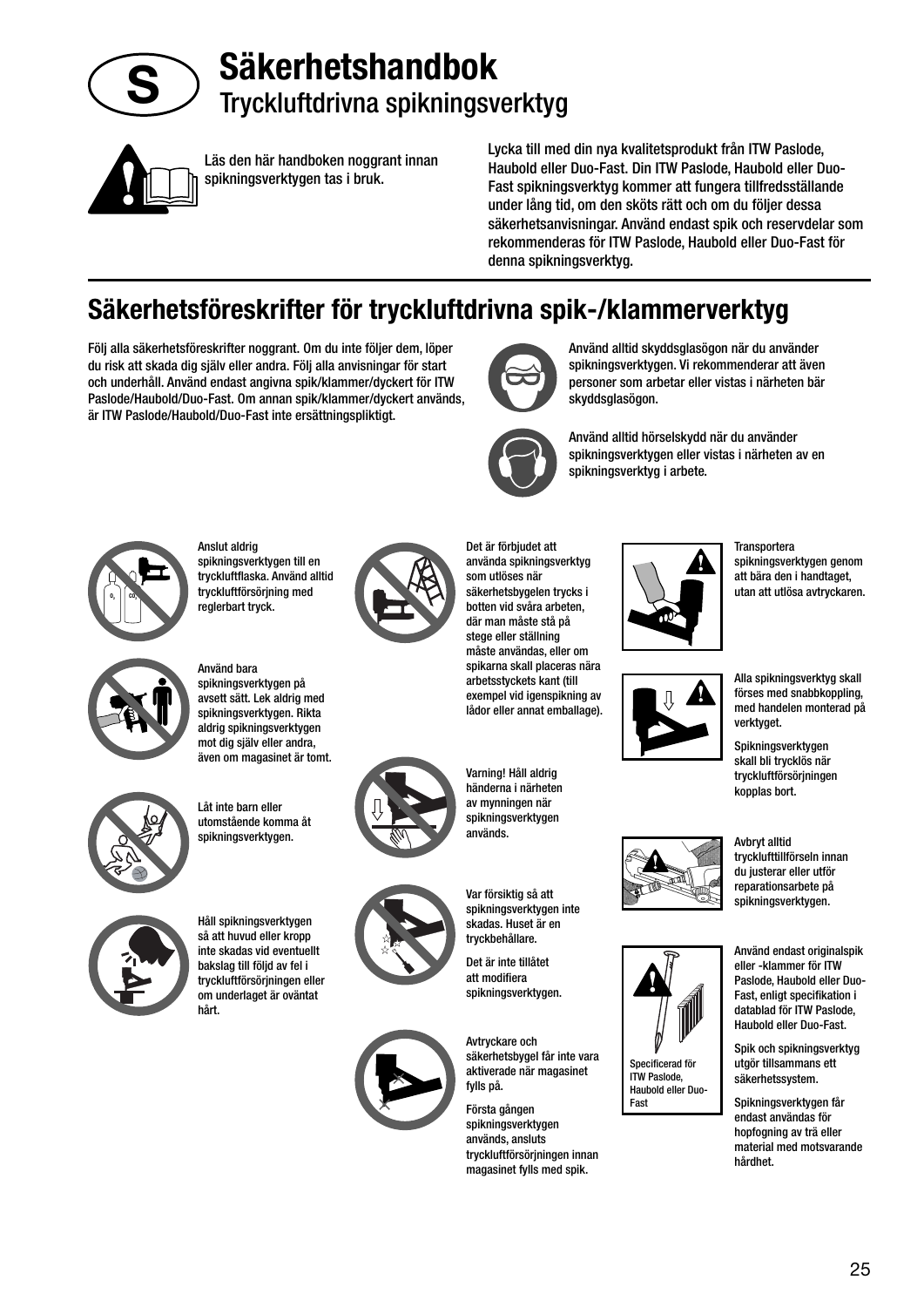## **Installation**



Kompressor, tryckluftledningar och slangar etc. är faktorer som har stor inverkan på spikningsverktygens funktion och hastighet. Kontakta en återförsäljare för ITW Paslode/ Haubold/Duo-Fast om du har frågor eller undrar över något.



Överskrid aldrig det maximitryck som anges på spikningsverktygen.



Använd bara så högt lufttryck som krävs för den aktuella uppgiften, för att undvika onödigt buller, slitage på spikningsverktygen och kostnader för tryckluftförsörjning. Tryckluftförsörjningen till spikningsverktygen måste kunna regleras, och skall vara försedd med filter, vattenavskiljare och automatisk smörjning. Om ingen automatisk smörjningsutrustning är ansluten, rekommenderar vi att man smörjer med ett par droppar olja 2–3 gånger per arbetsskift.



Tryckluftförsörjningen skall ha tillräckligt stor kapacitet – lufttrycket bör inte falla mer än 0,5 bar när spikningsverktygen används. Luftslangen skall vara så kort som möjligt. Minsta slangdiameter är 10 mm (13 mm för stora spikningsverktyg). Luftförbrukningen anges i det tekniska databladet för respektive spikningsverktyg.



Kontrollera regelbundet att alla skruvförband är korrekt åtdragna.

Spikningsverktyg får endast repareras av kunniga tekniker.



Håll spikningsverktygen ren och korrekt smord. Om tryckluftförsörjningen inte är försedd med automatisk smörjning, appliceras några droppar ITW Paslode/ HauboldDuo-Fast olja i luftanslutningen.

### **Spikningsverktygens delar**

Tryckluftpistolen består av följande 14 huvuddelar:



- 1. Säkerhetsbygel
- 2. Stötdämpare<br>3. Cylinder
- 3. Cylinder<br>4. Slagstift
- 4. Slagstift **Hus**
- 6. Kolv
- 7. Membranventil
- 8. Kolvpackning
- 9. Grepp
- 10. Luftanslutning
- 11. Avtryckare
- 12. Magasin
- 13. Pipa 14. Bakstycke

# **Spikningsverktygens funktion**



1. Avtryckare 2. Säkerhetsbygel 3. Magasin



Tryckluftdrivna spikningsverktyg utlöses (förutom små stift- och klammerpistoler, som saknar säkerhetsbygel), genom att man trycker säkerhetsbygelen mot underlaget och trycker in avtryckaren.

När avtryckaren släpps, eller säkerhetsbygelen lyfts från underlaget, går slagstiftet tillbaka till utgångsläget. Pistolen är klar för en ny cykel.

### **Utlösningssystem**

Säkerhetsbygelen förhindrar att friflygande spik eller klammer kan skjutas ut ur pistolen.

### **Säkerhetsföreskrifter**

Kontrollera dagligen att säkerhetsbygelen (2) fungerar korrekt. Det är förbjudet, och förenat med livsfara, att ändra eller på annat sätt manipulera, säkerhetsbygelen. Vid eventuella fel skall säkerhetsbygelen omedelbart lämnas till reparation.

En ställbar säkerhetsbygel används för att ställa in indrivningsdjupet.

**Olika aktiveringssystem** Se bruksanvisningen för respektive spikningsverktyg.



Inställning av indrivningsdjupet. Vissa ITW Paslode/Haubold/Duo-Fast spikningsverktyg har inställbar säkerhetsbygel, Koppla alltid bort tryckluftförsörjningen medan säkerhetsbygelen justeras. Följ bruksanvisningen för den aktuella spikningsverktygen.



Spikningsverktyg som är märkta med en triangel får endast användas med säkerhetsbygel.

#### Var uppmärksam på din arbetsplats. Spikningsverktygen kan skjuta spiken genom tunna ämnen, och spikarna kan glida av, om de placeras för nära kanten, och skada andra. Använd bara spikningsverktygen på ämnet.

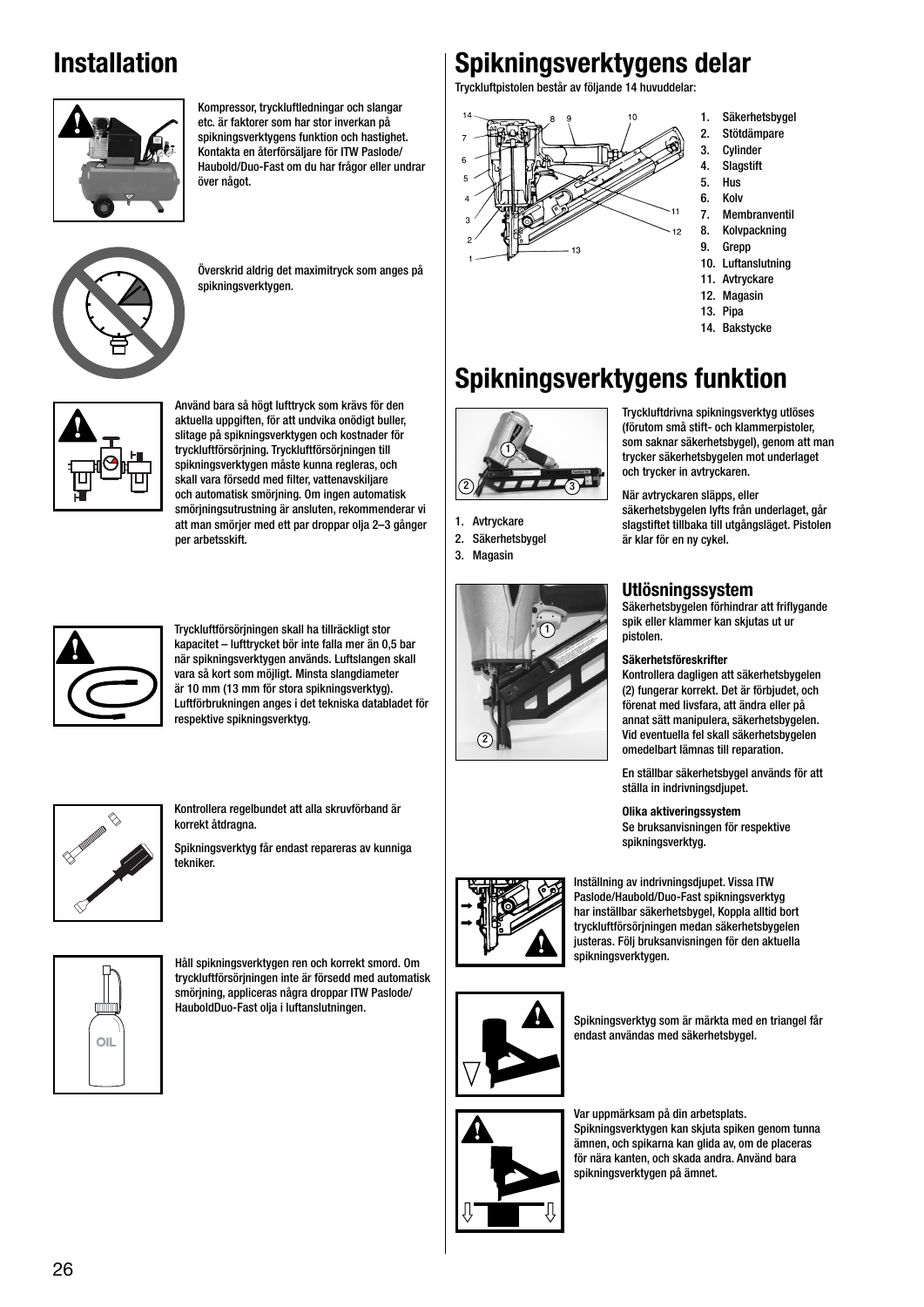# **Felsökning**

| <b>Problem</b>                                        | Åtgärd                                                                                                                                                                                                                                                |
|-------------------------------------------------------|-------------------------------------------------------------------------------------------------------------------------------------------------------------------------------------------------------------------------------------------------------|
| Spikarna tränger inte in tillräckligt djupt i träet.  | Flytta säkerhetsbygelen uppåt. Öka lufttrycket. Största tillåtna lufttryck<br>får inte överskridas.                                                                                                                                                   |
| Spikarna tränger in för djupt i träet.                | Sänk lufttrycket. Flytta säkerhetsbygelen nedåt.                                                                                                                                                                                                      |
| Spikarna slås inte in korrekt vid hög skotthastighet. | Öka lufttrycket. Största tillåtna lufttryck får inte överskridas. Använd<br>grövre (och eventuellt kortare) luftslang.                                                                                                                                |
| Fastklämd spik i spikningsverktygens pipa.            | Koppla bort spikningsverktygen från tryckluftförsörjningen. Avlägsna<br>den fastsittande spiken genom att öppna pipan (om spikningsverktygen<br>har uppfällbart magasin), eller knacka tillbaka slagstiftet med en dorn.                              |
| Spikningsverktygen arbetar, men det kommer ingen spik | Kontrollera att spikstapeln sitter korrekt i magasinet. Spik/klammer<br>skall kunna röra sig fritt i magasinet. Rengör magasinet, om så behövs.<br>Använd endast ITW Paslode, Haubold eller Duo-Fast spik och klammer<br>som är avsedda för verktyget |
| Luft strömmar ut vid pipan eller bakstycket.          | Dra åt skruvarna för pipan/bakstycket.                                                                                                                                                                                                                |

Om du inte kan lösa problemen, skall spikningsverktygen lämnas till en återförsäljare för ITW Paslode, Haubold eller Duo-Fast. Använd aldrig en defekt spikningsverktyg. Reparation får endast utföras av yrkessakkunniga, godkända av ITW Paslode, Haubold eller Duo-Fast, med speciell utbildning rörande tryckluftdrivna spikningsverktyg, och som därmed kan bedöma verktygets säkerhet.

### **Dagligt underhåll**

- 1. Kontrollera att korrekt arbetstryck är inställt innan arbetet inleds.
- 2. Kontrollera att korrekt spik/klammer används innan arbetet inleds.
- 3. Kontrollera att alla skruvförband är korrekt åtdragna.
- 4. Kontrollera att säkerhetsbygelen rör sig lätt fram och tillbaka.
- 5. Kontrollera att magasinet är korrekt monterat.
- 6. Håll magasin och laddningsmekanism rena.
- 7. Töm vattenavskiljaren dagligen.
- 8. Rengör luftfilter regelbundet och håll oljebehållaren fylld.
- 9. Stäng av tryckluftförsörjningen och töm magasinet vid arbetspassets slut.
- 10. Bryt tryckluftförsörjningen omedelbart vid eventuella fel på spikningsverktygen.

OBS! Dessa regler måste följas för att säkerställa säkerheten, samt spikningsverktygens funktion och livslängd.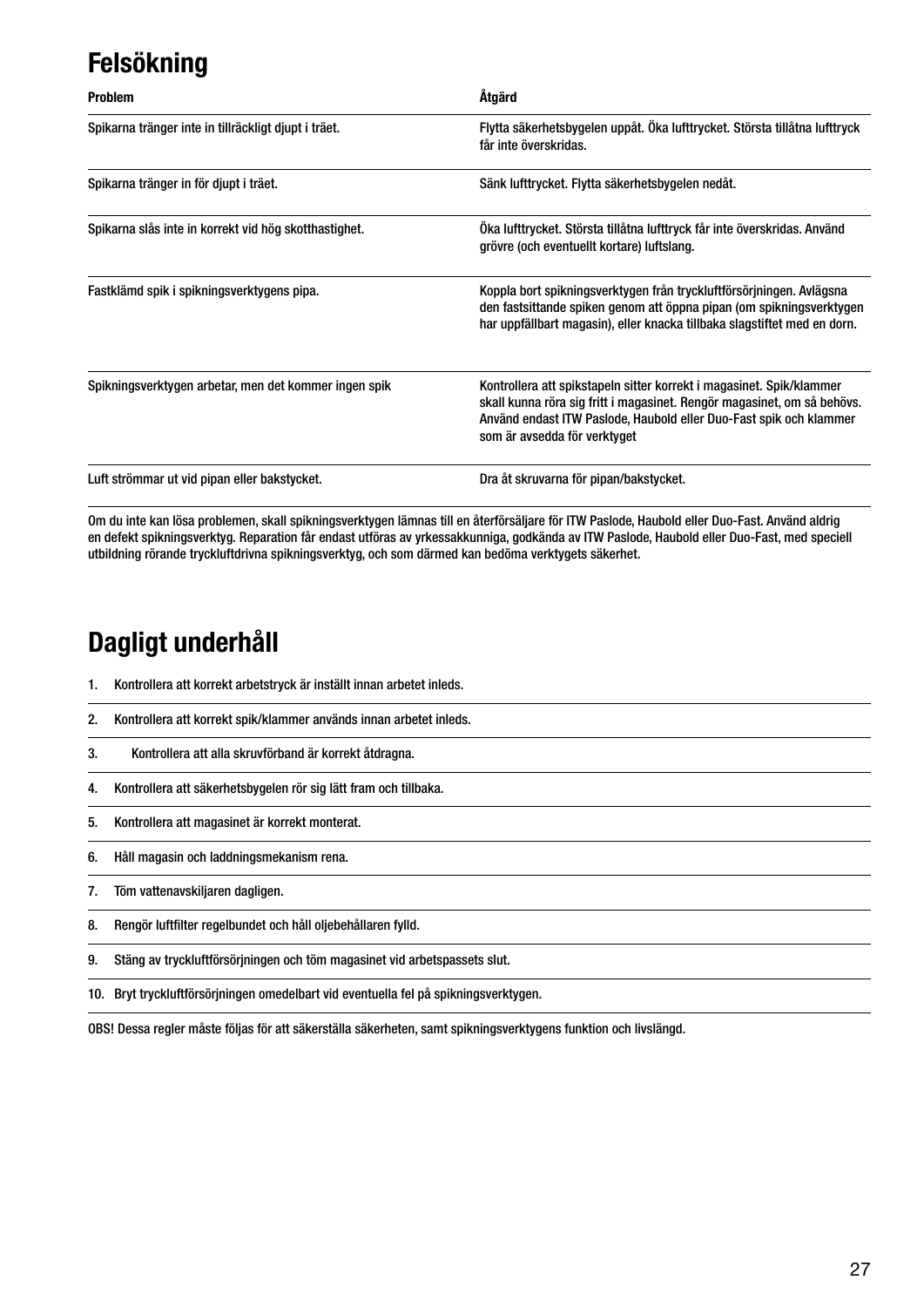

28 NORDISK KARTRO AB Munkforsplan 33 123 22 Farsta Tel : 46. 8 578 930 00

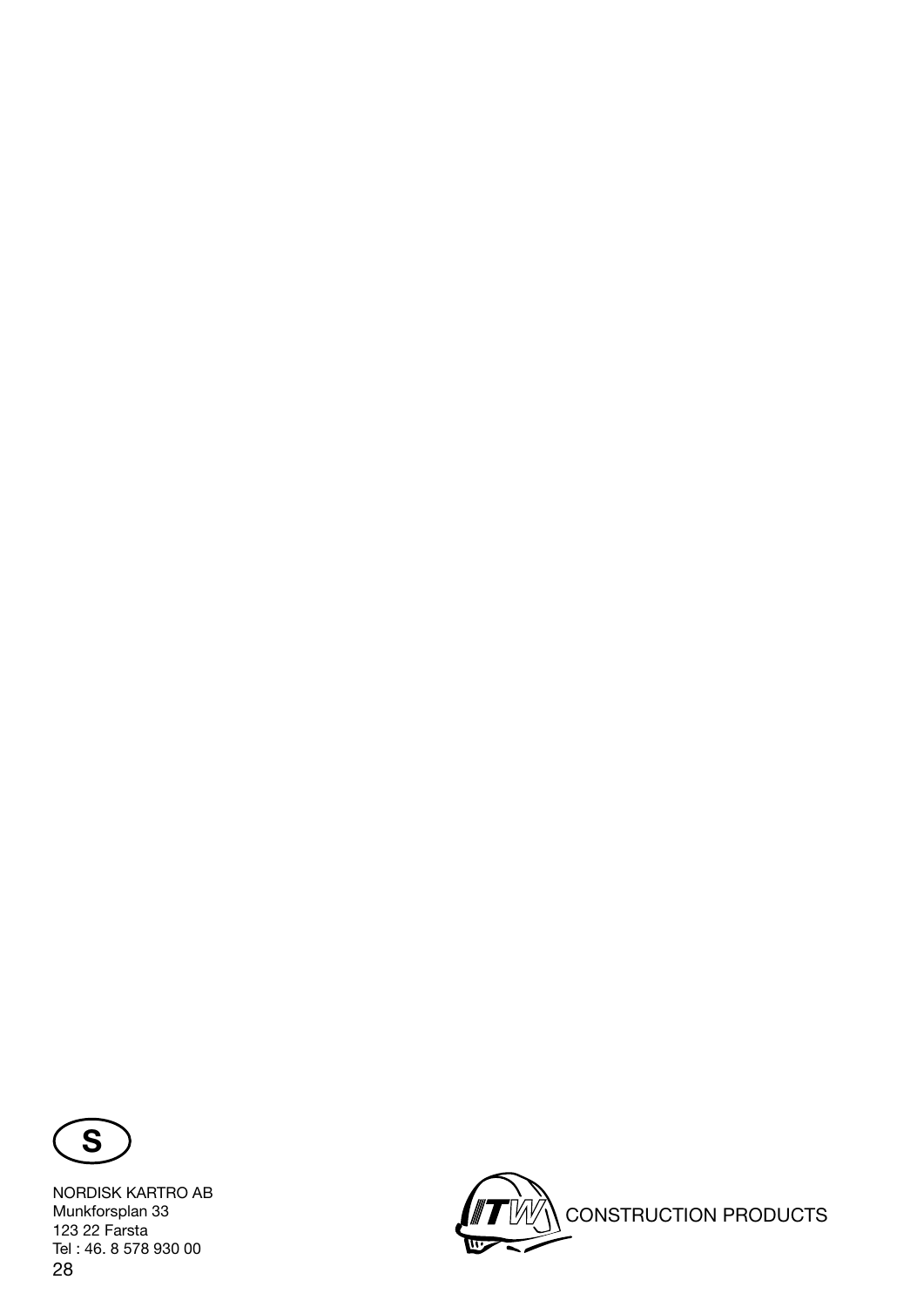

**Yleinen turvallisuusopas** Paineilmanaulaimille



Lue yleinen turvallisuusopas huolellisesti ennen kuin käytät uutta työkalua.

Onnittelut laadukkaan ITW Paslode-, Haubold- tai Duo-Fasttuotteen ostamisen johdosta. ITW Paslode- tai Duo-Fast-työkalu toimii moitteettomasti pitkään, jos sitä käsitellään oikein ja jos kaikkia turvaohjeita noudatetaan. Käytä ainoastaan ITW Paslode-, Haubold- tai Duo-Fast-työkaluille suositeltuja nauloja ja muita kiinnittimiä sekä varaosia.

# **Paineilmatyökalujen turvallisuusohjeet**

Noudata turvallisuusoppaan ohjeita huolellisesti. Ohjeiden laiminlyöminen saattaa aiheuttaa vakavia vammoja työkalun käyttäjälle tai sivullisille. Noudata myös huolto-ohjeita. Käytä ainoastaan Pasloden, Hauboldin tai Duo-Fastin määrittelemiä kiinnittimiä ja varaosia. Paslode, Haubold tai Duo-Fast ei ole missään tapauksessa vastuussa näiden ohjeiden laiminlyömisestä.



Työkalun käyttäjän on aina käytettävä hyväksyttyjä suojalaseja. On suositeltavaa, että myös lähistöllä työskentelevät henkilöt käyttävät suojalaseja.

Käytä aina kuulosuojaimia käyttäessäsi työkaluja tai työskennellessäsi käytössä olevien työkalujen lähistöllä.



Älä kiinnitä työkalua kaasupulloon. Käytä ainoastaan suodatettua, säädeltyä ja voideltua paineilmaa.



Käytä työkalua vain sille suunniteltua käyttötarkoitusta varten. Älä leikittele työkalulla. Paineilmanaulain ei ole leikkikalu, joten älä käytä sitä leikkikaluna. Älä osoita työkalulla itseäsi tai muita, vaikka uskot lippaan olevan tyhjä.



Pidä kannettavat naulaimet lasten ja asiattomien henkilöiden ulottumattomissa.



pidä se etäällä päästäsi ja kehostasi, jotta vältyt takaiskun aiheuttamilta vammoilta. Takaisku voi aiheutua esimerkiksi paineilmaongelmista tai työpinnan kovista kohdista.

Kun käytät työkalua,



Tarkkuutta vaativissa töissä, kuten esimerkiksi silloin, kun työkalun paikalleen asettamiseen tarvitaan tikapuita tai telineitä tai kun työskennellään lähellä reunoja tai suljetaan laatikkoja tai arkkuja tai kun kiinnitetään kuljetusjärjestelmiä, on tarpeen käyttää kertalaukaisumenetelmää.



Pidä kätesi etäällä työkalun nokasta, kun työkalu on käytössä.



työkalun koteloa pistämällä tai kaivertamalla. Huomaa, että työkalun kotelo on painesäiliö.

Työkalua ei saa muunnella millään tavoin.



Kun lataat työkalua, älä

käytä nokkavarmistinta/ kosketuspintaa. Kun käytät työkalua ensimmäisen kerran, täytä lipas, kun työkalu on yhdistetty paineilmajärjestelmään.





Kanna työkalua ainoastaan pitämällä tiukasti kahvasta kiinni koskematta liipaisimeen. Älä kanna työkalua letkusta tai liipaisimesta.



Käytä vain malleja, jotka vapauttavat paineen, kun ilman saanti katkaistaan.



Irrota työkalu paineilmajärjestelmästä aina ennen huoltoa, työkalun säätöä tai tukoksen selvittämistä.

Käytä ainoastaan ITW Pasloden, Hauboldin tai Duo-Fastin ohjekirjassa määritettyjä ITW Paslode-, Haubold- tai Duo-Fastnauloja ja -kiinnittimiä. Naulaimet ja kiinnittimet muodostavat yhtenäisen turvajärjestelmän. Työkaluja saa käyttää vain puukappaleiden tai tiheydeltään vastaavien tai alhaisempien materiaalien kiinnittämiseen.



29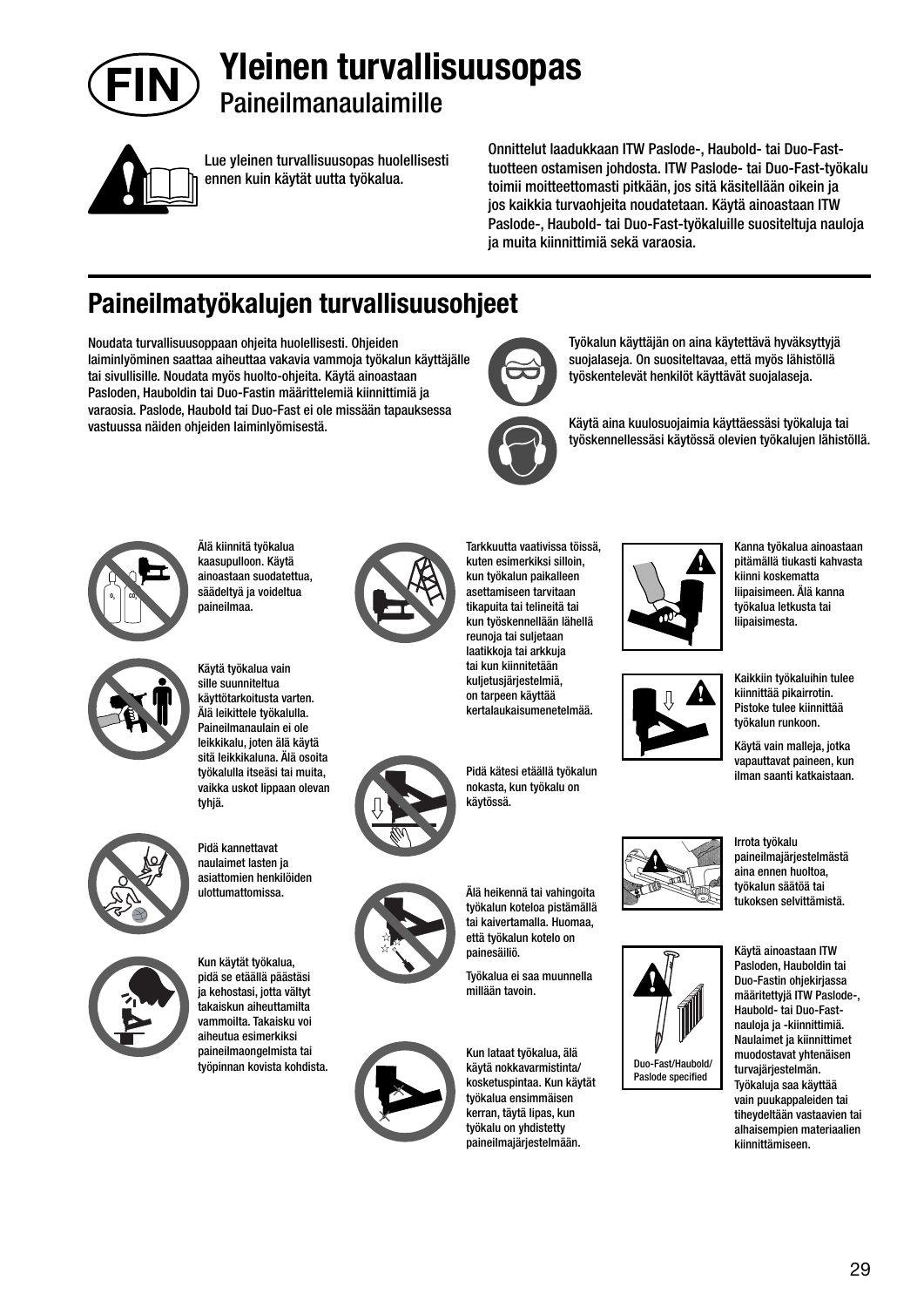### **Asennus**



Ilmapuristimen koko, ilmanjakoputket, ilmajärjestelmän kunnossapito, riittävä ilman saanti ja lisäkapasiteetti vaikuttavat suorituskykyyn ja kiinnitysnopeuteen. Lisätietoja saat ITW Pasloden, Hauboldin tai Duo-Fastin edustajalta.



ITW Paslode-, Haubold- tai Duo-Fastpaineilmanaulaimille määritettyä enimmäisilmanpainetta ei saa ylittää.



Käytä alhaisinta mahdollista painetta, joka tarvitaan tarpeeksi hyvän kiinnityksen aikaansaamiseksi. Liiallisen paineen käyttäminen kuluttaa työkalua ja lisää melutasoa. Kiinnitä työkalut ainoastaan putkiin, joiden paine on säädelty ja joihin on asennettu asianmukaiset paineenrajoitusventtiilit. Kuhunkin pääputken ilmanottokohtaan tulee kiinnittää suodatin/säädin/voitelulaite. Suodattimien on oltava automaattisesti tyhjentyvää mallia. Vaihtoehtoisesti suodattimet voi tyhjentää manuaalisesti päivittäin. Voitelemattomia paineilmaputkia käytettäessä työkaluun on kiinnitettävä erillinen voitelulaite tai työkalun ilmanottoaukko on voideltava manuaalisesti.



Ilmanjakeluputken halkaisijan täytyy olla riittävän suuri. Nauloja ja muita kiinnittimiä kiinnitettäessä ilmanpaine ei saa laskea yli 0,5 baaria. Letkun tulee olla mahdollisimman lyhyt, sillä pitkä letku saattaa aiheuttaa tukoksia sekä ilmanpaineen alenemisen. Letkun halkaisijan on oltava vähintään 10 mm (13 mm isommille työkaluille). Lisätietoja ilmantarpeesta ja muista teknisistä tiedoista saa oheisesta ohjekirjasta.



Tarkista säännöllisesti työkalun kaikkien ruuvien ja mutterien kireys.

Ainoastaan pätevät henkilöt saavat huoltaa työkaluja.



Pidä työkalu puhtaana ja kunnolla voideltuna. Jos työkalussa ei ole voitelulaitetta, ruiskuta päivittäin muutama pisara Paslode-, Haubold- tai Duo-Fastöljyä ilmanottoaukkoon.

# **Osat**

Paineilmanaulain koostuu 14 osasta:



- 1. Nokkavarmistin/ kosketuspinta
- 2. Iskunvaimenninkumi
- 3. Sylinteri
- 4. Iskuri<br>5. Kotelo
- 5. Kotelo
- 6. Mäntä
- 7. Pääventtiili 8 Holkkitiiviste
- 9. Kahva
- 10. Yhdysnippa
- 11. Liipaisin
- 12. Lipas
- 13. Nokka 14. Kansi

# **Työkalun käyttö**



1. Liipaisin

2. Nokkavarmistin/ kosketuspinta





Paineilmanaulaimet (lukuun ottamatta pienempiä, matalatehoisia työkaluja, joissa ei ole nokkavarmistinta/kosketuspintaa) käynnistetään vetämällä liipaisinta (1) ja painamalla nokkavarmistin/kosketuspinta (2) työpintaa vasten.

Kun liipaisin vapautetaan tai työkalu nostetaan työpinnalta, mäntä pääsee palautumaan ja kiinnityksen voi aloittaa uudestaan. Kaikki naulat, lankanaulat ja niitit syötetään automaattisesti lippaasta.

### **Toimintajärjestelmä**

Nokkavarmistin/kosketuspinta (2) estää naulojen ja muiden kiinnittimien tahattoman laukaisun.

### **Huomautus**

Tarkista nokkavarmistimen (2) toiminta päivittäin. Älä lataa äläkä yritä korjata sitä. Jos nokkavarmistin ei toimi, anna pätevän korjaajan huoltaa työkalu. Kiinnityssyvyyttä voi säätää säädettävän nokkavarmistimen/ kosketuspinnan avulla.



Poraussyvyyden säätäminen. Joissakin työkaluissa on säädettävä nokkavarmistin/kosketuspinta, jonka avulla poraussyvyyttä voi säädellä. Irrota työkalu.



Jos työkalu on merkitty alaspäin osoittavalla tasasivuisella kolmiolla, sitä saa käyttää vain nokkavarmistimella/kosketuspinnalla varustettuna.

Huolehdi työympäristösi turvallisuudesta!

Kiinnittimet saattavat läpäistä työpinnan ja liukua sivuttain työpinnan läpi ja siten olla vaaraksi ihmisille. Käytä työkalua vain työpintaa vasten.

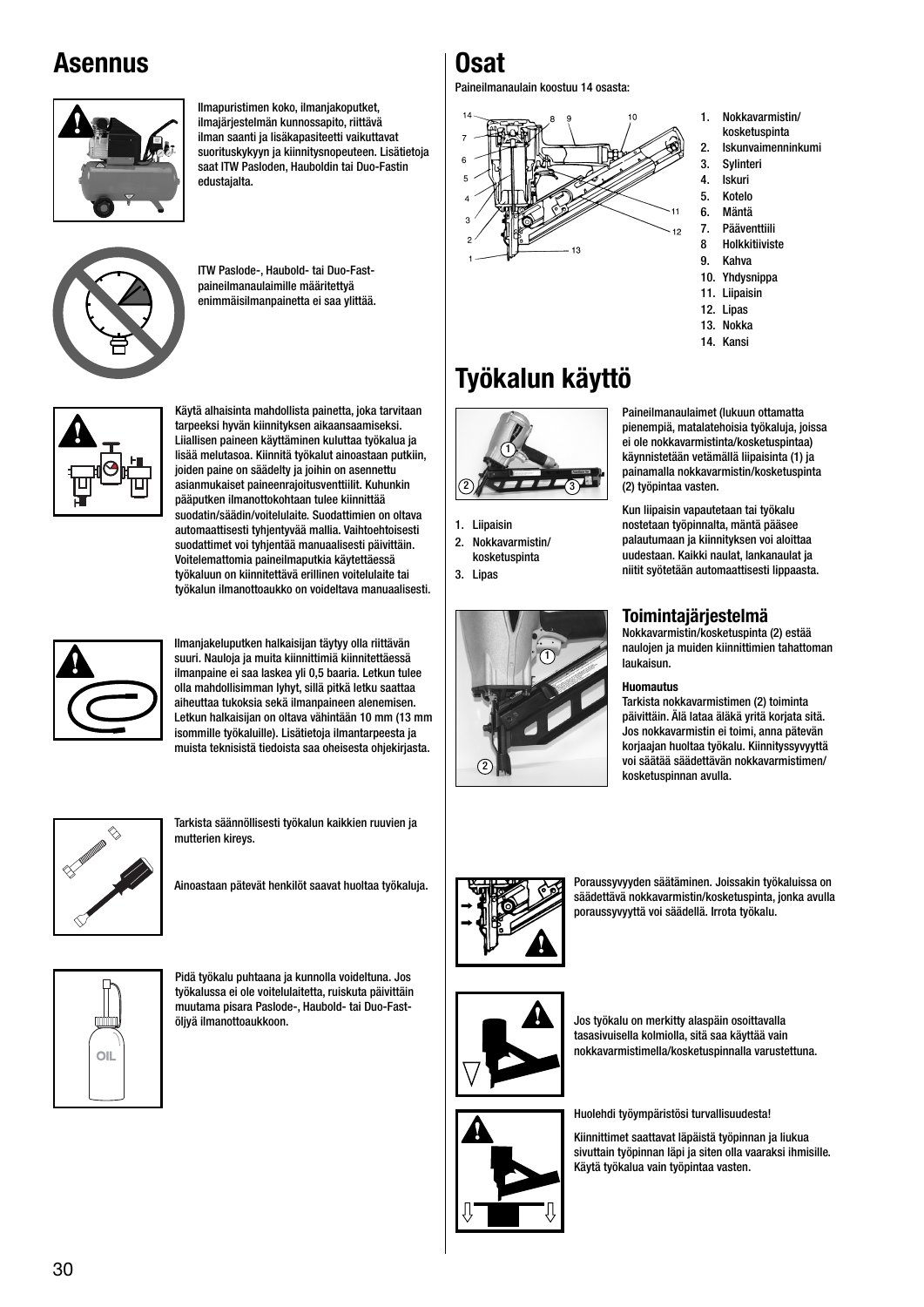## **Ongelmien ratkaisu**

| <b>Ongelma</b>                                                                                                 | <b>Ratkaisu</b>                                                                                                                                                                                                                                                                                          |
|----------------------------------------------------------------------------------------------------------------|----------------------------------------------------------------------------------------------------------------------------------------------------------------------------------------------------------------------------------------------------------------------------------------------------------|
| Naulat tai muut kiinnittimet eivät poraudu kokonaan puuhun                                                     | Lisää ilmanpainetta (älä ylitä määritettyä enimmäispainetta). Säädä<br>nokkavarmistinta/kosketuspintaa.                                                                                                                                                                                                  |
| Naulat tai muut kiinnittimet porautuvat liian syvälle pinnan alle.                                             | Vähennä ilmanpainetta. Säädä nokkavarmistinta/kosketuspintaa.                                                                                                                                                                                                                                            |
| Korkeata porausnopeutta käytettäessä lippaan viimeiset naulat tai<br>muut kiinnittimet eivät poraudu kunnolla. | Lisää ilmavirtaa työkaluun käyttämällä suurempia letkuja. Esimerkki:<br>vaihda 10 millimetristä 13 millimetriin.                                                                                                                                                                                         |
| Naulat tai muut kiinnittimet juuttuvat työkalun nokkaan.                                                       | Irrota työkalu paineilmajärjestelmästä. Selvitä tukos pikairrottimella tai<br>puikolla                                                                                                                                                                                                                   |
| Työkalu on toiminnassa, mutta naulat eivät poraudu.                                                            | Onko naulat tai muut kiinnittimet asennettu kunnolla lippaaseen?<br>Kiinnitintangon pitää liukua vapaasti. Säädä lipasta tarvittaessa<br>kiinnittimen pituuden mukaan. Puhdista lipas. Käytä ainoastaan<br>työkalun ohjekirjan määritysten mukaisia ITW Paslode-, Haubold, tai<br>Duo-Fast-kiinnittimiä. |
| Ilma vuotaa kannesta tai nokasta.                                                                              | Kiristä kannen tai nokan ruuvit.                                                                                                                                                                                                                                                                         |

Jos et pysty ratkaisemaan ongelmia itse, lähetä työkalu lähimpään ITW Paslode-, Haubold tai Duo-Fast-huoltopisteeseen korjattavaksi. Älä koskaan käytä viallista työkalua. Korjauksen saa suorittaa vain Pasloden, Hauboldin tai Duo-Fastin edustaja tai muu koulutettu henkilö, jolla on läpikotainen tuntemus paineilmanaulaimista ja joka pystyy arvioimaan työkalun turvallisuuden.

### **Päivittäinen huolto**

- 1. Tarkista oikea ilmanpaine ennen käyttöä (katso korkein määritetty ilmanpaine).
- 2. Varmista ennen käyttöä, että käytät oikeita nauloja ja kiinnittimiä. Käytä ainoastaan työkalun ohjekirjan määritysten mukaisia ITW Paslode-, Haubold tai Duo-Fast-kiinnittimiä.
- 3. Tarkista, että työkalun kaikki pultit ovat kireällä.
- 4. Varmista, että nokkavarmistin/kosketuspinta pääsee liikkumaan vapaasti.
- 5. Tarkista lippaan oikea asento sekä tarvittaessa nuppien kireys.
- 6. Pidä lipas ja syöttökoneisto puhtaina.
- 7. Tyhjennä vedenerotin päivittäin
- 8. Puhdista paineilman suodatin ja täytä voitelulaite.
- 9. Irrota työkalu paineilmajärjestelmästä ja tyhjennä lipas, kun lopetat työskentelyn.
- 10. Jos ongelmia ilmenee, lopeta työkalun käyttö välittömästi.

Noudattamalla näitä ohjeita varmistat oman turvallisuutesi sekä työkalun moitteettoman ja pitkäikäisen toiminnan.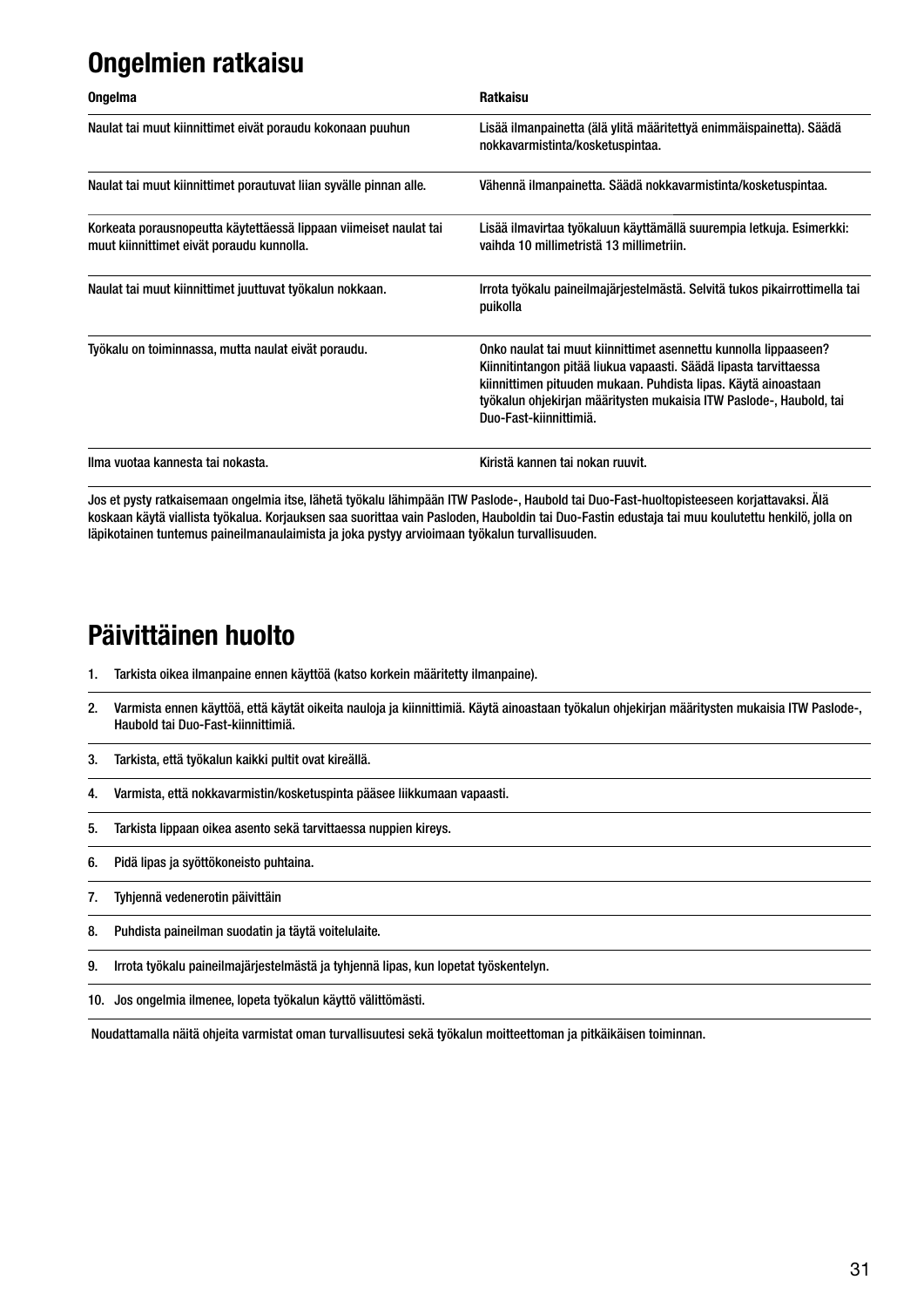

32 OY KARTRO Ab Timmermalmintie 19 01680 Vantaa - Finland Tel : 358. 9 476 325 00

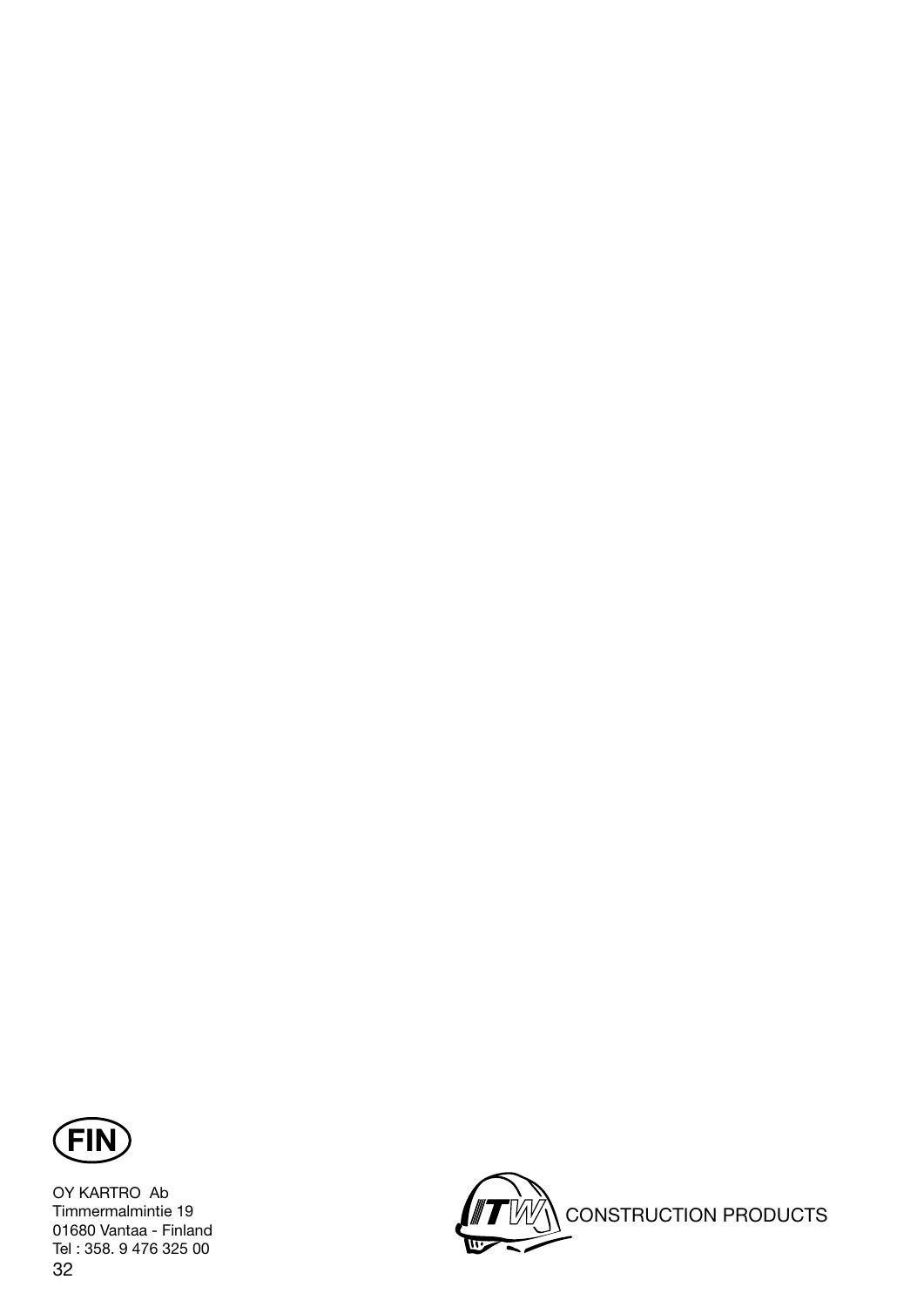



Les grundig gjennom denne håndboken før stiftepistolen tas i bruk.

Gratulerer med kjøpet av et ITW Paslode-, Haubold eller Duo-Fast-kvalitetsprodukt. Din ITW Paslode, Haubold eller Duo-Fast stiftepistol vil virke slik du forventer i lang tid hvis den behandles riktig og hvis sikkerhetsanvisningene nedenfor følges. Bruk bare stifter og reservedeler som er anbefalt av ITW Paslode, Haubold eller Duo-Fast til denne stiftepistolen.

## **Sikkerhetsbestemmelser for trykkluftdrevne stifte/klammerpistoler**

Følg nøye alle sikkerhetsforskrifter. Hvis du ikke følger alle sikkerhetsforskrifter, kan du skade deg selv eller andre. Følg alle startog vedlikeholdsforskrifter. Bruk bare stifter, klammere eller dykkerter som er spesifisert av ITW Paslode, Haubold eller Duo-Fast. Hvis det brukes andre typer stifter/klammere eller dykkerter, er ITW Paslode, Haubold eller Duo-Fast ikke erstatningspliktig.



Bruk alltid sikkerhetsbriller ved bruk av pistolen. Det anbefales også at personer som arbeider i nærheten benytter sikkerhetsbriller.

Bruk alltid hørselsvern ved bruk av stiftepistolen eller ved arbeid i nærheten av en stiftepistol som er i bruk.



Koble aldri stiftepistolen til trykkluftflasker. Bruk bare filtrert, trykkregulert luft.



Bruk bare stiftepistolen til det den er beregnet for. Lek aldri med stiftepistolen, og rett aldri stiftepistolen mot deg selv eller andre personer, selv om stiftepistolens magasin er tomt.



Oppbevar stiftepistolen utilgjengelig for barn og uvedkommende.



Hold stiftepistolen slik at hode og kropp ikke skades ved et eventuelt tilbakeslag forårsaket av feil i trykkluftforsyningen eller et hardt underlag.



Ved vanskelige arbeider der det evt. kreves bruk av stige eller stillas, og det blir arbeidet like ved kanten av arbeidsstykket med å lukke kasser, annen emballasje og lignende, er det forbudt å bruke stiftepistoler som aktiveres når sikringen trykkes inn.

Advarsel: Hold aldri hendene like ved munningen når stiftepistolen brukes.



Pass på at stiftepistolen ikke blir skadet. Huset er en trykkbeholder. Det er ikke tillatt å modifisere stiftepistolen.



Avtrekker og sikring må ikke være aktivert når det fylles stifter i magasinet.





Transporter stiftepistolen ved å bære den i håndtaket uten å aktivere avtrekkeren.



Stiftepistolen skal bli trykkløs når trykkluften frakobles.





før justering eller reparasjon av stiftepistolen.

Paslode-/Haubold-/Duo-Fast-stifter, som spesifisert i databladene, er garantert til bruk i Paslode-/Haubold-/ Duo Fast-verktøy iht. EN 792-13/7.2.1.a.

Stifter og stiftepistol skal betraktes som et samlet sikkerhetssystem.

Stifter og stiftepistol utgjør et samlet sikkerhetssystem.

Stiftepistolen må bare benyttes til sammenføyning av tre eller materialer med tilsvarende hardhet.



33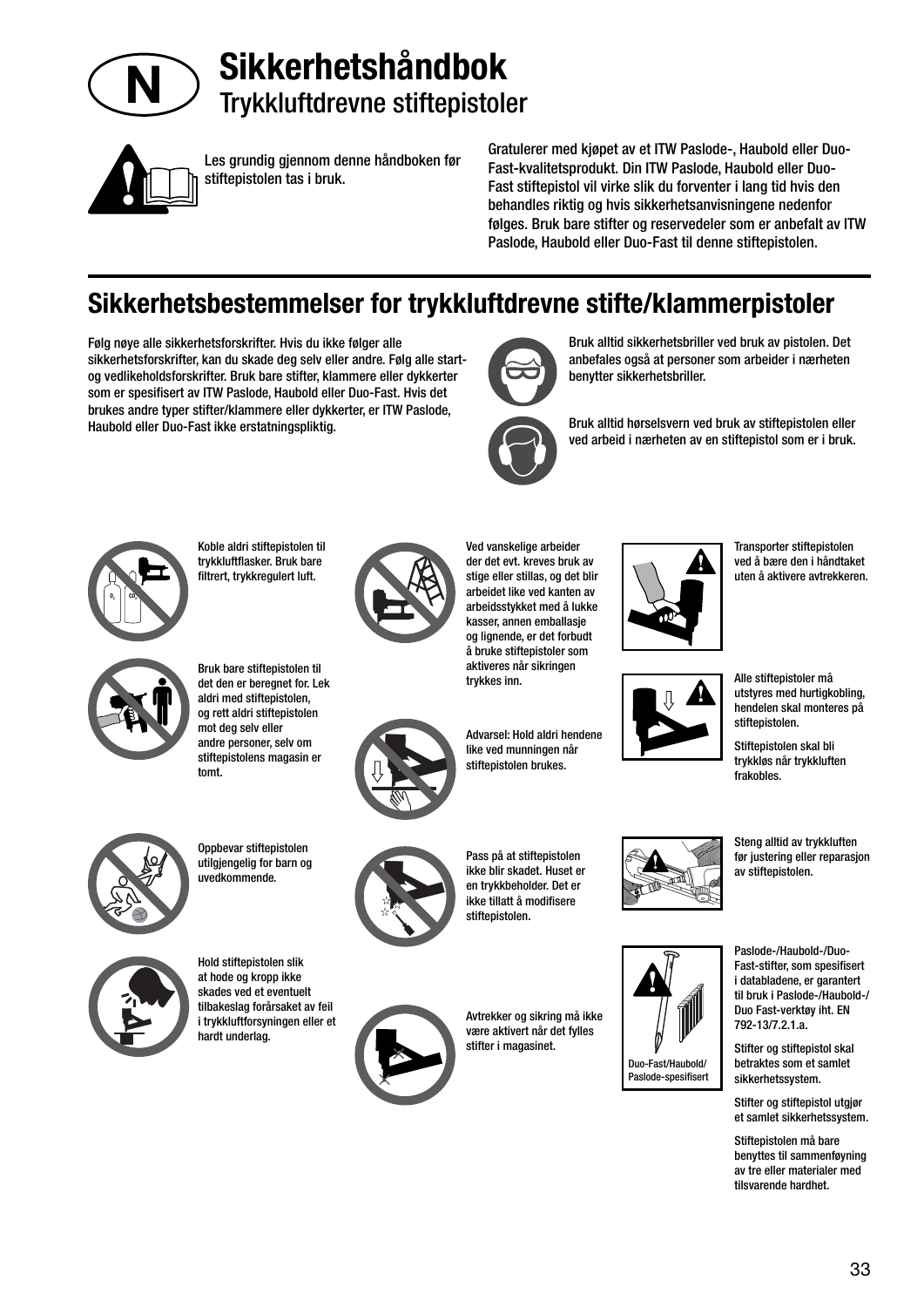## **Installasjon**



Kompressor, trykkluftledninger og slanger m.m. er faktorer som har stor innflytelse på stiftepistolens funksjon og hastighet. Hvis du er i tvil, kontakt distributøren av ITW Paslode Haubold Duo-Fast



Overskrid aldri maks.-trykket som er angitt på pistolen



Benytt bare det lufttrykket som er nødvendig til den aktuelle oppgaven for å unngå unødig støy, slitasje på stiftepistolen og kostnader til luft. Stiftepistolen må bare kobles til en trykkluftforsyning der lufttrykket kan reguleres, og som er utstyrt med filter, vannutskiller og automatisk smøring. Hvis det ikke er koblet til automatisk smøreapparat, anbefales det å smøre med et par dråper olje 2-3 ganger i hvert arbeidsskift.



Lufttilkoblingen skal være tilstrekkelig stort dimensjonert. Lufttrykket bør ikke falle mer enn 0,5 bar når stiftepistolen benyttes. Luftslangen bør være så kort som mulig. Minste slangediameter er 10 mm og 13 mm for store stiftepistoler. Luftforbruket er angitt i det tekniske databladet for hver enkelt pistol



Første gang stiftepistolen benyttes skal trykkluften tilkobles før det blir fylt stifter i magasinet.

Kontroller en gang iblant at alle bolter, skruer og muttere er trukket riktig til.

Stiftepistoler må bare repareres av fagfolk.



Hold stiftepistolen ren og riktig smurt. Hvis trykkluften ikke har automatisk smøring, må det tilsettes et par dråper ITW Paslode, Haubold eller Duo-Fast olje i lufttilkoblingen.

# **Identifi kasjon av stiftepistoldeler**

Trykkluftpistolen består av følgende 14 hovedkomponenter:



#### 1. Sikring 2. Støtdemper

- 3. Sylinder
- 4. Slagstift
- 5. Hus
- 6. Stempel
- 7. Membranventil
- 8. Stempelpakning
- 9. Håndtak
- 10. Luftkobling
- 11. Avtrekker
- 12. Magasin 13. Munnstykke
- 14. Deksel/toppstykke

# **Stiftepistolens funksjon**



1. Avtrekker

2. Sikring 3. Magasin



#### Trykkluftdrevne stiftepistoler utløses (bortsett fra små klammer- og stiftepistoler som ikke har noen sikring) ved å presse sikringen mot emnet og deretter aktivere avtrekkeren.

Når avtrekkeren deaktiveres eller sikringen løftes fra emnet, går slagstiften tilbake til utgangsstilling. Pistolen er nå klar til en ny syklus.

### **Utløsersystem**

Sikringen hindrer at frittflygende stifter eller klammere kan forlate stiftepistolen.

### **Sikkerhetsregel**

Prøv daglig om sikringen (2) fungerer tilfredsstillende. Det er forbudt og forbundet med livsfare å endre eller på noen måte manipulere med sikringen. Ved feil skal stiftepistolen straks innleveres til reparasjon.

En regulerbar sikring brukes til å stille inn inndrivnings-dybden i treet.

**Forskjellige sikringstyper**

Se bruksanvisningen for stiftepistolen.



Innstilling av inndrivningsdybden.

Noen ITW Paslode-, Haubold- eller Duo-Faststiftepistoler har regulerbar sikring. Steng alltid av trykkluften mens dette gjøres. Følg bruksanvisningen for den aktuelle stiftepistolen.



Stiftepistoler som er merket med en trekant, må bare brukes med sikring.



Vær oppmerksom på forholdene på arbeidsplassen. Stiftepistolen kan skyte gjennom tynne emner, eller stiftene glir av hvis det arbeides for tett til kanten, og dermed skade andre personer. Bruk bare stiftepistolen på emnet.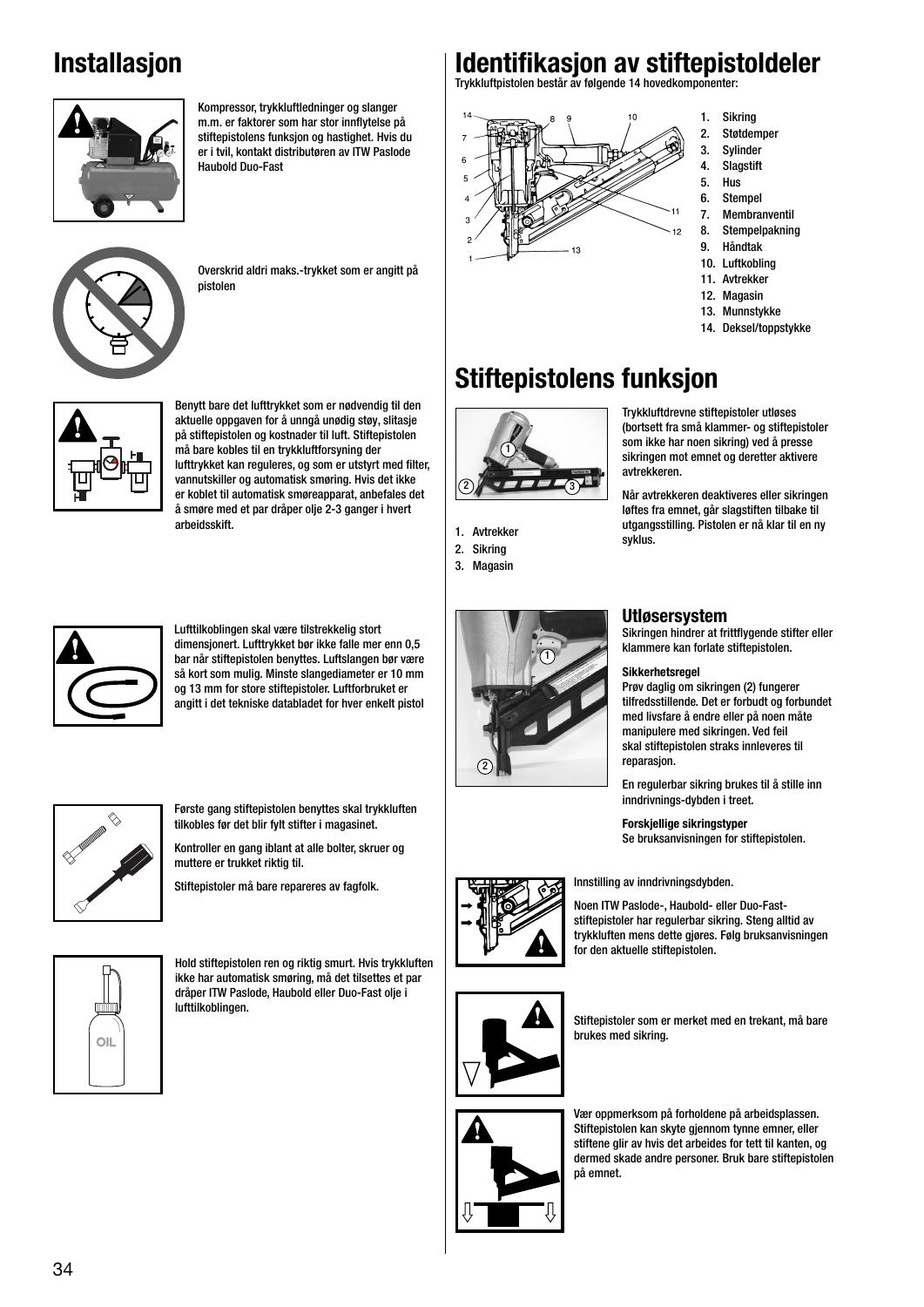### **Feilsøking**

| <b>Problem</b>                                             | Løsning                                                                                                                                                                                                                                                                                              |
|------------------------------------------------------------|------------------------------------------------------------------------------------------------------------------------------------------------------------------------------------------------------------------------------------------------------------------------------------------------------|
| Stiftene skytes ikke langt nok inn i treet.                | Flytt sikringen oppover. Øk lufttrykket. Maks. lufttrykk må ikke<br>overskrides                                                                                                                                                                                                                      |
| Stiftene skytes for langt inn i treet.                     | Reduser lufttrykket. Flytt sikringen nedover.                                                                                                                                                                                                                                                        |
| Stiftene slås ikke riktig inn ved høy skuddhastighet       | Øk lufttrykket (maks. lufttrykk må ikke overskrides). Bruk en større<br>luftslange. Bruk evt. kortere luftslange                                                                                                                                                                                     |
| Det sitter fastklemte stifter i stiftepistolens munnstykke | Stiftepistolen kobles fra trykkluften. Fjern klemmeanordningen ved<br>å åpne munnstykket (hvis stiftepistolen har »vipp-opp«-magasin), i<br>motsatt fall slås slagstiften tilbake med en dorn.                                                                                                       |
| Stiftepistolen arbeider, men det kommer ingen stifter.     | Undersøk om stiftestaven sitter riktig i magasinet. Stifte-/<br>klammerstaven skal fritt kunne bevege seg i magasinet. Rengjør<br>magasinet ved behov. Undersøk om lufttrykket er tilstrekkelig. Bruk<br>bare ITW Paslode, Haubold eller Duo-Fast stifter/klammere som er<br>beregnet til verktøyet. |
| Luft trenger ut ved munnstykke eller deksel/toppstykke.    | Stram skruene i munnstykket og dekselet/toppstykket                                                                                                                                                                                                                                                  |

Hvis det ikke er mulig å løse problemet, må stiftepistolen sendes til en ITW Paslode-, Haubold- eller Duo-Fast-forhandler. Bruk aldri en defekt stiftepistol. Reparasjon skal kun utføres av fagfolk godkjent av ITW Paslode, Haubold eller Duo-Fast. Disse har fått spesiell opplæring i trykkluftdrevne stiftepistoler og er dermed i stand til å vurdere den sikkerhetsmessige standarden.

#### **Daglig vedlikehold**

- 1. Undersøk at det brukes korrekt lufttrykk før arbeidet starter
- 2. Undersøk at det brukes riktige stifter/klammere før arbeidet starter.
- 3. Kontroller at alle skruer og bolter er riktig fastspent.
- 4. Kontroller at sikringen beveger seg lett frem og tilbake.
- 5. Undersøk at magasinet er riktig fastspent.
- 6. Hold magasin og lademekanisme rene.
- 7. Tøm vannutskilleren daglig
- 8. Rengjør luftfilteret jevnlig og hold oljebeholderen fylt
- 9. Steng av trykkluften og tøm magasinet når arbeidet er slutt.
- 10. Ved feil i stiftepistolen må trykkluften stenges av umiddelbart

OBS! Alle disse forholdsreglene er nødvendige av hensyn til sikkerhet, funksjon og stiftepistolens levetid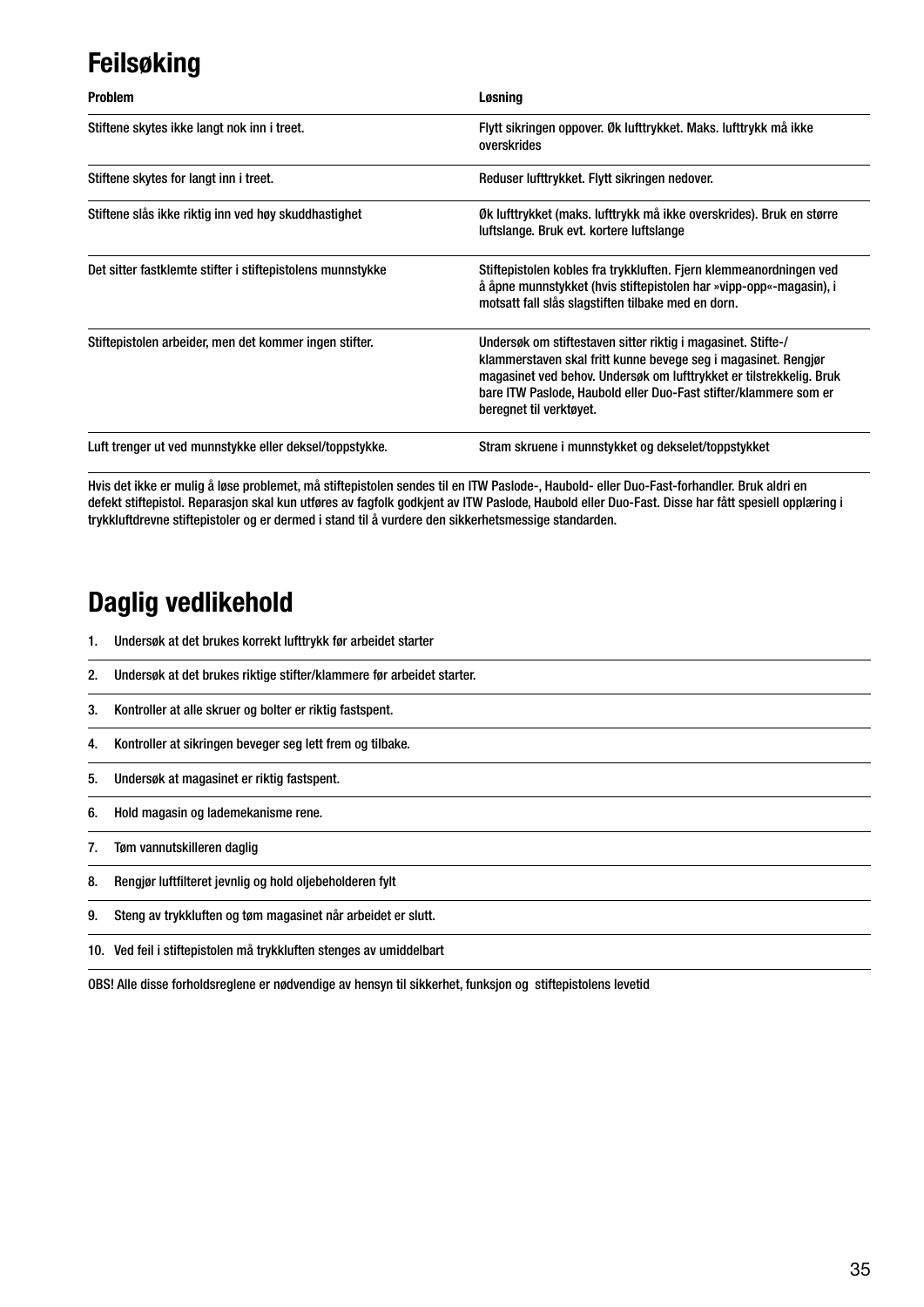

36 NORDISK KARTRO AS Holmavn. 20, PO Box 54, 1313 Vøyenenga Tel: 47. 671 736 00

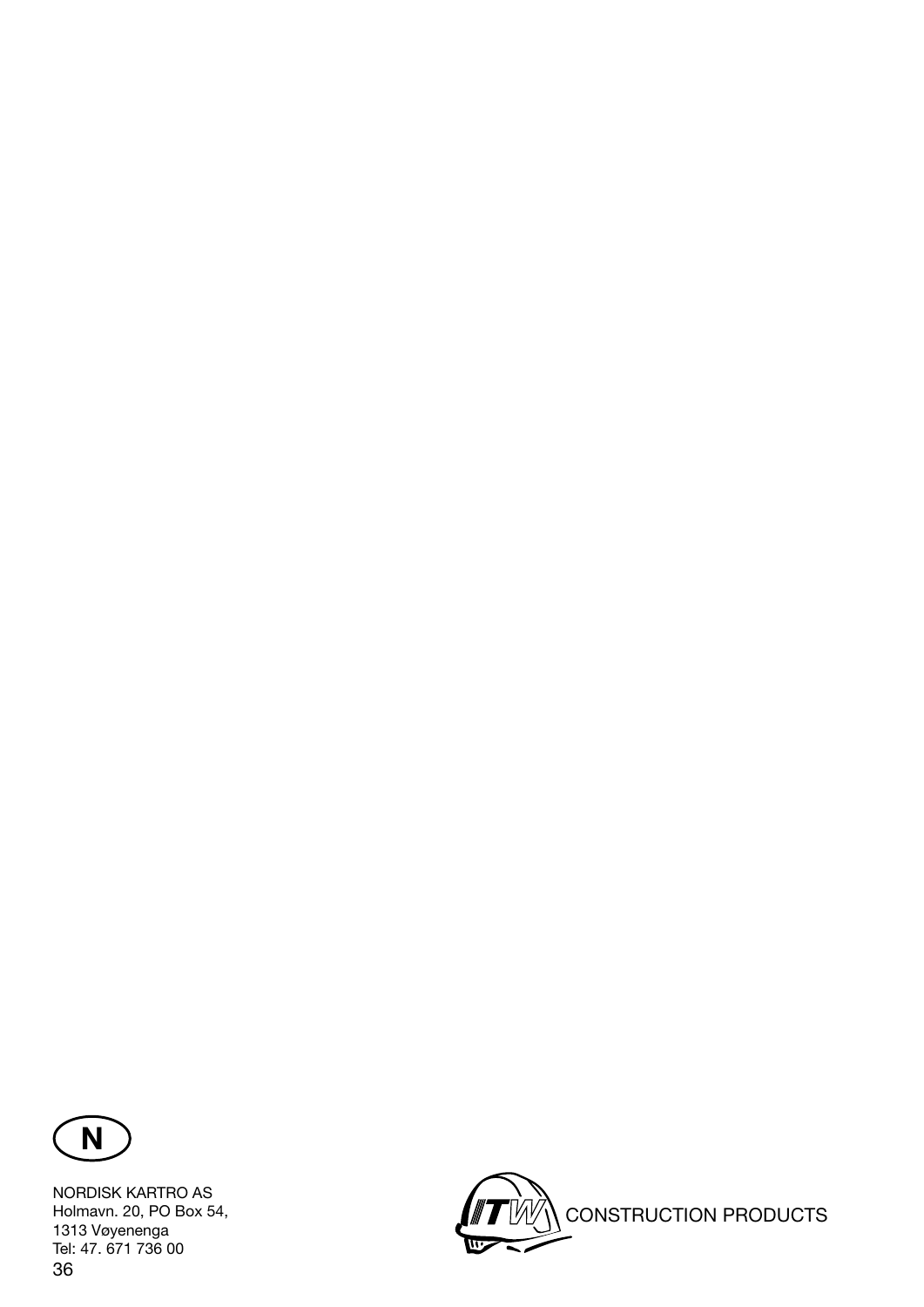

### **Manual de Instruções de Segurança** Máquinas Pneumáticas



Leia atentamente o Manual de Instruções de Segurança Geral antes de utilizar a sua nova ferramenta.

Parabéns por ter comprado um Produto de Qualidade da Paslode/Haubold/Duo-Fast, foi uma escolha acertada. A sua máquina ITW Paslode, Haubold ou Duo-Fast funcionará durante um longo período de tempo, sem lhe causar problemas se for manuseada correctamente e se foram cumpridas todas as instruções de segurança. Utilize somente consumíveis e peças da ITW Paslode, Haubold ou Duo-Fast.

#### **Regras de segurança para máquinas pneumáticas**

Leia atentamente o manual de instruções de segurança! O não cumprimento de todas as instruções de segurança pode resultar em lesões graves, em si ou em terceiros. Além disso, cumpra as instruções de manutenção. Utilize apenas os pregos e peças Paslode, Haubold ou Duo-Fast especificados. A Paslode, Haubold e a Duo-Fast não serão, em circunstância alguma, responsáveis pelo não cumprimento destas instruções.



Nunca ligue a máquina a de gás engarrafado. Utilize apenas ar comprimido filtrado, regulado e lubrificado.



Utilize a máquina somente para o fim a que se destina. Nunca brinque com a máquina. A máquina não é um brinquedo por isso não a utilize como tal. Nunca aponte a máquina a si próprio ou a outra pessoa mesmo que acredite que está descarregada.



Mantenha a máquina afastada do alcance de crianças e de pessoas não autorizadas.



Para aplicações mais complicadas e um posicionamento correcto da máquina, isto é, quando é necessário trabalhar em escadotes, andaimes, etc., quando estiver a trabalhar próximo de extremidades, para fechar caixas e caixotes, para instalar sistemas de accionamento para transporte, é necessário utilizar o método o sistema do gatilho sequencial.







consciência que o corpo da interior. Não são permitidas quaisquer modificações à máquina.

Quando estiver a carregar a máquina não carregue no gatilho ou no elemento de contacto/sistema de segurança. Quando utilizar a máquina pela primeira vez, encha o carregador após ter ligado a máquina ao fornecimento de ar.



Quando estiver a trabalhar utilize sempre protecção

a ser utilizadas.

O utilizador da máquina deve utilizar sempre protecção ocular apropriada aprovada; recomenda-se também a utilização destas protecções a todas as pessoas que estejam a trabalhar na área em que as máquinas estão



Especificados para a Paslode/Haubold/ Duo-Fast



Todas as máquinas devem estar equipadas com conectores de rápido desencaixe, o raccord macho deve ser ligado ao corpo da máquina. Use somente marcas que libertam a pressão quando o fornecimento de ar é

desligado.

Desligue sempre a a máquina do compressor de ar antes de fazer a manutenção, ajustar a máquina ou desencravar um prego..



37

Quando estiver a trabalhar, mantenha a máquina afastada da sua cabeça e do seu corpo para evitar ferimentos provocados por um recuo da máquina, por exemplo, por um problema fornecimento de alimentação de ar ou por falhas na superfície de trabalho.





afastadas do morro quando estiver a utilizar a máquina.

Não bata nem grave nada no corpo da máquina, pois danifica-a. Tenha máquina tem pressão no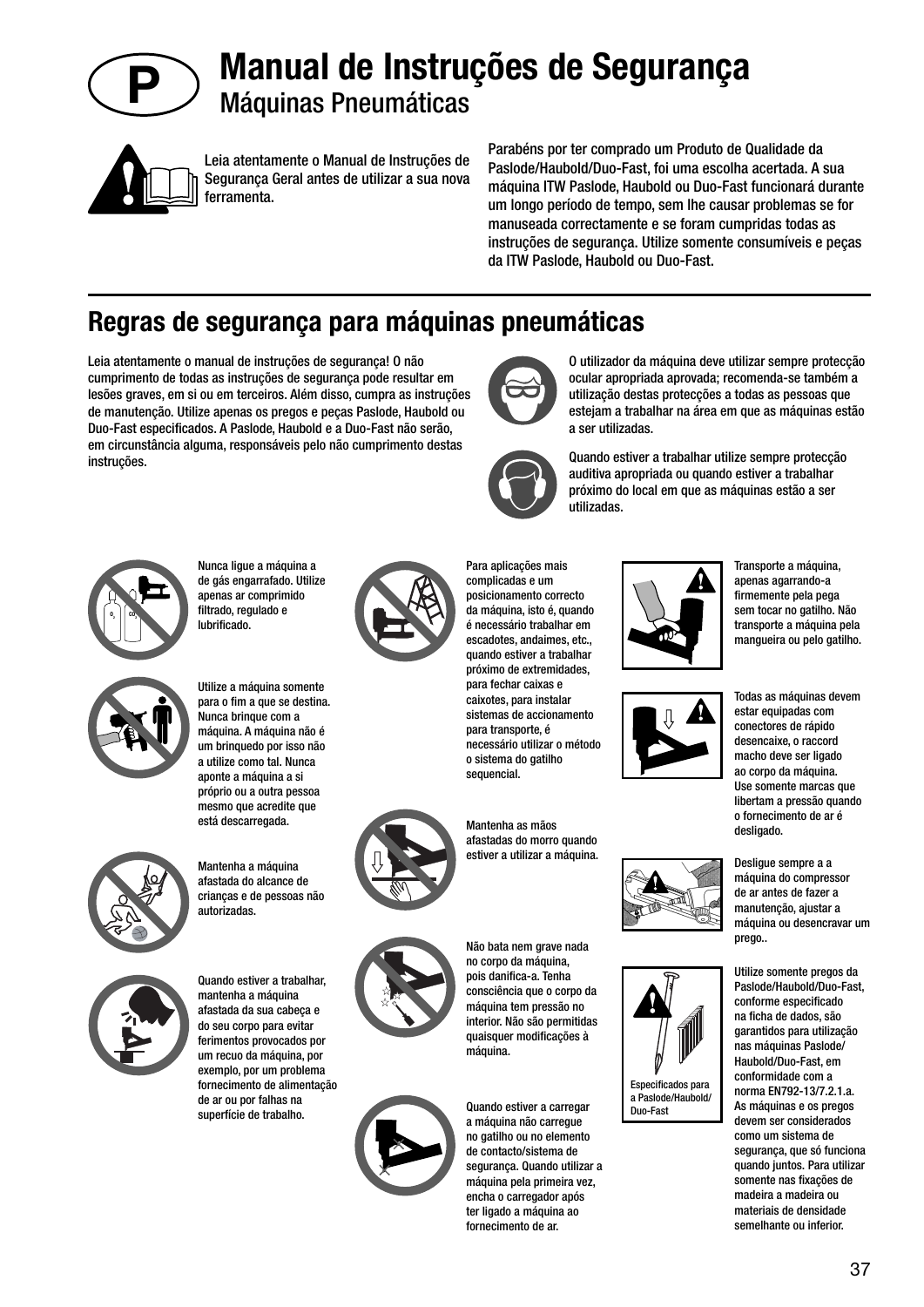#### **Instalação**



As dimensões do compressor, as linhas de distribuição de ar, a manutenção do sistema de ar, o fornecimento de ar suficiente e a capacidade adicional são tudo factores que vão influenciar o desempenho e a velocidade de pregagem. Consulte o seu representante ITW Paslode, Haubold ou Duo-Fast.



Nunca deve ser excedida a pressão aconselhável para as máquinas pneumáticas da Paslode/ Haubold/Duo-Fast.



Utilize a mínima pressão necessária para obter uma boa fixação. A utilização de pressão excessiva aumenta o desgaste e os níveis de ruído. Ligue as máquinas apenas a linhas cuja pressão esteja regulada e em que estejam instaladas válvulas reguladoras de pressão. Cada ponto de arranque na linha principal deve ser equipado com um filtro regulador - lubrificador. Os filtros deverão ser do tipo de drenagem automática ou, em alternativa, serem diariamente drenados manualmente. Para linhas de ar comprimido sem lubrificação, deve instalar-se um lubrificador »em linha« na máquina ou lubrificarse manualmente, directamente na saída de ar da máquina.



O diâmetro da linha de distribuição de ar tem que ser suficiente. A pressão de ar quando se está a inserir os pregos não deve exceder 0,5 bar. A mangueira deve ser o mais curta possível, uma vez que uma mangueira comprida poderia causar obstruções e provocar uma queda na pressão de ar. O diâmetro mínimo necessário para a mangueira é 10 mm, e de 13 mm para máquinas de maiores dimensões. Para mais pormenores relativamente ao consumo de ar e outros dados técnicos, consulte a ficha de especificações técnicas anexa.



Periodicamente verifique as porcas e parafusos da máquina

A manutenção só deve ser efectuada por pessoal especializado.



Mantenha a máquina limpa e devidamente lubrifi cada. Se a máquina não estiver equipada com um lubrificador, injecte diariamente algumas gotas de óleo especial Paslode, Haubold ou Duo-Fast através do conector de ar (na abertura da entrada de ar).

#### **Peças da máquina**

A máquina pneumática é composta por 14 peças principais:



1. Elemento de contacto

- 2. Amortecedor 3. Cilindro
- 4. Motor
- 5. Corpo
- 6. Pistão
- 7. Válvula principal
- 8. Vedante da bucha
- 9. Pega 10. Bico de ligação
- 11. Gatilho
- 12. Carregador
- 13. Morro
- 14. Tampa

### **Funcionamento da máquina**



1. Gatilho

- 2. Elemento de contacto
- 3. Carregador



#### (1), and depressing the safety yoke/work contacting element (2) when placing it on the work piece. Releasing the trigger or lifting the tool from

the work surface will allow piston return to start subsequent cycles. All nails, brads, and staples are fed automatically with the magazine.

#### **Sistema de Pregagem**

O Elemento de contacto (2) impede que os pregos sejam descarregados livremente.

#### **Nota**

Verifique diariamente o funcionamento do Elemento de contacto (2), não o modifique nem o manipule. Quando a máquina estiver a funcionar mal ou avariada, mande-a reparar por pessoal especializado. O sistema de segurança/elemento de contacto é ajustável e permite também ajustar o controle de profundidade de inserção dos pregos.

**Diferentes formas de inserção** (consulte o Manual de Instruções)



Ajuste da profundidade de inserção. Algumas máquinas estão equipadas com um elemento de contacto ajustável para regular a profundidade de inserção. Desligue o fornecimento de ar da máquina antes de qualquer ajuste. Ajuste apenas dentro dos limites especificados. Consulte o Manual de Instruções.



As máquinas marcadas com um triângulo equilátero virado para baixo têm que ser usadas sempre com o sistema de segurança (elemento de contacto).



Tenha cuidado no seu local de trabalho! Os pregos podem resvalar sobre a superfície na qual está a trabalhar e pôr em perigo outras pessoas. Trabalhe apenas quando estiver a pressionar a máquina contra a superfície de trabalho.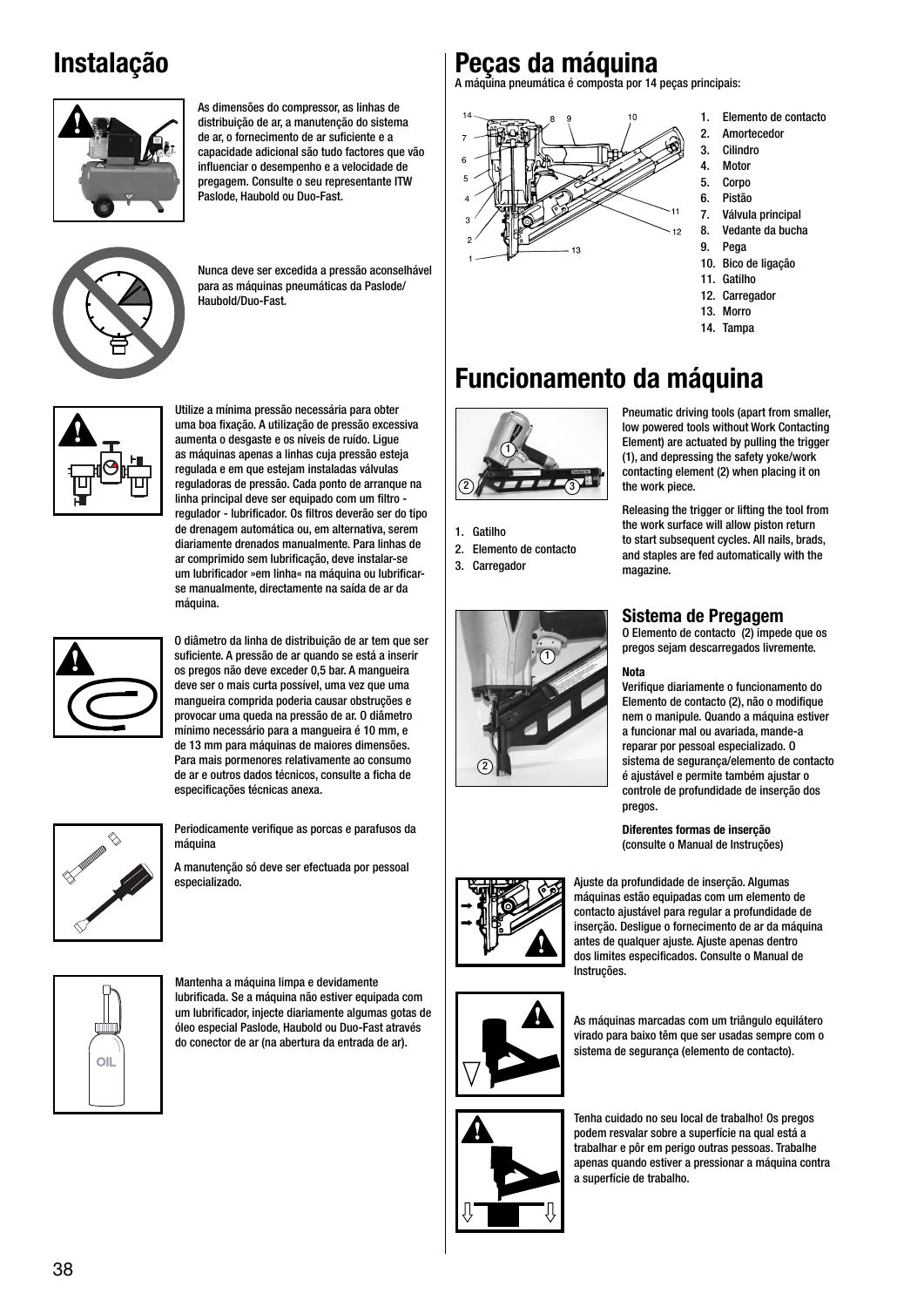#### **Resolução de problemas**

| <b>Problema</b>                                                                            | <b>Como solucionar</b>                                                                                                                                                                                                                                                                                                                            |
|--------------------------------------------------------------------------------------------|---------------------------------------------------------------------------------------------------------------------------------------------------------------------------------------------------------------------------------------------------------------------------------------------------------------------------------------------------|
| Os pregos não se inserem completamente na madeira.                                         | Aumentar a pressão de ar (sem ultrapassar a pressão máxima<br>especificada). Ajustar o Elemento de contacto.                                                                                                                                                                                                                                      |
| Os pregos ficam inseridos muito abaixo da superfície.                                      | Reduzir a pressão de ar. Ajustar o Elemento de contacto.                                                                                                                                                                                                                                                                                          |
| A uma maior velocidade, os últimos os últimos pregos não ficam<br>inseridos correctamente. | Aumente o fluxo de ar das linhas para máquinas maiores, utilize linhas<br>de ar maiores. Exemplo: Mude de 10 mm para 13 mm.                                                                                                                                                                                                                       |
| Os pregos ficam encravados no morro da máquina.                                            | Desligue o fornecimento de ar. Desencrave a máquina com o sistema<br>de rápido desencravamento ou com um punção.                                                                                                                                                                                                                                  |
| A máquina trabalha, mas os pregos não são inseridos.                                       | insira os pregos correctamente no carregador. O pente deve deslizar<br>livremente. Ajuste o carregador para o tamanho adequado dos pregos.<br>Limpe o carregador. Verifique se estão a ser usados os pregos correctos<br>Utilize somente os pregos da ITW Paslode, Haubold ou Duo-Fast conforme<br>especificado na ficha de dados correspondente. |
| Há uma fuga de ar pela tampa ou pelo morro.                                                | Aperte os parafusos da tampa e do morro.                                                                                                                                                                                                                                                                                                          |

No caso de não conseguir resolver os problemas, envie a sua máquina para o serviço de reparações da Paslode/Haubold/Duo-Fast. Nunca trabalhe com uma máquina avariada. As reparações apenas poderão ser efectuadas por pessoal especializado, que tem um conhecimento profundo das máquinas e que estão habilitados para fazerem a reparação.

#### **Manutenção diária**

- 1. Antes de começar a trabalhar, verifique se a pressão de ar está correcta (ver a pressão máxima de ar especificada)
- 2. Antes de começar a trabalhar verifique se está a utilizar os pregos correctos. (Utilize apenas pregos Paslode ITW Paslode, Haubold ou Duo-Fast conforme especificado na ficha de dados.)
- 3. Verifique se todos os parafusos da máquina estão apertados.
- 4. Assegure-se que o sistema de segurança/elemento de contacto se movimenta livremente.
- 5. Verificar a posição do carregador, inclusivé aperte os parafusos onde for necessário.
- 6. Mantenha o carregador e o mecanismo de alimentação limpos.
- 7. Drene diariamente o separador de água.
- 8. Limpe o filtro da linha de ar e manter o lubrificador cheio.
- 9. Desligue a máquina do fornecimento de ar e esvazie o carregador depois de concluído o trabalho.
- 10. Em caso de problema, para imediatamente de trabalhar.

Seguir estes passos garante a sua segurança, melhora o funcionamento da máquina e a sua fiabilidade.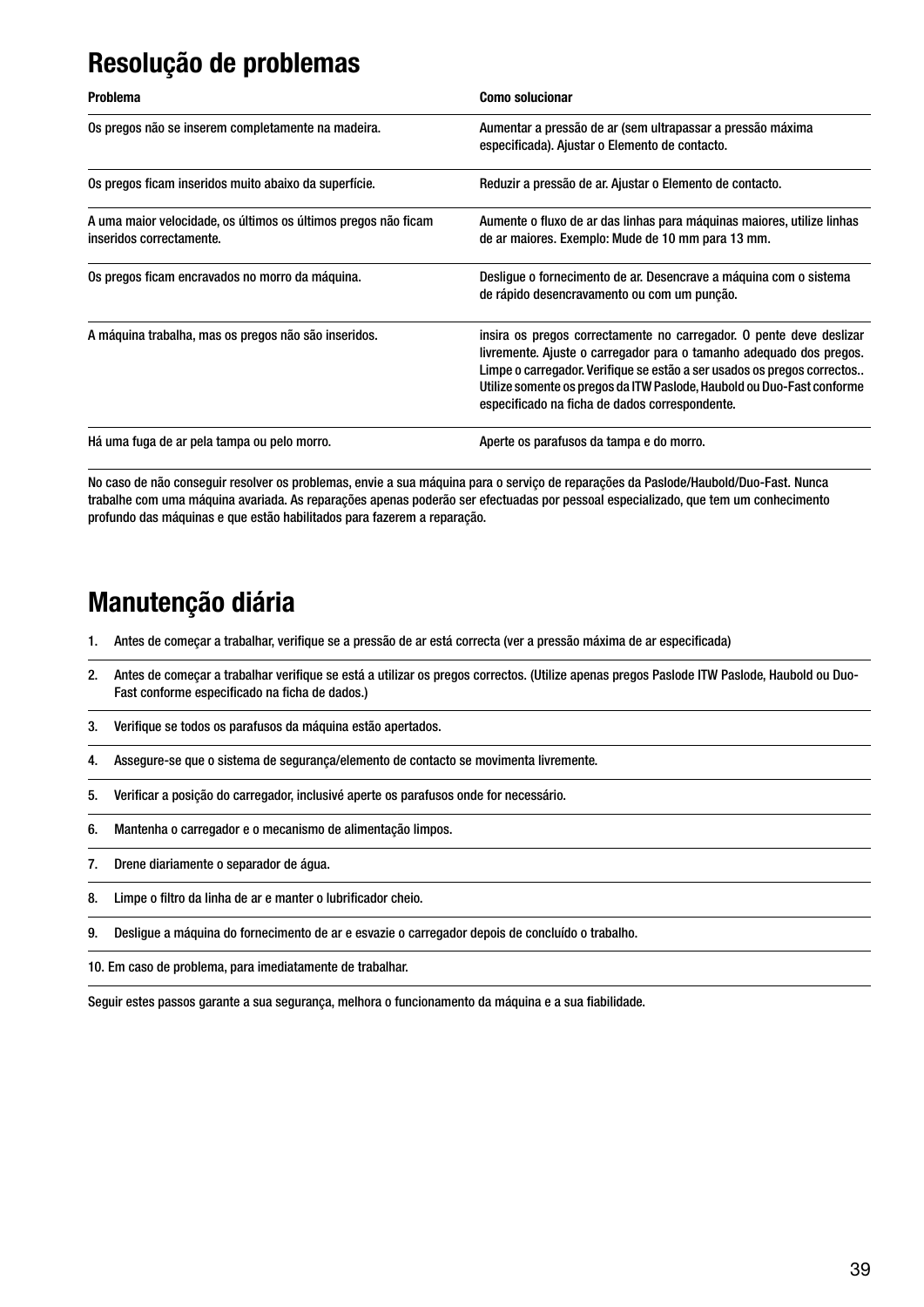

40 DUO-FAST DE ESPANA Rua das Carvallas - ZI Da Feiteira 4415 Grijo

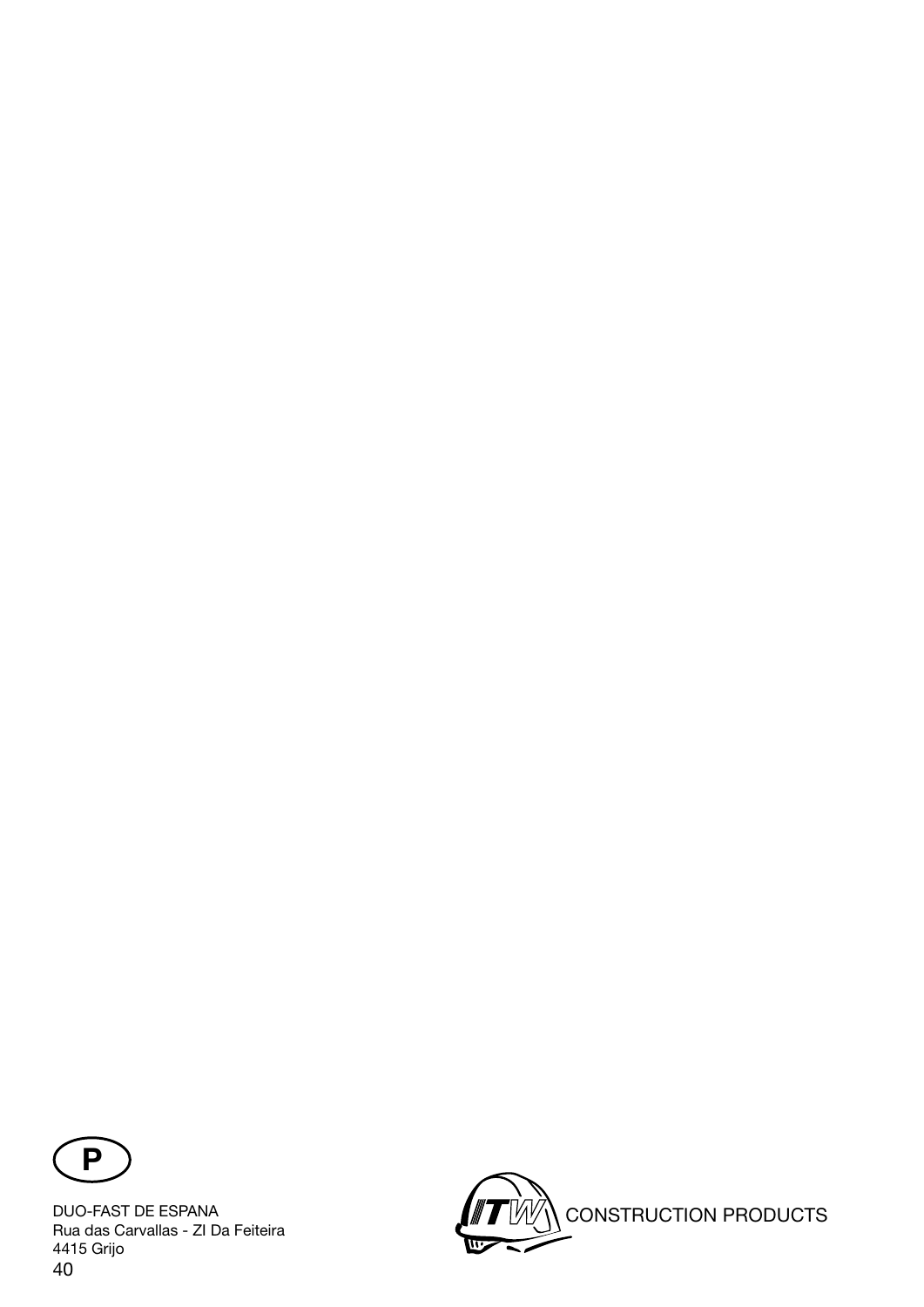

### **Manuale operativo per la sicurezza generale** Azionatori pneumatici per elementi di fissaggio



Prima di utilizzare un attrezzo nuovo, leggere attentamente il Manuale operativo per la sicurezza generale.

Congratulazioni per l'acquisto di un prodotto di qualità ITW Paslode, Haubold o Duo-Fast. Il vostro attrezzo ITW Paslode, Haubold o Duo-Fast funzionerà al meglio e a lungo, se trattato opportunamente e se verranno rispettate tutte le norme di sicurezza. Utilizzare esclusivamente gli elementi di fissaggio e ricambi ITW Paslode, Haubold o Duo-Fast indicati.

> Gli operatori devono indossare sempre una protezione per gli occhi approvata e se ne consiglia l'utilizzo alle persone che lavorano nella zona in cui vengono usati gli

> È necessario indossare sempre cuffie protettive durante l'uso degli attrezzi o quando si lavora in prossimità di

#### **Norme di sicurezza per attrezzi pneumatici**

Attenersi scrupolosamente al manuale contenente le norme di sicurezza!

L'inosservanza di tutte le norme di sicurezza può provocare lesioni gravi all'operatore o a carico di terzi. È inoltre necessario rispettare le istruzioni per la manutenzione. Utilizzare esclusivamente gli elementi di fissaggio e i ricambi Paslode, Haubold o Duo-Fast indicati, Paslode, Haubold e Duo-Fast declinano ogni responsabilità in ogni caso per il mancato rispetto di queste norme.



Non collegare mai un attrezzo a bombole per la fornitura di gas. Utilizzare soltanto una fonte di aria compressa filtrata, regolata e lubrificata.



L'attrezzo deve essere utilizzato esclusivamente per le applicazioni previste. Non giocare mai con l'attrezzo.

L'attrezzo non è un giocattolo e non deve essere utilizzato come se lo fosse. Non puntare mai l'attrezzo contro se stessi o verso altri, anche se si pensa che sia scarico.



Tenere gli attrezzi per elementi di fissaggio portatili lontano dai bambini e dalle persone non autorizzate.



Durante il funzionamento, l'attrezzo deve essere tenuto a distanza dalla testa e dal corpo, per evitare lesioni provocate dal rinculo del medesimo, provocato, per esempio, da un problema nel flusso d'aria o da punti duri del pezzo su cui si sta lavorando.



Per operazioni di fissaggio complesse e che richiedono una posizione precisa dell'attrezzo, per esempio quando è necessario l'uso di scale, impalcature, ecc., quando si lavora in prossimità di margini, quando si chiudono casse e scatole, quando si fissano sistemi attuatori per il trasporto, è necessario utilizzare il metodo di emissione ad attivazione sequenziale.

attrezzi.

attrezzi utilizzati da terzi.





When loading the tool, do not operate trigger or safety yoke/work contacting element. When using a tool for the first time, fill magazine after connecting it to air line system.











Trasportare l'attrezzo esclusivamente tenendolo saldamente per l'impugnatura senza toccare il grilletto. Non trasportarlo tenendolo per il tubo flessibile o il grilletto.

Tutti gli attrezzi dovrebbero essere dotati di connettori per il disinserimento rapido, una spina con innesto maschio deve essere inserita nel corpo dell'attrezzo. Utilizzare soltanto connettori che liberano pressione quando viene scollegata l'alimentazione.

Prima di intervenire su di un attrezzo, ripararlo o eliminare un inceppamento, scollegare sempre la fonte di aria compressa.

Gli elementi di fissaggio, rispondenti alla descrizione fornita sul foglio dati, sono garantiti per l'uso con gli attrezzi Paslode/Haubold/ Duo-Fast in conformità alla norma EN792-13/7.2.1.a.

Gli azionatori per elementi di fissaggio e gli elementi di fissaggio devono essere considerati quale sistema di sicurezza combinato.

Uso previsto esclusivamente per il fissaggio di legno su legno o di materiali dalla densità simile o inferiore.

Durante il funzionamento dell'attrezzo, tenere la mano lontana dalla bocca del medesimo.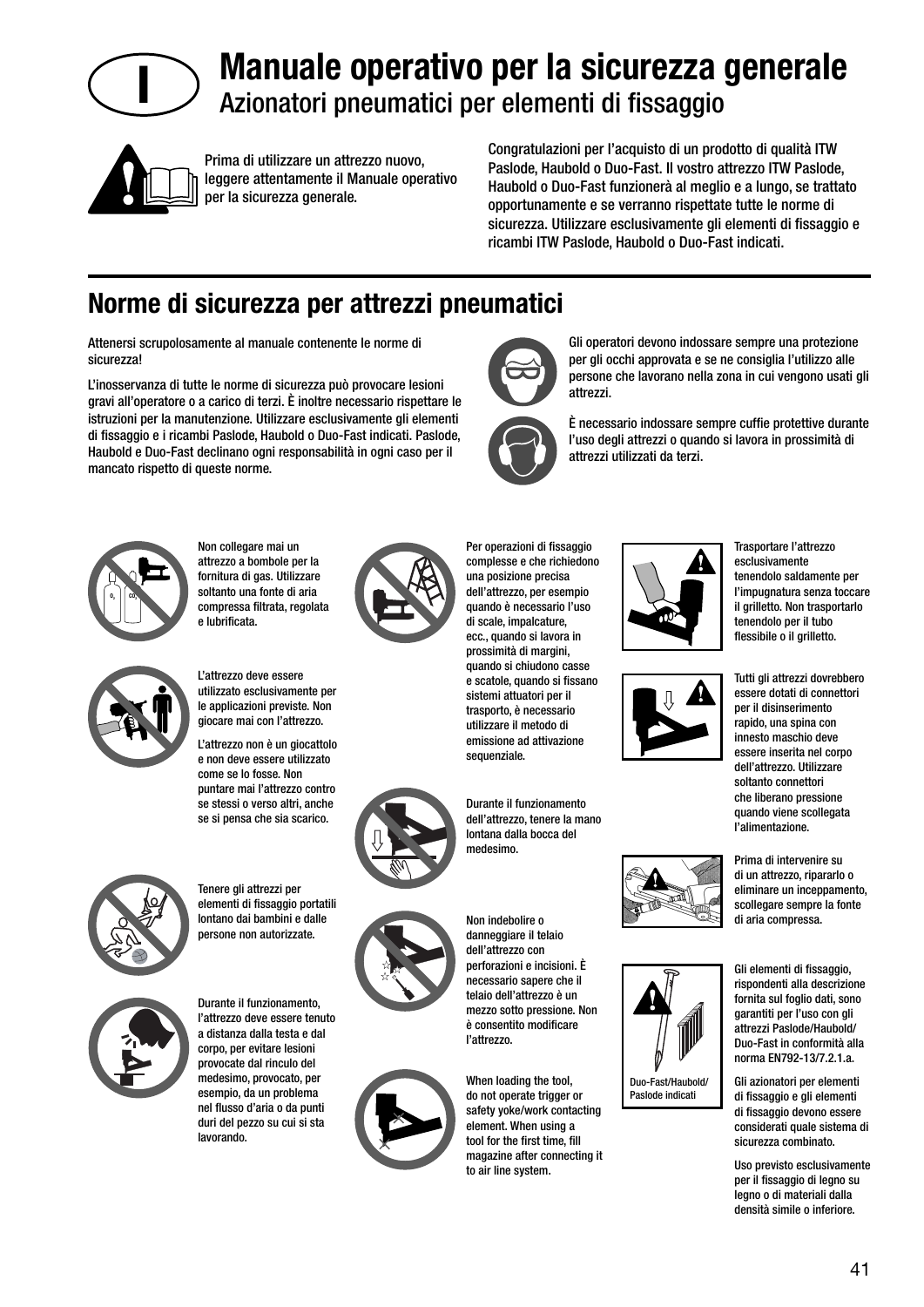#### **Installazione**



Le dimensioni del compressore, le linee di distribuzione dell'aria, la manutenzione del sistema ad aria, una fornitura di aria sufficiente e una capacità supplementare influenzeranno le prestazioni e la velocità di fissaggio. Consultare il concessionario ITW Paslode, Haubold o Duo-Fast.



Non superare la pressione dell'aria massima indicata per gli attrezzi per elementi di fissaggio ITW Paslode, Haubold o Duo-Fast pneumatici.



Per ottenere una presa accettabile, utilizzare la pressione minima richiesta. L'impiego di una pressione eccessiva aumenta i livelli di usura e di rumorosità. Collegare gli attrezzi soltanto a linee a pressione regolata e dotate di valvole di sfiato della pressione adeguate. Ciascun punto di attacco lungo la linea principale dovrebbe essere dotato di filtro, elemento regolatore e lubrificatore. I filtri dovrebbero essere del tipo ad auto-drenaggio oppure, in alternativa, a drenaggio manuale con cadenza giornaliera. Le linee di aria compressa prive di lubrificazione dovrebbero essere provviste di lubrificatore interno alla linea oppure essere lubrificate manualmente, direttamente nell'ingresso per l'aria dell'attrezzo.



Il diametro della linea di distribuzione dell'aria deve essere sufficiente. La caduta di pressione dell'aria durante l'azionamento degli elementi di fissaggio non dovrebbe essere maggiore di 0,5 bar. Il tubo flessibile deve essere il più corto possibile, poiché tubi lunghi potrebbero provocare ostruzioni e cadute della pressione dell'aria. Il diametro minimo richiesto per il tubo flessibile è di 10 mm, di 13 mm per attrezzi di maggiori dimensioni. Per ulteriori dettagli in merito al consumo di aria e altri dati tecnici s'invita a consultare il foglio dati allegato.



Controllare periodicamente la tensione di tutti i dadi e i bulloni dell'attrezzo.

La manutenzione dovrebbe essere eseguita esclusivamente da personale specializzato.



Mantenere l'attrezzo pulito e adeguatamente lubrificato. Se l'attrezzo non è dotato di dispositivo per lubrificazione, iniettare giornalmente alcune gocce di olio speciale Paslode, Haubold o Duo-Fast attraverso il connettore dell'aria (nell'apertura OIL<sup>'</sup> dell'ingresso dell'aria).

#### **Defi nizione delle parti**

L'azionatore pneumatico consiste di 14 parti principali:



- 1. Elemento di contatto operativo
- 2. Fine corsa
- 3. Cilindro
- 4. Trasmissione
- **Telaio**
- 6. Pistone
- 7. Valvola principale
- 8. Tenuta manicotto
- 9. Impugnatura
- 10. Ugello di collegamento 11. Grilletto
- 
- 12. Caricatore
- 13. Bocca (piastrina) 14. Cappuccio
- **Funzionamento dell'attrezzo**



- 1. Grilletto
- 2. Elemento di contatto operativo
- 3. Caricatore





Il rilascio del grilletto o il sollevamento dell'attrezzo dalla superficie di lavoro consente al pistone di dare inizio a cicli successivi. Chiodi, chiodini con testa a scomparsa e graffette vengono alimentati automaticamente dal caricatore.

#### **Sistema attuatore**

L'elemento di contatto operativo (2) impedisce l'emissione libera degli elementi di fissaggio.

#### **Nota**

Controllare quotidianamente il funzionamento dell'ele- mento di contatto operativo (2); non sostituire né manipolare. In caso di errato funzionamento, fare riparare esclusivamente da personale di assistenza qualificato. L'elemento di contatto operativo regolabile consente inoltre di regolare la profondità di azionamento degli elementi di fissaggio.

**Sistema di azionamento differente**  consultare il manuale operativo pertinente.

Regolazione della profondità di inserimento. Alcuni attrezzi dispongono di un elemento di contatto operativo regolabile, atto a regolare la profondità di inserimento. Scollegare l'attrezzo dall'erogazione d'aria prima di ogni regolazione. Regolare soltanto entro i limiti indicati. Consultare il Manuale operativo.

Gli attrezzi marcati con un triangolo equilatero con un vertice rivolto verso il basso possono essere utilizzati

con l'elemento di contatto operativo.



Concentrare l'attenzione sul pezzo su cui si sta lavorando. Gli elementi di fissaggio potrebbero attraversarlo e scivolare lateralmente attraverso il medesimo, con conseguente pericolo per le persone. Utilizzare lo strumento soltanto mantenendolo al di sopra del pezzo su cui si sta lavorando.





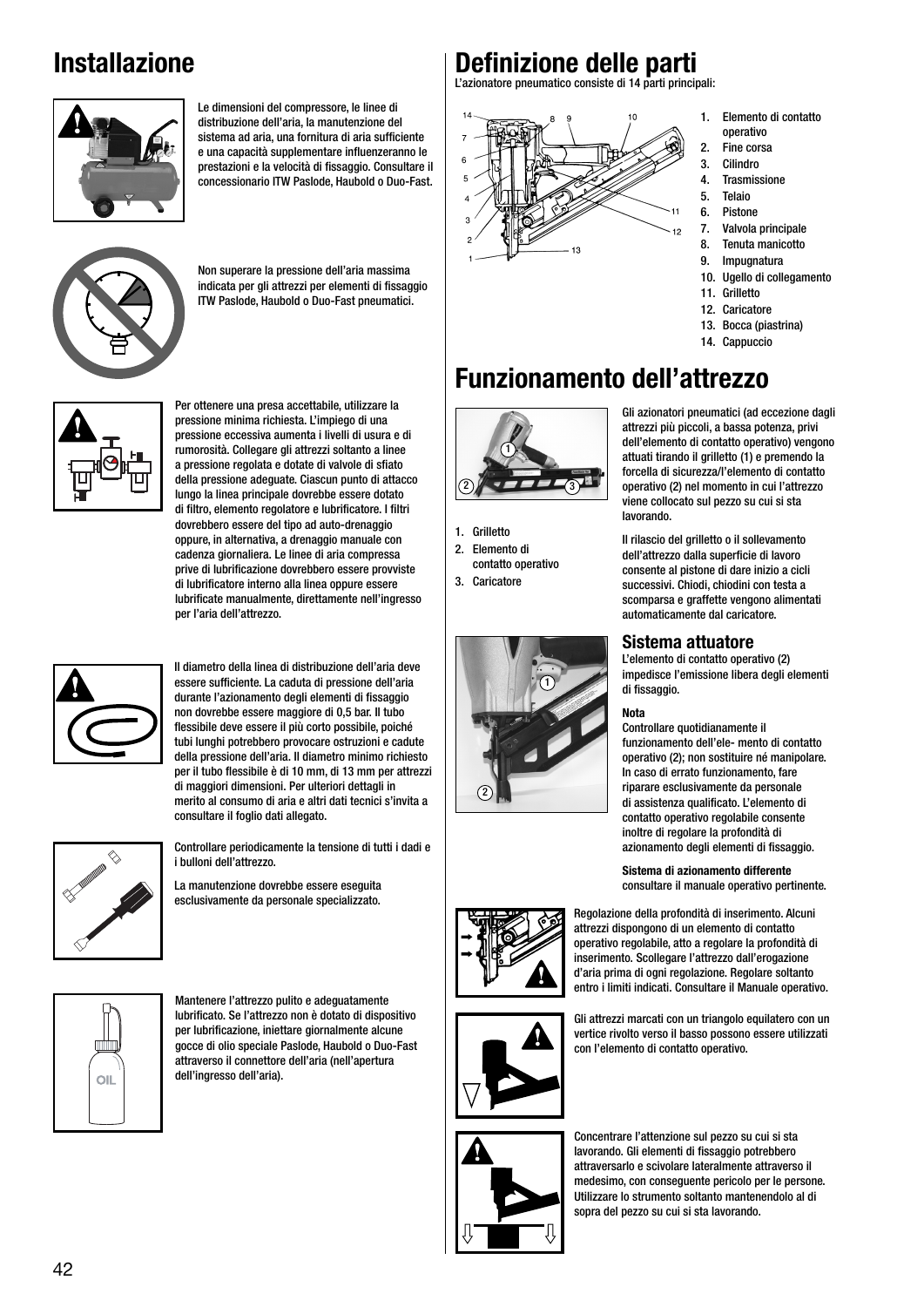#### **Individuazione dei problemi**

| <b>Problema</b>                                                                                                             | Intervento correttivo                                                                                                                                                                                                                                                                                                                                                                                                                                                                                          |
|-----------------------------------------------------------------------------------------------------------------------------|----------------------------------------------------------------------------------------------------------------------------------------------------------------------------------------------------------------------------------------------------------------------------------------------------------------------------------------------------------------------------------------------------------------------------------------------------------------------------------------------------------------|
| Elementi di fissaggio non del tutto inseriti nel legno.                                                                     | Aumentare la pressione dell'aria (non superare la pressione massima,<br>come indicato). Regolare l'elemento di contatto operativo.                                                                                                                                                                                                                                                                                                                                                                             |
| Elementi di fissaggio inseriti troppo in profondità.                                                                        | Ridurre la pressione dell'aria. Regolare l'elemento di ontatto operativo.                                                                                                                                                                                                                                                                                                                                                                                                                                      |
| A una velocità di azionamento maggiore, gli ultimi elementi di fissaggio<br>nel caricatore non sono inseriti correttamente. | Per aumentare il flusso dell'aria in ragione dell'attrezzo, utilizzare linee<br>di aria più grandi. Esempio: passare da una linea da 10 mm a una da<br>$13$ mm.                                                                                                                                                                                                                                                                                                                                                |
| Elementi di fissaggio inceppati nella bocca dell'attrezzo.                                                                  | Interrompere il flusso d'aria. Eliminare l'inceppamento utilizzando il<br>sistema di sblocco rapido o un punteruolo.                                                                                                                                                                                                                                                                                                                                                                                           |
| L'attrezzo funziona ma i chiodi non vengono inseriti.                                                                       | Gli elementi di fissaggio sono stati inseriti correttamente nel caricatore?<br>La striscia degli elementi di fissaggio dovrebbe scorrere liberamente.<br>Regolare il caricatore se è il caso, ottenendo una lunghezza della striscia<br>degli elementi di fissaggio idonea. Pulire il caricatore. Verificare che si<br>stiano utilizzando elementi di fissaggio corretti. Utilizzare esclusivamente<br>elementi di fissaggio ITW Paslode, Haubold o Duo-Fast, come indicato<br>sul foglio dati corrispondente. |

Perdite d'aria in corrispondenza del cappuccio, del cappuccio Serrare le viti in corrispondenza del cappuccio e della bocca. silenziatore o della bocca.

Nel caso in cui non fosse possibile risolvere il problema, inviare l'attrezzo al centro di assistenza ITW Paslode, Haubold o Duo-Fast. Non lavorare mai con attrezzi danneggiati. Le riparazioni possono essere effettuate esclusivamente dai distributori Paslode, Haubold o Duo-Fast o da altre persone competenti in possesso di una conoscenza profonda degli azionatori pneumatici e che siano in grado di valutare le condizioni dell'attrezzo in termini di sicurezza.

#### **Manutenzione giornaliera**

- 1. Prima dell'uso, verificare la correttezza della pressione dell'aria (si veda pressione massima dell'aria indicata).
- 2. Prima dell'uso verificare se sono in uso gli elementi di fissaggio corretti (utilizzare esclusivamente elementi di fissaggio ITW Paslode, Haubold o Duo-Fast, come indicato sul foglio dati).
- 3. Verificare che tutti i bulloni sull'attrezzo siano serrati.
- 4. Verificare che l'elemento di contatto operativo sia libero di muoversi.
- 5. Controllare la posizione del caricatore, compreso il serraggio delle manopole, se pertinente.
- 6. Mantenere puliti il caricatore e il meccanismo di alimentazione.
- 7. Svuotare giornalmente il separatore d'acqua.
- 8. Pulire il filtro della linea d'aria e mantenere pieno il dispositivo di lubrificazione.

9. Scollegare l'attrezzo dall'erogazione di aria e svuotare il caricatore a lavoro ultimato.

10. In caso di problemi, interrompere immediatamente il lavoro.

L'osservanza di questi punti garantisce la propria sicurezza, migliorando il funzionamento e l'affidabilità dell'attrezzo.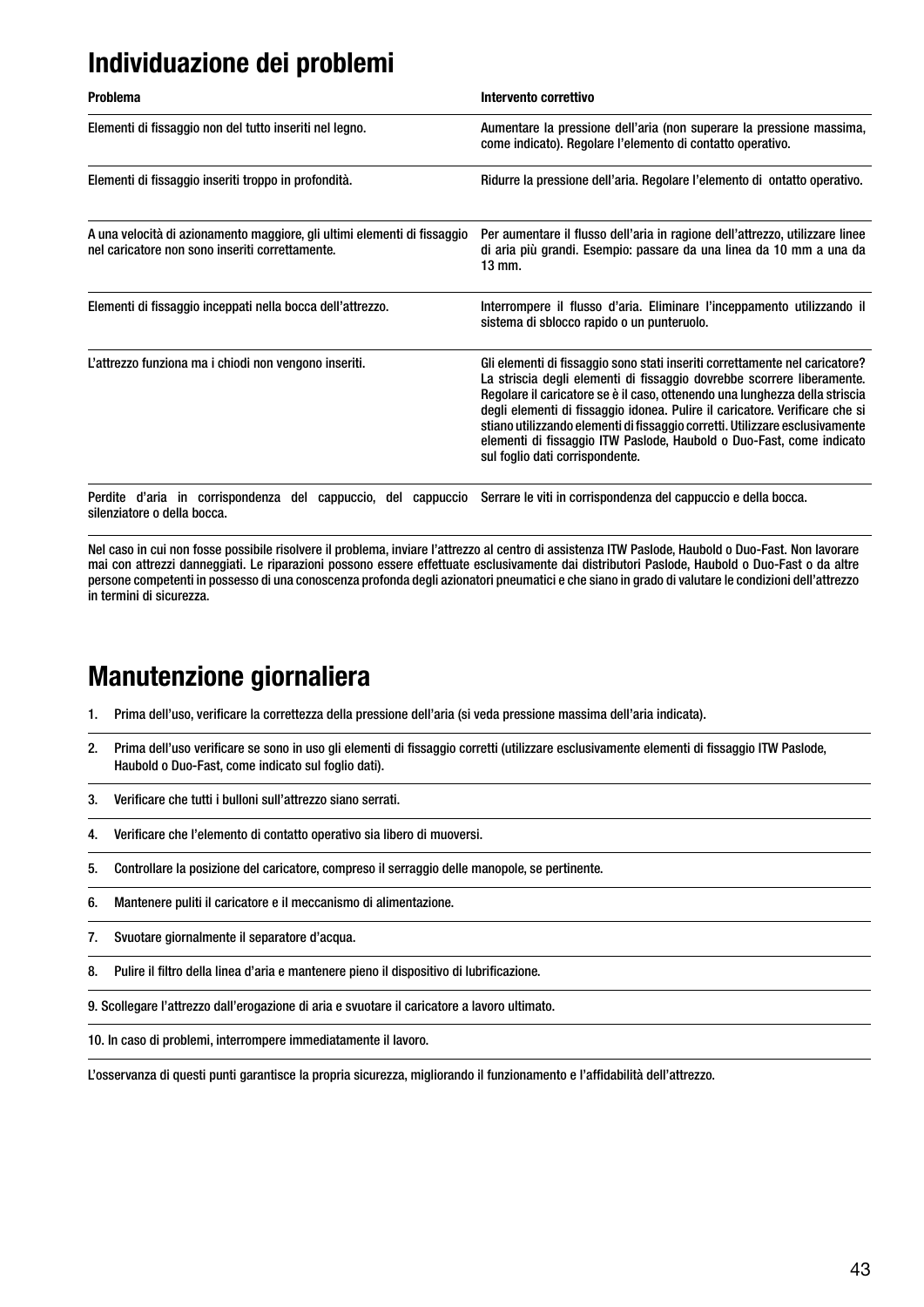

ECOFAST ITALIA S.p.A. Via Brigatti, 46/50 20050 Ronco Briantino (MI) Tel: 39 039 6815425

44 SPIT PASLODE ITALY Via Reiss Romoli 265/12 10148 TORINO Tel: 39. 011 2975 601

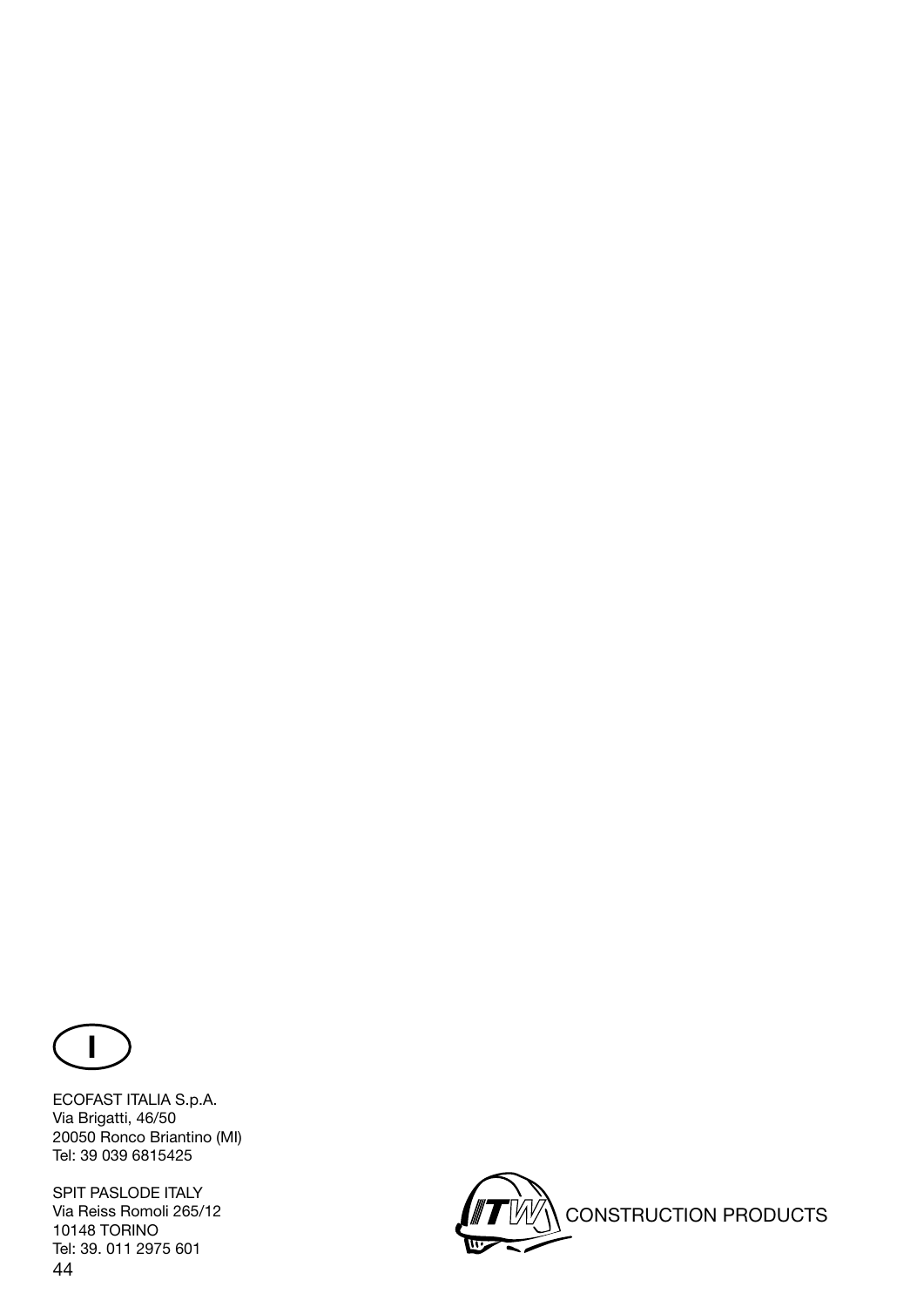

### **Udhëzim sigurie** Aparati pneumatik për gozhdim



Lexoni ju lutem me vëmendje udhëzimet e mëposhtme para përdorimit të aparatit pneumatik për gozhdim.

Na vjen mirë që keni blerë produktin kualitativ të ITW Paslode, Haubold apo Duo-Fast. Aparati juaj pneumatik për gozhdim ITW Pasolde, Haubold apo Duo-Fast do t`ju krijojë kënaqësi të gjatë, nëse i përfillni udhëzimet mbi përdorimin e drejtë të tij dhe udhëzimet e sigurisë. Për aparatin tuaj pneumatik përdorni vetëm gozhda dhe pjesë këmbimi, të preferuara nga ITW Paslode, Haubold apo Duo-Fast.

personat që punojnë në afërsi.

Gjatë përdorimit të aparatit, gjithherë përdorni syze mbrojtëse. Syze mbrojtëse preferohet të mbajnë edhe

Gjatë përdorimit të aparatit apo gjatë punimeve në afërsi të tij, gjithherë të mbahen mbrojtësit e veshëve.

### **Udhëzime sigurie për gozhda/kapëse që aktivizohen me presion ajri**

Përfillni me kujdes të gjitha udhëzimet e sigurisë. Në të kundërtën mund të lëndoni veten apo persona të tjerë. Respektoni të gjitha rregullat e përdorimit dhe të mirëmbajtjes. Përdorni vetëm gozhda/ kapëse apo thumba të specifikuar nga ITW Paslode, Haubold apo Duo-Fast. ITW Paslode, Haubold respektivisht Duo-Fast nuk mbajnë përgjegjësi dëmshpërblimi nëse përdorni gozhda/kapëse apo thumba të tipave të tjera.

Të dhënat mbi gozhdat/kapëset apo thumbat, nivelin e zhurmës dhe të vibracionit mund t`i gjeni në faqen e informacioneve të aparatit përkatës ITW Paslode, Haubold respektivisht Duo-Fast.



Aparatin asnjëherë nuk duhet instaluar në shishet pneumatike.

Të përdoret vetëm ajër i filtruar dhe i rregulluar me barometër.



Aparati të përdoret vetëm sipas udhëzimeve për përdorim. Ndalohet përdorimi i tij si lodër. Aparati nuk guxon ti drejtohet vetes apo tjetrit, as në rastet kur karikatori është i zbrazët.



Aparati të mbahet larg fëmijëve dhe personave të paautorizuar.



mbahet në atë mënyrë, që në rast kundërgoditjeje apo defekti në furnizim me energji, apo defekteve të shkaktuara nga pjesët e forta në objektin e punës, të mos u lëndoj kokën apo pjesët e tjera të trupit.



Gjatë punimeve të vështira, gjatë të cilave përdoren shkallët apo skelet, si dhe gjatë punimeve që zhvillohen në skajin e objektit të punës për mbulimin e sëndukëve apo paketimeve të tjera, ndalohet përdorimi i aparateve pneumatik për gozhdim, të cilët aktivizohen me shtypjen e siguresës.

Kujdes: Mos i afroni duart afër vendit ku shpohet.



dëmtoni aparatin. Piesa sipërfaqësore e mjetit është njëkohësisht edhe mbajtëse e presionit të ajrit.

Ndalohen ndryshimet në aparat.

Gjatë mbushjes së karikatorit, këmbëza dhe siguresa nuk duhet të jenë të aktivizuara.

Para përdorimit të parë, presioni i ajrit të lidhet para mbushjes së karikatorit.







Aparati të transportohet në dorezë, pa e aktivizuar këmbëzën.

për gozhdim duhet të pajisen me lidhje të shpejtë. Pjesa që futet brenda duhet lidhur me mietin.

Pas ndërpreries së qarkullimit të presionit të ajrit, aparati duhet ta humbë presionin.

Aparati të përdoret vetëm për ngjitjen e materialeve të drurit apo të metalit me fortësi përkatëse.





Përshtatja e gozhdave apo kapëseve Duo-Fast, Haubold respektivisht Paslode për përdorim në aparatin pneumatik për gozhdim Paslode, Haubold apo Duo-Fast, e përshkruar në faqen e informacioneve, garantohet sipas EN 792-

Aparatin pneumatik për gozhdim dhe gozhdat/ kapëset patjetër duhet traituar si nië sistem të vetëm dhe të varur të sigurisë.

13/7.2.1.a

Të gjitha aparatet pneumatik

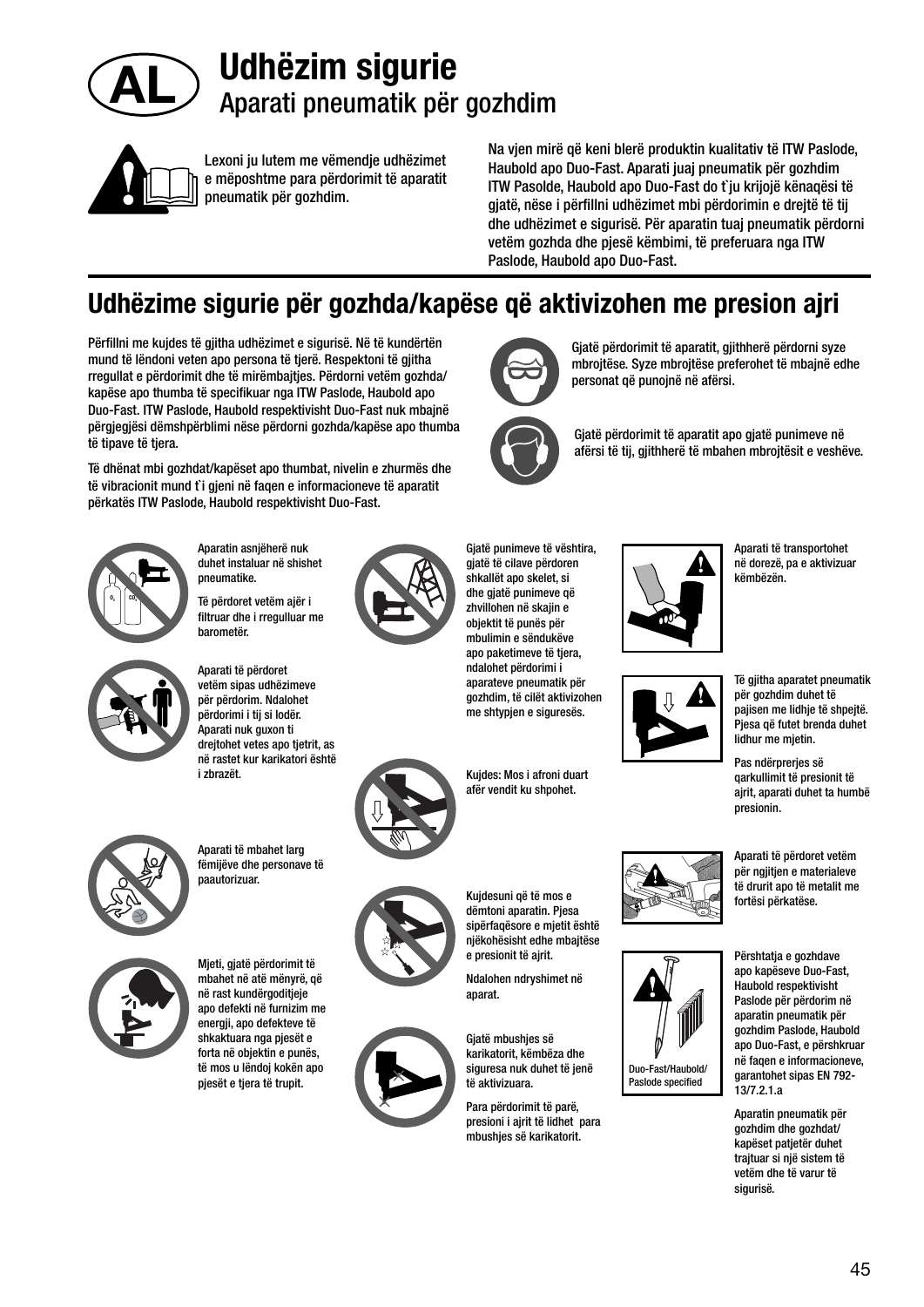### **Instalimi**



Kompresori, përcjellësit e presionit të ajrit, zorrët etj. janë faktorë që ndikojnë në funksionimin dhe shpejtësinë e aparatit. Për pyetje dhe këshilla drejtohuni shitësit të ITW Paslode Haubold Duo-Fast.



Asnjëherë të mos tejkalohet presioni maksimal i ajrit, i përcaktuar në treguesin e aparatit pneumatik për gozhdim.



Krijoni vetëm presion të domosdoshëm të ajrit për kryerjen e punimeve përkatëse, me qëllim që të mënjanoni zhurmën, amortizimin dhe shpenzimet e panevojshme të aparatit. Aparati të lidhet vetëm në përçues presioni të ajrit me barometër, filtër, veçues të ujit dhe grasues automatik. Nëse mungon grasuesi automatik, preferohet që pas çdo ndërrimi të punës, aparati 2-3 herë të lyhet me disa pika vaj.



Përçuesi i ajrit duhet të ketë madhësi të mjaftueshme. Presioni i ajrit gjatë përdorimit të aparatit nuk duhet të jetë më i lartë se 0,5 bar. Zorra e ajrit duhet të jetë sa më e shkurtër. Perimetri minimal i zorrës është 10 mm, ndërsa tek aparatet e mëdha 13 mm. Masat e ajrit janë të shënuara në faqen e të dhënave teknike për aparatin përkatës.



Herë pas here të kontrollohet nëse janë të shtrënguara mirë vidhat, kundërvidhat dhe bulonat.

Aparatet pneumatik për gozhdim të riparohen vetëm nga persona profesional.



Aparati të mbahet i pastër dhe i vajuar sipas udhëzimit. Nëse aparati nuk vajohet në mënyrë automatike, i njëjti të vajohet duke hedhur disa pika vaj ITW Paslode, Haubold apo Duo-Fast në përçuesin e ajrit.

## **Përshkrimi i aparatit pneumatik për gozhdim**

Aparati përbëhet nga 14 pjesët e mëposhtme kryesore:



- 1. Siguresa
- 2. Amortizuesi
- 3. Cilindri
- 4. Vidha goditëse
- 5. Mbulesa
- 6. Vula
- 7. Ventili i membranës<br>8. Shtuposi i vulës 8. Shtuposi i vulës
- 9. Doreza
- 10. Lidhja e ajrit
- 11. Këmbëza
- 12. Karikatori
- 13. Maja
- 14. Kapaku

#### **Funksioni i aparatit pneumatik për gozhdim**



1. Këmbëza

- 2. Siguresa
- 3. Karikatori



Aparatet pneumatike për gozhdim (me përjashtim të aparateve të vegjël për kapje dhe thumbim pa siguresë) aktivizohen me shtypjen e siguresës (2) në drejtim të shtratit dhe tërheqjen (1) e këmbëzës.

Nëse ç`aktivizohet këmbëza respektivisht tërhiqet siguresa nga shtrati, vidha goditëse kthehet në pozicionin fillestar. Aparati tani është i gatshëm për një cikël të ri.

#### **Sistemi aktivizues**

Siguresa pengon që gozhdat apo kapëset të dalin pa kontroll nga aparati.

#### **Udhëzim sigurie:**

Funksionaliteti i siguresës (2) të kontrollohet për çdo ditë. Ndryshimi apo manipulimi i siguresës është i ndaluar dhe i rrezikshëm për jetë. Defektet në aparat duhet mënjanuar sa më parë nga personi i specializuar.

Siguresa me rregullues shërben për rregullimin e thellësisë së gozhdës/kapëses në dru.

**Tipat e ndryshëm të siguresave:** shih manualin e aparatit

#### **Rregullimi i thellësisë së shpimit:**

Disa aparate pneumatik për gozhdim ITW Paslode, Haubold respektivisht Duo-Fast janë të pajisur me rregullues të siguresës. Para rregullimit, gjithmonë të ndalet qarkullimi i presionit të ajrit. Gjithmonë të respektohen udhëzimet për përdorimin e aparatit.



Aparatet pneumatike për gozhdim, të shënuara me trekëndësh, gjithnjë duhet përdorur me siguresë.



Të respektohen kushtet në vendin e punës. Objektet e holla të punës mund të shpërthehen tejpërtej, apo gozhdat mund të rrëshqasin në skaj dhe të lëndojnë në këtë mënyrë personat e tjerë. Aparati të përdoret vetëm mbi objektin përkatës.





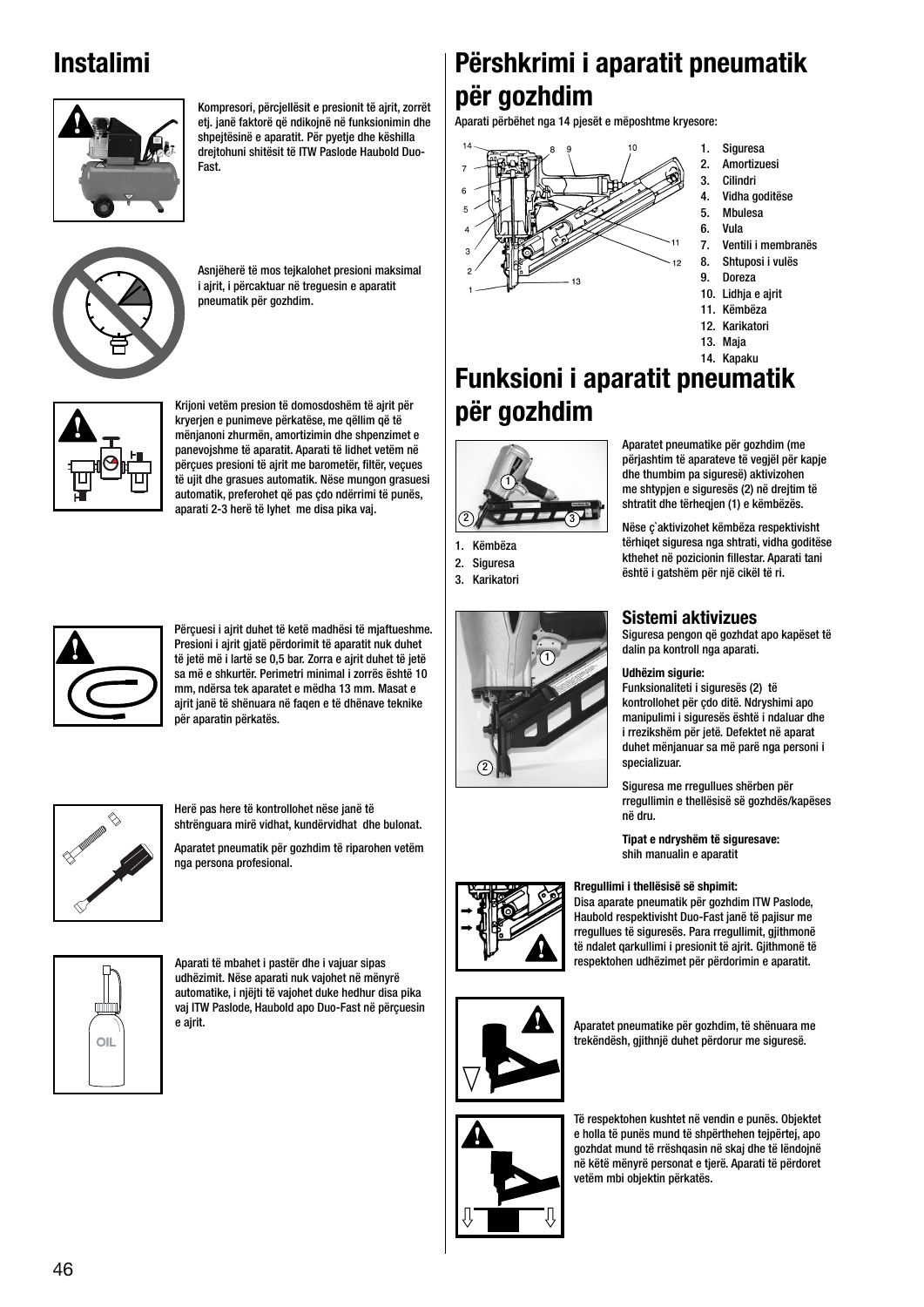### **Kërkimi i gabimit**

| <b>Problemi</b>                                                       | Mënjanimi                                                                                                                                                                                                                                                                                |
|-----------------------------------------------------------------------|------------------------------------------------------------------------------------------------------------------------------------------------------------------------------------------------------------------------------------------------------------------------------------------|
| Gozhdat nuk futen thellë në dru                                       | Tërhiqe lartë siguresën. Rrite presionin e ajrit, por mos tejkalo nivelin<br>maksimal.                                                                                                                                                                                                   |
| Gozhdat futen tepër thellë në dru                                     | Redukto presionin e airit. Tërhiqe poshtë siguresën.                                                                                                                                                                                                                                     |
| Në shpejtësi të lartë goditjeje, gozhdat nuk futen si duhet në objekt | Rrite presionin e ajrit (mos tejkalo nivelin maksimal). Përdor zorrë më<br>të madhe të airit. Eventualisht përdor zorrë më të shkurtër.                                                                                                                                                  |
| Gozhda ngjitet në majë të aparatit                                    | Ndalo qarkullimin e ajrit. Hape majën dhe tërhiqe gozhdën e bllokuar<br>(nëse aparati posedon karikator që anohet), në të kundërtën shtyje me<br>gjemb vidhën goditëse në drejtim të kundërt.                                                                                            |
| Aparati punon, por gozhdat nuk gjuhen                                 | Kontrollo nëse gozhdat qëndrojnë si duhet në karikator. Gozhdat/<br>kapëset duhet të lëvizin lirshëm në karikator. Në rast nevoje pastro<br>karikatorin. Provo nëse mjafton presioni i ajrit. Përdor vetëm qozhda/<br>kapëse të parapara për aparatin ITW Paslode, Haubold apo Duo-Fast. |
| Ajri del në majë apo në kapak                                         | Shtrëngo vidhën e majës dhe të kapakut                                                                                                                                                                                                                                                   |

Nëse nuk arrihet mënjanimi i problemit, dërgo aparatin pneumatik për gozhdim tek shitësi i ITW Paslode, Haubold respektivisht Duo-Fast. Asnjëherë mos e përdor aparatin defekt për gozhdim. Riparimet duhet bërë vetëm nga personat e specializuar, të autorizuar nga ITW Paslode, Haubold respektivisht Duo-Fast, të cilët janë pajisur me njohuri speciale mbi aparatet pneumatike për gozhdim dhe të cilët janë kompetent për vlerësimin e standardeve të sigurisë.

#### **Daily Maintenance**

- 1. Para përdorimit të verifikohet presioni korrekt i ajrit
- 2. Para përdorimit të verifikohet korrektësia e gozhdave/kapëseve
- 3. Të kontrollohet nëse janë të shtrënguara mirë të gjitha vidhat dhe bulonat
- 4. Të kontrollohet nëse siguresa lëvizë lirshëm para dhe mbrapa
- 5. Të kontrollohet nëse karikatori është përforcuar si duhet
- 6. Karikatori dhe mekanizmi mbushës të mbahen të pastër
- 7. Veçuesi i ujit të zbrazet për çdo ditë
- 8. Filtri i ajrit të pastrohet rregullisht dhe këllëfi i vajit të mbushet
- 9. Pas mbarimit të punës të ndërpritet qarkullimi i presionit të ajrit dhe të zbrazet karikatori
- 10. Në rast defekti në aparatin pneumatik për gozhdim, menjëherë të ndërpritet qarkullimi i presionit të ajrit

**Kujdes: Duke pasur parasysh sigurinë, funksionalitetin dhe jetëgjatësinë e aparatit, të gjitha këto masa janë të pashmangshme.**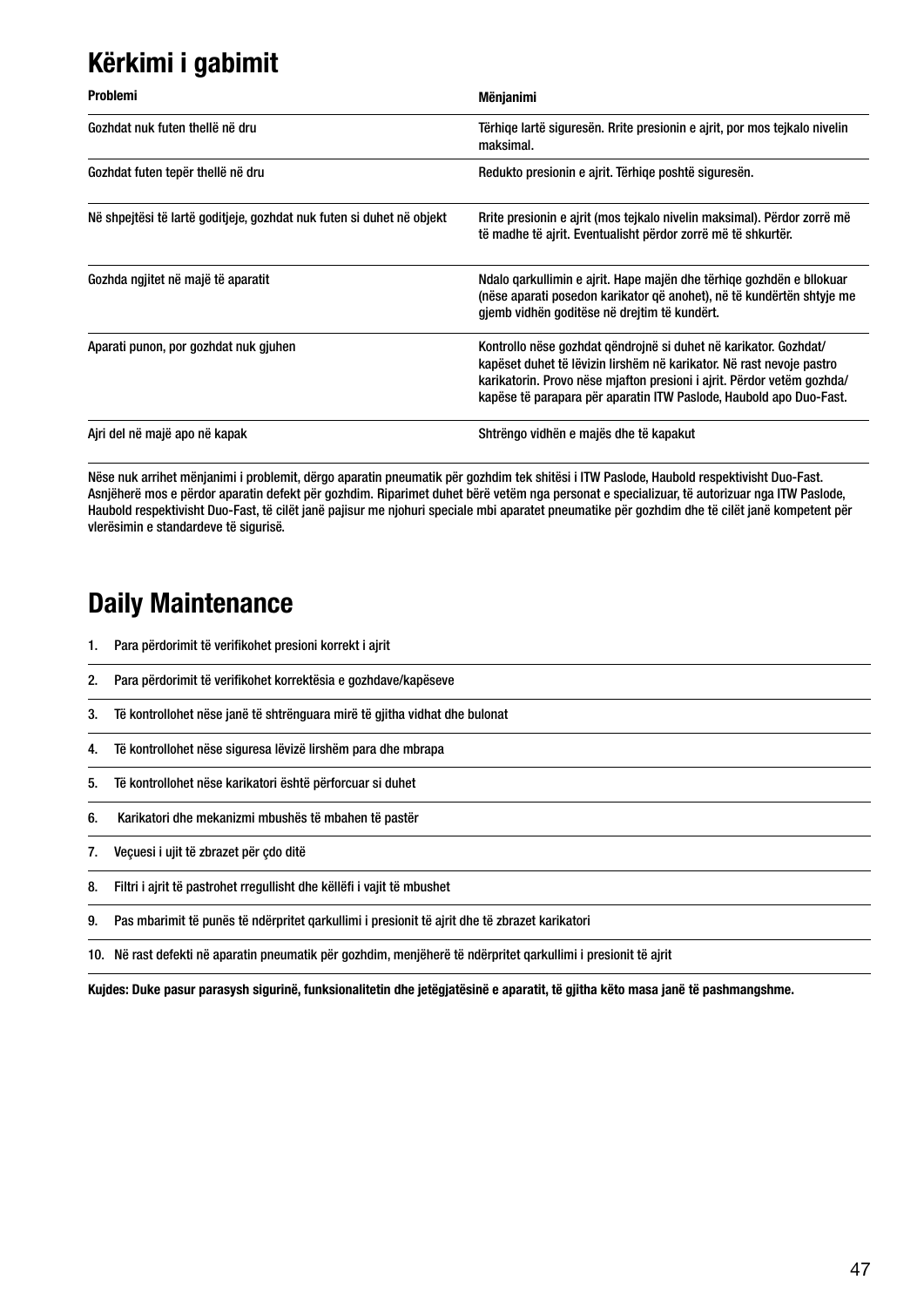

48 ITW Befestigungssysteme GmbH Carl-Zeiss-Str. 19 30966 Hemmingen Tel. +4951142040

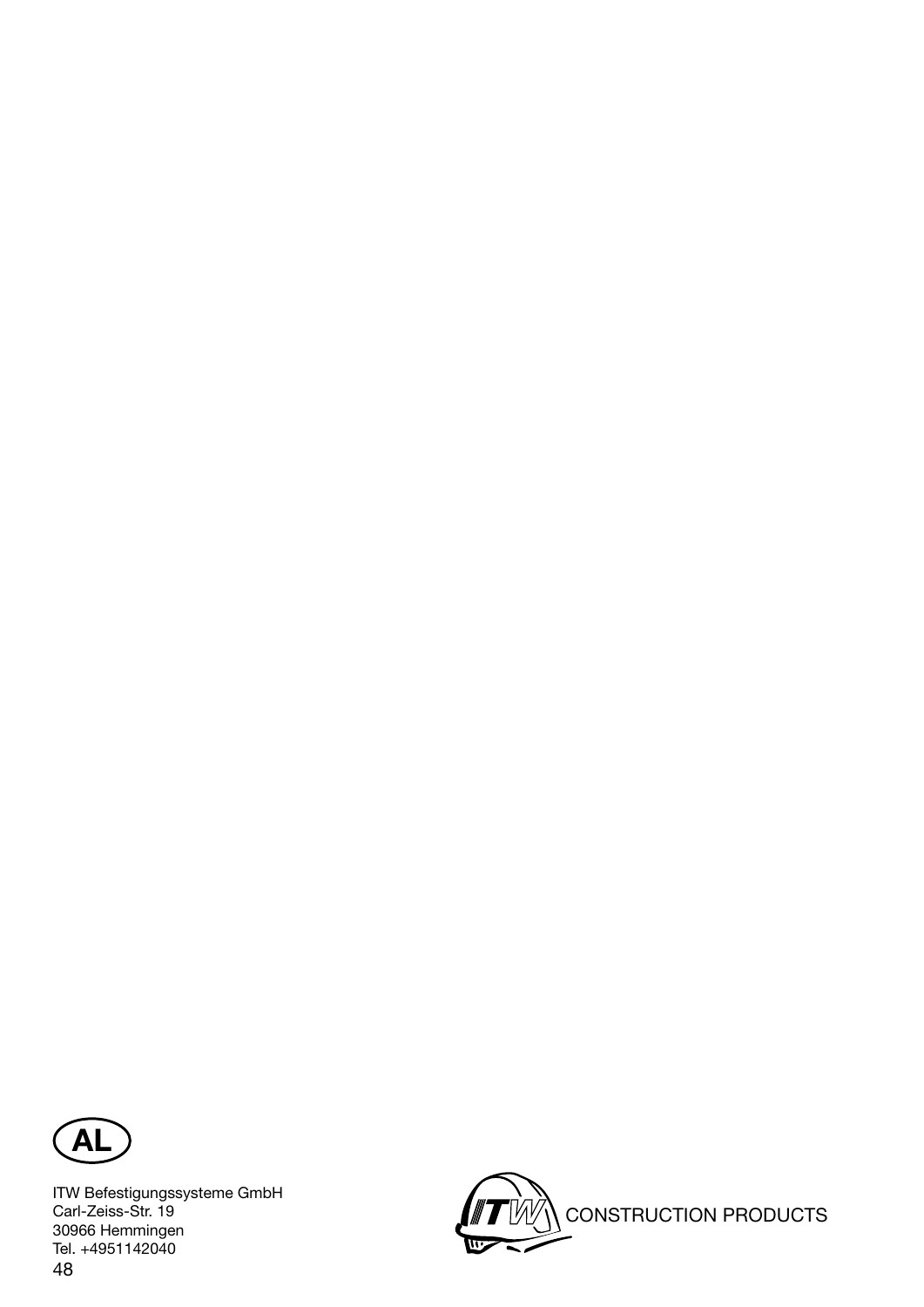

#### **Sigurnosne upute** Pištolj za ukucavanje čavala pod tlakom



Molimo Vas da se detaljno upoznate s ovim uputama prije nego počnete raditi s pištoljem za čavle.

Čestitamo Vam na kupovini kvalitetnog proizvoda tvrtke ITW Paslode, Haubold ili Duo-Fast-a. Vaš ITW Paslode, Haubold ili Duo-Fast pištolj za čavle će Vas dugo služiti na vaše zadovoljstvo, ako budete pratili slijedeće upute o ispravnom rukovanju. **Upotrebljavajte samo čavle i zamjenske dijelove za pištolj preporučene od strane ITW Paslode, Haubold ili Duo-Fast-a.**

> Pri radu s uređajem uvijek nosite zaštitne naočale. Također se preporučuje osobama koje rade u blizini da

> Pri radu sa uređajem ili pri radu u blizini uređaja uvijek

nose zaštitne naočale.

nosite zaštitu za uši.

### **Sigurnosni propisi za ukucavanje čavala/spajalica pomoću zraka pod tlakom**

Pažljivo poštujte sve sigurnosne propise. U suprotnom možete povrijediti sebe ili druge osobe. Pratite sve propise o pokretanju i održavanju. Koristite samo čavle/spajalice ili klinove specificirane od strane ITW Paslode, Haubold ili Duo-Fast-a. Pri uporabi drugih vrsta čavala/spajalica ili klinova ITW Paslode, Haubold odnosno Duo-Fast ne snosi odgovornost.

Podatke koji se odnose na čavle/spajalice ili klinove, razinu buke i vibracija koje je specificirao ITW Paslode, Haubold ili Duo-Fast možete naći u listi podatka ITW Paslode odnosno Duo-Fast-a za dotični alat.



Uređaj nikada ne priključujte na boce pod tlakom. Koristite samo filtrirani zrak s podešenim tlakom



Kod teških poslova kod kojih su potrebne ljestve ili skela i kod kojih se radi uz rub obradka, npr. pri zatvaranju kutija i drugih paketa, zabranjeno je koristiti pištolje za čavle koji se aktiviraju pritiskanjem osigurača.

Upozorenje: Pri uporabi uređaja ruke nikad ne držite blizu mjesta zakucavanja.



Uređaj prenosite držeći za ručku bez aktiviranja okidača.



Na svakom pištolju se mora postaviti brzorastavljiva spojnica. Dio za priključivanje se mora montirati na uređaju.

Uređaj mora, pri prekidu dotoka zraka pod tlakom i ostati bez tlaka.

Uvijek prekinite dotok zraka pod tlakom prije podešavanja odnosno popravki uređaja.



Pištolj za čavle i čavli/ spajalice se obavezno moraju promatrati kao međuovisni sigurnosni sustav.

Uređaj se smije koristiti samo za spajanje drveta ili metalnih dijelova odgovarajuće tvrdoće.



Uređaj koristite samo u skladu s odredbama. Nikada se ne igrajte pištoljem i nikada ga ne usmjeravajte prema sebi ili drugim

Uređaj odlažite tako da je nedostupan djeci i neovlaštenim osobama.

Uređaj za ukucavanje pri



radu držite tako da ne može doći do povreda glave ili tijela zbog povratnog udara, uslijed npr. smetnje pri snabdijevanju električnom energijom ili tvrdih mjesta na obradku.



uređaja.

Okidač i osigurač ne smiju biti aktivirani tijekom punjenja spremnika.

Pri prvom radu priključite zrak pod tlakom prije punjenja spremnika.

Pazite da ne oštetite uređaj. Kućište je rezervoar zraka pod tlakom.

Zabranjeno je mijenjati oblik

Duo-Fast/Haubold/ Paslode specified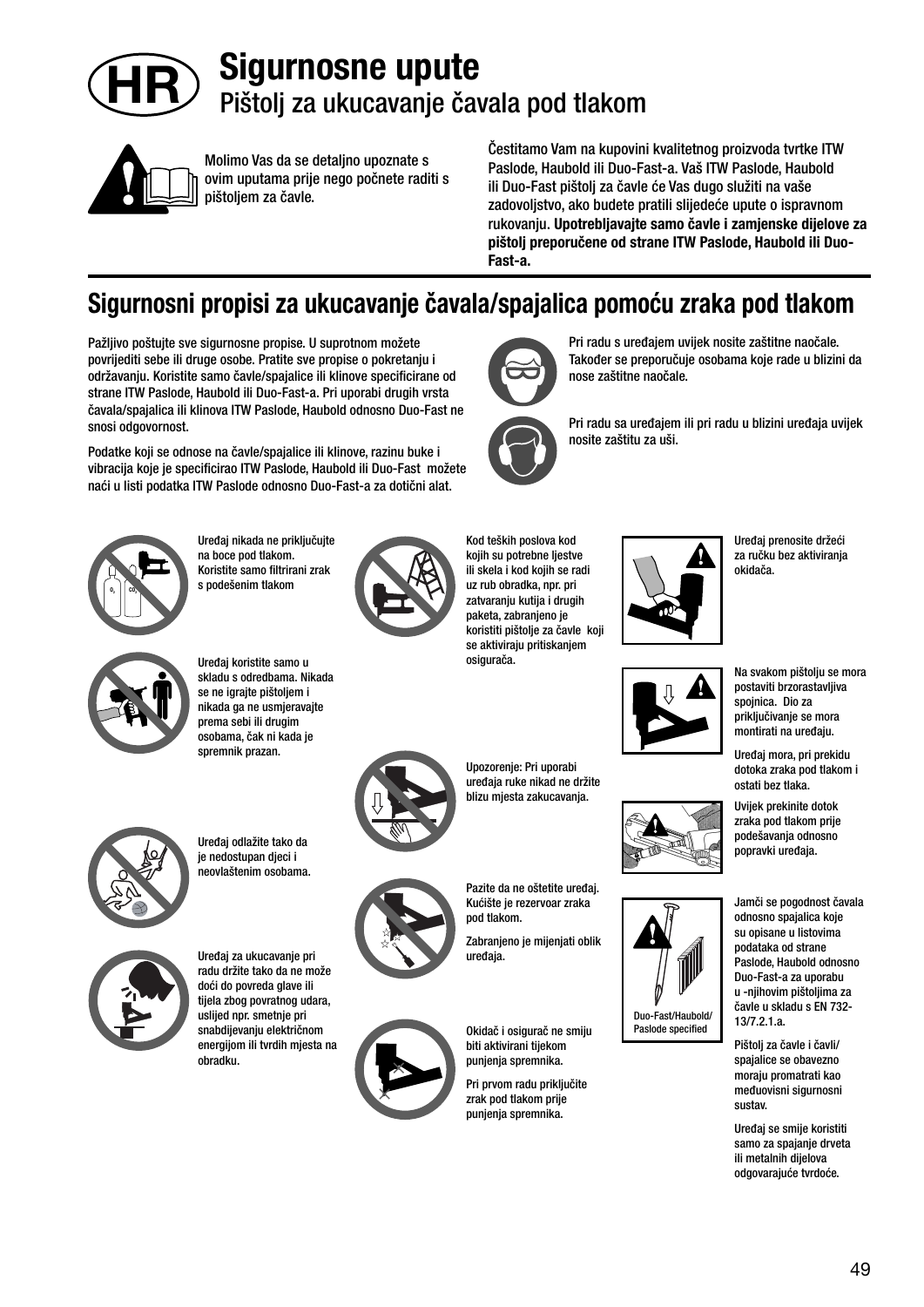#### **Instaliranje**



Kompresor, vodovi zraka pod tlakom, crijeva i dr. su faktori s velikim utjecajem na rad i brzinu uređaja. Ako imate pitanja obratite se ITW Paslode, Haubold ili Duo-Fast trgovcu.



Nikada ne prelazite maksimalni tlak koji je naveden na pištolju za čavle.



Koristite samo zrak pod tlakom koji je potreban za određeni posao, kako biste izbjegli bespotrebnu buku, trošenje uređaja i troškove komprimiranja zraka. Uređaj priključujte samo na snabdijevanje zrakom pod tlakom koje se može podešavati i koje ima .<br>filtar, odvajač vode i automatsko podmazivanje. Ako nije priključen automatski uređaj za podmazivanje, preporučujemo da pri svakoj zamjeni posla 2-3 puta podmažete sa nekoliko kapi ulja.



Priključak za zrak mora biti dovoljno velik. Tlak zraka pri uporabi uređaja ne smije pasti više od 0,5 bara. Crijevo za zrak mora biti što je moguće kraće; najmanji promjer crijeva iznosi 10 mm, 13 mm kod velikih uređaja. Protok zraka je naveden u tehničkom listu podataka za dotični uređaj.



S vremena na vrijeme provjerite jesu li svi klinovi, vijci i matice ispravno pričvršćeni.

Pištolj za čavle smiju popravljati samo stručnjaci.



Uređaj održavajte čistim i propisno podmazanim. Ako se zrak pod tlakom automatski ne podmazuje, sipajte nekoliko kapi ITW Paslode, Haubold ili Duo-Fast ulja u priključak za zrak.

#### **Opis pištolja za čavle**

Uređaj se sastoji od slijedećih 14 glavnih dijelova:



- 1. Osigurač
- 2. Prigušivač udara
- 3. Cilindar
- 4. Udarna osovinica
- 5. Kućište 6 Žig
- 7 Ventil s membranom
- 8 Zaptivač žiga
- 9. Drška
- 10. Priključak za zrak
- 11. Okidač
- 12. Spremnik
- 13. Vrh
- 14. Poklopac

### **Rad pištolja za čavle**



1. Okidač 2. Osigurač 3. Spremnik



Kada se okidač deaktivira, odnosno podigne osigurač s podloge,udarna osovinica se vraća u svoj početni položaj.

Uređaj je sada spreman za novi ciklus.



#### **Sustav aktiviranja**

Osigurač sprječava da čavli ili spajalice, koje slobodno lete, napuste uređaj.

#### **Sigurnosni propis:**

Svakodnevno provjeravajte propisan rad osigruača (2). Zabranjeno je i može biti opasno po život mijenjati oblik osigurača ili ga manipulirati na neki način. Pri smetnjama se uređaj odmah mora dati na popravku.

Podesivi osigurač služi podešavanju dubine prodiranja u drvo.

**Različite vrste osigurača:** Vidjeti upute za uporabu uređaja.





koristiti samo s osiguračem.



Obratite pozornost na uvjete na radnom mjestu. Čavli mogu proletjeti kroz tanke zidove ili pri radovima na rubovima čavli mogu promašiti rub i tako povrijediti druge osobe. Uređaj upotrebljavajte samo na objektu.

Pištolji za čavle, koji su označeni trokutom, smiju se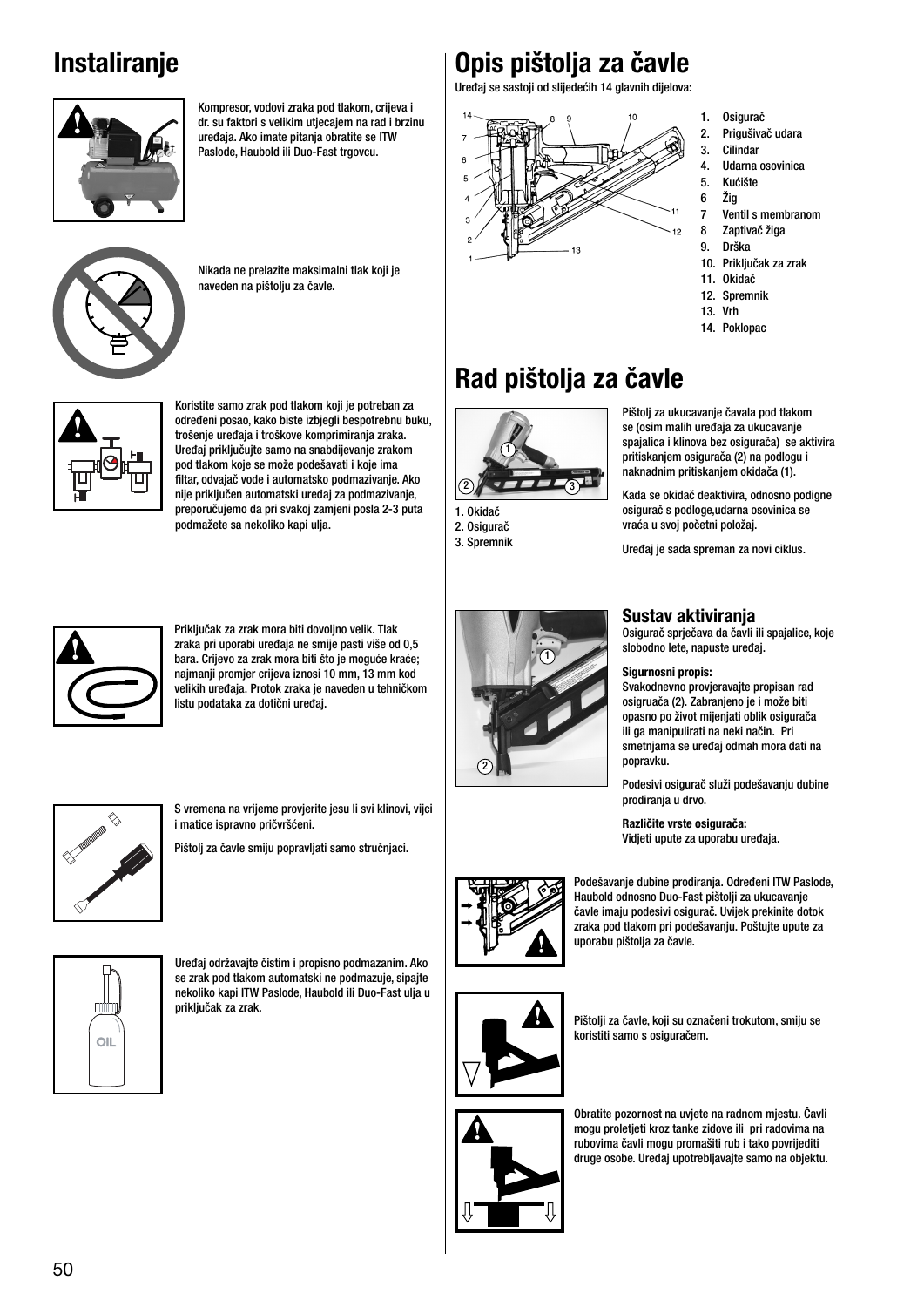# **Traženje smetnji**

| <b>Problem</b>                                                | Rješenje                                                                                                                                                                                                                                                                                                                                |
|---------------------------------------------------------------|-----------------------------------------------------------------------------------------------------------------------------------------------------------------------------------------------------------------------------------------------------------------------------------------------------------------------------------------|
| Cavli ne prodiru dovoljno u drvo.                             | Pomjerite osigurač prema gore. Povećajte tlak zraka, ipak ne<br>prekoračujte maksimalni tlak zraka.                                                                                                                                                                                                                                     |
| Čavli prodiru preduboko u drvo.                               | Smanjite tlak zraka. Pomjerite osigurač prema dolje.                                                                                                                                                                                                                                                                                    |
| Čavli se ne ukucavaju ispravno pri visokoj brzini ukucavanja. | Povećajte tlak zraka (ne prekoračujte maksimalni tlak zraka). Koristite<br>veće crijevo za zrak. Eventualno koristite kraće crijevo za zrak.                                                                                                                                                                                            |
| Zaglavljeni čavao na vrhu uređaja.                            | Prekinite dotok zraka pod tlakom. Uklonite zaglavljeni dio otvaranjem<br>vrha (ako uređaj ima "nagibni spremnik"), u suprotnom udarnu<br>osovinicu vratite prema nazad iglom.                                                                                                                                                           |
| Uređaj radi ali ne ukucava čavle.                             | Provjerite je li povezana grupa čavala ispravno postavljena u<br>spremniku. Povezana grupa čavala/spajalica se mora slobodno kretati<br>u spremniku. Ako je potrebno, očistite spremnik. Provjerite je li tlak<br>zraka dovoljno velik. Koristite samo ITW Paslode, Haubold ili Duo-Fast<br>čavle/spajalice koji su predviđeni za alat. |
| Zrak izlazi na vrhu ili kroz poklopac.                        | Pritegnite vijke na vrhu ili poklopcu.                                                                                                                                                                                                                                                                                                  |

Ako nije moguće rješenje problema, pištolj za čavle je potrebno poslati u ITW Paslode, Haubold ili Duo-Fast trgovinu. Nikada ne upotrebljavajte neispravan pištolj za čavle. Popravke smiju provoditi samo stručnjaci, koje su ovlastili ITW Paslode odnosno Duo-Fast i koji posjeduju posebnu izobrazbu za pištolje za čavle, tako da se jamči sigurnost.

#### **Svakodnevno održavanje**

- 1. Prije početka rada provjerite je li radite s pravim tlakom zraka.
- 2. Prije početka rada se uvjerite da koristite ispravne čavle/spajalice.
- 3. Uvjerite se da su svi vijci i klinovi propisno pričvršćeni.
- 4. Osigurajte da se osigurač može pomjerati bez prepreka.
- 5. Uvjerite se da je spremnik propisno pričvršćen.
- 6. Spremnik i mehanizam za punjenje održavajte čistim.
- 7. Svakodnevno praznite odstranjivač vode.
- 8. Redovno čistite filtar za zrak i spremnik ulja održavajte napunjenim.
- 9. Pri kraju rada prekinite dotok zraka pod tlakom i ispraznite spremnik.

10. Pri smetnjama na pištolju za čavle odmah se mora prekinuti dotok zraka pod tlakom.

**Pozor: Sve ove mjere su obavezne s obzirom na sigurnost, funkcioniranje i vijek trajanja uređaja.**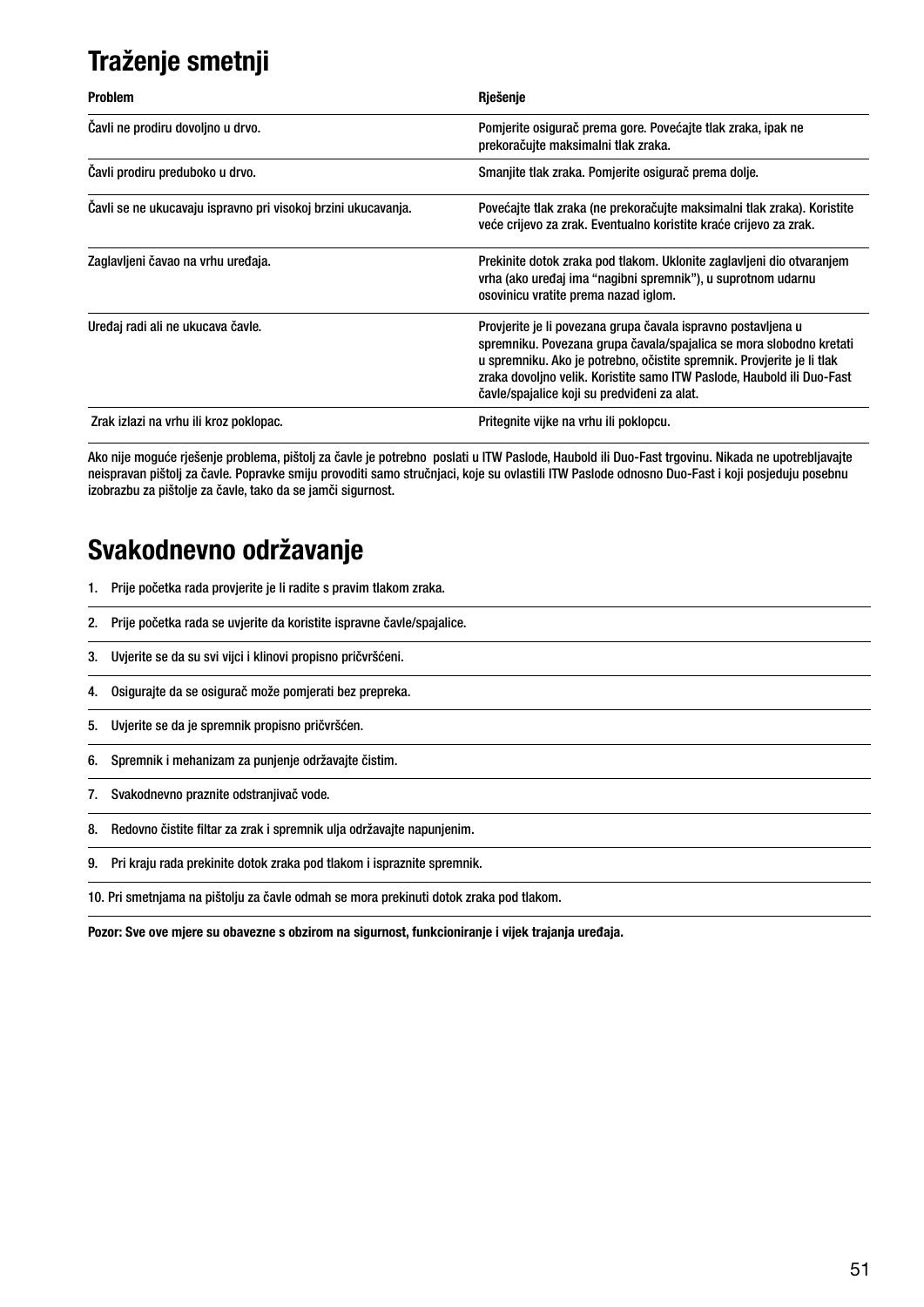

52 ITW Befestigungssysteme GmbH Carl-Zeiss-Strasse 19 30966 Hemmingen Germany Tel. +49 511 4204 0

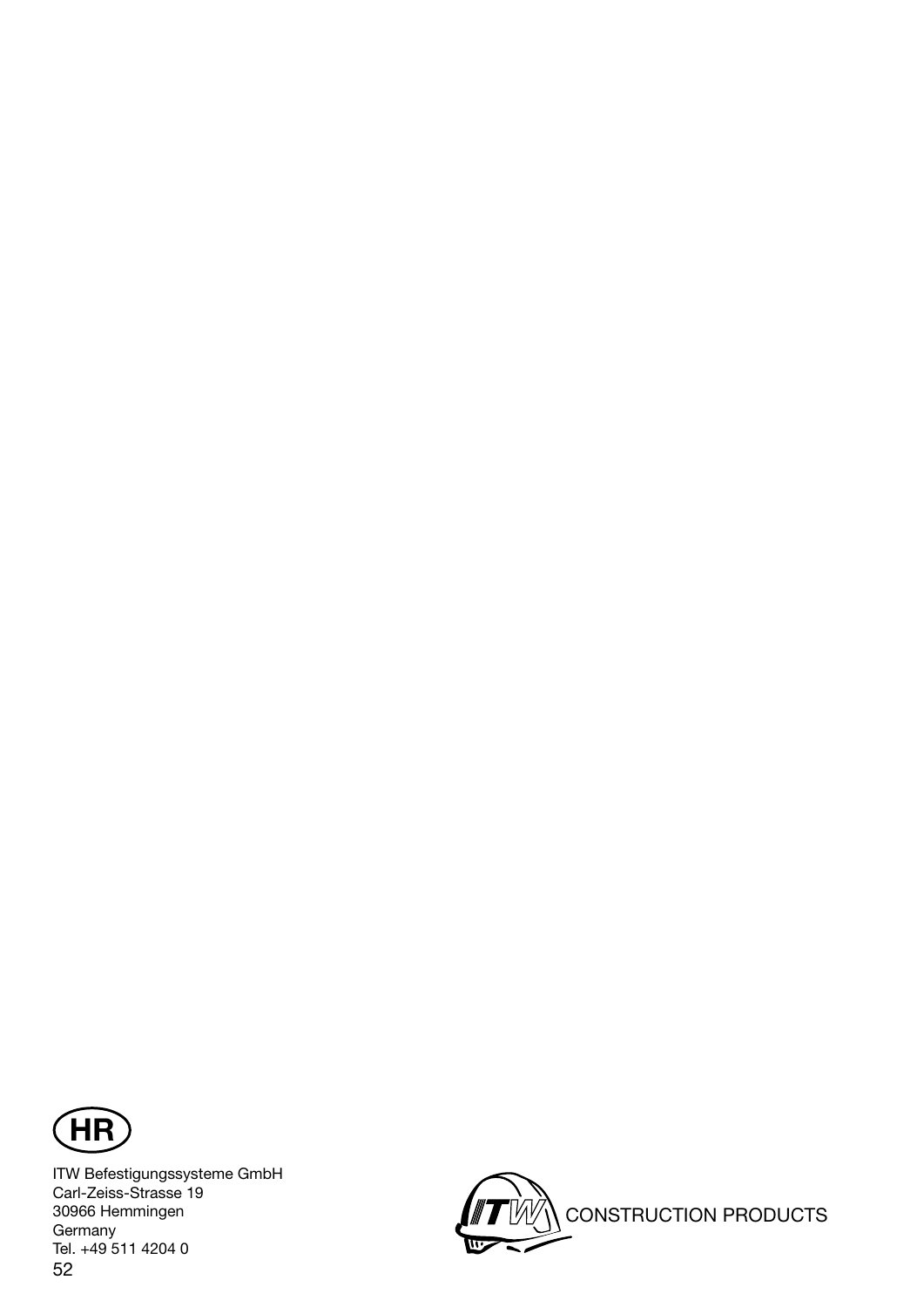

# **Všeobecné bezpečnostní pokyny** pro pneumatické hřebíkovače a sponkovače



Před použitím pneumatického nářadí si pozorně přečtěte bezpečnostní pokyny. Blahopřejeme Vám k nákupu profesionálního nářadí ITW Paslode / Haubold / Duo-Fast. Vaše přístroje budou bezpečné a budou sloužit k Vaší dlouhodobé spokojenosti pokud dodržíte zásady uvedené v bezpečnostních pokynech a návodu k obsluze. Pro přístroje Paslode, Haubold a Duo-Fast používejte pouze spojovací materiál a náhradní díly určené výrobcem.

# **Bezpečnostní pokyny pro pneumatické nářadí**

Observe the safety instructions manual carefully!

Failure to follow all safety instructions may result in severe injury to yourself or somebody else. Also, follow the maintenance instructions. Use Paslode, Haubold or Duo-Fast specified fasteners and spare parts only. Paslode, Haubold or Duo-Fast shall, in no event, be liable for the nonobservation of these instructions.



Používejte chrániče sluchu.

blízkosti přístroje.

Bezpečnostní brýle musí být používány po celou dobu používání přístroje obsluhou i osobami, které pracují v



Nikdy nepřipojujte přístroj k nádobě se stlačeným plynem. Používejte pouze filtrovaný, regulovaný, přimazávaný stlačený vzduch.



Zajistěte si dostatečně stabilní pracovní plochu.



Nepřenášejte přístroj připojený na hadici se stlačenou spouští.



Při manipulaci a přecházení s přístrojem nikdy nenechávejte stlačenou spoušť. Nikdy na nikoho nemiřte, nedotýkejte se bezpečnostní pojistkou sebe, nebo cizí osoby.



Nedotýkejte se žádnou částí těla bezpečnostní pojistky.





Nejsou povoleny žádné úpravy na přístroji.



Při připojení na tlakovou soustavu připojujte přístroj bez spojovacího materiálu a zkontrolujte funkčnost pojistky.

Všechny přístroje musí být



připraveny k používání s koncovkou připojitelnou k rychlospojce , tak aby bylo možno přístroj kdykoli odpojit.

Odpojte přístroj od stlačeného vzduchu vždy před započetím servisu, nastavování přístroje nebo zaseknutí spojovacího materiálu.

Spojovací materiály určené výrobcem garantují bezpečné používání v souladu s EN 792-13/7.2.1.a

Nářadí a spojovací materiál tvoří celek pro bezpečný provoz.

Nářadí je možné používat pro aplikace dřevo-dřevo.

Udržujte přístroje mimo dosah dětí a nepovolaných osob.



Dejte si pozor na zpětný ráz přístroje.





53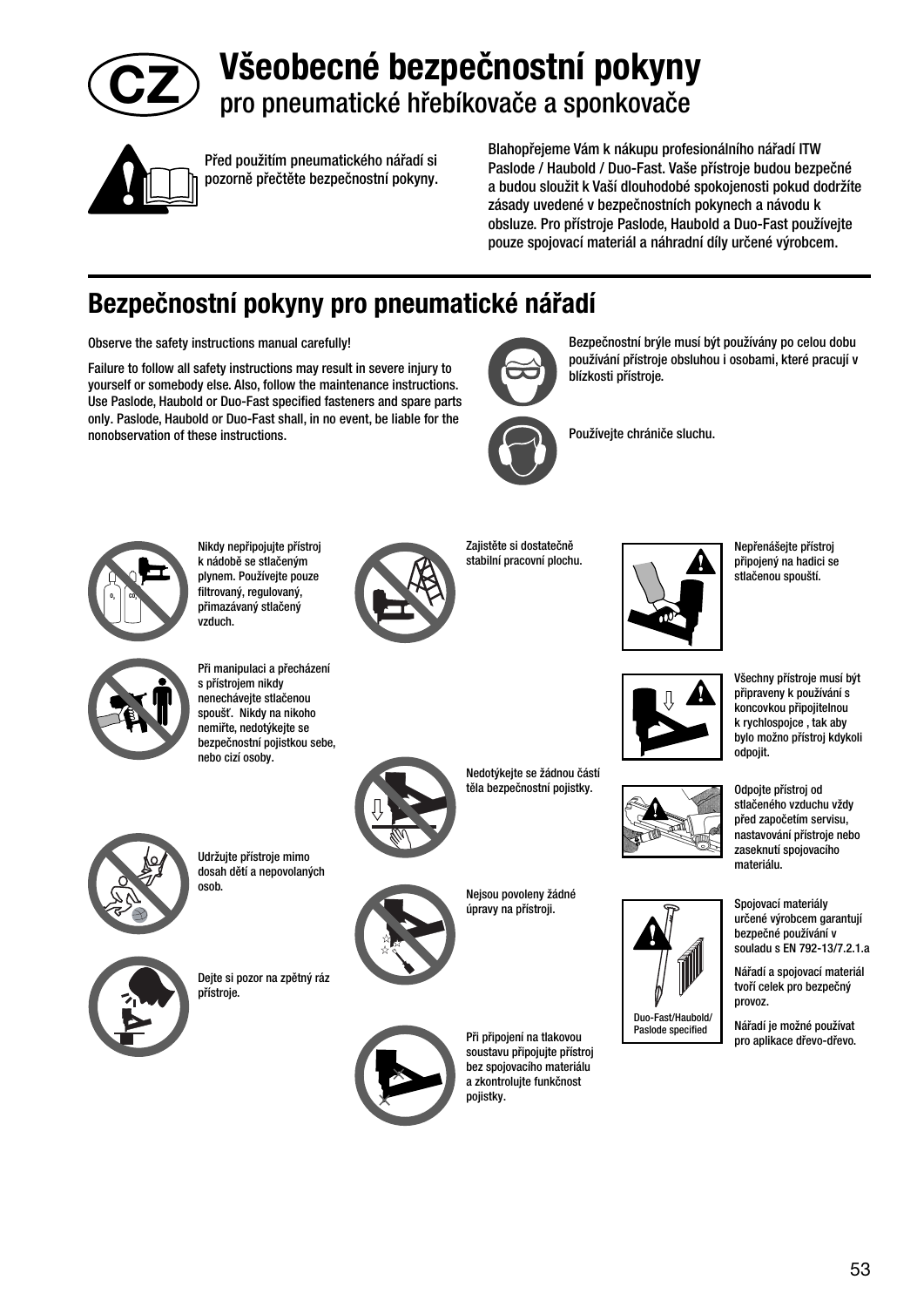#### **Instalace**



Pro doporučení velikosti kompresoru, příslušenství a optimalizaci Vašeho nářadí kontaktujte specialistu Paslode / Haubold / Duo-Fast.



Nesmí být překročen maximální pracovní tlak určený ve specifikacích přístrojů Paslode, Haubold nebo Duo-Fast.



Používejte co nejnižší možný tlak. Zvyšováním tlaku zároveň zvyšujete hladinu hluku vibrací. Každé přípojné místo musí být vybaveno filtrem, regulátorem a přimazáváním tlakového vzduchu.

#### **Základní defi nice součástí**

Pneumatické přístroje se skládají ze 14 základních součástí:



- 1. Pojistka
- 2. Doraz
- 3. Válec<br>4. Údern 4. Úderník<br>5. Tělo
- 5. Tělo
- 6. Píst
- 7. Ventil hlavy
- 8. Těsnění
- 9. Rukojeť
- 10. Koncovka pro připojení
- 11. Spoušť
- 12. Zásobník
- 13. Vodič hřebu/spony
- 14. Hlava

# **Funkce přístroje**



1-spoušť 2-pojistka 3-zásobník



Rozvod vzduchu musí být dimenzován v závislosti na objemu spotřebovaného vzduchu. Minimální průřez přípojné hadice je 10 mm nebo13 mm pro větší přístroje. Při spuštění přístroje by tlak v rozvodu neměl kolísat o více jak 0,5 baru. Potřebná data najdete v návodu k obsluze pro každý jednotlivý přístroj.



Pravidelně kontrolujte dotažení šroubů a stav přístroje.

Opravy svěřte autorizovanému servisu.





Udržujte přístroj v čistotě. Používejte doporučené čistící prostředky a oleje.



#### **Spouštěcí mechanismus**

Uvolněním obou mechanismů dojda automaticky k posunutí spojovacího materiálu v zásobníku a přístroj je připraven

k opakované aplikaci.

Bezpečnostní pojistka (2) zabraňuje samovolnému vystřelení spojovacího materiálu.

#### **Upozornění:**

Kontrolujte denně funkci bezpečnostní pojistky (2), nic na ní neupravujte. Při nastavování zaražení spojovacího materiálu pomocí bezpečnostní pojistky odpojte přístroj od tlakového rozvodu. Pokud bezpečnostní pojistka nefunguje, předejte přístroj do opravy autorizovanému servisu.

**Jiné spouštěcí mechanismy** (viz. Návod k obsluze)

Většina přístrojů má regulaci zaražení spojovacího materiálu (viz. Návod)

Při nastavování vždy odpojte přístroj od tlakového vzduchu



Všechny přístroje označené symbolem trojúhelníku musí být vybaveny bezpečnostní pojistkou.



Zajistěte si dostatečný a bezpečný pracovní prostor tak, aby případný odlétnuvší materiál nemohl nikoho zranit.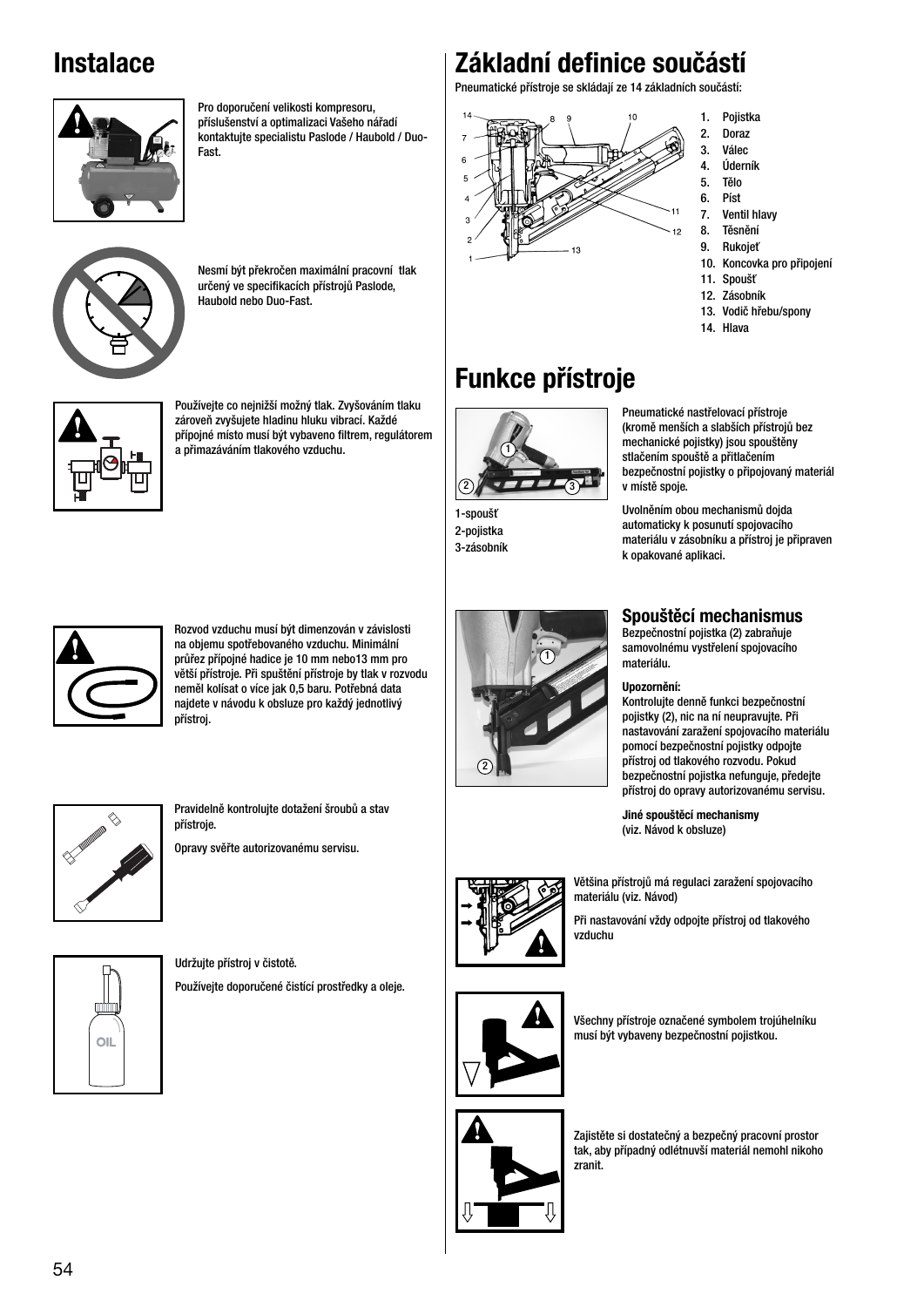### **Problémy a jejich odstranění**

| <b>Problém</b>                                                                                                                                    | Odstranění                                                                      |
|---------------------------------------------------------------------------------------------------------------------------------------------------|---------------------------------------------------------------------------------|
| Spojovací materiál není kompletně zaražen do materiálu                                                                                            | Zkontrolujte nastavení tlaku, nebo nastavení pojistky                           |
| Spojovací materiál je zaražen hluboko do materiálu                                                                                                | Zkontrolujte nastavení tlaku, nebo nastavení pojistky                           |
| Při rychlejší opakované aplikaci není nebo je pomalu podáván spojovací Nedostatek objemu vzduchu -zvolte větší průměr přívodní hadice<br>materiál |                                                                                 |
| Spojovací materiál je zaseknut ve vodiči spoj. materiálu                                                                                          | Odpojte přístroj od tlakové soustavy. Odstraňte zaseknutý spojovací<br>materiál |
| Přístroj pracuje, ale spojovací materiál není aplikován                                                                                           | Používáte správný typ spojovače?<br>Prochází spojovač lehce zásobníkem?         |
| Powietrze ucieka przez głowicę lub obudowę.                                                                                                       | Dokręcić śruby mocujące głowicy i obudowy.                                      |

**Pokud nemůžete jednoduše odstranit problém s Vaším přístrojem, odešlete jej do autorizovaného servisu Paslode, Haubold nebo Duo-Fast. Nikdy nepracujte s poškozeným přístrojem.**

#### **Denní údržba:**

| 1. | Před použitím zkontrolujte pracovní tlak |  |  |  |
|----|------------------------------------------|--|--|--|
|----|------------------------------------------|--|--|--|

- 2. Zkontrolujte, zda používáte typ spojovacího materiálu určeného výrobcem.
- 3. Zkontrolujte, zda jsou všechny šrouby dotaženy.
- 4. Zkontrolujte funkčnost bezpečnostní pojistky.
- 5. Zkontrolujte pozici zásobníku.
- 6. Udržujte přístroj a podávací mechanizmus v čistotě.
- 7. Zkontrolujte, zdaje odlučovač vody čistý.
- 8. Doplňte olej do olejovače.
- 9. Odpojte přístroj od tlakové soustavy vždy po ukončení práce.

10. Při každé závadě odpojte přístroj od tlakové soustavy.

**Dodržováním těchto zásad zajistíte svou bezpečnost, správnou funkčnost a delší životnost Vašeho přístroje.**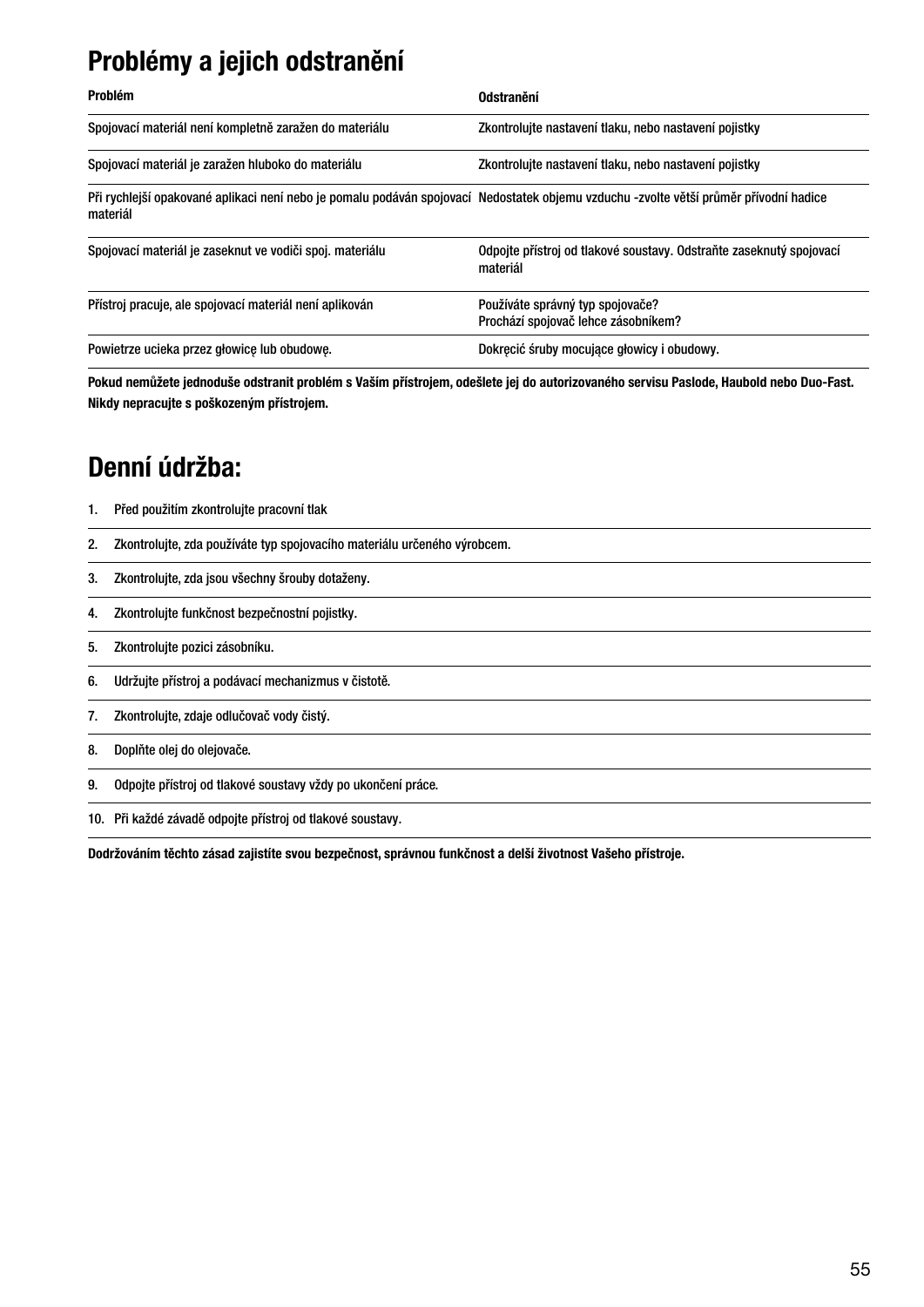

ITW Constr. Products ČR s.r.o. Vídeňská, Horní Dvory č.e.9 148 00 Praha 4 - Kunratice Tel : +420 244 912 719

56 Air Hammer, s. r. o. Průmyslová 398 250 70 Odolena Voda Tel. +420283970462

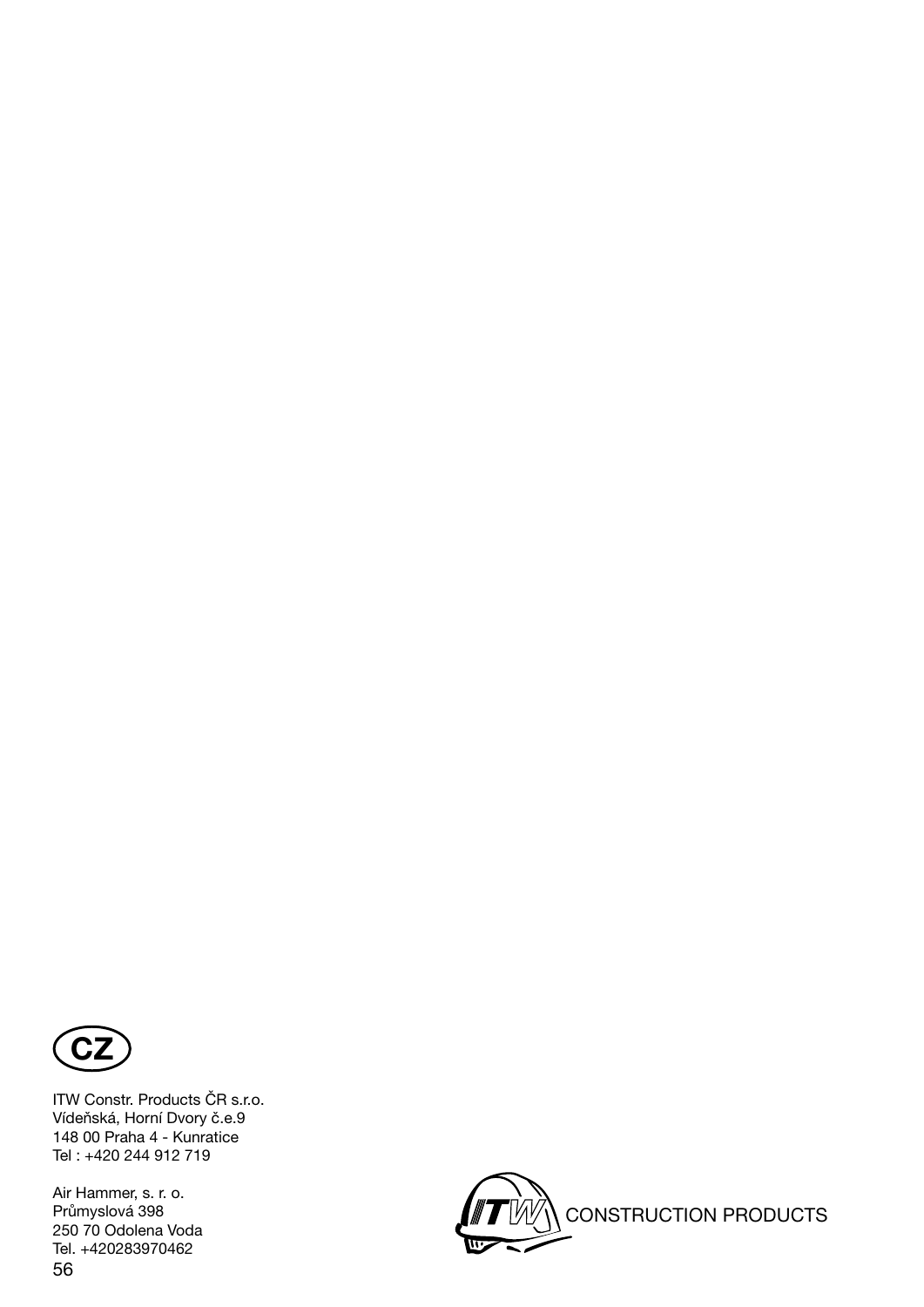

#### **Varnostna navodila** Pnevmatično kladivo



Prosimo, da se temeljito seznanite s temi navodili, preden začnete uporabljati pnevmatično kladivo.

Čestitamo Vam za nakup kakovostnega izdelka ITW Paslode, Haubold ali Duo-Fast. Vaše ITW Paslode, Haubold ali Duo-Fast pnevmatično kladivo Vam bo v Vaše zadovoljstvo dolgo služilo, v kolikor boste upoštevali napotke za pravilno ravnanje in naslednja varnostna opozorila. **Uporabljajte le žeblje in nadomestne dele za to pnevmatično kladivo, ki jih priporočata ITW Paslode, Haubold ali Duo-Fast.**

> Pri uporabi aparata nosite zaščitna očala. Tudi osebam, ki delajo v bližini, se priporoča nošenje zaščitnih očal.

Pri uporabi aparata ali pri delu v bližini uporabljanega

#### **Varnostni predpisi za žeblje za pnevmatično zabijanje/spenjanje**

Skrbno upoštevajte vse varnostne predpise.

Sicer lahko poškodujete sebe ali druge. Upoštevajte vse predpise glede vzdrževanja. Uporabljajte le žeblje/ sponke ali zatiče, ki jih specificirata ITW Paslode, Haubold ali Duo-Fast. Pri uporabi drugih tipov žebljev/ sponk ali zatičev ITW Paslode, Haubold oz. Duo-Fast nista dolžna plačati odškodnine.

Podatke, ki se nanašajo na žeblje/ sponke ali zatiče, ki jih specificirata ITW Paslode, Haubold ali Duo-Fast, na stopnjo hrupa in raven vibracij, boste za vsako orodje našli v podatkovnem listu ITW Paslode, Haubold oz. Duo-Fast.



Aparata nikoli ne priključite na steklenice s stisnjenim zrakom. Uporabljajte le filtrirani tlačno regulirani zrak.



Aparat uporabljajte le v skladu z namenom. S pnevmatičnim kladivom se nikoli ne igrajte in nikoli ga ne usmerjajte proti sebi ali drugim osebam, tudi če je vlagalnik prazen.



Aparat shranjujte nedosegljivo otrokom in nepooblaščenim osebam.



držite pri delu tako, da se glava in telo pri odboju, na primer zaradi motnje v oskrbi z energijo ali trdih mest v izdelku, ne moreta poškodovati.



Pri težkih delih, pri katerih je potrebna je potrebna lestev ali oder in pri katerih se dela tesno na robu izdelka za zapiranje zabojev in druge embalaže, je prepovedano uporabljati pnevmatična kladiva, ki se pri potisku varovala.



Opozorilo: Med uporabo aparata nikoli ne držite rok tesno na odprtino.



poškodujete aparata. Ohišje je tlačni rezervoar.

Prepovedano je spreminjanje aparata.



Med polnjenjem vlagalnika se sprožilo in varovalo ne smeta aktivirati.

Pri prvi uporabi priključite stisnjeni zrak pred polnjenjem vlagalnika.





aparata vedno nosite slušno zaščito.



Vsa pnevmatična kladiva je potrebno opremiti s hitrim priključkom. Vtični del je potrebno montirati na

aparat.

Aparat mora ob prekinitvi dovajanja stisnjenega zraka ostati brez tlaka.

Pred nastavljanjem oz. popravljanjem aparata vedno prekinite dovajanje stisnjenega zraka.



podatkovnem listu opisanih ITW Paslode ali Duo-Fast žebljev oz. sponk za uporabo v Paslode / Haubold / Duo-Fast pnevmatičnih kladivih v skladu z EN 792- 13/7.2.1.a.

Pnevmatična kladiva in žeblje/sponke je nujno potrebno obravnavati kot povezan varnostni sistem.

Aparat se sme uporabljati le za spajanje lesa ali materialov z ustrezno trdoto.

Pazite na to, da ne



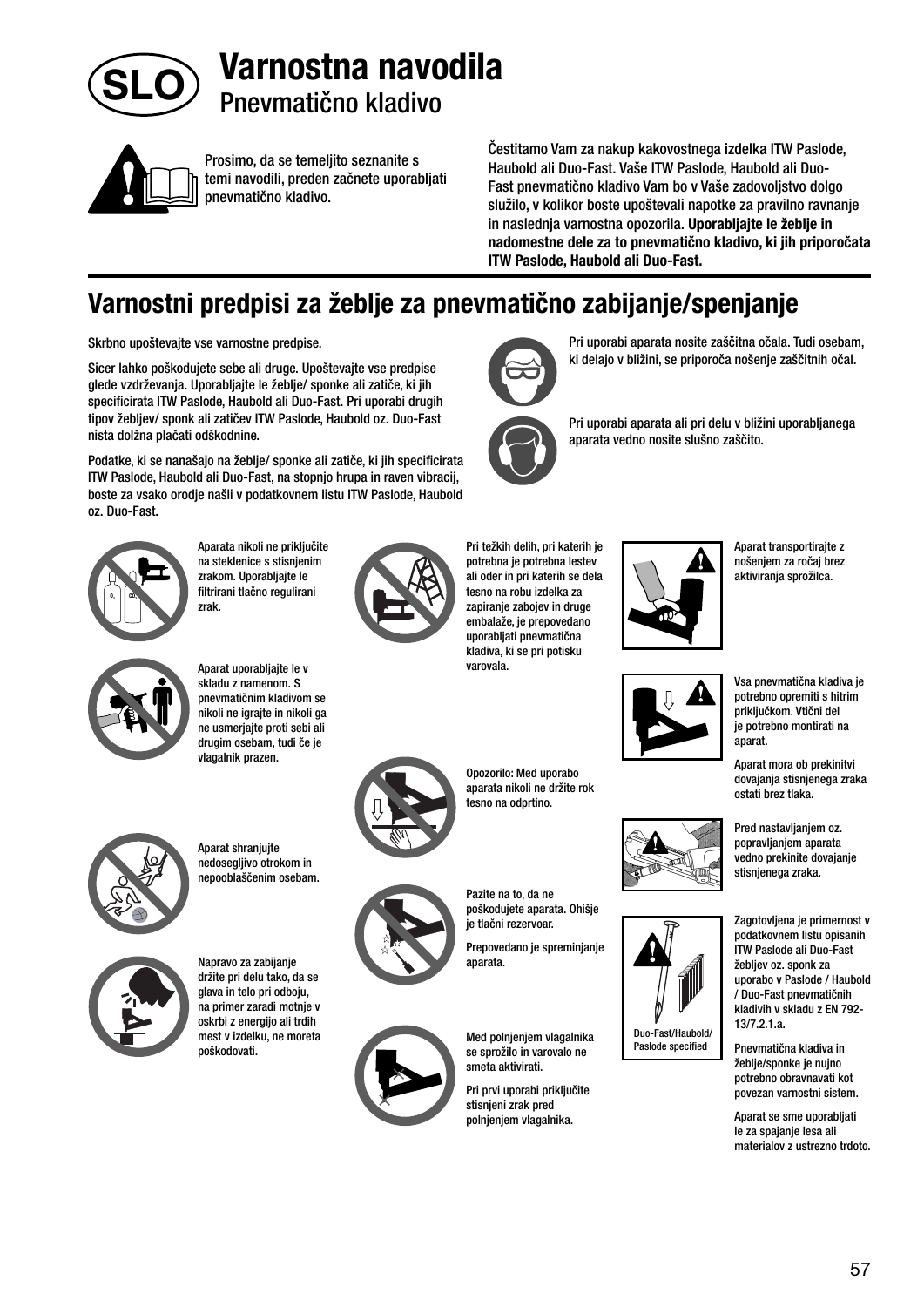#### **Instalacija**



Kompresor, tlačna napeljava, gibke cevi i.dr. so faktorji z velikim vplivom na delovanje in hitrost aparata. V primeru dvoma se prosimo obrnite na ITW Paslode Haubold Duo-Fast trgovca.



Nikoli ne prekoračite na pnevmatičnem kladivu navedenega maksimalnega tlaka.



Da bi preprečili nepotreben hrup, obrabo aparata in stroške za zrak, pustite nastati le toliko zračnega tlaka, kot ga je potrebno za vsakokratno nalogo. Aparat priključite le na napajanje stisnjenega zraka z nastavljivim zračnim tlakom, filtrom, izločevalnikom vode in avtomatičnim mazanjem. Če ni priključenega avtomatične mazalke, se pri vsaki menjavi dela priporoča 2-3 krat podmazati z nekaj kapljicami olja.



Priključek zraka mora biti dovolj velik. Zračni tlak med uporabo ne sme pasti za več kot 0,5 bara. Gibka cev za zrak mora biti čim krajša, minimalni premer gibke cevi znaša 10 mm, pri velikih aparatih 13 mm. Pretok zraka je naveden v tehničnem podatkovnem listu vsakokratnega aparata.



Občasno se prepričajte, da so vsi sorniki, vijaki in matice pravilno priviti.

Pnevmatično kladivo smejo popravljati le strokovnjaki.



Aparat naj bo čist in pravilno podmazan. V kolikor se stisnjeni zrak ne naolji avtomatično, dajte v priključek zraka nekaj kapljic ITW Paslode, Haubold ali Duo-Fast olja.

#### **Opis pnevmatičnega kladiva**

Aparat je sestavljen iz naslednjih 14 glavnih sestavnih delov:



- 1. Varovalo
- 2. Amortizer
- 3. CilinderL 4. Udarna igla
- 5. Ohišje
- 6. Prebijalo
- 7. Membranski ventil
- 8. Tesnilo prebijala
- 9. Ročaj
- 10. Priključek zraka
- 11. Sprožilec
- 12. Vlagalnik
- 13. Konica
- 14. Pokrov

### **Delovanje pnevmatičnega kladiva**



1. Sprožilec

2. Varovalo 3. Vlagalnik



Pnevmatično kladivo (razen majhnih spojnih in zatičnih aparatov) se sproži s pritiskom varovala (2) proti podlagi in nato z aktiviranjem (1) sprožilca.

Če je sprožilec deaktiviran oz. se varovalo dvigne od podlage, se udarna igla vrne v svoj izhodiščni položaj. Aparat je sedaj pripravljen za nov cikel.

#### **Sprožilni sistem**

Varovalo preprečuje, da bi prosto leteči žeblji ali sponke lahko zapustili aparat.

#### **Varnostni predpis:**

Varovalo (2) dnevno preverjajte glede pravilnega delovanja. Prepovedano in življenjsko nevarno je varovalo spreminjati ali z njim kakorkoli manipulirati. V primeru motenj je potrebno aparat takoj dati v popravilo.

Nastavljivo varovalo služi za nastavitev globine prodiranja v les.

**Različni tipi varoval:** Glejte navodila za uporabo aparata.

#### **Nastavljanje globine prodiranja**

Določena ITW Paslode, Haubold oz. Duo-Fast pnevmatična kladiva imajo nastavljivo varovalo. Med nastavljanjem vedno prekiniti dovajanje stisnjenega zraka. Upoštevajte navodila za uporabo vsakokratnega pnevmatičnega kladiva.



S trikotnikom označena pnevmatična kladiva se smejo uporabljati le z varovalom.



Upoštevajte razmere na delovnem mestu. Aparat lahko objekte s tankimi stenami preluknja ali žeblji lahko pri delu zdrsnejo preblizu robu in tako poškodujejo druge osebe. Aparat uporabljajte le na objektu.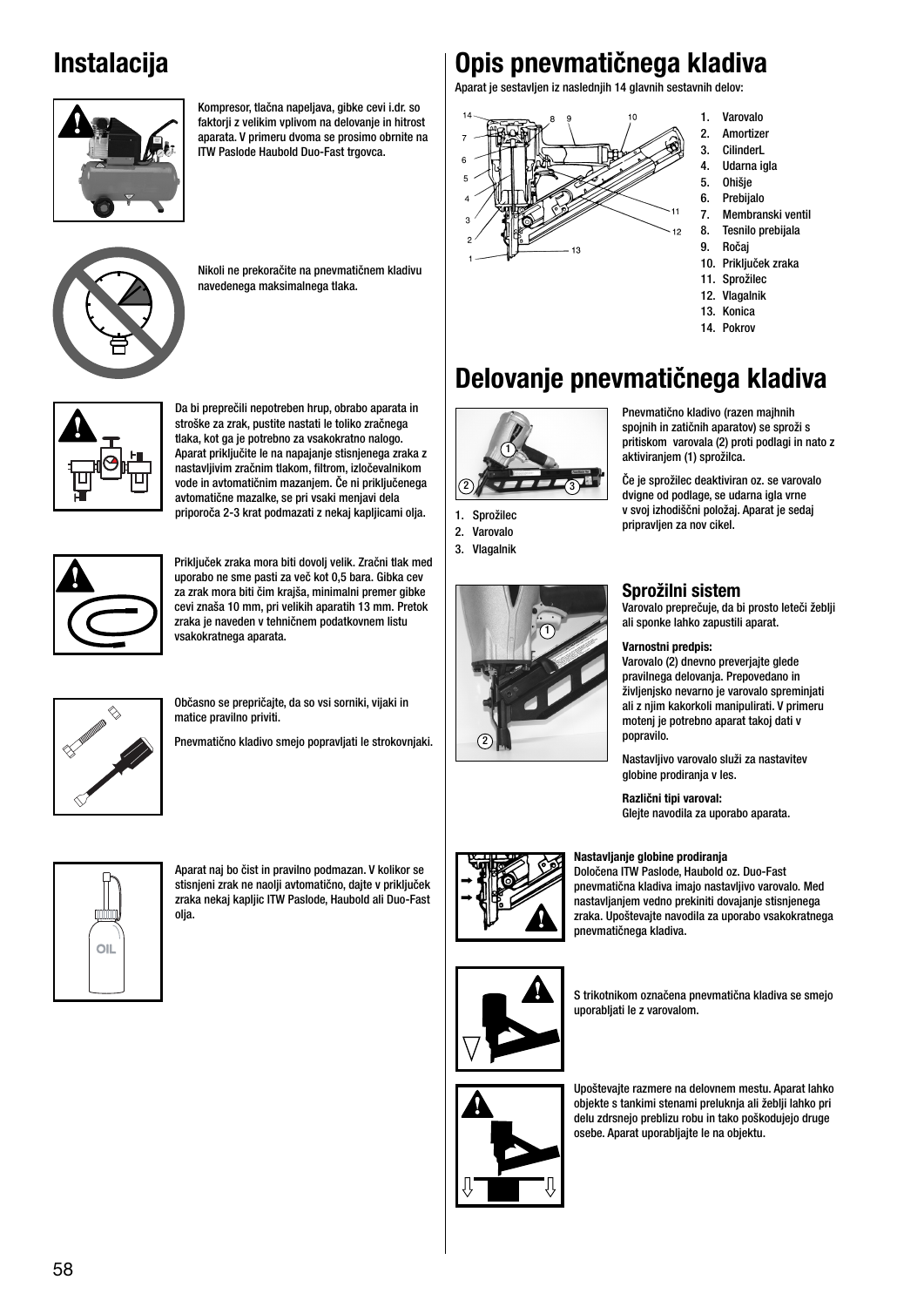### **Iskanje napak**

| <b>Problem</b>                                            | <b>Rešitev</b>                                                                                                                                                                                                                                                                           |
|-----------------------------------------------------------|------------------------------------------------------------------------------------------------------------------------------------------------------------------------------------------------------------------------------------------------------------------------------------------|
| Žeblji ne prodrejo dovolj globoko v les.                  | Varovalo premaknite navzgor. Povečajte zračni tlak, vendar pa ne<br>prekoračite maksimalnega zračnega tlak a.                                                                                                                                                                            |
| Žeblji prodrejo preveč globoko v les.                     | Zmanjšajte zračni tlak, varovalo premaknite navzdol.                                                                                                                                                                                                                                     |
| Žeblji se pri višji udarni hitrosti ne zabijejo pravilno. | Povečajte zračni tlak (ne prekoračite max. zračnega tlaka). Uporabite<br>večio gibko cev za zrak. Po možnosti uporabite krajšo gibko cev za<br>zrak.                                                                                                                                     |
| Zataknjen žebelj na konici aparata.                       | Prekinite dovajanje stisnjenega zraka. Z odprtjem konice odstranite<br>"zataknjenec" (če ima aparat "prekucni" vlagalnik), v nasprotnem<br>primeru udarite udarno iglo s koničastim predmetom nazaj.                                                                                     |
| Aparat dela, vendar pa se žeblji ne izstrelijo.           | Preverite, ali paličica žeblja pravilno sedi v vlagalniku. Paličica žeblja/<br>sponke se mora v vlagalniku prosto premikati. Po potrebi očistite<br>vlagalnik. Preverite, ali zračni tlak zadošča. Uporabite le za orodje<br>predvidene ITW Paslode, Haubold ali Duo-Fast žeblje/sponke. |
| Na konici ali na pokrovu uhaja zrak.                      | Privijte vijake v konici in pokrovu.                                                                                                                                                                                                                                                     |

Če rešitev problema ni mogoča, je potrebno pnevmatično kladivo poslati ITW Paslode, Haubold oz. Duo-Fast trgovcu. Nikoli ne uporabljajte okvarjenega pnevmatičnega kladiva. Popravila smejo izvajati le strokovnjaki, ki so odobreni s strani ITW Paslode, Haubold oz. Duo-Fast in so se udeležili posebnega izobraževanja za pnevmatična kladiva, tako da lahko ocenijo varnostne standarde.

#### **Dnevno vzdrževanje**

- 1. Pred začetkom del se prepričajte, da nastaja pravilni zračni tlak.
- 2. Pred začetkom del se prepričajte, da se uporabljajo pravilni žeblji / sponke.
- 3. Prepričajte se, da so vsi vijaki in sorniki ustrezno priviti.
- 4. Prepričajte se, da se varovalo neovirano premika naprej in nazaj.
- 5. Prepričajte se, da je vlagalnik ustrezno pritrjen.
- 6. Vlagalnik in polnilni mehanizem ohranjajte čista.
- 7. Izločevalnik vode dnevno praznite.
- 8. Zračni filter redno čistite in posoda z oljem naj bo vedno napolnjena.
- 9. Ob koncu dela prekiniti dovajanje stisnjenega zraka in izpraznite vlagalnik.
- 10. V primeru motenj na pnevmatičnem kladivu je potrebno dovajanje stisnjenega zraka nemudoma prekiniti.

**Pozor: Vsi ti ukrepi so z vidika varnosti, delovanja in življenjske dobe aparata nujno potrebni.**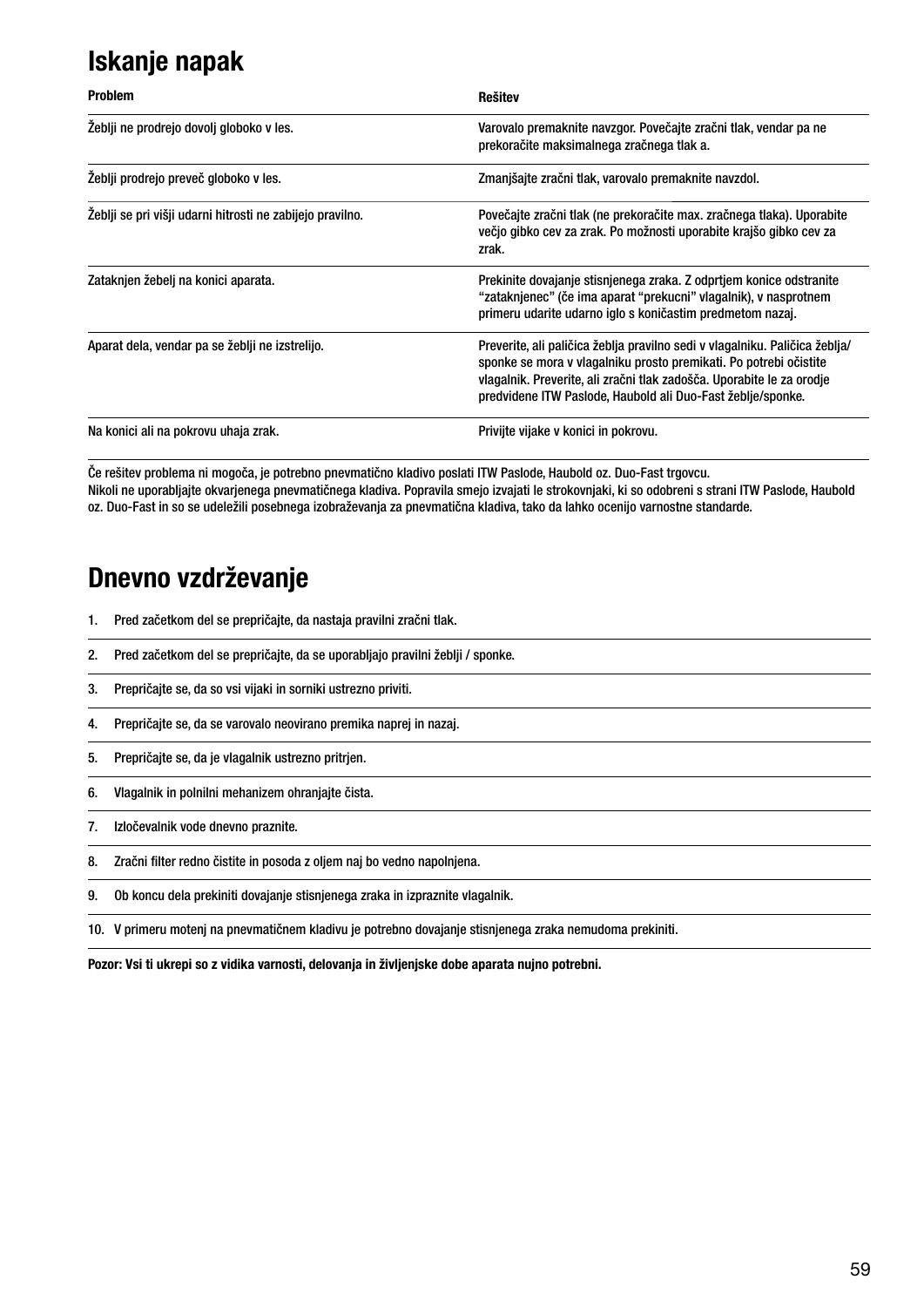

TOMAŽ DERENČIN GRADIŠČE NAD PIJAVO GORICO 237 SLO- 1291 ŠKOFLJICA Tel. +38613661876

60 ITW Befestigungssysteme GmbH Mesendorfgrund 17 8042 Graz Tel. +43316401204

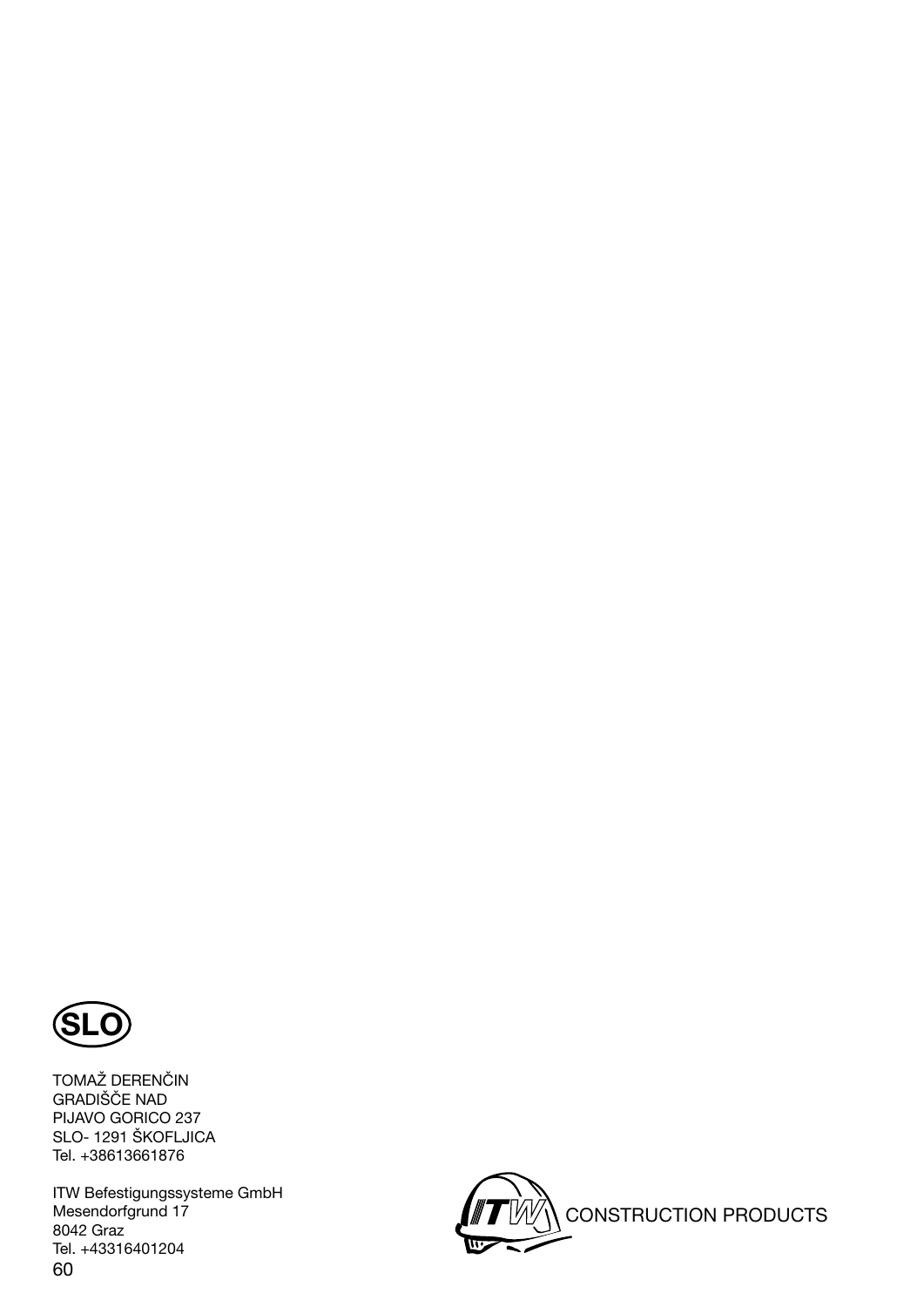#### **Instrukcja obsługi i porady dotyczące bezpieczeństwa** PL

Gwoździarki i zszywacze pneumatyczne



Przed użyciem nowego narzędzia, proszę uważnie przeczytać instrukcję obsługi i porady dotyczące bezpieczeństwa.

Gratulujemy! Kupując narzędzie ITW Paslode, Haubold lub Duo-Fast wybrali Państwo wysoką jakość. Urządzenia Paslode, Haubold i Duo-fast zapewniają doskonałe działanie przez długi czas pod warunkiem właściwego użytkowania i przestrzegania zaleceń odnośnie bezpieczeństwa obsługi. Należy stosować części zamienne i eksploatacyjne zalecane przez ITW Paslode, Haubold lub Duo-fast.

#### **Zasady bezpieczeństwa dotyczące użytkowania narzędzi pneumatycznych**

Należy dokładnie przestrzegać zaleceń zawartych w niniejszej instrukcji obsługi

Nieprzestrzeganie zasad bezpieczeństwa może spowodować wypadek i obrażenia użytkownika lub osób trzecich. Należy także przestrzegać instrukcji obsługi. Paslode, Haubold lub Duo-Fast nie ponosi odpowiedzialności w przypadku nieprzestrzegania tych zasad.



Nie wolno podłączać narzędzi do butli z gazem. Wolno używać jedynie zasilania sprężonym powietrzem, filtrowanym, o ustalonym ciśnieniu, z



zawartością oleju. Urządzenia wolno używać tylko z zgodnie z przeznaczeniem. Nie wolno

Narzędzie nie jest zabawką. Nie wolno go kierować ku sobie ani ku innym osobom nawet, jeśli narzędzie jest niezaładowane.

bawić się narzędziami.



Nie wolno pozostawiać przenośnych gwoździarek w zasięgu dzieci lub innych osób niezaznajomionych z obsługą.



Podczas użytkowania narzędzia należy trzymać je w dostatecznej odległości od głowy i ciała by uniknąć obrażeń spowodowanych cofnieciem, lub zatrzymaniem narzędzia z powodu np. spadku ciśnienia powietrza, lub podczas

pracy wewnątrz elementów trudnych do połączenia.



W przypadku bardzo złożonego łaczenia elementów oraz w celu właściwego prowadzenia narzędzia, np. podczas montażu z użyciem drabiny, bądź rusztowania, podczas pracy na krawędziach, zamykania skrzyń i podczas prac przy instalacjach należy używać spustu w sposób przerywany (sekwencyjny).





zbiornikiem ciśnieniowym. Nie wolno dokonywać żadnych przeróbek.

Podczas ładowania magazynka nie naciskać spustu ani czujnika bezpieczeństwa. Podczas pierwszego użycia napełnić magazynek po podłączeniu do zasilania sprężonym powietrzem.



Należy pamiętać o używaniu stosownych środków ochrony słuchu i oczu, zgodnie z przepisami BHP.



Przenosić narzędzie trzymając mocno za uchwyt. Nigdy nie wolno przenosić urządzenia trzymając za elementy elastyczne lub za przewody.



Duo-Fast/Haubold/ Paslode specified



Wszystkie narzędzia

elementów rozprężających ciśnienie po odłączeniu zasilania.

W przypadku jakichkolwiek prac konserwacyjnych, odblokowywania czy regulacii narzędzia. odłączyć je od zasilania.



Należy bezwzględnie pamiętać, że gwoździarki i elementy mocujące stanowią części jednego, złożonego systemu bezpieczeństwa.

Narzędzia wolno używać tylko do montażu drewna do drewna lub innych materiałów o podobnej lub mniejszej twardości.



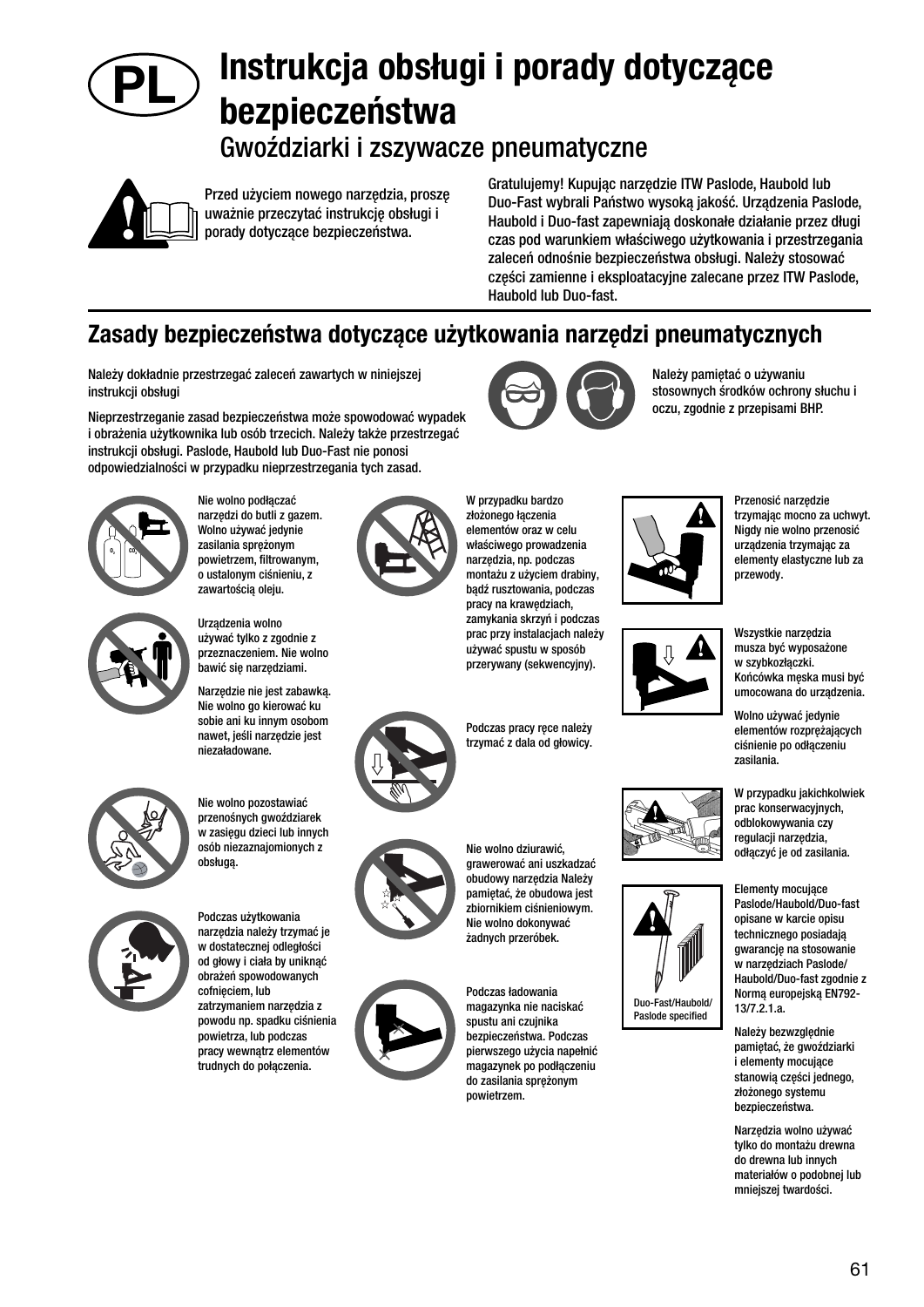### **Instalacja**



Czynnikami wpływającymi na szybkość i sprawność pracy narzędzia są: moc sprężarki, przepustowość przewodów, sprawność instalacji odpowiedni dopływ powietrza i wydajność systemu zasilania. Informacji na temat doboru odpowiednich parametrów, należy zasięgnąć u przedstawiciela ITW Paslode, Haubold lub Duofast.



Nie wolno przekraczać maksymalnego ciśnienia określonego dla narzędzi ITW Paslode, Haubold lub Duo-fast.



Dla otrzymania właściwego rezultatu należy utrzymać minimalne wymagane ciśnienie. Używanie podwyższonego ciśnienia zwiększa zużycie elementów i powoduje większy poziom hałasu. Narzędzie wolno podłączać jedynie do instalacji z regulacją ciśnienia i wyposażonej w zawory bezpieczeństwa. Każde wyjście z instalacji musi być wyposażone w filtr, regulator ciśnienia i dozownik oleju. Filtry powinny być samooczyszczające lub mieć możliwość ręcznego czyszczenia raz dziennie. Instalacje sprężonego powietrza bez oleju, powinny być wyposażone w dozownik oleju wbudowany w urządzenie lub posiadać możliwość ręcznego smarowania przez chwyt powietrza sprężarki.



Średnica przewodów powietrznych musi być odpowiednio dobrana. Spadek ciśnienia podczas wbijania nie może przekraczać 0,5 bara. Przewód elastyczny musi być możliwie krótki, gdyż na większej odległości może dochodzić do spadku ciśnienia i utrudnień w przepływie powietrza. Minimalna średnica przewodu elastycznego wynosi 10 mm i 13 mm dla dużych narzędzi. Informacje nt. zużycia powietrza i innych danych należy sprawdzić w załączonej karcie technicznej.



(opis w odnośnej instrukcji) Należy regularnie sprawdzać sposób dokręcenia śrub i nakrętek.

Czynności regulacyjne i naprawcze powinny być przeprowadzane przez wykwalifikowanych techników.



Narzędzie należy utrzymywać w dobrym stanie, czyste i nasmarowane. Jeśli narzędzie nie posiada smarownicy należy codziennie zapuścić kilka kropel oleju specjalnego Paslode lub Duo-fast przez otwór czerpania powietrza.

# **Opis części**

Gwoździarka składa się z 14 zasadniczych elementów:



- 1. czujnik bezpieczeństwa
- 2. amortyzator 3. osłona
- 4. listwa prowadząca
- 5. obudowa
- 6. tłok
- 7. zawór
- 8. kołnierz osłony
- 9. uchwyt
- 10. złączka 11. spust
- 12. magazynek
- 13. głowica
- 14. pokrywa

# **Działanie narzędzia**



1. spust

- 2. czujnik bezpieczeństwa
- 3. magazynek



#### **System spustowy Uwaga:**

Należy codziennie sprawdzać poprawne funkcjonowanie czujnika bezpieczeństwa. Nie wolno go przerabiać ani uszkadzać. W przypadku wadliwego działania, należy narzędzie oddać do naprawy w specjalistycznym warsztacie.

pozycji wyjściowej. Urządzenie jest gotowe do następnego cyklu. Elementy mocujące są automatycznie ładowane z magazynka.

Czujnik posiada regulację umożliwiającą ustawienie głębokości wbijania gwoździ.

**Inne systemy spustowe**







Narzędzia oznaczone trójkątem skierowanym wierzchołkiem ku dołowi mogą być używane z czujnikiem bezpieczeństwa.

Uwaga na warunki pracy i związane z nimi ryzyko!

Elementy mocujące mogą przebić mocowany element lub wbić się po skosie, co może stwarzać zagrożenie dla użytkownika lub innych osób. Urządzenie można uruchomić wyłącznie, jeśli jest mocno dociśnięte do mocowanej powierzchni.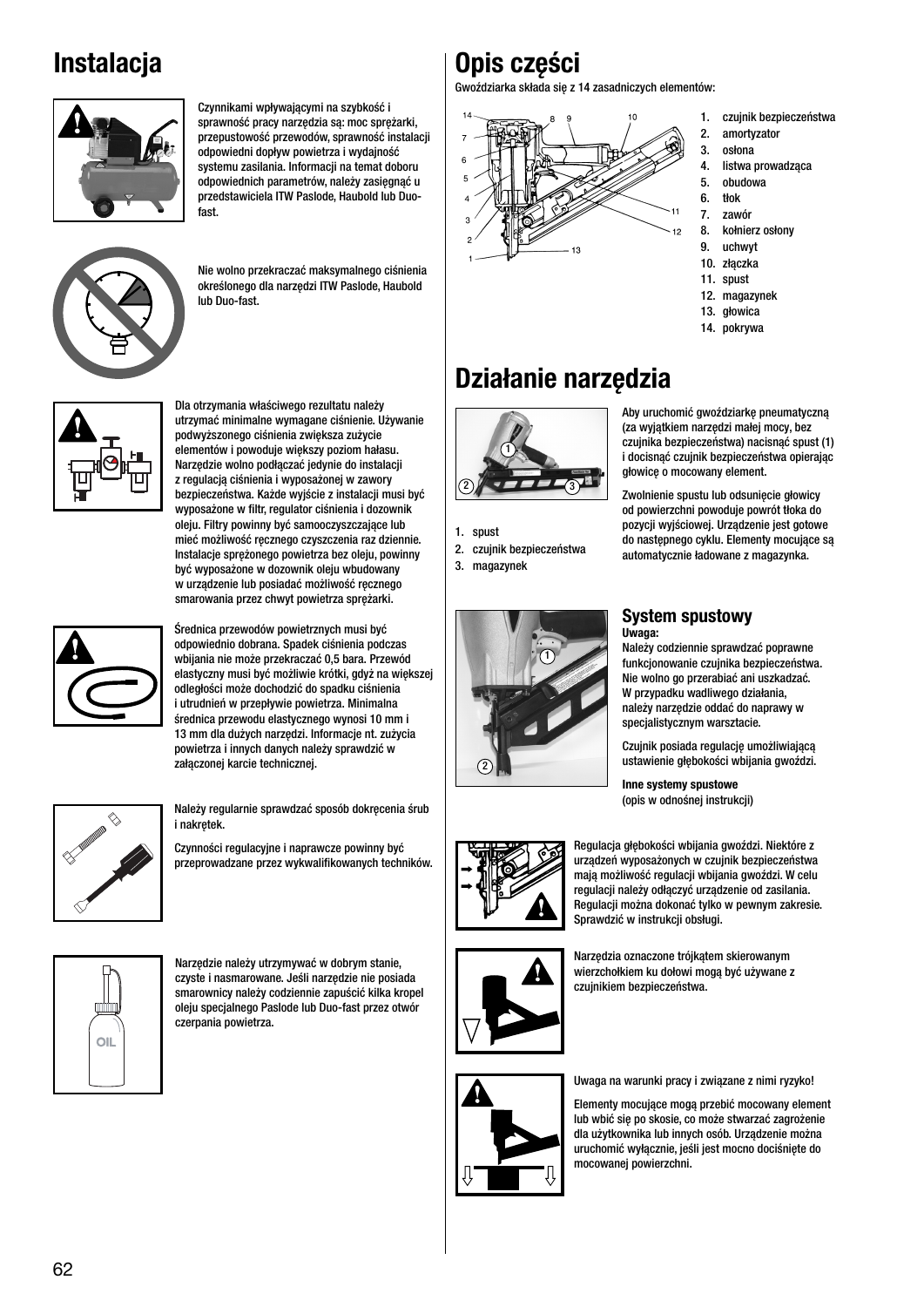#### **Wykrywanie usterek**

| <b>Objawy</b>                                                                     | Co zrobić?                                                                                                                                                                                                                                                                                                          |
|-----------------------------------------------------------------------------------|---------------------------------------------------------------------------------------------------------------------------------------------------------------------------------------------------------------------------------------------------------------------------------------------------------------------|
| Elementy mocujące nie są wbijane do końca                                         | Zwiększyć ciśnienie powietrza (nie przekraczać dozwolonej wartości<br>maksymalnej).<br>Wyregulować czujnik bezpieczeństwa.                                                                                                                                                                                          |
| Elementy mocujące wbijane są zbyt głęboko.                                        | Zmniejszyć ciśnienie powietrza. Wyregulować czujnik bezpieczeństwa.                                                                                                                                                                                                                                                 |
| Podczas szybkiej pracy ostatnie elementy z magazynku wbijane są<br>nieprawidłowo. | Aby zwiększyć przepływ powietrza do narzędzia, należy zastosować<br>przewody o większej średnicy. Np. zmienić przewód 3/8" na 1/2".                                                                                                                                                                                 |
| Elementy mocujące blokują się w głowicy.                                          | Odłączyć zasilanie powietrzem. Udrożnić głowicę przy pomocy<br>urządzenia do przetykania lub listewki.                                                                                                                                                                                                              |
| Narzędzie działa, ale gwoździe nie wychodzą na zewnątrz.                          | Czy elementy mocujące są prawidłowo założone w magazynku? Taśmy<br>ze zszywkami musza przesuwać się swobodnie. Oczyścić magazynek.<br>Sprawdzić czy używane elementy mocujące mają właściwe parametry.<br>Należy używać wyłącznie elementów ITW Paslode, Haubold lub Duo-<br>fast określonych w karcie technicznej. |
| Powietrze ucieka przez głowicę lub obudowę.                                       | Dokręcić śruby mocujące głowicy i obudowy.                                                                                                                                                                                                                                                                          |

Jeśli usterka nie ustąpiła, należy zwrócić się do serwisu ITW Paslode, Haubold lub Duo-fast. Nie wolno używać niesprawnych narzędzi. Napraw mogą dokonywać wyłącznie dystrybutorzy Paslode, Haubold lub Duo-fast, lub wykwalifikowani serwisanci znający budowę i zasady działania gwoździarek i którzy znają zasady bezpiecznego obchodzenia się z narzędziami tego typu.

### **Codzienna konserwacja**

1. Przed każdym użyciem sprawdzić ciśnienie.

- 2. Sprawdzić czy używane elementy mocujące mają właściwe parametry i czy są właściwego typu (używać wyłącznie zszywek i gwoździ ITW Paslode, Haubold lub Duo-fast opisanych w karcie technicznej).
- 3. Sprawdzić czy śruby mocujące obudowę są poprawnie dokręcone.
- 4. Upewnić się, czy czujnik bezpieczeństwa przesuwa się swobodnie.
- 5. Sprawdzić mocowanie magazynka w tym sposób dokręcenia śrub.
- 6. Należy dbać o czystość magazynka i urządzeń zasilających.
- 7. Codziennie opróżniać zbiornik na skropliny wody.
- 8. Oczyścić filtr i przewody powietrzne, uzupełnić olej jeśli to konieczne.
- 9. Po zakończeniu pracy odłączyć zasilanie i opróżnić magazynek.
- 10. W przypadku jakiegokolwiek problemu przerwać pracę.

**Przestrzeganie powyższych zaleceń zapewnia bezpieczeństwo oraz długotrwałe, sprawne działanie narzędzia.**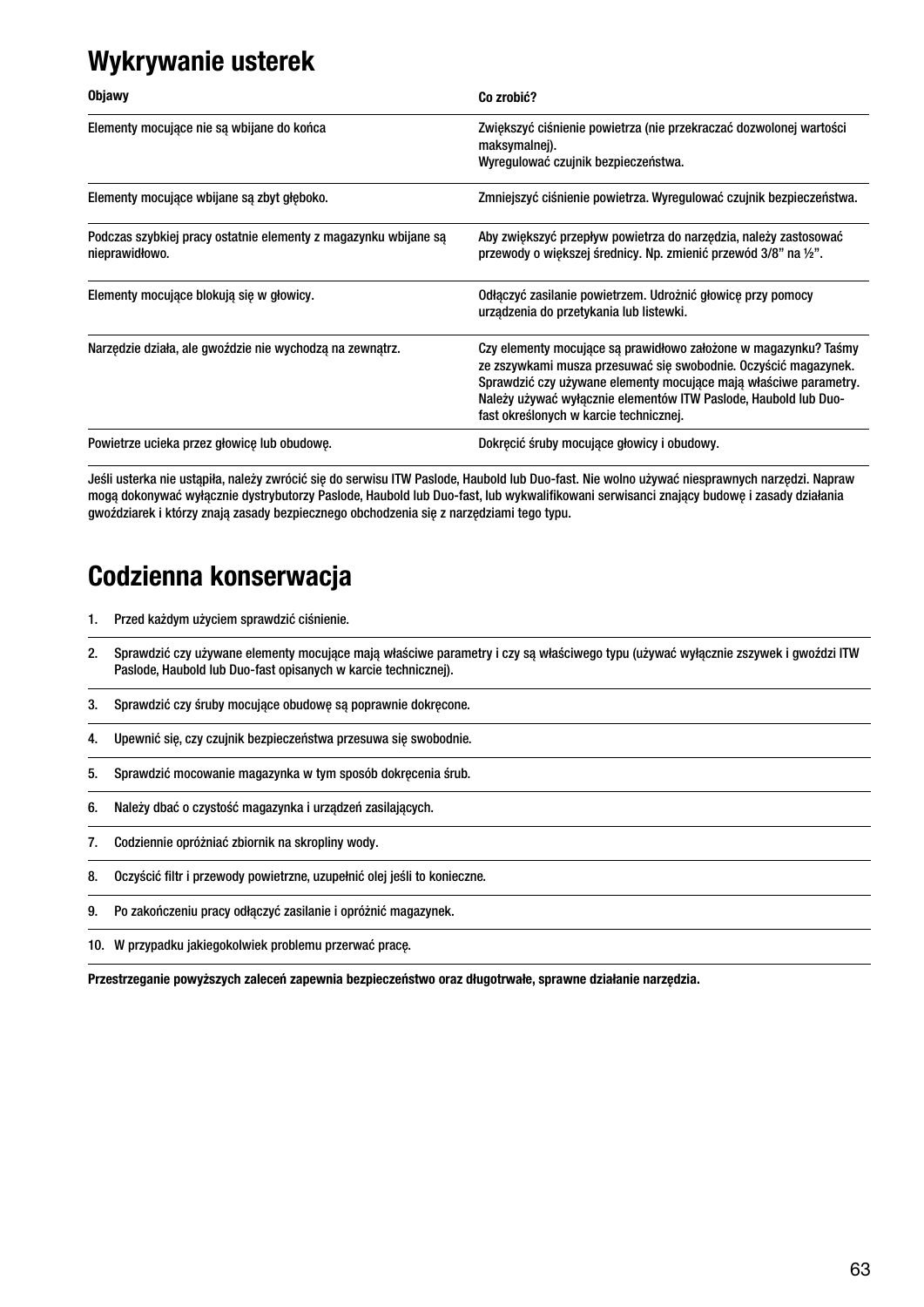

64 ITW Constr. Products ČR s.r.o. Vídeňská, Horní Dvory č.e.9 148 00 Praha 4 - Kunratice Tel : +420 244 912 719

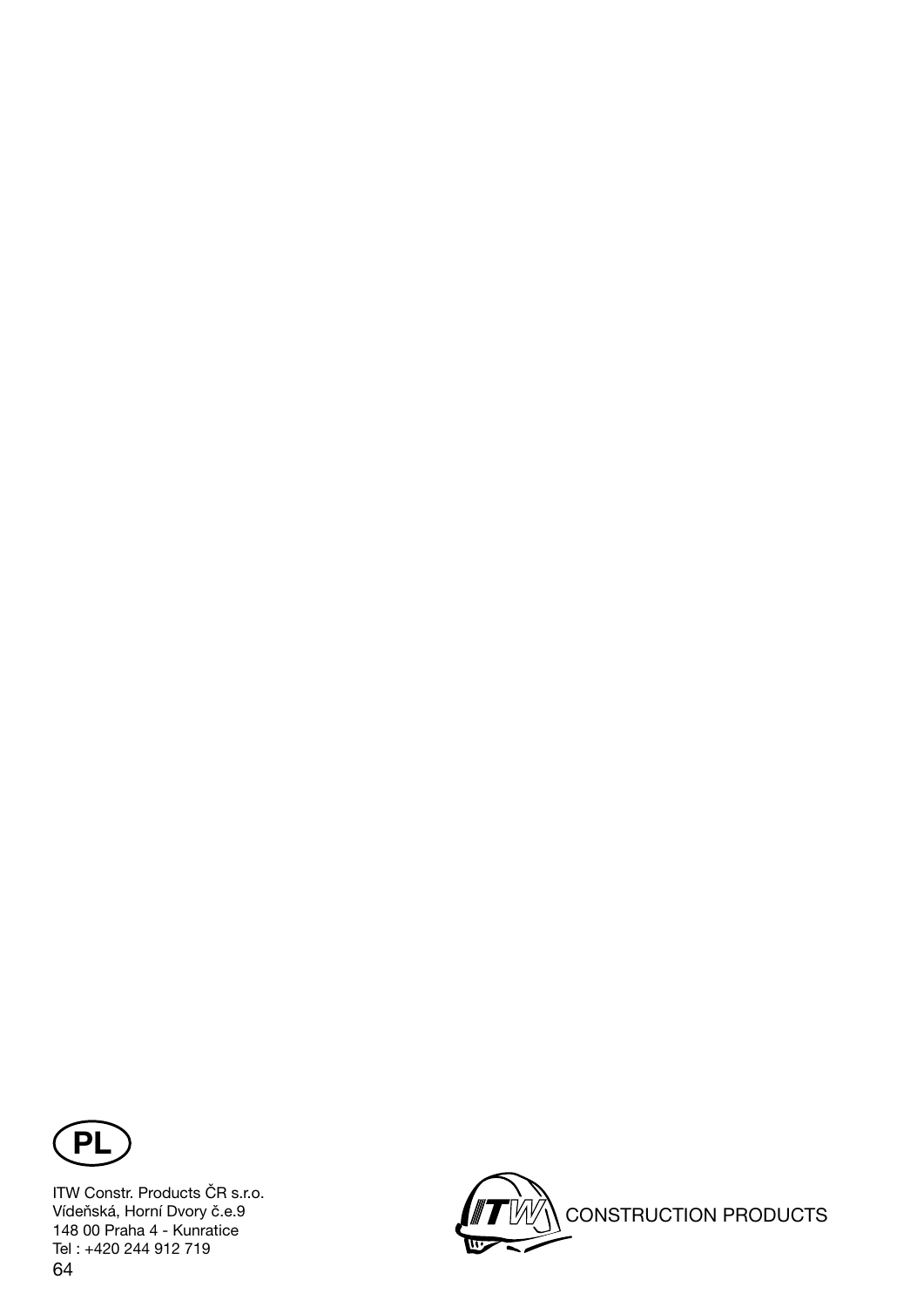

# **Biztonsági útmutató** Pneumatikus szögelő

Kérjük, mielőtt a pneumatikus szögelőt használatba venné, alaposan tanulmányozza át ezt az útmutatót.

Gratulálunk Önnek az ITW Paslode, Haubold vagy Duo-Fast minőségi termékvásárlásához. Az Ön ITW Paslode-, Haubold- vagy Duo-Fast pneumatikus szögelője sokáig fog teljes megelégedésére működni, amennyiben betartja a helyes kezelésre vonatkozó tanácsokat és jelen biztonsági útmutatót. **Kizárólag az ITW Paslode, Haubold vagy Duo-Fast által ajánlott szögeket és alkatrészeket használjon ehhez a szögelőhöz!**

ajánlatos védőszemüveget viselniük.

eszközt kell viselni.

A készülék alkalmazásakor alapvetően védőszemüveget kell viselni. A közelben dolgozó személyeknek is

A készülék alkalmazásakor vagy annak közelében történő munkavégzéshez folyamatosan hallásvédő

#### **Biztonsági előírások pneumatikus szögekhez/kapcsokhoz**

Gondosan tartson be valamennyi biztonsági előírást!

Egyébként sérülést okozhat saját magának vagy másoknak. Valamennyi indítási- és karbantartási előírást tartsa be! Kizárólag az ITW Paslode, Haubold vagy Duo-Fast által meghatározott szögeket/ kapcsokat vagy csapokat alkalmazzon! Másfajta szögek/kapcsok vagy csapok alkalmazáskor az ITW Paslode, Haubold vagy Duo-Fast céget nem terheli kártérítési kötelezettség.

Az ITW-Paslode, Haubold vagy Duo-Fast által meghatározott szögekre/ kapcsokra vagy csapokra, zaj- és rezgésszintekre vonatkozó adatokat az érintett szerszám ITW Paslode, Haubold ill. Duo-Fast adatlapján talál.



Sose csatlakoztassa a készüléket a sűrített levegős palackra! Csak szűrt, szabályozott nyomású levegőt alkalmazzon!





A készüléket kizárólag rendeltetésének megfelelően használja. Sose játsszon a nyomópisztollyal, és sose fordítsa se saját maga, se más személy felé, akkor sem, ha a tartály üres.



A készüléket gyerekek és illetéktelen személyek számára hozzáférhetetlen helyen tárolja!



A becsavaró készüléket munka közben úgy tartsa, hogy például az energiaellátás zavara vagy a munkadarabban talált kemény hely miatti visszapattanáskor feje vagy teste ne sérülhessen meg!



Figyelmeztetés: A készülék használatakor sose tartsa kezét közvetlenül a csőnyílásnál!

szögelőt használni, melyet a biztosíték átnyomásával kell

aktiválni.





megsérüljön a készülék. A ház nyomás alatt levő tartály.

Tilos a készüléken változtatást végezni.

A tartály töltésekor a kallantyút és a biztosítékot nem szabad aktiválni.

Az első üzembevételkor a tartályt töltse meg, miután csatlakoztatta a nyomólevegő-rendszerhez.









alkalmasságát az EN 792- 13/7.2.1 szerint garantáljuk. A pneumatikus szögelőt és a szögeket/kapcsokat feltétlenül egyetlen

összefüggő biztonsági rendszernek kell tekinteni. A készüléket kizárólag fa

vagy megfelelő keménységű anyagok összeillesztésére szabad használni.









A készüléket a fogantyújánál megfogva, a kallantyú

Valamennyi pneumatikus szögelőt gyorskuplunggal kell ellátni. A bedugó részt a készülékre kell szerelni.

A készüléknek a sűrített levegő adagolás megszakításakor nyomásmentesnek kell lennie.

Beállítás ill. a készülék javítása előtt a sűrített levegő adagolását meg kell szakítani.

Az adatlapon leírt Paslode-, Haubold-, ill. Duo-fast szögeknek ill. kapcsoknak Pasiode-/Haubold-/Duo-fast pneumatikus szögelőben történő használatra való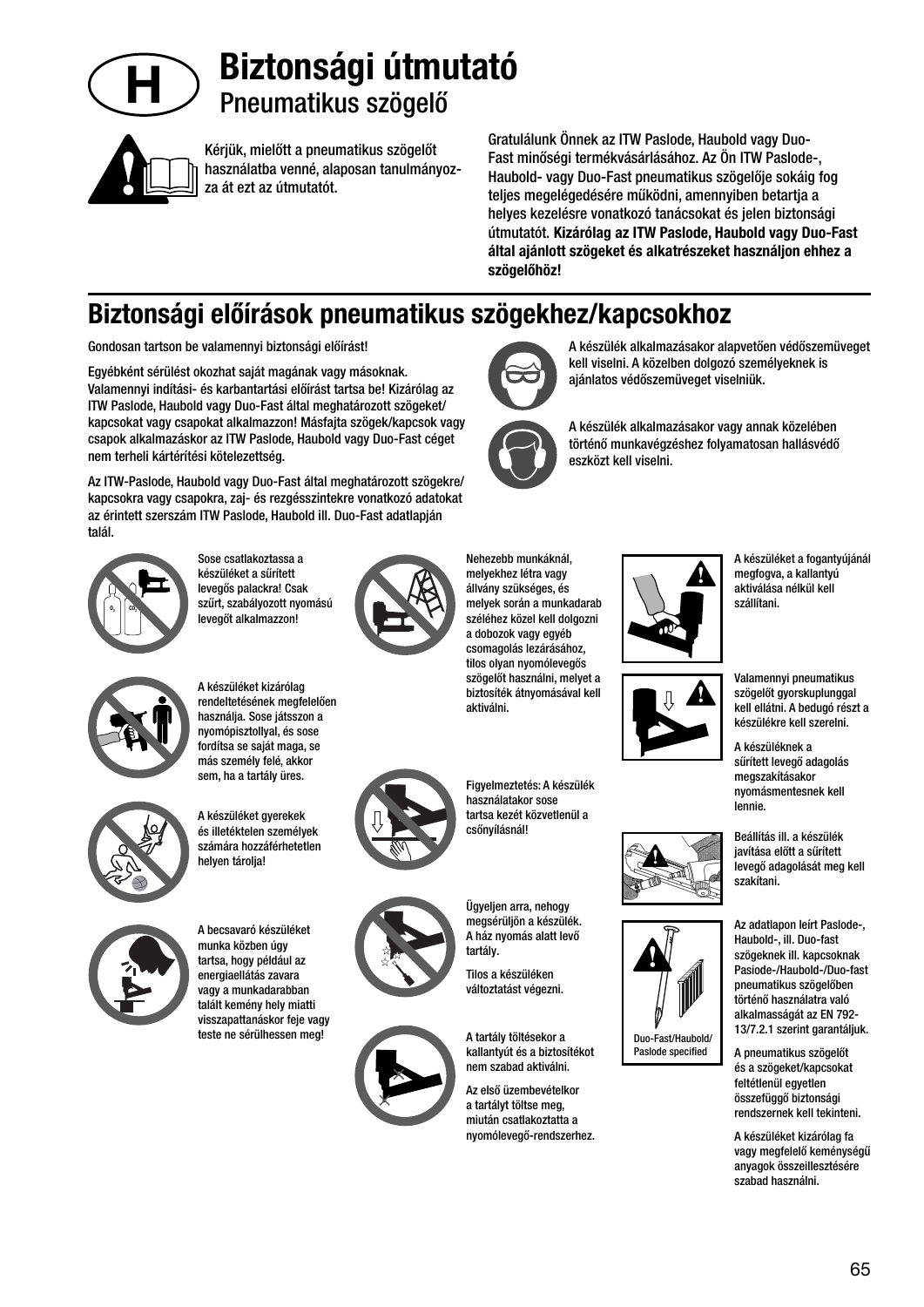### **Telepítés**



A kompresszor, a sűrített levegő vezetékei, a tömlők stb. olyan tényezők, melyek nagy befolyást gyakorolnak a készülék működésére és gyorsaságára. Kétség esetén kérjük, forduljon egy ITW Paslode Haubold Duo-Fast kereskedőhöz.



Sose lépje túl a pneumatikus szögelőn megadott maximális nyomást!



Csak az aktuális feladathoz szükséges légnyomást hozza létre a felesleges lárma, gépelhasználódás és levegőköltség csökkentése érdekében. A készüléket csak olyan sűrített levegő-ellátáshoz csatlakoztassa, mely szabályozható légnyomással, szűrővel, vízleválasztóval és automatikus kenéssel rendelkezik. Ha nincs hozzá csatlakoztatva automatikus kenőkészülék, akkor ajánlatos valamennyi munkaváltáskor 2-3-szor néhány csepp olaijal megkenni.



A levegő csatlakozásnak elég nagynak kell lennie. A légnyomás a készülék alkalmazásakor nem csökkenhet 0,5 barnál többet. A levegő tömlője a lehető legrövidebb legyen, a tömlő minimális átmérője 10 mm, nagyobb készülékeknél 13 mm. A levegőátáramlás az érintett készülék adatlapján szerepel.



Időnként bizonyosodjon meg róla, hogy valamennyi szeg, csavar és anya rendesen meg legyen húzva.

A pneumatikus szögelőt csak szakember javíthatja.



Gondoskodjon a készülék folyamatos tisztításáról és kenéséről! Amennyiben a nyomólevegő kenése nem automatikusan történik, akkor adjon néhány csepp ITW Paslode-, Haubold- vagy Duo-Fast olajat a levegőnyílásba.

#### **A pneumatikus szögelő leírása**

A készülék az alábbi 14 fő részből áll:



- 1. Biztosíték
- 2. Lökésgátló
- 3. L henger 4. Ütőszeg
- 5. Ház
- 6. Dugattyú
- 7. Membránszelep
- 8. Dugattyútömítés
- 9. Fogantyú
- 10. Levegő csatlakozás 11. Kallantyú
- 12. Tartály
- 13. Csúcs
- 14. Fedél

# **A pneumatikus szögelő működése**



1. Kallantyú 2. Biztosíték 3. Tartály



A pneumatikus szögelők kioldása (a kicsi, biztosíték nélküli kapcsozó- és csapoló gépektől eltekintve) a (2) biztosítéknak az alátét felé történő lenyomásával és a kallantyú (1) ezt követő működtetésével történik.

A kallantyú deaktiválása, illetve a biztosítéknak az alátétről történő felemelése után az ütőszeg visszatér a kiindulási helyzetbe. A készülék ekkor készen áll a következő ciklusra.

#### **Kioldórendszer**

A biztosíték megakadályozza azt, hogy szabadon röpködő szögek vagy kapcsok hagyhassák el a készüléket.

#### **Biztonsági előírás:**

A (2) biztosíték előírás szerinti működését naponta ellenőrizni kell. Tilos és életveszélyt okozhat a biztosíték módosítása, vagy bármilyen manipulálása. Üzemzavar esetén a készüléket azonnal meg kell javíttatni.

Az állítható biztosíték a fába való behatolás mélységének beállítására szolgál.

**Különböző biztosíték-típusok:** Lásd a készülék használati utasítását.

#### **A behatolási mélység beállítása:**

Egyes ITW Paslode-, Haubold- ill. Duo-Fast pneumatikus szögelők állítható biztosítékkal rendelkeznek. Beállításkor mindig meg kell szakítani a nyomólevegő áramlását. Az érintett pneumatikus szögelő használati utasítását be kell tartani.



A háromszöggel megjelölt pneumatikus szögelőket csak biztosítékkal szabad használni!



Figyelembe kell venni a munkahelyi körülményeket. A készülék a vékony falú tárgyakat keresztüllőheti, vagy pedig a szögek a szélhez túl közel végzett munka közben lecsúszhatnak, és így másokat megsebesíthetnek. A készüléket csak a munkadarabra szabad alkalmazni.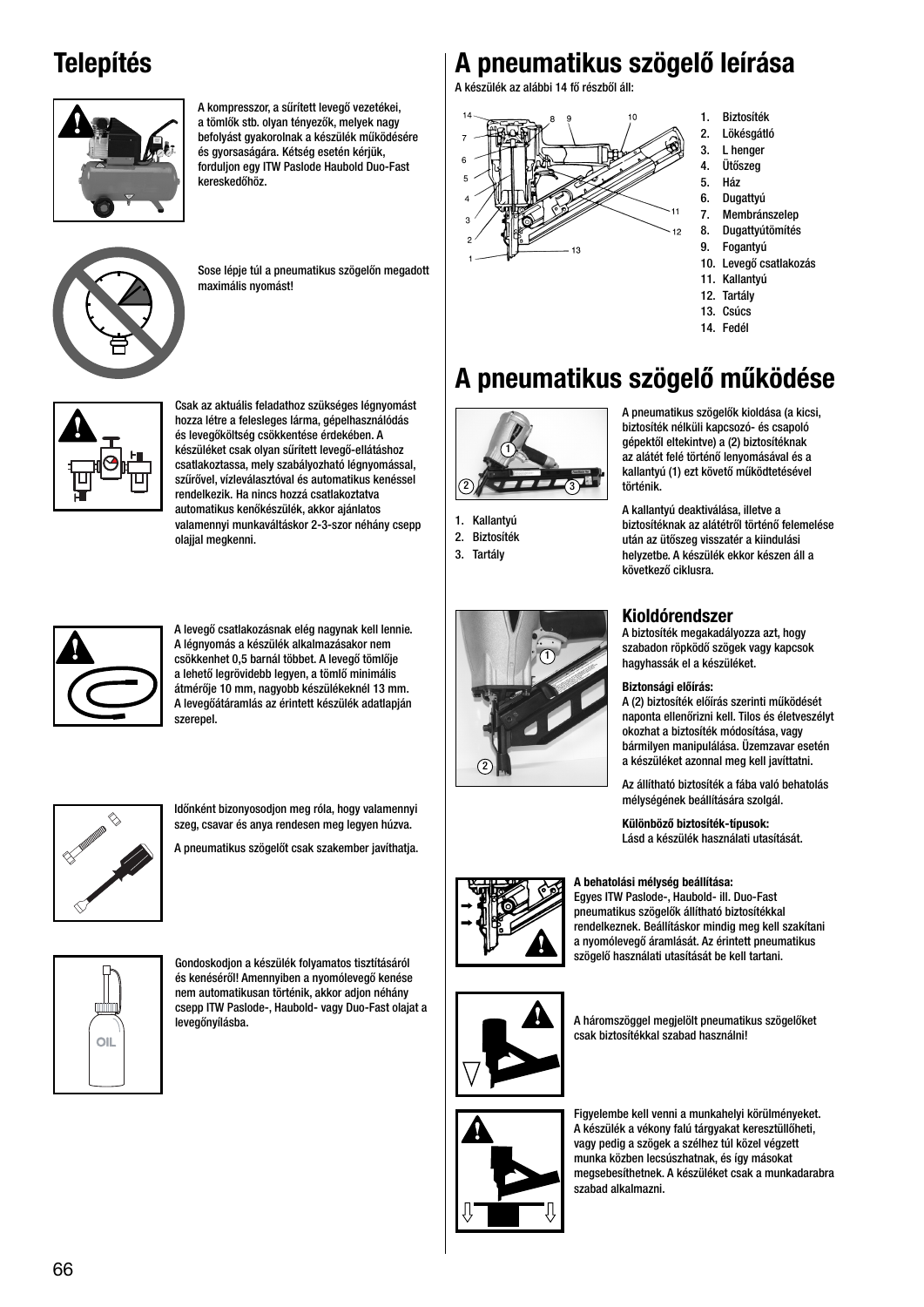#### **Hibakeresés**

| Probléma                                                      | <b>Correct Megoldás ive Action</b>                                                                                                                                                                                                                                                                                         |
|---------------------------------------------------------------|----------------------------------------------------------------------------------------------------------------------------------------------------------------------------------------------------------------------------------------------------------------------------------------------------------------------------|
| A szögek nem hatolnak elég mélyre a fában.                    | A biztosítékot felül kell elhelyezni. A légnyomást növelni kell, ám a<br>maximális légnyomást nem szabad túllépni.                                                                                                                                                                                                         |
| A szögek túl mélyre hatolnak a fában.                         | Csökkentse a légnyomást. Helyezze alulra a biztosítékot.                                                                                                                                                                                                                                                                   |
| A szögek nagy kilövési sebességnél nem helyesen csapódnak be. | Növelje a légnyomást (de ne lépje túl a maximális légnyomást).<br>Alkalmazzon nagyobb levegőtömlőt. Esetleg alkalmazzon rövidebb<br>levegőtömlőt.                                                                                                                                                                          |
| A készülék csúcsán megakad a szög.                            | Szakítsa meg a nyomólevegő áramlását. A beakadt szöget a csúcs<br>kinyitásával távolítsa el (amennyiben a készülék klip-tartályos), egyéb<br>esetben az ütőszöget egy pecekkel csapja vissza.                                                                                                                              |
| A készülék működik, de nem lő ki szöget.                      | Ellenőrizze, hogy a szögrúd jól fekszik-e a tartályban. A szög/<br>kapocsrúdnak a tartályban szabadon kell tudni mozognia. Adandó<br>alkalommal tisztítsa ki a tartályt. Ellenőrizze, hogy elegendő-e a<br>Jégnyomás. Kizárólag a szerszámhoz való ITW Paslode-, Haubold- vagy<br>Duo-Fast szögeket/kapcsokat alkalmazzon. |
| A fedél csücskén levegő távozik                               | Szorítsa meg a csúcs és a fedél csavarjait.                                                                                                                                                                                                                                                                                |

Amennyiben a problémát nem sikerül megoldani, a pneumatikus szögelőt be kell küldeni egy ITW Pasiode-, Haubold- ill. Duo-Fast kereskedőhöz. Sose használjon hibás pneumatikus szögelőt. Javításokat csak az ITW Paslode, Haubold ill. Duo-Fast által jóváhagyott szakemberek végezhetnek, akik különleges oktatásban részesültek a pneumatikus szögelővel kapcsolatban, és ezért meg tudják ítélni annak biztonsági színvonalát.

# **Napi karbantartás**

- 1. Munkakezdés előtt bizonyosodjon meg róla, hogy megfelelő légnyomást állít elő!
- 2. Munkakezdés előtt bizonyosodjon meg róla, hogy megfelelő szögeket/kapcsokat használ!
- 3. Bizonyosodjon meg, róla, hogy valamennyi csavar és szeg előírás szerint meg van húzva!
- 4. Bizonyosodjon meg róla, hogy a biztosíték akadálytalanul mozog előre-hátra!
- 5. Bizonyosodjon meg róla, hogy a tartály előírás szerint rögzítve van!
- 6. Tartsa tisztán a tartályt és a töltő gépezetet!
- 7. Naponta ürítse ki a vízleválasztót!
- 8. Rendszeresen tisztítsa a légszűrőt és tartsa feltöltve az olajtartályt!
- 9. A munka végeztével szakítsa meg a nyomólevegő útját és ürítse ki a tartályt!
- 10. A pneumatikus szögelőn tapasztalt üzemzavarok esetén a nyomólevegő beáramlását meg kell szakítani!

Figyelem: Ezeknek a figyelmeztetéseknek mindegyike elengedhetetlen a készülék biztonsága, működése és élettartama szempontjából.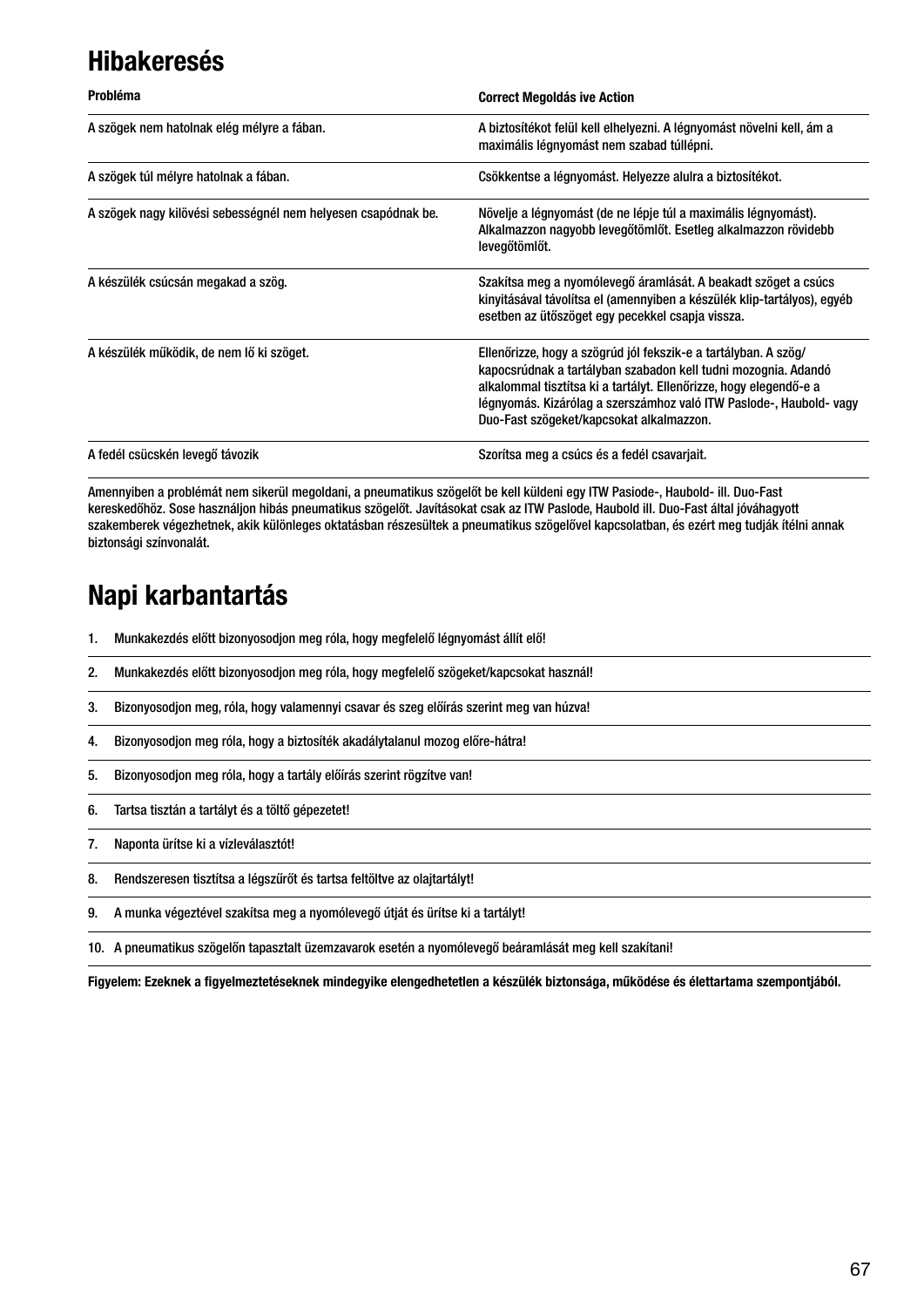

68 ITW Constr. Products ČR s.r.o. Vídeňská, Horní Dvory č.e.9 148 00 Praha 4 - Kunratice Tel : +420 244 912 719

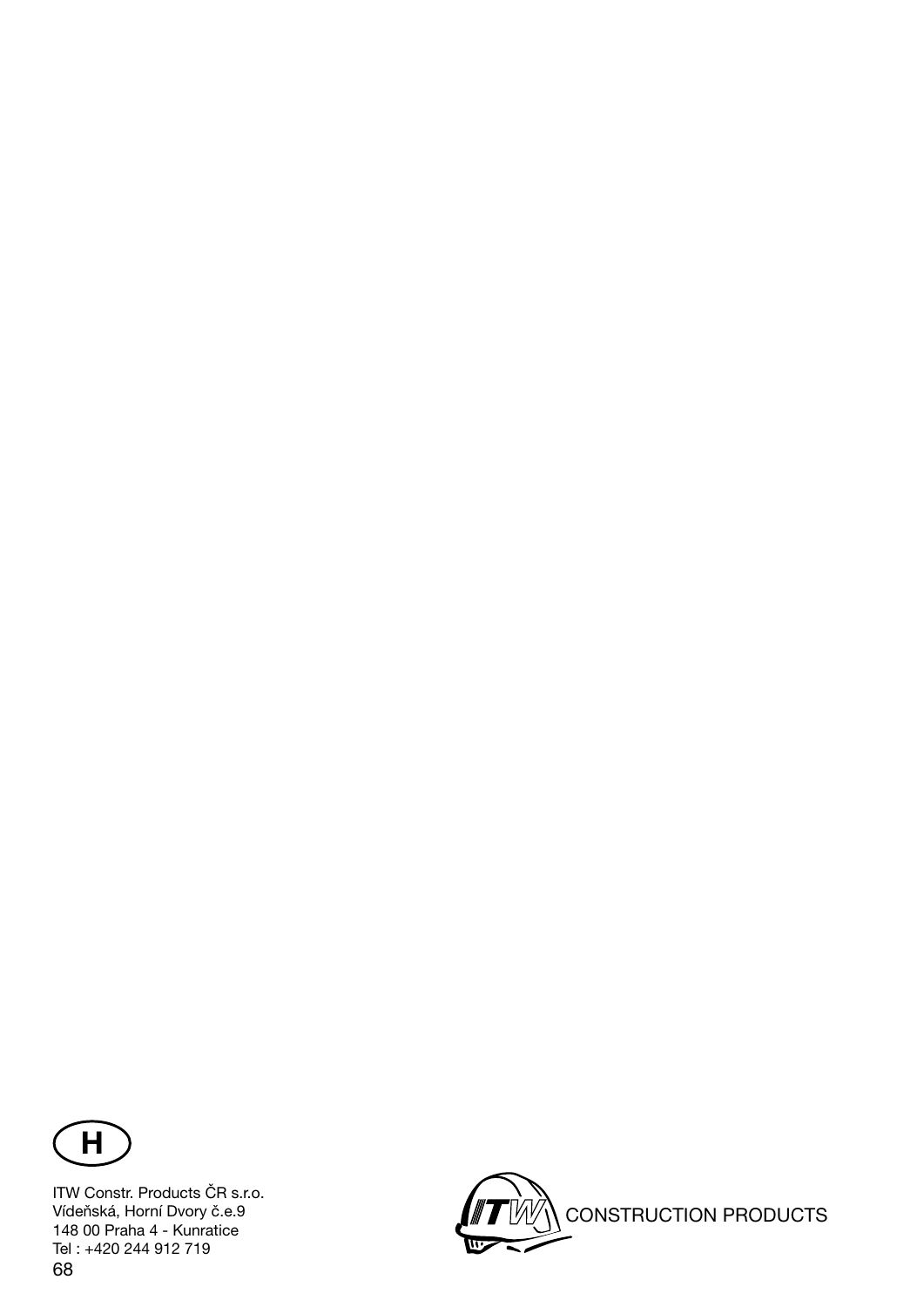

# **Ohutu käsitsemise üldjuhend** Pneumaatilised tööriistad kinnitusdetailide paigaldamiseks



Enne uue tööriista kasutuselevõtmist tuleb ohutu käsitsemise üldjuhend hoolikalt läbi lugeda.

Õnnitleme teid ITW Paslode, Haubold või Duo-Fast kvaliteettoote ostmise puhul! Õigel käsitsemisel ja kõigi ohutusjuhiste järgimisel töötab see ITW Paslode, Haubold või Duo-Fast tööriist teie rahulolu tagamiseks pikka aega. **Kasutage üksnes ITW Paslode, Haubold või Duo-Fast kindlaksmääratud kinnitusdetaile või varuosi.**

#### **Pneumaatiliste tööriistade ohutuseeskirjad**

Järgida kasutusjuhendi ohutusnõudeid.

Alljärgnevate ohutusjuhiste eiramine võib lõppeda kasutaja või kaastöötajate tõsiste vigastustega. Samuti tuleb järgida kõiki hooldusjuhiseid. Kasutage üksnes Paslode, Haubold või Duo-Fast kindlaksmääratud kinnitusdetaile ja varuosi. Paslode, Haubold ega Duo-Fast ei vastuta mingil juhul käesoleva juhendi mittejärgimise eest.



Tööriista ei tohi mitte kunagi ühendada gaasiballooniga. Kasutada võib üksnes filtreeritud, requleeritud rõhuga, õlitatud suruõhku.



Kasutada tööriista ainult sellele ettenähtud töödeks. Tööriistaga ei tohi naljatleda ega seda mitteasjakohaselt kasutada.



Hoida kantavaid kinnitusdetailide paigaldamise tööriistu lastele ja volitamata isikutele kättesaamatus kohas.



Töötamisel hoida tööriista oma peast ja kehast eemal, et vältida näiteks suruõhu toitetorustiku probleemidest või tööpinna kõvemast piirkonnast põhjustatud tagasipõrkumisest tekkivaid vigastusi.







Tööriistaga töötavad inimesed peavad kogu aeg kandma heakskiidetud silmade kaitsevahendit, samuti on see soovitatav kõikidele tööriista töötsoonis viibijatele.



Tööriistaga töötamise ajal või töötava tööriista läheduses töötamisel tuleb alati kanda kuulmekaitsevahendeid.



Tööriistaga töötamisel hoida käed selle otsiku suudmest

eemal.



Liikumisel kanda tööriista üksnes kindlalt käepidemest hoides ilma töölülitit puudutamata. Kunagi ei tohi seadet kanda voolikust ega päästikust hoides.



Kõik tööriistad peavad olema varustatud kiirvabastusliitmikega, pistikuosa peab olema kinnitatud tööriista korpuse külge.



Enne tööriista hooldamist, reguleerimist või ummistuste kõrvaldamist ühendada see alati suruõhutrassi küljest lahti.

Paslode/Haubold/Duo-Fast kinnitusdetailid, nagu on kirjeldatud tehniliste andmete lehel, on garanteeritud kasutamiseks Paslode/Haubold/Duo-Fast tööriistades vastavalt standardile EN792- 13/7.2.1.a.

Kinnitusseadmeid ja kinnitusdetaile tuleb käsitleda ühtse ohutussüsteemina.

Kasutada tohib ainult puidu fikseerimiseks puidu külge või samasuguste või vähemate tihedusomadustega materialide fikseerimiseks.



vähendamist ning kahjustamist löökide ja kriimustuste tagajärjel. Tuleb arvestada, et kinnitusdetailide paigaldustööriista korpus on survemahuti.

Tööriista laadimise ajal ei tohi vajutada töölülitit ega ohutusikke / töödetailiga kokkupuutuvat osa. Tööriista esmakordsel kasutamisel täita magasin pärast seadme ühendamist suruõhutorustiku külge.



Duo-Fast/Haubold/ Paslode specified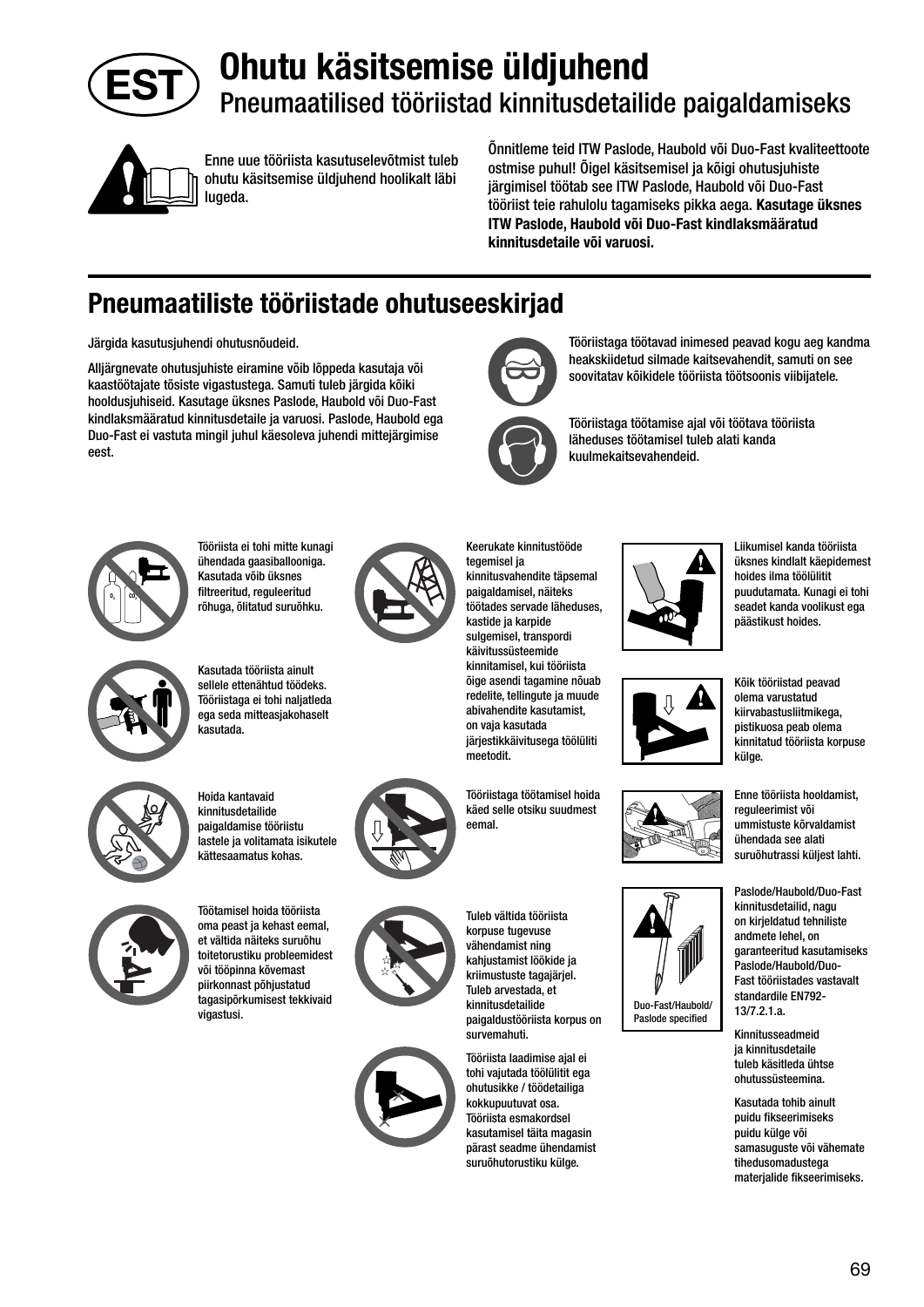#### **Paigaldamine**



Kompressori suurus, suruõhu jaotustorustik, suruõhusüsteemi hooldatus, küllaldane suruõhuvarustus ja lisamahutavus mõjutavad tööriista jõudlust ja kinnitustööde kiirust. Küsida nõu oma ITW Paslode, Haubold või Duo- Fast müügiesindajalt.



ITW Paslode, Haubold või Duo-Fast pneumaatilistele tööriistadele ettenähtud maksimaalset suruõhu rõhku ei tohi ületada.



Vastuvõetava kinnituse saavutamiseks kasutada vähimat vajalikku suruõhu rõhku. Liigse surve kasutamine suurendab kulumist ja mürataset. Ühendada tööriist ainult sellise suruõhutorustiku külge, kus surve on reguleeritud ning millele on paigaldatud asjakohased rõhu reguleerimise ventiilid. Suruõhu peamagistraali iga väljavõtukoht peab olema varustatud filtri, regulaatori ja õlitiga. Filtrid peavad olema automaatse tühjendusega või teise võimalusena tuleb neid iga päev käsitsi tühjendada. Ilma õlituseta suruõhutorustike korral tuleb tööriistale paigaldada autonoomne õliti või määrida tööriista otse tööriista suruõhusisendi kaudu.



Suruõhu toitetorustiku läbimõõt peab olema küllaldane. Suruõhu rõhulang kinnitusdetailide paigaldamisel ei tohi ületada 0,5 bar. Õhuvoolik peab olema võimalikult lühike, sest pikk voolik põhjustab ummistusi ning õhusurve langust. Vooliku vajalik minimaalne läbimõõt on 10 mm (3/8"), suuremate kinnitustööriistade korral 13 mm (1/2"). Täpsema info saamiseks suruõhukulu ja muude tehniliste andmete kohta vt lisatud tehniliste andmete lehte.



Perioodiliselt tuleb kontrollida tööriista kõikide poltide ja mutrite pingsust.

Elektriseadmeid tohivad hooldada ainult vastava ala asjatundjad.



Hoida tööriist puhtana ja nõuetekohaselt määrituna. Kui tööriist ei ole õlitiga varustatud, pritsida iga päev mõni tilk spetsiaalset Paslode, Haubold või Duo-Fast õli läbi suruõhu sisselaskeava.

# **Osade loetelu**

Pneumaatiline kinnitusdetailide paigaldusseade koosneb 14 põhiosast.



- 1 Detailiga kokkupuutuv osa
- 2 Löögisummuti
- 3 Silinder
- 4 Löökvarras
- **Korpus** 6 Kolb
- 7 Peaklapp
- 8 Hülsitihend
- 9 Käepide
- 10 Ühendusnippel
- 11 Töölüliti
- 12 Magasin
- 13 Suue (otsik)
- 14 Kattekork

# **Tööriista tööpõhimõte**



1. Töölüliti

2. Detailiga kokkupuutuv osa 3. Magasin



Pneumaatilised tööriistad (v.a väiksemad, ilma detailiga kokkupuutuva elemendita madala võimsusega seadmed) käivitatakse töölüliti (1) tõmbamisega ning ohutusikke / detailiga kokkupuutuva elemendi (2) vajutamisel vastu tööpinda. Töölüliti vabastamine või tööriista tööpinnalt ülestõstmine võimaldab kolvil tagastuda järgmise töötsükli alustamiseks. Naelad, tihvtid ja klambrid antakse magasinist ette automaatselt.

#### **Käivitussüsteem**

Detailiga kokkupuutuv osa (2) hoiab ära kinnitusdetailide vaba väljatuleku.

#### **Märkus**

Detailiga kokkupuutuva elemendi (2) funktsioneerimist tuleb iga päev kontrollida, seda ei tohi asendada ega muuta selle asendit. Töötõrke korral lasta tööriista remontida ainult vastava väljaõppega hoolduspersonalil. Reguleeritav detailiga kokkupuutuv osa võimaldab reguleerida ka kinnitusdetailide sisselöömise sügavust.

**Muu käivitussüsteem** (vt asjakohast kasutusjuhendit)







Tööriistu, mis on tähistatud allapoole suunatud tipuga võrdkülgse kolmnurgaga, võib kasutada koos detailiga kokkupuutuva elemendiga.

#### Kontrollida töötamiskohta.

Kinnitusdetailid võivad lennata läbi tööpinna ja libiseda külgsuunas, ohustades nii juuresviibijaid. Tööriista kasutamisel hoida seda ainult vastu tööpinda.

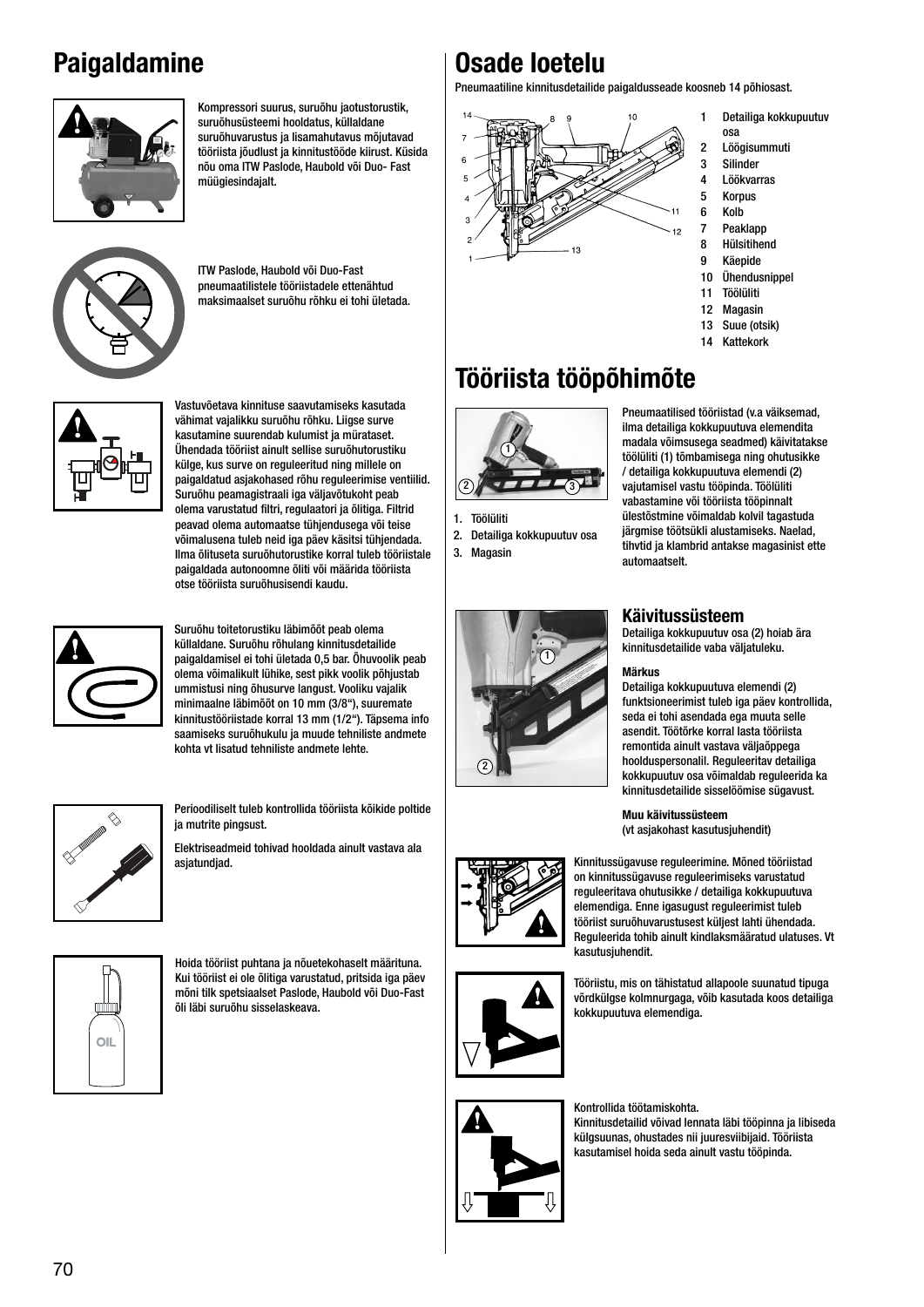## **Rikkepõhjuste leidmine ja kõrvaldamine**

| <b>Probleem</b>                                                                                  | <b>Kõrvaldamine</b>                                                                                                                                                                                                                                                                                                                                                                             |
|--------------------------------------------------------------------------------------------------|-------------------------------------------------------------------------------------------------------------------------------------------------------------------------------------------------------------------------------------------------------------------------------------------------------------------------------------------------------------------------------------------------|
| Kinnitusdetail ei ole täielikult puidu sisse surutud.                                            | Suurendada suruõhu rõhku (kindlaksmääratud maksimaalset<br>suruõhurõhku ei tohi ületada). Reguleerida detailiga kokkupuutuvat<br>osa.                                                                                                                                                                                                                                                           |
| Kinnitusdetailid lüüakse liiga sügavale tööpinna sisse.                                          | Vähendada õhurõhku. Reguleerida detailiga kokkupuutuvat osa.                                                                                                                                                                                                                                                                                                                                    |
| Suuremal kinnitamiskiirusel ei lööda magasini viimaseid<br>kinnitusdetaile nõuetekohaselt sisse. | Ohuvoolu suurendamiseks tööriistale kasutada suuremaid õhutorusid.<br>Näide: Vahetada mõõt 3/8" (10 mm) mõõduga ½" (13 mm).                                                                                                                                                                                                                                                                     |
| Kinnitusdetailid jäävad tööriista otsikusse kinni.                                               | Ühendada suruõhu toitetorustik lahti. Kõrvaldada ummistus<br>kiirvabastussüsteemi või torni abil.                                                                                                                                                                                                                                                                                               |
| Seade töötab, aga ühtegi naela ei lööda detaili sisse.                                           | Kontrollida, kas kinnitusdetailid on nõuetekohaselt magasini pandud.<br>Kinnitusdetailide riba peab libisema vabalt. Reguleerida magasin<br>kinnitusdetailide nõuetekohasele pikkusele. Puhastada magasin.<br>Kontrollida, kas kasutatakse õigeid kinnitusdetaile. Kasutada tohib<br>üksnes ITW Paslode, Haubold või Duo-Fast kinnitusdetaile, nii nagu on<br>ette nähtud tehnilistes andmetes. |
| Öhuleke kattekorgi, summutikatte või otsiku juurest.                                             | Pingutada kattekorgi ja otsiku juures olevaid kruvisid.                                                                                                                                                                                                                                                                                                                                         |

Kui te ei suuda probleeme lahendada, tuleb tööriist saata hooldamiseks ITW Paslode, Haubold või Duo-Fast hoolduskeskusse. Mitte kunagi ei tohi töötada kahjustatud tööriistaga. Remonditöid võivad teostada ainult Paslode, Haubold või Duo-Fast müügiesindajad või teised vastava väljaõppega isikud, kellel on põhjalikud teadmised kinnitusvahendite pneumaatiliste tööriistade kohta ning kes on võimelised hindama tööriista ohutust.

## **Igapäevane hooldamine**

- 1. Enne töötamise alustamist kontrollida õhusurve õigsust. (Vt kindlaksmääratud maksimaalset suruõhurõhku.)
- 2. Enne töötamise alustamist kontrollida, et kasutatakse õigeid kinnitusdetaile. (Kasutada tohib üksnes ITW Paslode, Haubold või Duo-Fast kinnitusdetaile, nii nagu on ette nähtud tehnilistes andmetes.)
- 3. Kontrollida tööriista kõikide kinnituspoltide pingsust.
- 4. Veenduda, et detailiga kokkupuutuv osa / ohutusike liigub vabalt.
- 5. Kontrollida magasini asendit, sh keerata vastavad nupud kinni, kus see on asjakohane.
- 6. Hoida magasin ja etteandemehhanism puhtana.
- 7. Tühjendada iga päev vee-eraldit.
- 8. Puhastada õhumagistraali filter ja täita õliti õliga.
- 9. Töö lõpetamisel ühendada tööriist suruõhutrassi küljest lahti ning tühjendada magasin.
- 10. Mis tahes rikke korral katkestada viivitamatult töötamine.

**Nende etappide järgimine tagab kasutaja ohutuse, parandab tööriista toimimist ja töökindlust.**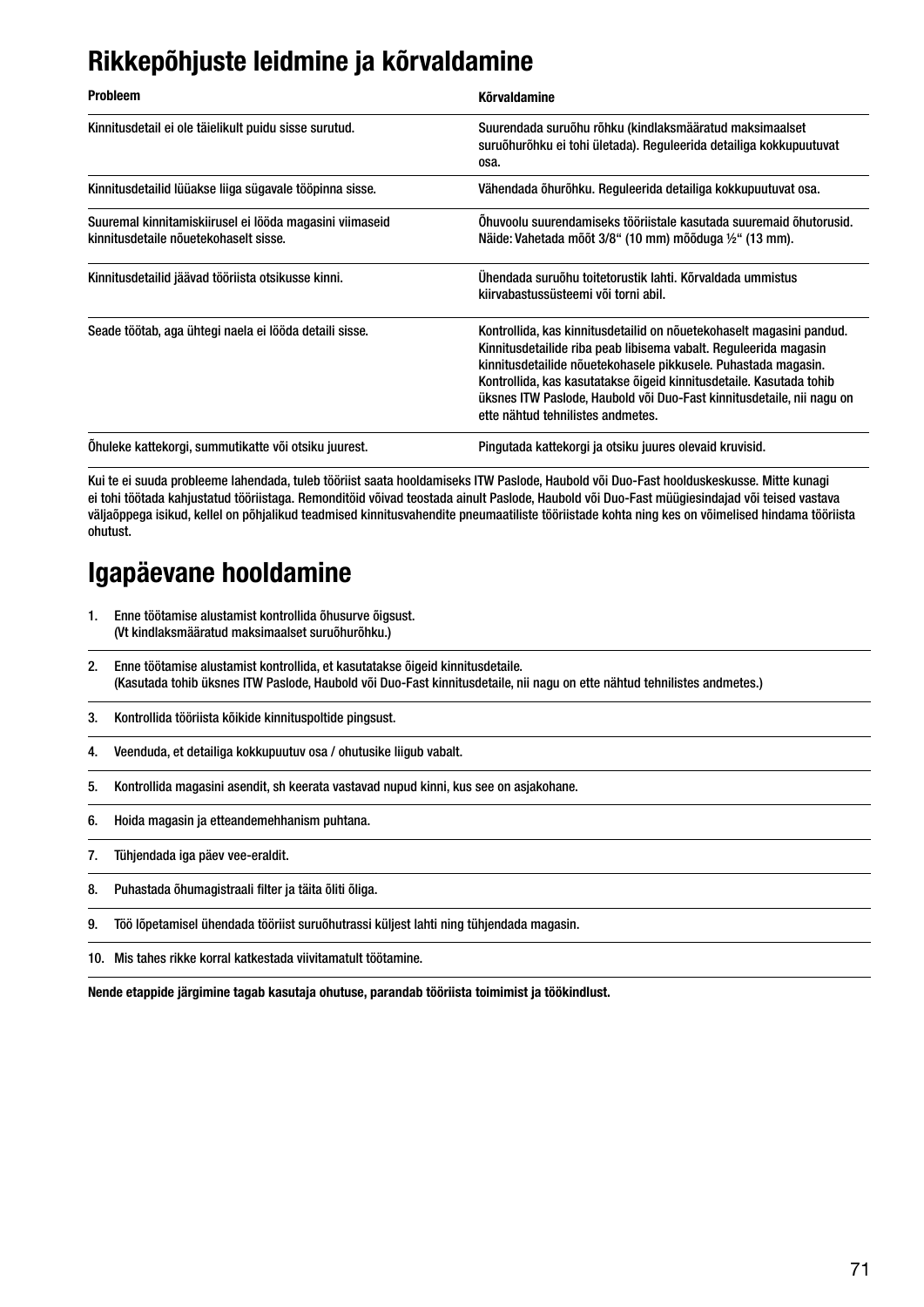

KARTRO BALTI OÜ Türi 10 D 11314 Tallinn Tel +372 651 2462 72